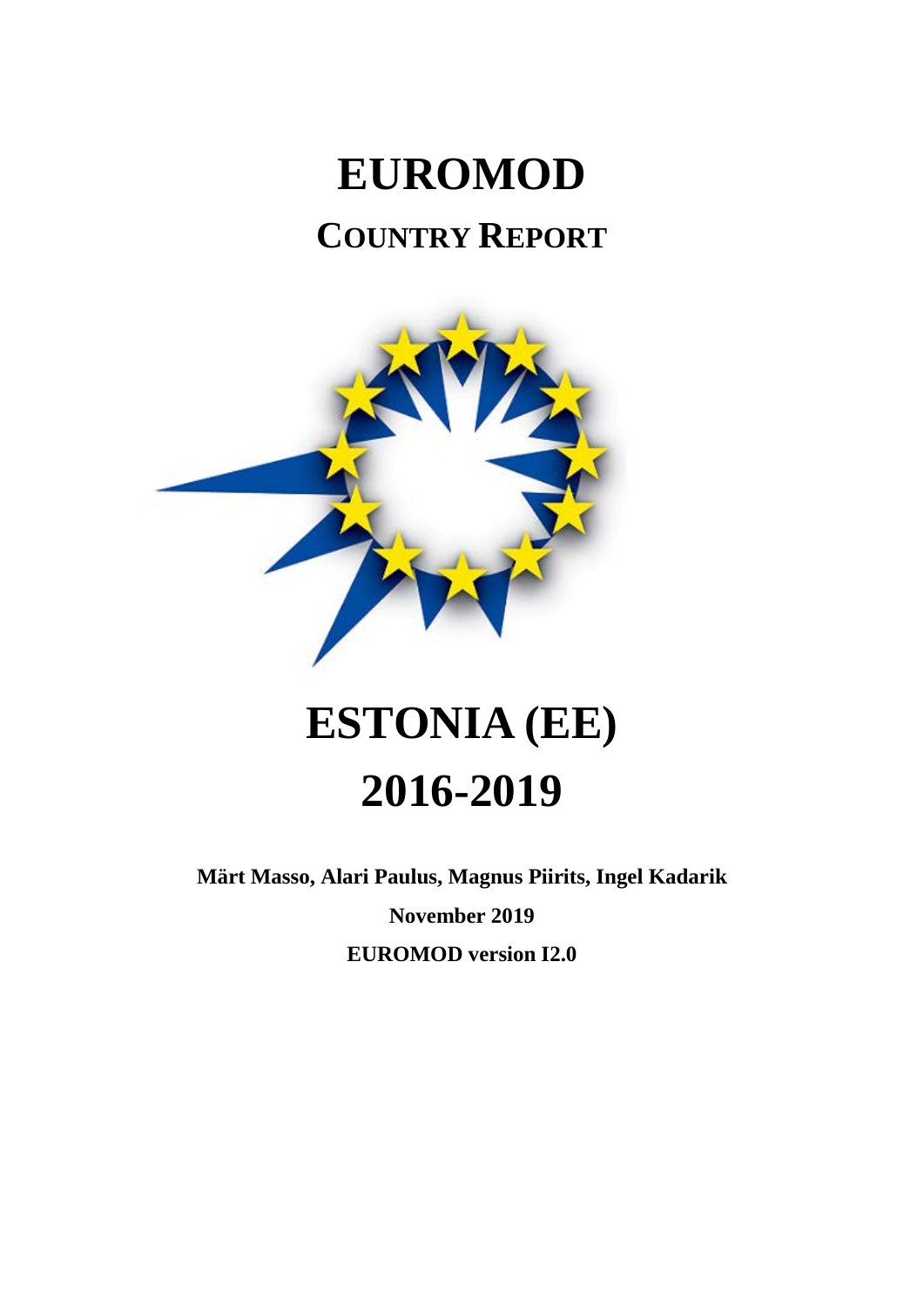

EUROMOD is a tax-benefit microsimulation model for the European Union (EU) that enables researchers and policy analysts to calculate, in a comparable manner, the effects of taxes and benefits on household incomes and work incentives for the population of each country and for the EU as a whole.

EUROMOD covers the 28 Member States and is updated to recent policy systems using data from the European Union Statistics on Income and Living Conditions (EU-SILC) as the input database, supported by DG-EMPL of the European Commission.

The European Commission is in the process of taking over responsibility for carrying out the annual update and release of EUROMOD. The transfer of responsibility is expected to be complete by the end of 2020 and the transition is being facilitated by close cooperation between the University of Essex and the Joint Research Centre (JRC) of the European Commission as well as Eurostat.

This report documents the work done in one annual update for Estonia. This work was carried out by the EUROMOD core developer team, based in ISER at the University of Essex and at JRC-Seville, in collaboration with a national team.

EUROMOD director: Matteo Richiardi EUROMOD executive director: Jack Kneeshaw EUROMOD coordination assistant: Cara McGenn EUROMOD developer responsible for Estonia: Alari Paulus (Essex) and Silvia De Poli (JRC) National team for Estonia: Märt Masso, Magnus Piirits, Ingel Kadarik

The results presented in this report are derived using EUROMOD version I2.0. EUROMOD is continually being improved and the results presented here may not match those that would be obtained with later versions of EUROMOD. For more information, see: https://www.euromod.ac.uk

This document is supported by the European Union Programme for Employment and Social Innovation "Easi" (2014-2020). For further information please consult http://ec.europa.eu/social/easi. The information contained within this document does not necessarily reflect the position or opinion of the European Commission.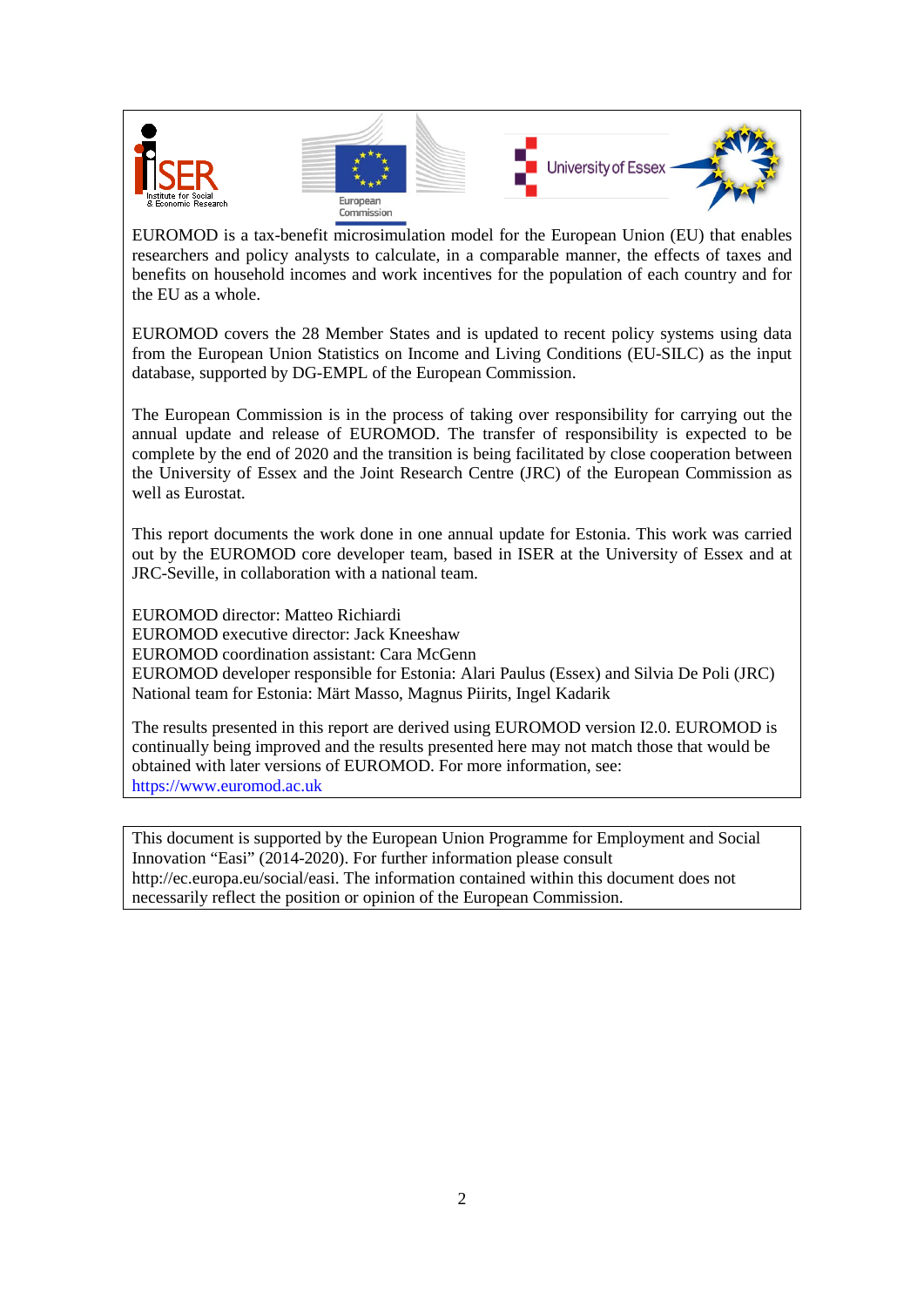#### **CONTENTS**

| 1.      |                                                                                            |       |
|---------|--------------------------------------------------------------------------------------------|-------|
| 1.1     |                                                                                            |       |
| 1.2     |                                                                                            |       |
| 1.2.1   |                                                                                            |       |
| 1.2.2   |                                                                                            |       |
| 1.2.3   |                                                                                            |       |
| 1.2.4   |                                                                                            |       |
| 1.2.5   |                                                                                            |       |
| 1.2.6   |                                                                                            |       |
| 1.3     |                                                                                            |       |
| 1.4     |                                                                                            |       |
| 2.      | SIMULATION OF TAXES AND BENEFITS IN EUROMOD ___________________________14                  |       |
| 2.1     |                                                                                            |       |
| $2.2\,$ |                                                                                            |       |
| 2.3     | Policy constants 20                                                                        |       |
| 2.4     |                                                                                            |       |
| 2.5     |                                                                                            |       |
| 2.5.1   |                                                                                            |       |
| 2.5.2   |                                                                                            |       |
| 2.5.3   |                                                                                            |       |
| 2.5.4   |                                                                                            |       |
| 2.5.5   |                                                                                            |       |
| 2.5.6   |                                                                                            |       |
| 2.5.7   | Allowance for families with 3 or more children (bchlg_ee) _________________________34      |       |
| 2.5.8   |                                                                                            |       |
| 2.5.9   |                                                                                            |       |
| 2.5.10  | Parent's allowance for families with 7 or more children (bcclg_ee)______________________35 |       |
| 2.5.11  |                                                                                            |       |
| 2.5.12  |                                                                                            |       |
| 2.5.13  |                                                                                            |       |
| 2.6     |                                                                                            |       |
| 2.6.1   |                                                                                            |       |
| 2.6.2   |                                                                                            |       |
| 2.6.3   |                                                                                            |       |
| 2.6.4   |                                                                                            | $-43$ |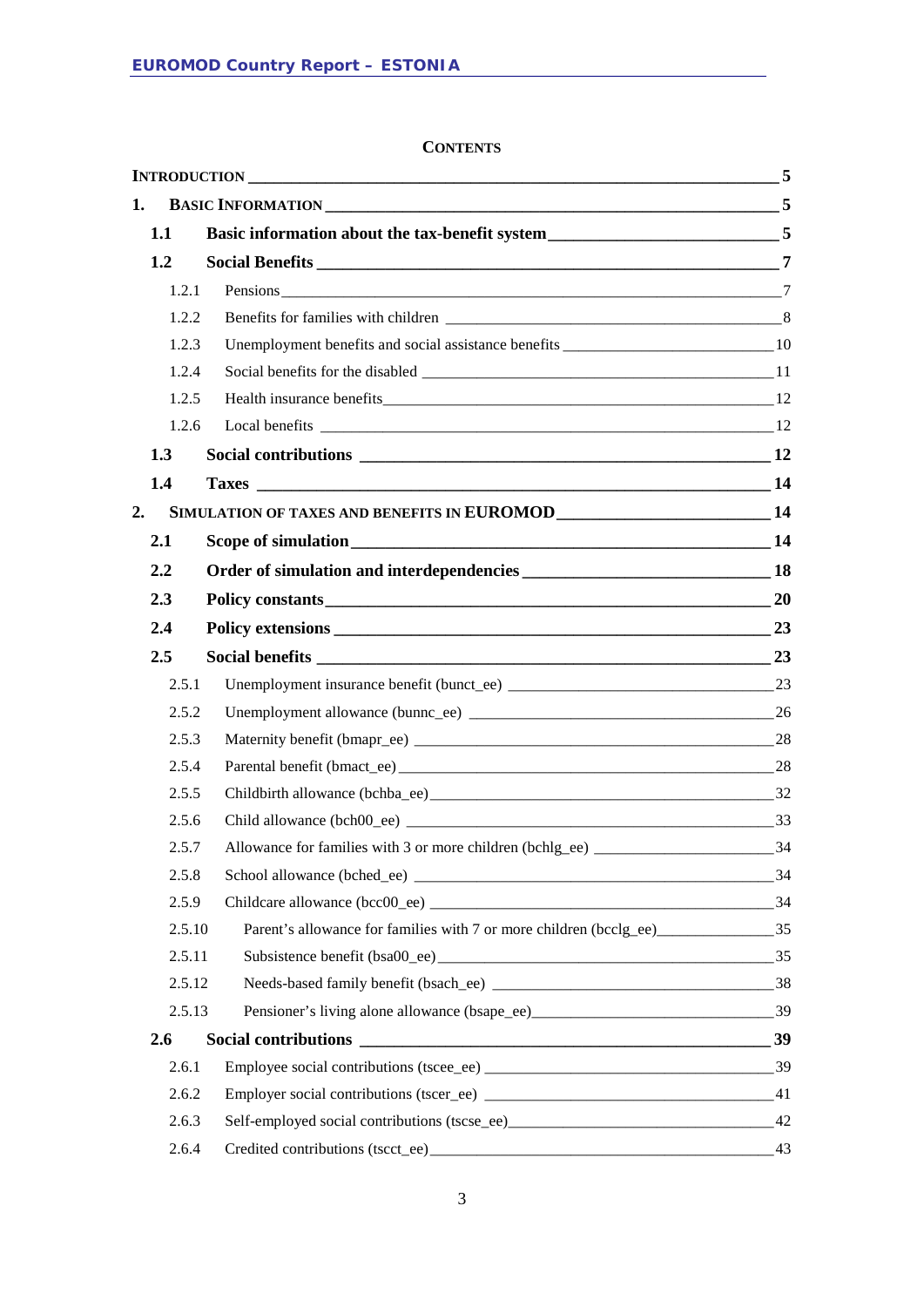|    | 2.7   |                                                                                     | 44 |
|----|-------|-------------------------------------------------------------------------------------|----|
|    | 2.7.1 |                                                                                     | 44 |
|    | 2.7.2 |                                                                                     |    |
|    | 2.7.3 |                                                                                     | 44 |
|    | 2.7.4 |                                                                                     |    |
|    | 2.7.5 | Tax base 46                                                                         |    |
|    | 2.7.6 |                                                                                     |    |
|    | 2.8   |                                                                                     |    |
| 3. |       |                                                                                     |    |
|    | 3.1   |                                                                                     | 49 |
|    | 3.2   |                                                                                     |    |
|    | 3.3   |                                                                                     |    |
|    | 3.3.1 | Time period 50                                                                      |    |
|    | 3.3.2 |                                                                                     |    |
|    | 3.3.3 |                                                                                     |    |
|    | 3.3.4 |                                                                                     |    |
|    | 3.4   |                                                                                     |    |
| 4. |       | VALIDATION 53                                                                       |    |
|    | 4.1   |                                                                                     |    |
|    | 4.1.1 |                                                                                     |    |
|    | 4.1.2 | Validation of incomes inputted into the simulation_______________________________54 |    |
|    | 4.1.3 |                                                                                     |    |
|    | 4.2   |                                                                                     |    |
|    | 4.2.1 |                                                                                     |    |
|    | 4.2.2 |                                                                                     |    |
|    | 4.3   |                                                                                     | 57 |
|    | 4.4   |                                                                                     | 57 |
|    | 5.    |                                                                                     | 58 |
|    |       |                                                                                     | 60 |
|    |       |                                                                                     | 64 |
|    |       |                                                                                     | 66 |
|    |       |                                                                                     |    |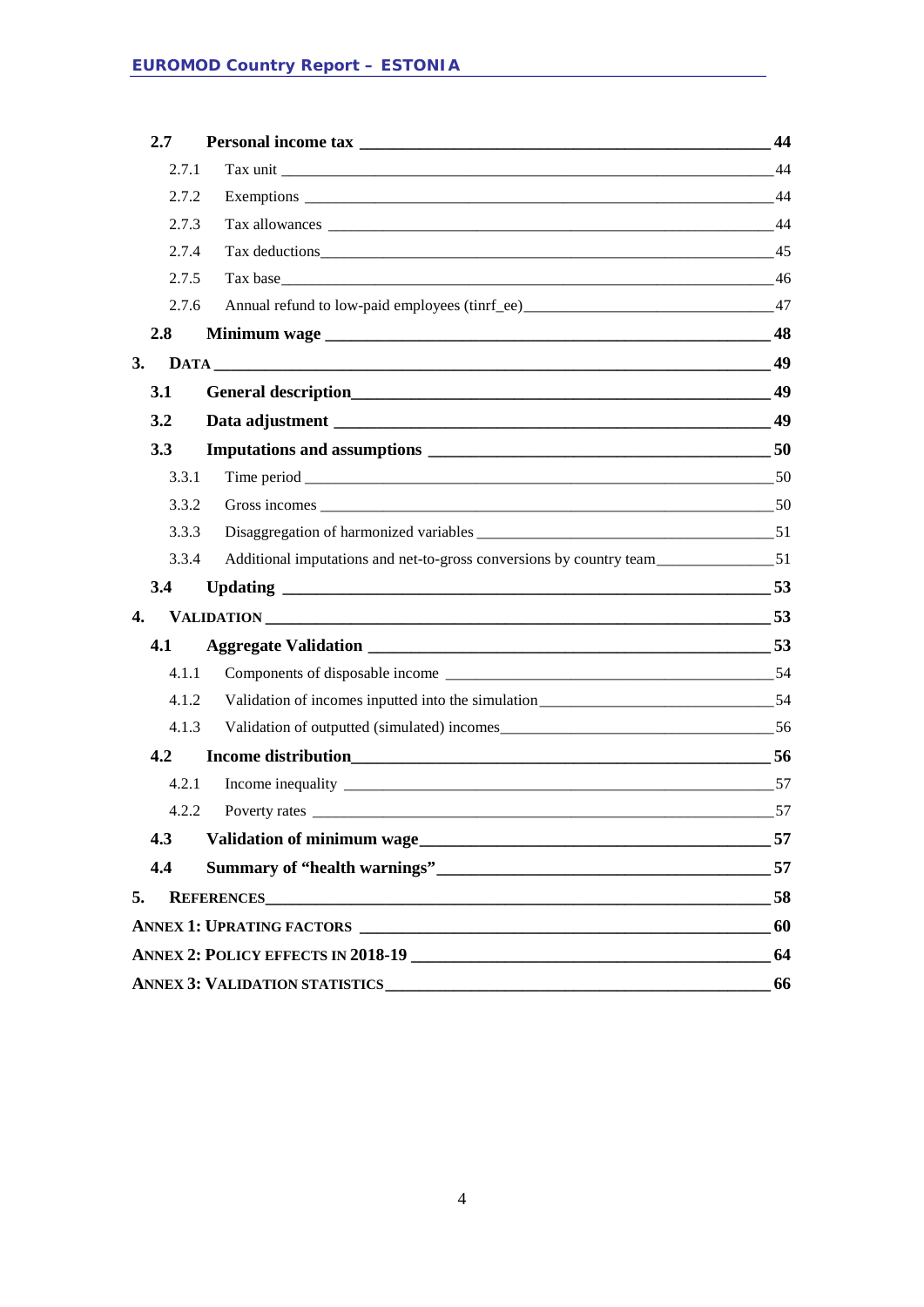#### <span id="page-4-0"></span>**INTRODUCTION**

This country report gives an overview of the Estonian country component of EUROMOD. The report presents the basic information on the Estonian tax-benefit system valid in 2016-19 (as of 30<sup>th</sup> June in corresponding year), it explains which taxes and benefits are simulated in EUROMOD, together with the key aspects of implementation, and how well the model represents actual income distribution and monetary aggregates.

The current Estonian country model uses European Union Survey of Income and Living Conditions (EU-SILC), complemented with a few extra variables from the Estonian Social Survey (Eesti Sotsiaaluuring, EE-SILC), which is a more detailed national version of the SILC survey from where the EU-SILC variables are derived.

The report adds to and builds on earlier reports: Lüpsik et al. (2008); Võrk et al. (2010); Võrk and Paulus (2011, 2012, 2013, 2014); Võrk et al. (2015, 2016) and Masso et al. (2017, 2018). The latter covered policy years 2015-2018 based on a single combined dataset (EU-SILC 2016 with selected variables from EE-SILC 2016). The current report uses a new combined dataset of EU-SILC 2017 and EE-SILC 2017, updating information on policy rules (adds 2019 policies) as well as validation results. No changes have been made in the structure of the report compared to Masso et al. (2017).

### <span id="page-4-1"></span>**1. BASIC INFORMATION**

#### <span id="page-4-2"></span>**1.1 Basic information about the tax-benefit system**

- The tax system is largely a unified, national system consisting of income tax, value added tax, excise taxes, social tax and social insurance contributions. There are a few taxes set by local governments, such as land tax*,* motor vehicle tax*,* sales tax, but the share of these taxes in overall tax revenues is negligible.
- The benefit system is also a unified, national system. Municipalities provide a few local benefits, such as additional family and child benefits, and additional social assistance benefits*,* but the share in overall social expenditures is small. Social benefits and pensions are usually assessed and delivered on a monthly basis. Amounts are referred to in monthly terms.
- The fiscal year is  $1<sup>st</sup>$  January  $31<sup>st</sup>$  December. Taxes and benefits are not indexed, with the exception of state pensions, which are indexed to the weighted average of inflation and social tax revenues, though further ad hoc pension increases are also common. Indexation takes place on  $1<sup>st</sup>$  April every year. The tax system and other benefits are changed only in ad hoc manner, usually in the beginning of the year, though there have been also some occasional exceptions (e.g. changes in family benefits taking effect in July and September). Changes in indirect taxes have taken place more frequently, often within a year. Some thresholds of benefits (i.e. minimum or maximum levels) are linked to the minimum wage or average contribution base in the previous year. In addition, some parameters of benefit formulae are linked to past relative or absolute poverty lines.
- In 2016, the statutory pension age was 63 both for men and women. Furthermore, the pension age will increase to 65 between 2017-2026 for both sexes by 3-month steps.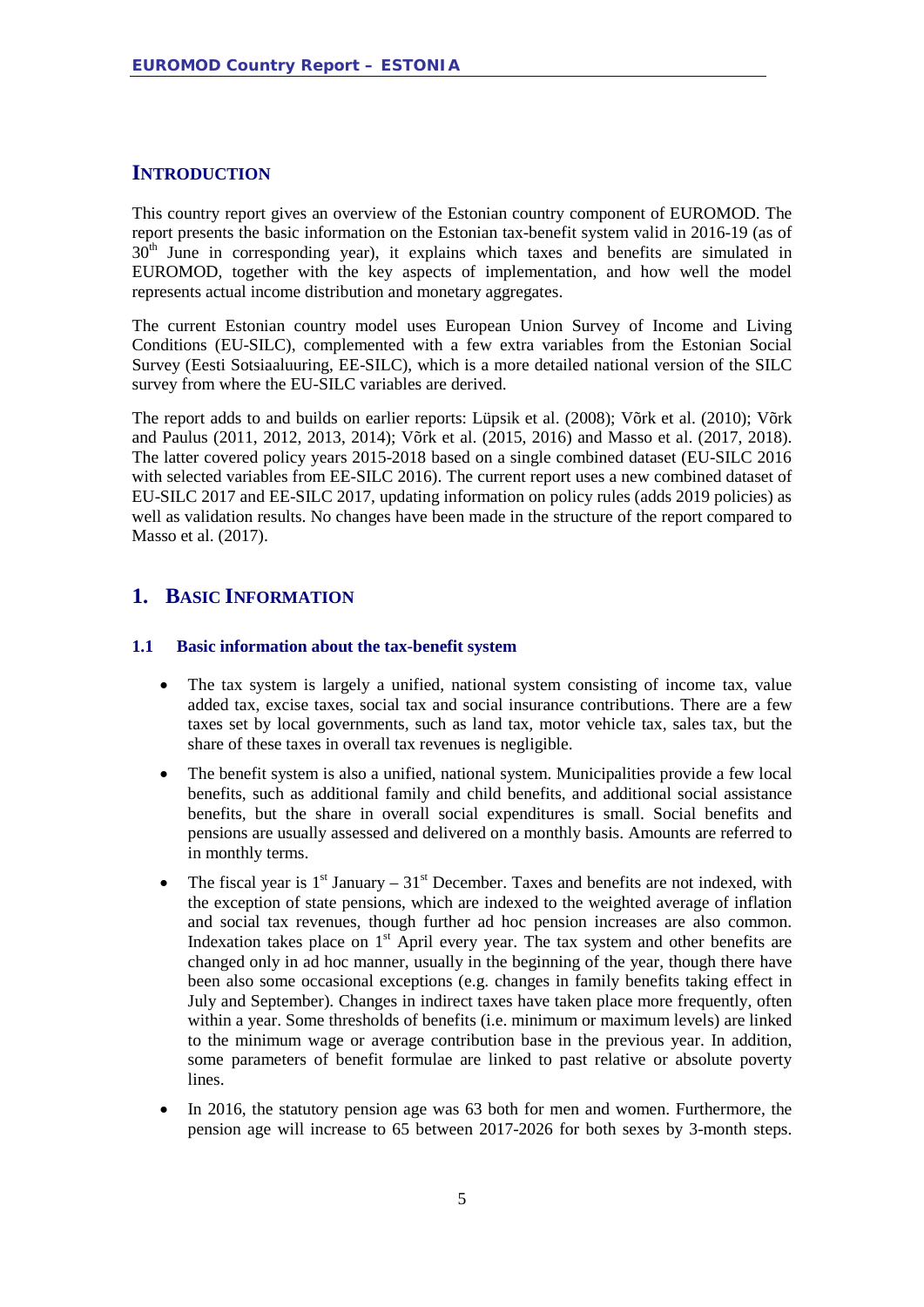For those born between 1953 and 1961 the retirement age will depend on their birth year.

- Children are obliged to attend school from age 7 and until they acquire basic education or reach the age of 17.
	- o Dependent children for family benefits, including needs-based family benefits (existed in 2013-2017), are defined as aged under 16, or under 19 and enrolled in basic school, upper secondary school or vocational school in daytime study or another form of study for medical reasons.
	- o Dependent children for the subsistence benefit are defined as aged under 18.
	- o For taxation purposes, dependent children are aged under 18. One of the parents may deduct an additional tax allowance from his or her income in the period of taxation depending on the number of children.
	- o For needs-based family benefits, modified OECD equivalence scale is used. In this calculation a child is defined as aged under 14.
- For family benefit purposes single parents are the parents of resident dependent children whose birth registration certificate does not have an entry concerning the father. For social assistance purposes, single adult household is a household with a single adult and dependents aged under 18.
- The income tax system is an individual system. Before 2017, a married couple also had an option to file a joint tax report (which was beneficial if one had unused tax allowances which they could have shared then). Since 2017, joint declarations were abolished though a few tax allowances could still be shared between spouses. Income tax liability is based on annual income and allowances are referred to in annual terms, although 1/12 of the annual basic, pension and sickness allowance can be applied on a monthly basis to calculate withholding income tax. To make use of other allowances and deductions these have to be claimed in the following year (by  $31<sup>st</sup>$  March) when filing the tax report. The latter determines the final tax liability, taking into account tax already withheld. Overall, there are relatively few allowances and deductions in the system. Different income sources are taxed uniformly, except private pensions which have a lower income tax rate.
- The means-tested benefit system assesses entitlement according to household income. Household consists of persons living together and sharing their income and expenditures. Income is assessed either on a monthly basis (in the case of subsistence benefits) or based on the average income in the previous three months (in the case of needs-based family benefits in 2013-2017). Nearly all income sources are taken into account. Assets are taken into account in an ad hoc manner.
- The social tax is a payroll tax and is paid by employers, although all tax payments are linked to individuals when calculating pensions, sickness benefits or maternity benefits. Employers pay also part of the unemployment insurance contributions. There are a few additional social contributions paid by employees: employees' part of the unemployment insurance contributions and contributions to the mandatory pension scheme.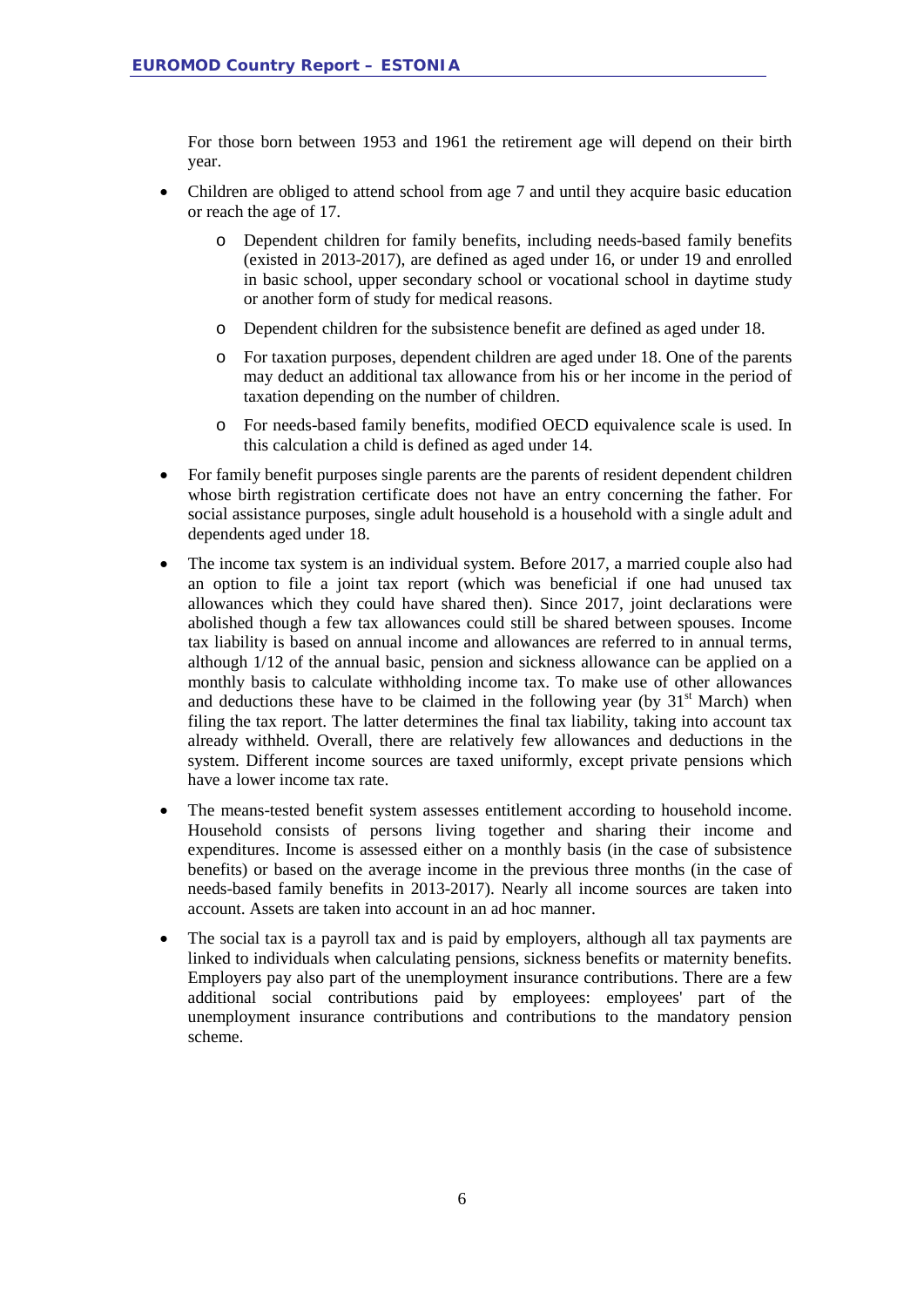#### <span id="page-6-0"></span>**1.2 Social Benefits**

#### <span id="page-6-1"></span>**1.2.1 Pensions**

The Estonian pension system is based on three pillars: state pension insurance (the  $1<sup>st</sup>$  pillar) – a pay-as-you-go scheme; a mandatory funded pension scheme (the  $2<sup>nd</sup>$  pillar); and a supplementary (voluntary) funded pension scheme (the  $3<sup>rd</sup>$  pillar). The first pillar provides protection against the risks of old age, disability and survivorship, and comprises two separate tiers: a) residence-based national pensions and b) employment-based old-age, work incapacity and survivors' pensions. The mandatory funded pension scheme covers the risks of old-age and survivorship, the voluntary funded pension scheme covers the risks of old-age, disability and survivorship. All pensions are taxable with income tax. Before 2018 an additional tax-free pension allowance applied.

**State old-age pension (***riiklik vanaduspension***)** is calculated according to a formula, which consists of three additive elements: a flat-rate element; a length-of-service element (applies only to pensionable service until  $31<sup>st</sup>$  December 1998); and an insurance element applying to periods after  $1<sup>st</sup>$  January 1999. The pension components are indexed annually by an arithmetic weighted average of annual increases of consumer prices and social tax revenues, ad hoc increases are also allowed.

Additional old-age pensions from the mandatory funded pension scheme (*kohustuslik kogumispension*) depend on total contributions over the working career and yields of pension funds. When people reach the pension age they can withdraw their accumulated assets. Currently, the accumulated assets are relatively small (15.8% from GDP at the end of 2017) as the scheme only started in 2002.

**National pension** (*rahvapension)* is a flat-rate minimum guaranteed pension for those persons who do not fulfil the minimum length of service requirement to be eligible for old-age pensions or pension for incapacity for work, or in the case of survivor's pension a provider did not fulfil the length of service requirement.

**Early retirement pension (***ennetähtaegne vanaduspension***)** is available up to three years before the legal pension age. The amount of pension is calculated on the basis of old-age pension formula, but permanently reduced by 0.4% for every month of earlier retirement. Pensions are suspended when the person returns to work before the pension age. Working while receiving retirement pensions is allowed after the person has reached the statutory pension age.

**Deferred old-age pension (***edasilükatud vanaduspension***)**: A type of state old-age pension. Pension is increased by 0.9 per cent for every month that exceeds the statutory pension age.

**Old age pension under favourable conditions (***soodustingimustel vanaduspension***):** Under the *State Pension Insurance Act (Riikliku pensionikindlustuse seadus)*, one of the parents who has raised three or more children or a disabled child has the right to retire up to five years earlier before the legal pension age and there is no reduction in pension amount. *Old-age Pensions Under Favourable Conditions Act (Soodustingimustel vanaduspensionide seadus)* states that persons who have worked under hazardous or hard working conditions (defined by categories of professions) for a certain period of time have the right to retire up to ten years before the legal pension age. The value of a year of pensionable service is also increased, the size depending on the profession.

**Superannuated pension (***väljateenitud aastate pension***):** For specific professions (e.g. police officers, pilots, seamen, artists etc.) pension is available before normal retirement age, given that they have the required length of service. The amount of the pension depends on the profession. Upon attaining the general pensionable age, the person may switch to the old-age pension. In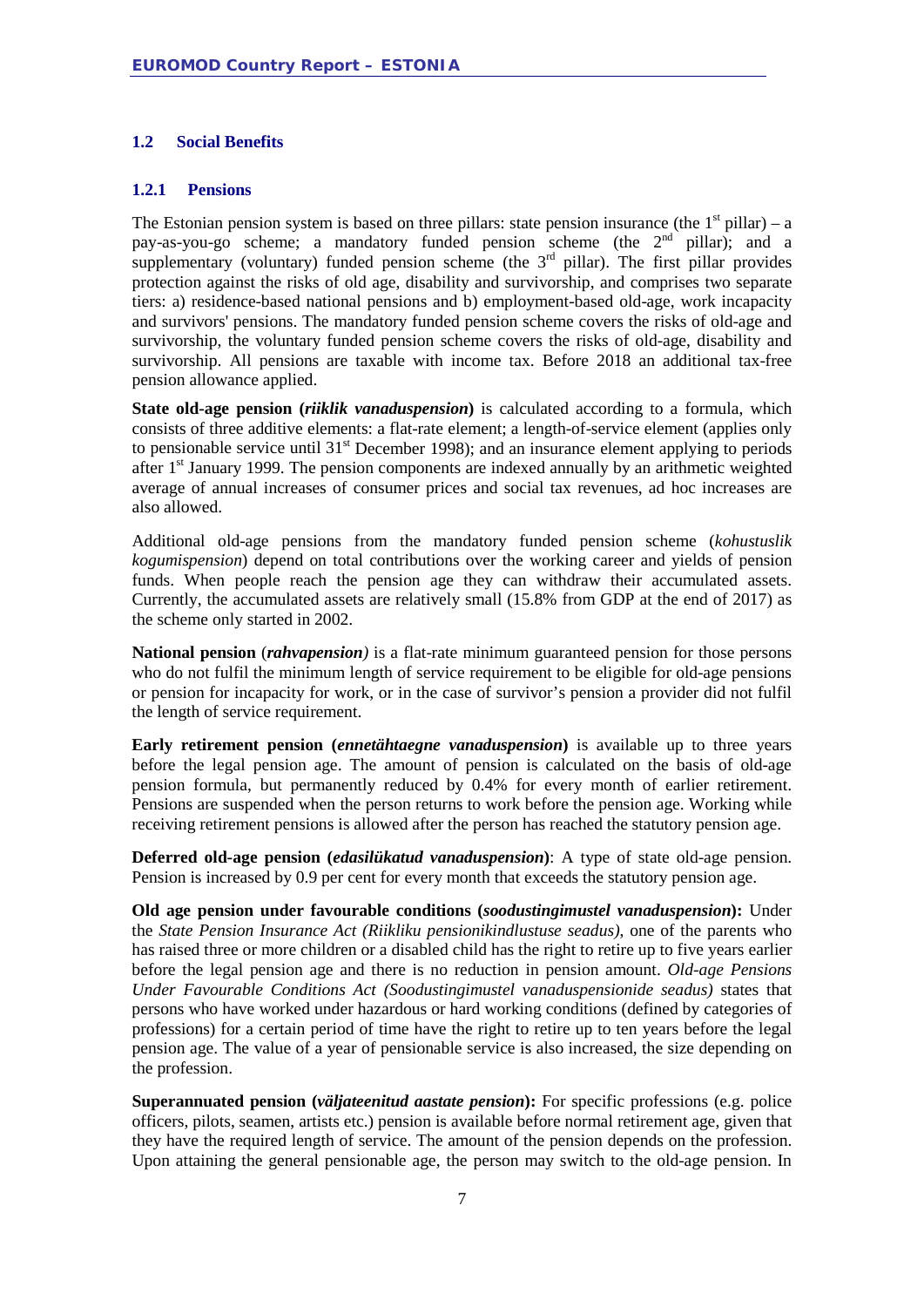additions, there are a few special occupational pensions (e.g. judges, chancellor of justice, army, etc.), regulated by special acts.

**Pension for incapacity to work** *(töövõimetuspension)* or disability pension: is granted to people aged 16 and above who are declared permanently incapacitated for work with the 40 to 100 per cent loss of the capacity for work, and who have the required length of service, which depends on the age of the person. The pension depends on the same three components as the state old-age pension, but also on the extent of person's work incapacity. There is no restriction on work and full accumulation with earnings is possible. Upon attaining the pension age, the person is transferred to old-age pension.

Due to the work ability reform that started in January 2016 there is a new work ability allowance (*töövõimetoetus*) that gradually replaces the pension for incapacity to work. The sum of the new allowance depends whether the person has partial or no work ability and on the amount of concurrent labour market earnings. Assessment of ability to work for new entrants started from July 2016. Those who are currently receiving pension for incapacity for work are gradually transferred to the new benefit scheme through new assessments from January 2017 to the end of 2021.

**Survivor's pension (***toitjakaotuspension***):** Upon the death of a provider, family members who were maintained by him or her have the right to receive a survivor's pension. The pension depends on rights to the old-age pension earned by the provider and the number of family members. There are lower limits to pensions.

#### <span id="page-7-0"></span>**1.2.2 Benefits for families with children**

There are various forms of support for families with children.

- 1) Universal family benefits that mainly depend on the age and number of children.
- 2) Needs-based family benefit (*vajaduspõhine peretoetus*) that depends both on the household income and the number of children.
- 3) Benefits that compensate periods when a parent is out of the labour market and which depend on the parent's previous earnings – maternity benefit (*sünnitushüvitis*), parental benefit (*vanemahüvitis*), care benefit for nursing a child under 12 years of age who is ill (*hooldushüvitis*), etc.
- 4) Tax allowances and deductions depending on the number of children or expenditures on children. These are described in detail below where we discuss income taxation.
- 5) Benefits and services provided by local municipalities additional birth grants, additional social assistance benefits, child's school allowance (at the beginning of the school year), etc.
- 6) Special benefits for disabled children.
- 7) Free or subsidised services for children (e.g. subsidised school meals; free health care, including dental care; subsidised childcare in kindergarten, etc) – these in-kind services are not discussed in detail as they are not simulated in EUROMOD.

#### **State family benefits**

The types and extent of state family benefits and the conditions under which they are granted were regulated until the end of 2016 by the *State Family Benefits Act (Riiklike peretoetuste seadus)* and from January 1, 2017 by *Family Benefits Act (Perehüvitiste seadus)*. If a person is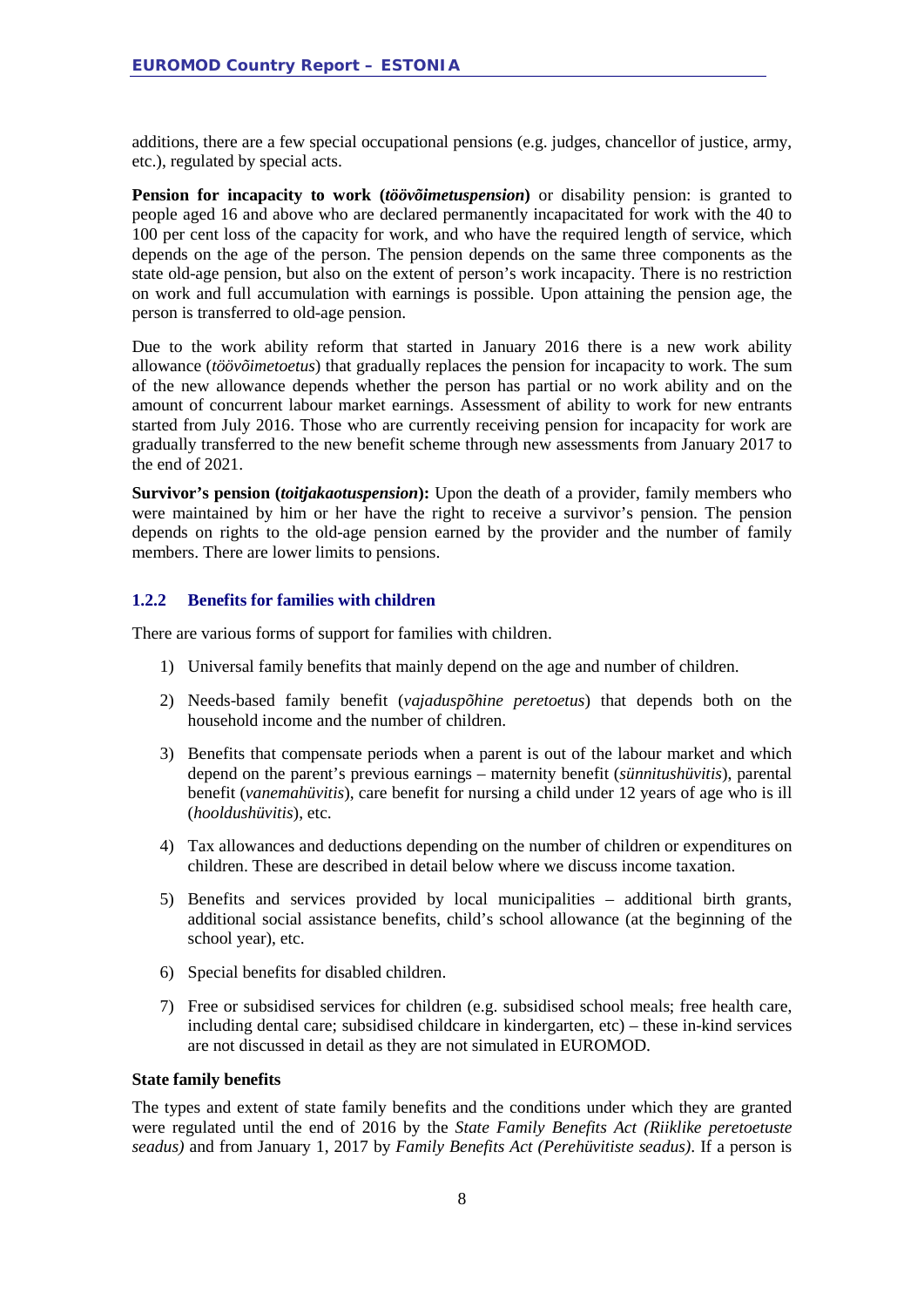entitled to several types of family benefits, these benefits are usually determined and disbursed simultaneously. Dependent children for family benefits are defined as aged under 16, or under 19 and enrolled in basic school, upper secondary school or vocational school in daytime study or another form of study for medical reasons. All family allowances paid under the Family Benefits Act are non-taxable with income tax and non means-tested. The new Family Benefits Act also covers (taxable) parental pay (see below), which was earlier legislated separately. In 2013-2017, there was additionally the needs-based family benefit (see also below), which is means-tested, but legislated separately (part of the Social Welfare Act).

**Child allowance (***lapsetoetus***):** a non means-tested benefit per dependent child per month. The amount depends on the birth rank of the child in the family.

**Single parent's child allowance (***üksikvanema lapse toetus***):** a non means-tested benefit, paid as a supplement to the child allowance. Single parents are the parents of resident dependent children whose birth registration certificate does not have an entry concerning the father or the other parent is officially declared missing/wanted.

**Childcare allowance (***lapsehooldustasu***):** a non means-tested monthly benefit paid to one of the parents in respect of children under 3 years of age and in respect of children from 3 to 8 years of age if there are 3 or more children or children under 3 years of age in the family. Since 1<sup>st</sup> January 2009 if a parent receives parental benefits then the parent cannot receive the child care allowance also for any other children. Parents are allowed to work when receiving childcare allowance without reduction in the benefit. The benefit will be abolished from September 2019.

**Allowance for families with many children** *(lasterikka pere toetus):* a non means-tested benefit for the families with 3-6 children ( $\text{\textsterling}300$  per month) and 7+ children ( $\text{\textsterling}400$  per month). In July 2017, this replaced **parent's allowance for families with 7 or more children** (*seitsme- ja enamalapselise pere vanema toetus*), which was a monthly allowance for the parent of seven or more children.

**Conscript's child allowance (***ajateenija lapse toetus***)** is a monthly allowance applicable to the child whose parent serves in the Estonian Defence Forces in case the child receives child allowance.

**Foster care allowance (***eestkostel või perekonnas hooldamisel oleva lapse toetus***)** is paid for a child who is raised by foster parents, and who receives child allowance payments.

**Childbirth allowance** (*sünnitoetus***).** One of the parents has the right to receive childbirth allowance. An adoptive parent, guardian or caregiver has the right to receive childbirth allowance, if childbirth allowance has not been paid for the same child earlier.

**Allowance for multiple birth of three or more children** *(kolmikute ja enamaarvuliste mitmike toetus*) is a new benefit effective from March 1, 2018. It is a monthly benefit ( $\in$ 1,000) paid for one parent, foster parent or guardian of triplets or higher order multiples until the children reach 18 months of age.

**Adoption allowance (***lapsendamistoetus***)***.* An adoptive parent has the right to receive adoption allowance, if childbirth allowance has not been paid to the family for the same child earlier. The amount of the allowance is equal to the childbirth allowance.

**Start in independent life allowance (***elluastumistoetus***)** is a one-time benefit paid to the person without parental care who has been raised in a social welfare institution or a school for children with special needs in case the person starts living independently in a new residence. The allowance was abolished as of 1 January 2018.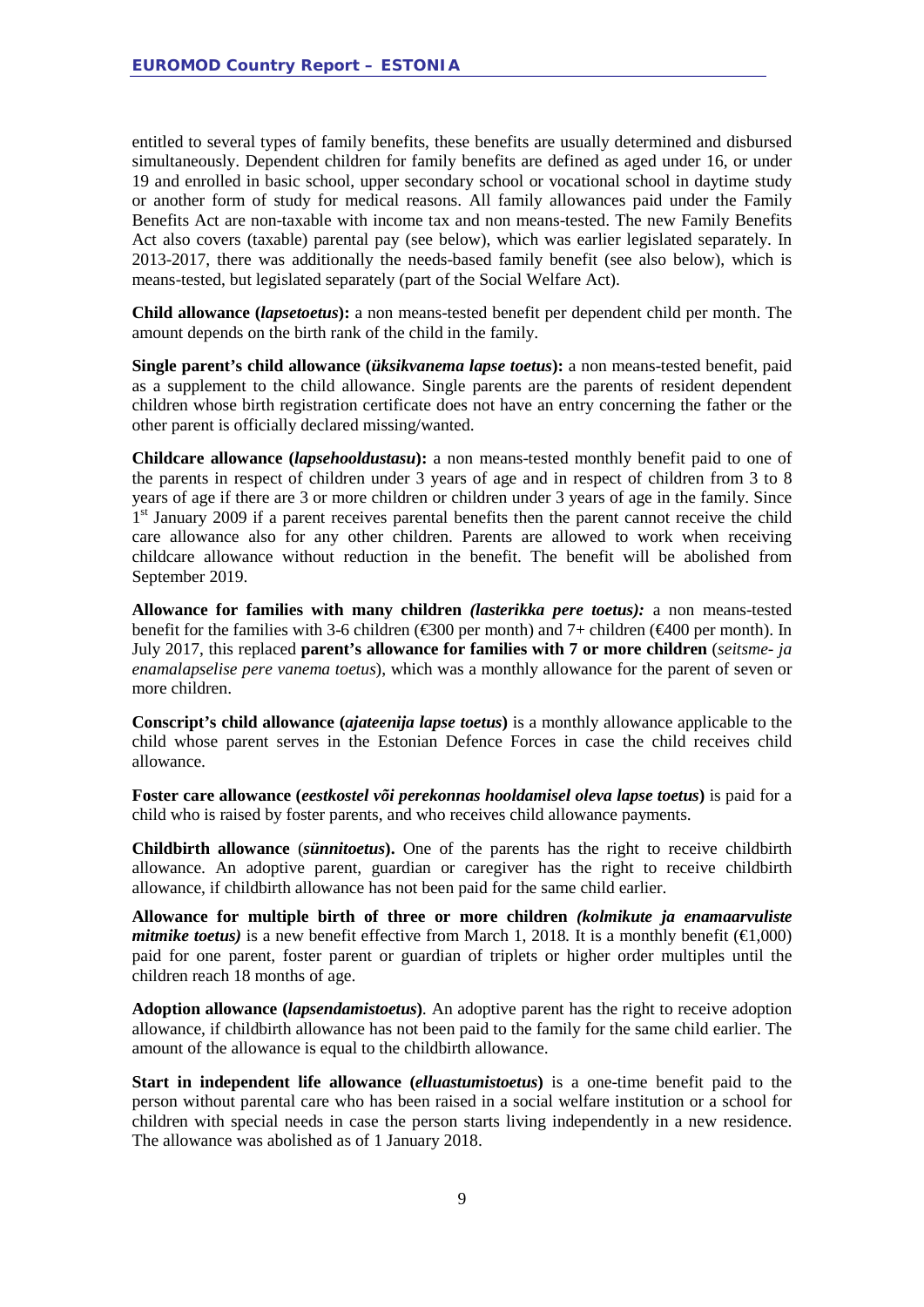**Needs-based family benefit (***vajaduspõhine peretoetus***)** was a means-tested monthly benefit that was paid to households with children whose average income during previous three months is below a certain threshold or who receive the subsistence benefit. The benefit was introduced in July 2013 and abolished since 2018.

#### **Benefits compensating the periods out of the labour market:**

**Maternity benefit (***sünnitushüvitis***)** is one of the benefits for temporary incapacity for work, regulated by the *Health Insurance Act (Ravikindlustuse seadus)*. It is paid to an insured person in the event of pregnancy and maternity leave. A pregnant woman has the right to receive maternity benefit for 140 calendar days (or in the case of a multiple birth or a delivery with complications, for 154 calendar days) if the pregnancy and maternity leave of the woman commences at least 30 calendar days before the estimated date of delivery. The entitlement is based on her average gross income taxed with social tax (i.e. earnings) in the previous calendar year. It is subject to the income tax.

**Parental benefit** *(vanemahüvitis***)** compensates for labour income not received by stay-at-home parent after a child birth. The size of the benefit is calculated according to the applicant's average gross income taxed with social tax (i.e. earnings) in the previous calendar year. Partial accumulation with labour earnings is allowed. Duration is up to 18 months. The parental benefit is subject to income tax. Two sets of amendments to the legislation were accepted in December 2017 and October 2018 and the new policy rules take effect gradually in 2018-2022.

#### <span id="page-9-0"></span>**1.2.3 Unemployment benefits and social assistance benefits**

**Unemployment insurance benefit (***töötuskindlustushüvitis***)** is a benefit financed from the unemployment insurance contributions. The level of the UI benefit depends on the previous average gross earnings with an upper ceiling and a floor. The maximum duration of benefits ranges from 180 to 360 days, depending on the length of contribution period. In order to receive an unemployment insurance benefit, additional requirements have to be met, such as being involuntarily unemployed, being registered as unemployed and looking actively for a job. UI benefit is subject to income tax.

**Unemployment allowance (***töötutoetus***)** is a flat rate benefit for those who do not fulfil the eligibility criteria for UI benefit (e.g. students, persons who terminated their previous employment voluntarily) or who have exhausted their UI benefits. The person must have been employed or engaged in activity equal to work (e.g. studying) for at least 180 days during the 12 months prior to filing an application in order to receive UA benefits. Additional activity criteria must be fulfilled. The UA benefits are not subject to income tax. UA benefit is formally income tested: only the unemployed whose income is below the unemployment assistance are entitled to the benefits. Maximum duration is generally 270 days.

**Severance payments** *(koondamishüvitised):* According to the *Employment Contract Act (Töölepingu seadus) and Unemployment Insurance Act (Töötuskindlustuse seadus)* upon cancellation of an employment contract due to lay-off, an employer shall pay an employee compensation to the extent of one month's average wages of the employee, additionally, an employee has the right to receive a benefit upon lay-offs from unemployment insurance  $-$  i.e. insurance benefit in case of lay-offs. An insurance benefit shall be paid to an employee whose employment relationship with an employer lasted for: 1) five to ten years - in the amount of one month's average salary or wages; 2) over ten years - in the amount of two months' average salary or wages.

There are also **training allowances** (*stipendium*) and **transport and accommodation allowances** (*sõidu- ja majutustoetus*) for the unemployed that are meant to cover actual costs of participation in active labour market measures (training, work practice). Since 1 May 2017 there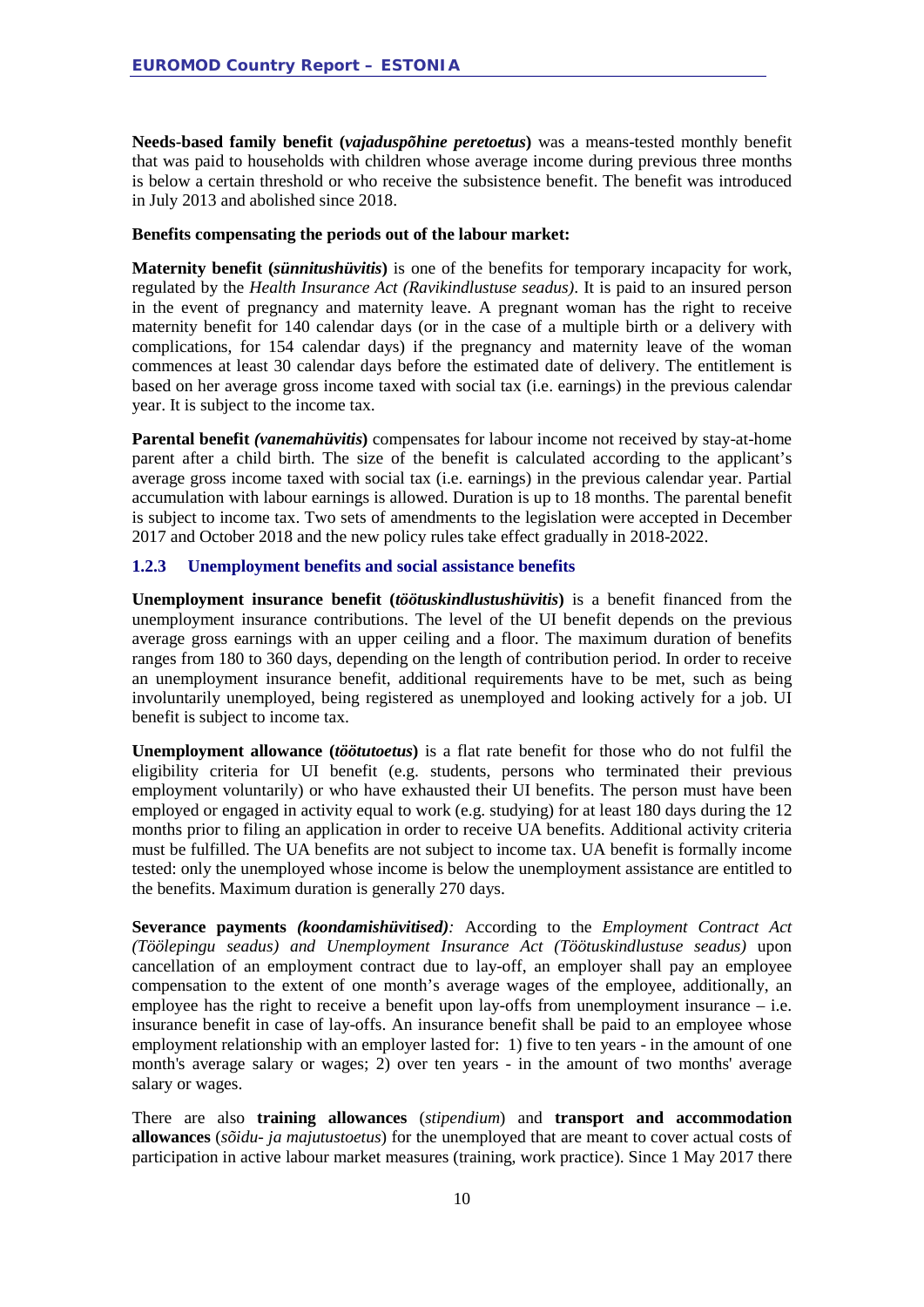are also allowances for formal training (*tasemeõppes osalemise toetus*), which are offered to unemployed as well as employed people who do not have professional training, who acquired their education more than 15 years ago or who cannot continue in their current work due to health reasons. The allowance is paid for taking up studies in vocational or higher education. In May 2017 training vouchers (*koolituskaart*) and support towards acquiring qualification certificate (*kvalifikatsiooni saamise toetamine*) were also introduced for employed people. These are not strictly benefits and therefore not included in EUROMOD.

**Subsistence benefit (***toimetulekutoetus***)** is the main means-tested benefit guaranteeing a minimum income to all residents. Households whose income after payment for housing expenses, calculated according to certain general criteria and specific rules set by municipalities, is below the subsistence level are entitled to these benefits. Duration is unlimited, but granted and renewed on a monthly basis.

**Annual refund to low-paid employees (***madala sissetulekuga töötava isiku iga-aastane tagasimakse)* is a benefit scheme, which was in effect in 2016 only. The only pay-outs were delivered in spring 2017 on the basis of submitted tax report for 2016. It is an annual nontaxable income support for low-paid workers to tackle in-work poverty, create incentives for people who are out of the labour market to enter/return and move to full-time employment, and also to facilitate declared employment relationships. People who are at least 18 years old residents of Estonia and have been in full-time employment for at least six months in the previous calendar year are considered to be eligible for the benefit if their annual taxable income is smaller than the ratio of annual benefit rate divided by 0.35. The entitlement is calculated according to the recipient's annual taxable income, final tax liability (limits the maximum amount of benefit), months in work and the annual benefit rate, which is established for every year in the State Budget Act. The sum of benefit is proportional to the months spent in the employment in the previous year.

**Pensioner's living alone allowance** *(üksielava pensionäri toetus)***.** An annual benefit since 2017, paid to pensioners living alone and whose pension is smaller than the established threshold.

#### <span id="page-10-0"></span>**1.2.4 Social benefits for the disabled**

The **social benefits paid to people with disabilities (***puuetega inimeste sotsiaaltoetused***)** depend on the extent of their disability, divided into three categories: moderate, severe and profound. The degree of severity of disability and the necessity for additional expenses due to the disability of a person is established taking into account restrictions on participation in daily activity and social life and the need for personal assistance, guidance or supervision. There are several different benefits: **disabled child allowance, the disability allowance for a person of working age, the disability allowance for a person of retirement age, disabled parent's allowance, a rehabilitation allowance, an education allowance, an in-service training allowance,** and **a work allowance.** The benefits are calculated on the basis of the rate of social benefits for disabled persons. Benefits are non-taxable. It often accumulates with pension for incapacity to work (*töövõimetuspension*) and old-age pension (*vanaduspension*). Since 1st January 2016, the administration of rehabilitation allowance and work-related allowance moved from the Estonian National Insurance Board to the Unemployment Insurance Fund as part of the Work Ability Reform.

The state also compensates a part of the cost of the device to disabled people, the elderly and children, who need prostheses, orthopaedic and other aids. Local municipalities may pay additional allowances for caregivers.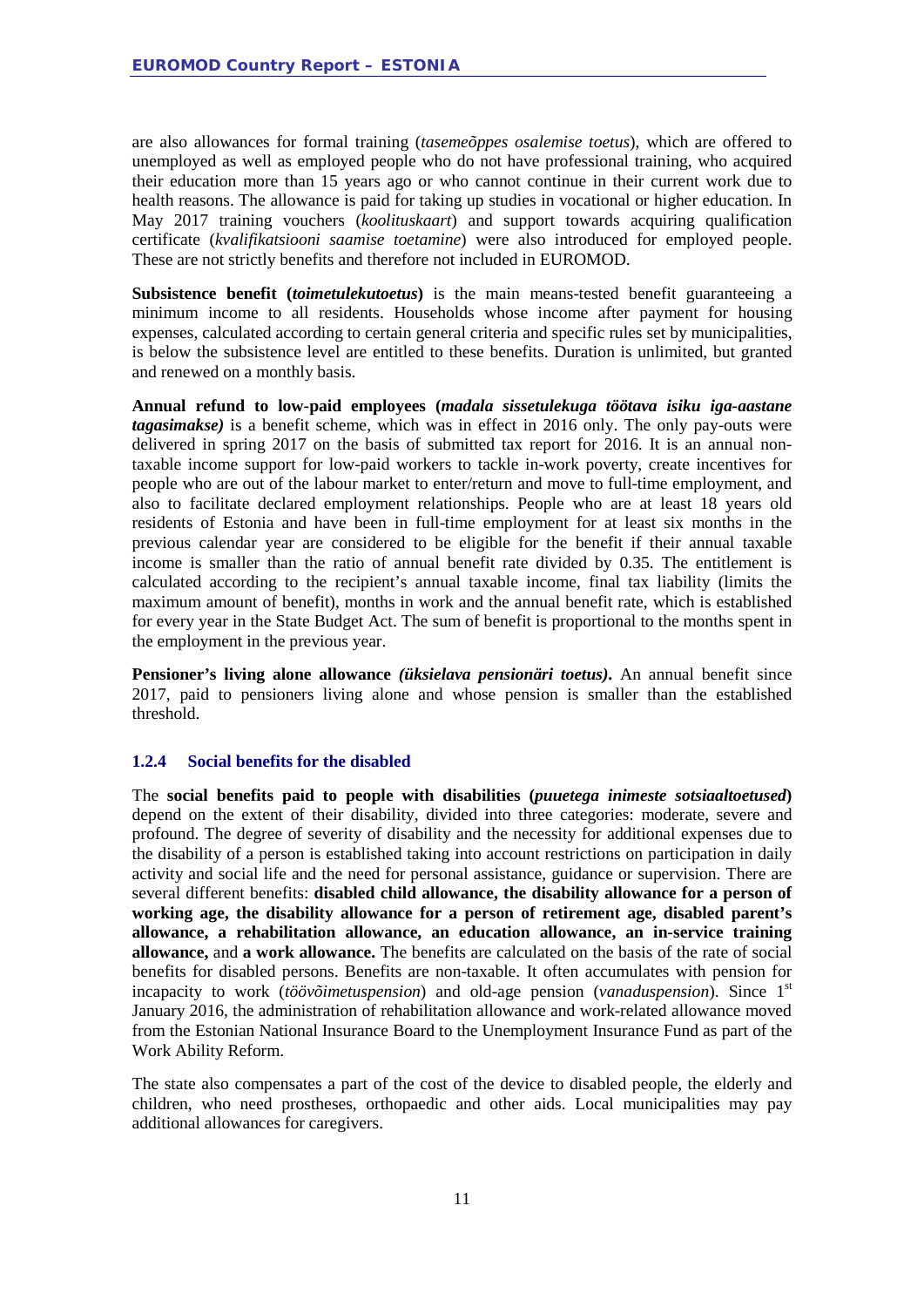#### <span id="page-11-0"></span>**1.2.5 Health insurance benefits**

**Health insurance benefits (***ravikindlustushüvitis***)** are regulated by the *Health Insurance Act*  (*Ravikindlustuse seadus*) and compensate the insured persons for the cost of disease prevention and treatment, the cost of medicines and medical appliances and provide benefits for temporary incapacity for work and other benefits. Insured persons are residents for whom the social tax is paid by their employer, the state or by themselves if self-employed (this is discussed in detail in section 1.4), as well as equivalent persons under the Health Insurance Act for whom social tax is not paid. Health insurance benefit is either in kind (health service, necessary medicinal products or medical device), or in cash. Health insurance benefits in cash are the following.

**Benefits for temporary incapacity for work (***ajutise töövõimetuse hüvitis***)** provide an earnings-related benefit for periods of absence from work due to illness or for caring for another person. The types of benefit for temporary incapacity for work are: **sickness benefit**; **maternity benefit** (see above); **adoption benefit** and **care benefit**. The benefits for incapacity for work are calculated on the basis of the insured person's income (on which the social tax was paid during the previous year). The replacement rate and duration of benefits varies.

**Adult dental care benefit (***täiskasvanute hambaraviteenuse hüvitis***)** compensates for some groups (such as old-age pensioners, work incapacity pensioners, pregnant women and mothers of children up to 1 year of age and those having greater need for dental treatment because of sickness) a certain amount of their dental treatment and dentures.

**Supplementary benefit for pharmaceuticals (***täiendav ravimihüvitis***)** is for those people who have high expenditures on medical products.

#### <span id="page-11-1"></span>**1.2.6 Local benefits**

According to the *Local Government Organisation Act (Kohaliku omavalitsuse korralduse seadus)* local municipalities can provide local benefits to their residents. Local benefits vary largely across municipalities, differing by type, amounts, application conditions etc. Ainsaar and Soo (2012) showed that the majority of the municipalities give family and child support related local benefits. The most common are benefits for birth support, in addition emergency support, large family benefits etc are present in many municipalities.

#### <span id="page-11-2"></span>**1.3 Social contributions**

Social insurance contributions finance pensions, health care, and unemployment insurance benefits. Previous contributions determine the eligibility and amount of contributory benefits (unemployment insurance benefits, maternity benefits, incapacity to work benefits, pensions).

**Social tax** (*sotsiaalmaks*) is paid by employers and self-employed<sup>[1](#page-11-3)</sup> and funds state pension insurance and health insurance. Tax rate is 33% and the tax base is gross wage. 13% is transferred into the Estonian Health Insurance Fund and 20% transferred into pension insurance schemes.

In case the person participates in the funded pension insurance scheme (the so-called  $2<sup>nd</sup>$  pillar of the pension scheme), 4% of the social tax is shifted from the state pension insurance scheme to the private pension scheme and additional 2% contribution of gross wage will be paid by the employee into the pension scheme  $2<sup>nd</sup>$  pillar (see [Figure 1](#page-12-0) below). Employee may also

<span id="page-11-3"></span><sup>&</sup>lt;sup>1</sup> Throughout the report, we use the self-employed to refer to its legal concept, i.e. sole-proprietor (*füüsilisest isikust ettevõtja, FIE*), unless otherwise specified.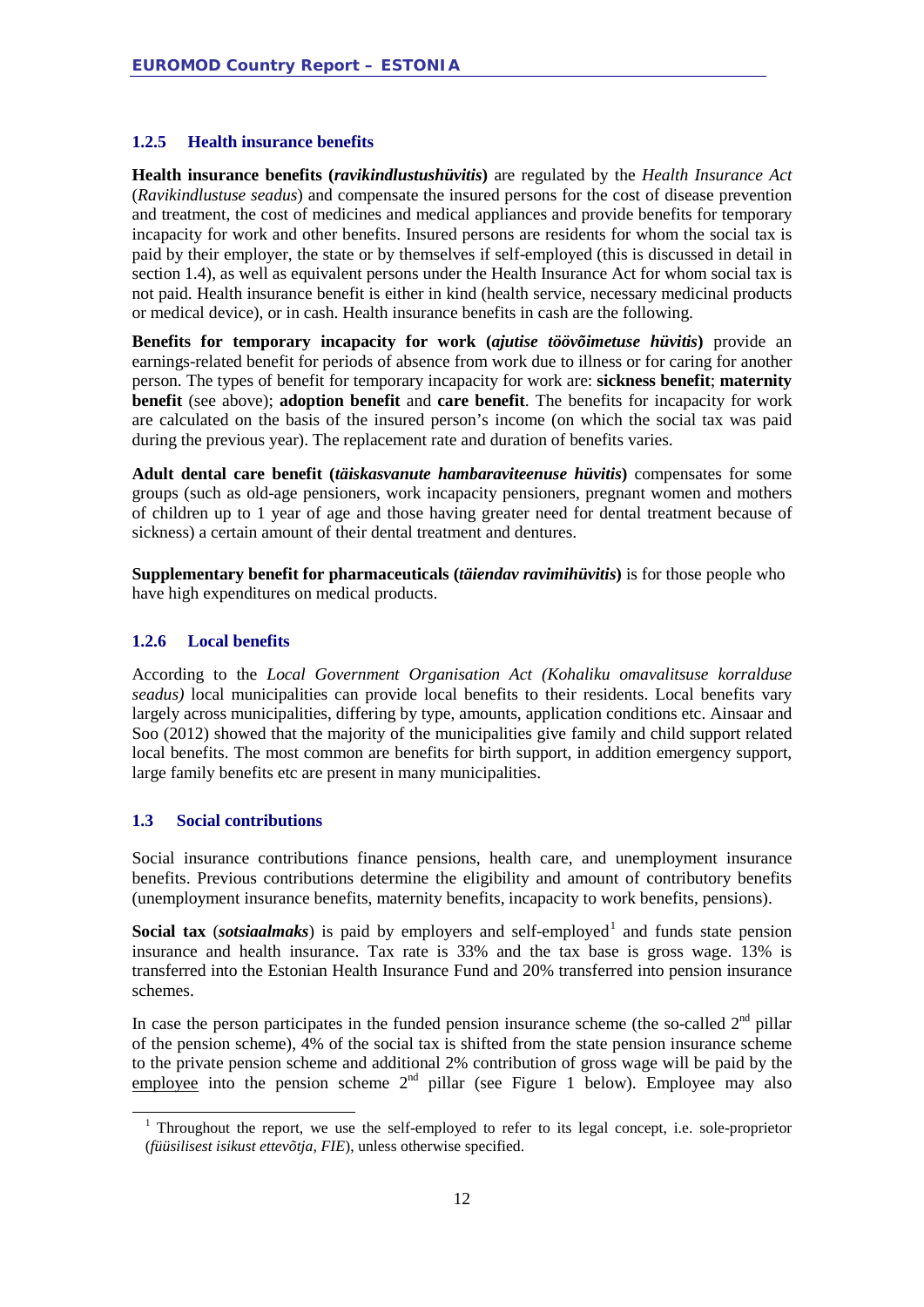contribute to the voluntary pension schemes  $(3<sup>rd</sup>$  pillar) which can be deducted from the income tax base up to a certain limit. There were temporary changes in funded pension contributions in 2009-2010 and 2014-2017.

There is a minimum monthly base for social tax calculation, set by the *State Budget Act (Riigieelarve seadus)*. There is no upper ceiling of social contributions, except for the selfemployed. For certain inactive groups of people (e.g. parents on maternity leave, registered unemployed, military service, etc.) the state pays the social tax, based on the minimum social tax base in most cases, i.e. credited contributions. In addition, the state pays additional contributions to the funded pension scheme (second pillar) on parental benefits. Some of the categories (recipients of unemployment benefits and family benefits) are also included in EUROMOD.

<span id="page-12-0"></span>Figure 1. Social tax and contributions to pension schemes, 2019



**Voluntary private pension contributions**  $(3<sup>rd</sup>$  pillar) may be in two different forms: a) pension insurance policies offered by licensed private insurance companies; b) units of voluntary pension funds, which are managed by private fund managers. The third pillar pension market is dominated by insurance companies, partly due to more preferential tax treatment compared to voluntary pension funds.

**Unemployment insurance contributions** *(töötuskindlustusmakse)* form a compulsory insurance scheme that covers an employee in case of becoming unemployed, collective closing or insolvency of the employer, and an employer in case of collective redundancies. Unemployment insurance contributions are paid by employees and employers. The unemployment contribution payment base matches the social tax base. Generally, the employee's share is withheld from the gross wage and the employer pays the contribution in addition to the social tax. The employers' obligation to calculate and withhold the unemployment insurance premiums for an insured person shall terminate on the last day of the month when the insured person attains a pensionable age or is granted early-retirement pension, however employer is obliged to continue the unemployment insurance premiums payable by employers.

Self-employed are not subject to unemployment insurance contributions. Members of the management or controlling bodies of legal persons are making contributions and are covered. Also, persons who receive compensation when leaving their position (ministers, parliament members etc) do not hold the unemployment insurance contribution payment obligation. The unemployment insurance contribution rates are usually set annually.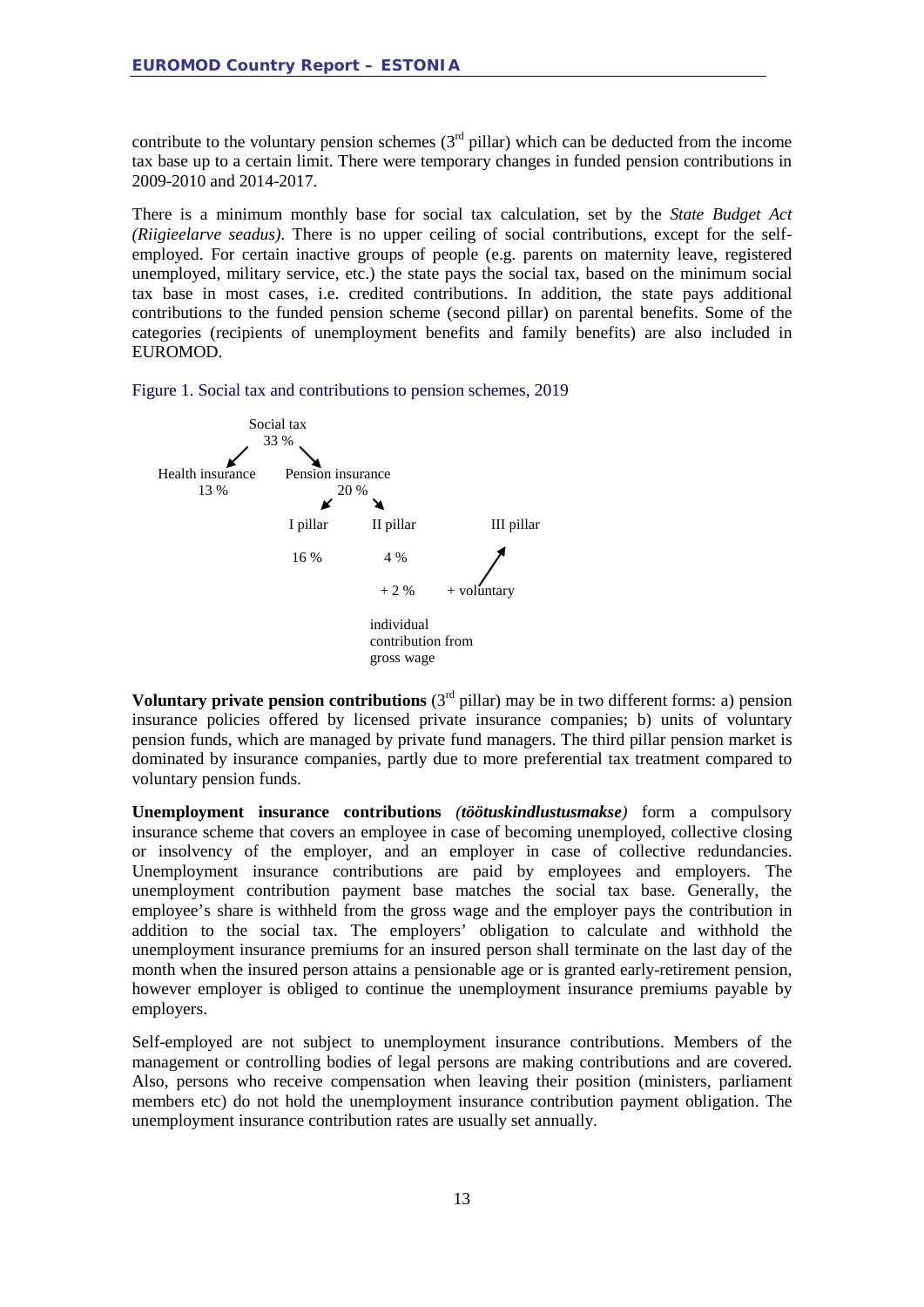#### <span id="page-13-0"></span>**1.4 Taxes**

**Personal income tax** (*füüsilise isiku tulumaks*) is paid on personal income. The base of the income tax is relatively broad. The main exceptions are various child benefits and social assistance benefits. Different income sources are taxed uniformly (with a few exceptions). The personal income tax system is an individual system. Before 2017, married couples could also file a joint tax report if they wished (to share tax allowances). Since 2017, joint declarations were abolished though some tax allowances could still be shared between spouses. There are several allowances and deductions, which are discussed in detail in Section 2.7. The main tax allowances apply to the withholding tax as well, the rest can be claimed in the following year when filing the tax report. Therefore, there is often a difference between taxes withheld and taxes paid after filing a tax report. Taxable income from **self-employment** is equal to gross income from self-employment less related costs minus special allowances for the agricultural income, and minus social insurance contributions, except contributions to the funded pension scheme. The latter can be deducted from total income a self-employed person has. Taxable business income is derived on individual basis.

**Land tax** *(maamaks):* a state tax received in full amount by local municipalities. The amount of land tax is calculated by multiplying the taxable price of the land by the land tax rate. The rate of land tax is established by the local government council annually in the range of 0.1-2.5%. Land tax is paid by the owner of the land, in certain cases also by the user of the land. Land under residential buildings up to 0,15 ha per taxpayer in urban areas and 2 ha in rural regions is exempted, and there are further allowances for pensioners.

**Value Added Tax** *(käibemaks):* the standard rate in Estonia is 20% of the taxable value of a good or service, and reduced rates (9% and 0%) apply to specific services and goods.

**Excise taxes** *(aktsiisimaksud):* excise duties are set for alcohol, tobacco, electricity, fuel and non-alcoholic beverage packages. In recent years, several excise tax rates have been raised, both to raise tax revenues and to influence consumers' behaviour.

There are a few other minor taxes (tax on gambling, tax on heavy vehicles, customs duties, local taxes), which provide a relatively small share of revenue and do not affect household budgets considerably.

#### <span id="page-13-1"></span>**2. SIMULATION OF TAXES AND BENEFITS IN EUROMOD**

#### <span id="page-13-2"></span>**2.1 Scope of simulation**

Not all the taxes and benefits mentioned in the previous section are simulated in EUROMOD. Some are beyond its scope entirely and are neither included in the EUROMOD database nor in its output income variables (e.g. indirect taxes). Others are not possible to simulate accurately with the available data. They are included in the database and may be chosen as components of output variables, but the rules governing them may not be changed by the model. [Table 2.1](#page-15-0) and [Table 2.2](#page-16-0) classify each of the main tax-benefit instruments (and some minor ones introduced above) into one of these three groups and provide a brief explanation as to why the instrument is not fully simulated if this is the case. In the following tables we present information on EUROMOD using the most recent dataset of combined EU-SILC and national SILC data. Information on earlier input datasets for the Estonian model can be found in earlier country reports.

Most of the benefits that are simulated in EUROMOD are universal family benefits that depend on the number of children and their age. Also, the needs-based family benefit and the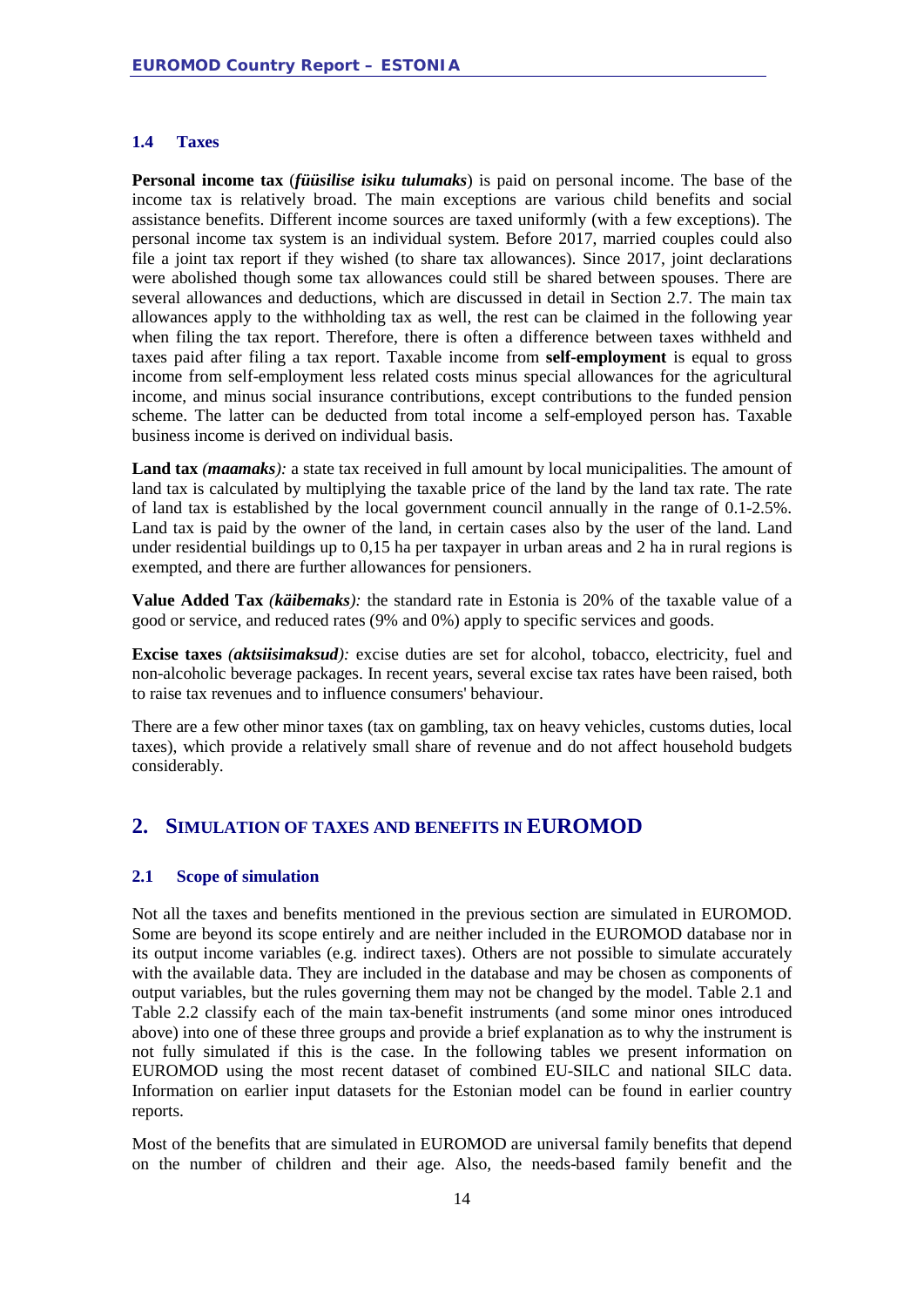subsistence benefit, as a support of last resort, are simulated, although using several simplifications. With the exception of unemployment benefits, other benefits that depend on contribution history, like various pensions and health insurance benefits, are not simulated, because the contribution history is not available in the dataset. Although the same is true for unemployment benefits, these are simulated using common assumptions across countries.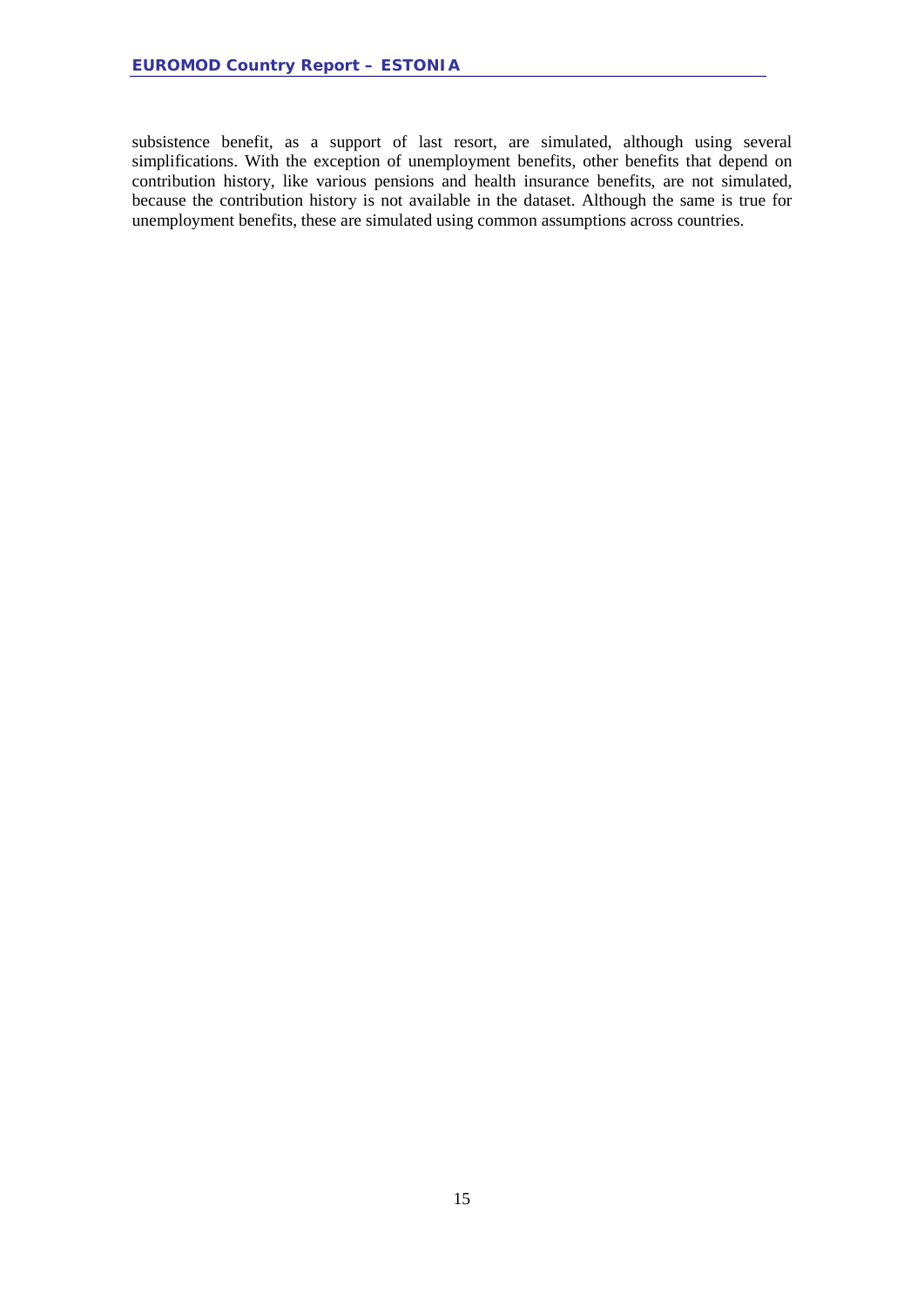| <b>Benefit</b>                                                                                                    | Variable 2016 2017 2018 2019 |                |                |             |                          | <b>Comments</b>                                                                                                  |
|-------------------------------------------------------------------------------------------------------------------|------------------------------|----------------|----------------|-------------|--------------------------|------------------------------------------------------------------------------------------------------------------|
| Unemployment insurance benefit<br>(töötuskindlustushüvitis)                                                       | bunct_s                      | PS             | PS             | PS          | <b>PS</b>                | Eligibility from data                                                                                            |
| Unemployment allowance<br>(töötutoetus)                                                                           | $b$ unnc_s                   | <b>PS</b>      | <b>PS</b>      | PS          | <b>PS</b>                | Eligibility from data                                                                                            |
| Severance payments<br>(koondamishüvitised)                                                                        | yunsv                        | I              | I              | $\mathbf I$ | $\mathbf I$              | No data on full<br>contribution history                                                                          |
| Paid sick leave                                                                                                   | bhl                          | I              | I              | I           | I                        | No data on contribution<br>history and health                                                                    |
| Disability pension<br>(töövõimetuspension)                                                                        | pdi                          | I              | I              | I           | I                        | No data on contribution<br>history, no exact data on<br>health status                                            |
| Social benefits paid to people with<br>disabilities                                                               |                              | IA             | IA             | IA          | IA                       | No exact data on health<br>status. Income is part of<br>"other benefits" (bsals) or<br>disability pension (pdi). |
| Old age pension (vanaduspension)                                                                                  | poa00                        | I              | I              | $\mathbf I$ | $\mathbf I$              | No data on contribution<br>history                                                                               |
| National pension (minimum old age<br>pension, rahvapension)                                                       |                              | <b>IA</b>      | IA             | IA          | IA                       | No data, part of other<br>pensions                                                                               |
| Survivors' pension                                                                                                | psu                          | I              | $\overline{I}$ | $\mathbf I$ | I                        | No data on contribution<br>history                                                                               |
| Maternity benefit (sünnitushüvitis)                                                                               | bmapr                        | $S^*$          | $S^*$          | $S^*$       | $S^*$                    | No data on contribution<br>history                                                                               |
| Parental benefit (vanemahüvitis)                                                                                  | bmact                        | $S^*$          | $S^*$          | $S^*$       | $S^*$                    | No data on contribution<br>history                                                                               |
| Childcare allowance<br>(lapsehooldustasu)                                                                         | $bcc00_s$                    | S              | S              | ${\bf S}$   | S                        |                                                                                                                  |
| Child allowance (lapsetoetus)                                                                                     | $bch00_s$                    | ${\bf S}$      | S              | S           | ${\bf S}$                |                                                                                                                  |
| Single parent child allowance<br>(üksikvanema lapsetoetus)                                                        | bchlp                        | IA             | IA             | IA          | IA                       | No data on the birth<br>certificate of the child, or<br>not included separately                                  |
| Childbirth allowance (sünnitoetus)                                                                                | bchba_s                      | S              | S              | ${\bf S}$   | ${\bf S}$                |                                                                                                                  |
| Parent's allowance for families with<br>seven or more children (seitsme- ja<br>enamalapselise pere vanema toetus) | $bcclg_s$                    | S              | S              | S           | S                        | Allowance for families<br>with many children (since<br>1 July 2017)                                              |
| Needs-based family benefit<br>(vajaduspõhine peretoetus)                                                          | bsach_s                      | ${\bf S}$      | ${\bf S}$      |             | $\overline{\phantom{0}}$ |                                                                                                                  |
| Subsistence benefit<br>(toimetulekutoetus)                                                                        | $bsa00_s$                    | ${\bf S}$      | ${\bf S}$      | ${\bf S}$   | S                        |                                                                                                                  |
| Pensioner's living alone allowance<br>(üksi elava pensionäri toetus)                                              | bsape_s                      | $\blacksquare$ | ${\bf S}$      | S           | S                        |                                                                                                                  |
| Scholarships and grants<br>(õppetoetused ja stipendiumid)                                                         | bed                          | $\bf I$        | $\bf I$        | $\bf I$     | $\bf I$                  | No data on grades                                                                                                |
| Other benefits (not explicitly stated in bsals                                                                    |                              | $\rm IA$       | $\rm IA$       | IA          | IA                       | Only partially aggregated                                                                                        |

#### <span id="page-15-0"></span>Table 2.1. Simulation of benefits in EUROMOD

Notes: "-": policy did not exist in that year; "E": *excluded* from the model as it is neither included in the micro-data nor simulated; "I": *included* in the micro-data but not simulated; "IA": *included* in the microdata (in an *aggregate* income variable) but not simulated; "PS" *partially simulated* as some of its relevant rules are not simulated; "S" *simulated* although some minor or very specific rules may not be simulated (S\* denotes that simulations are not part of the baseline scenarios).

data

the data set)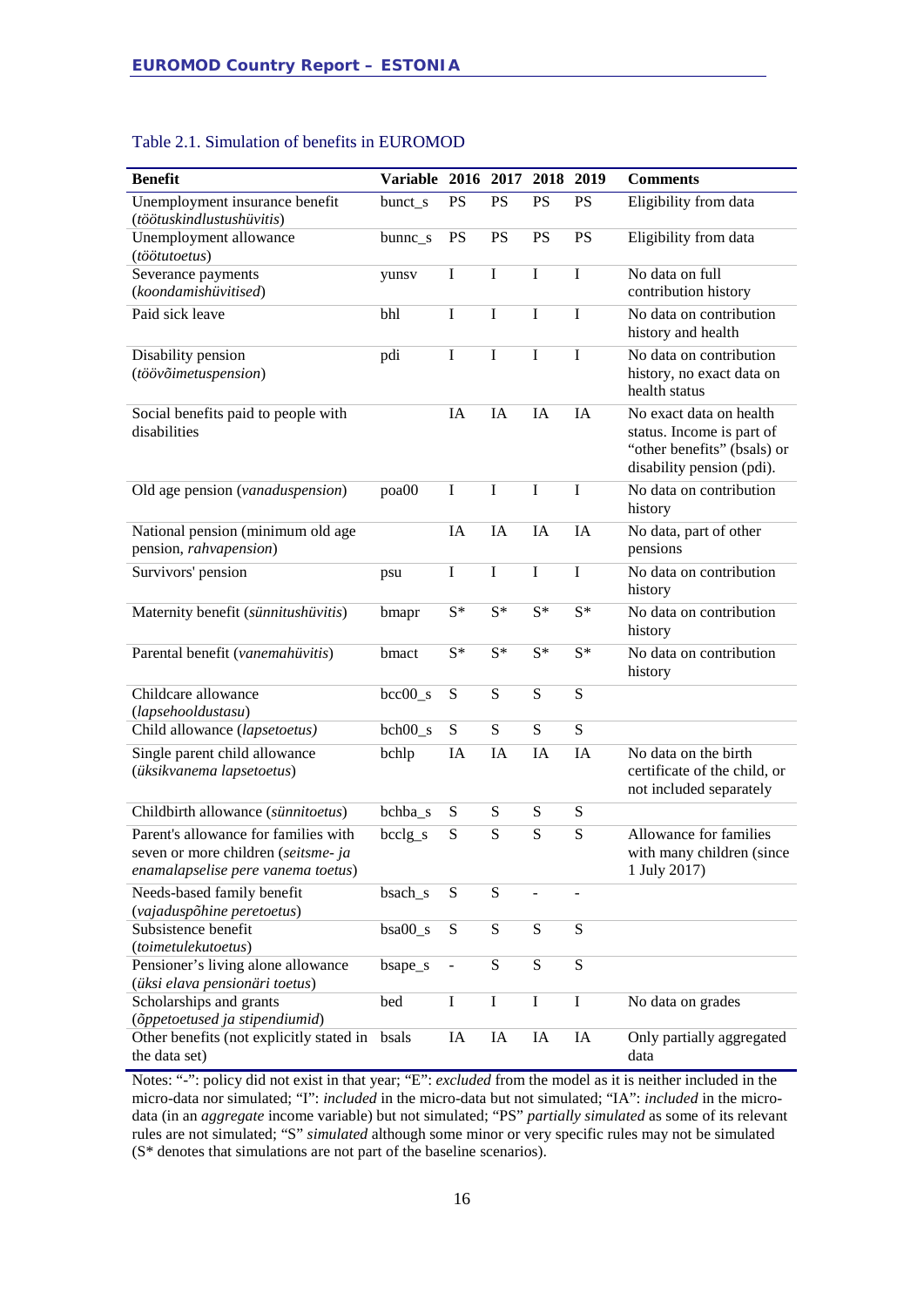| <b>Taxes and social contributions</b>                                                                                                                                | Variable 2016 2017 2018 2019 |             |                |                          |                | Why not fully<br>simulated?                        |
|----------------------------------------------------------------------------------------------------------------------------------------------------------------------|------------------------------|-------------|----------------|--------------------------|----------------|----------------------------------------------------|
| <b>Employer's social insurance contributions</b>                                                                                                                     | ils_sicer                    |             |                |                          |                |                                                    |
| Unemployment insurance contributions                                                                                                                                 | tscerui_s                    | S           | ${\bf S}$      | ${\bf S}$                | ${\bf S}$      |                                                    |
| Pension insurance contributions (1st pillar<br>and the transfer to the 2nd)                                                                                          | tscerpi_s<br>ttferpi_s       | S           | S              | S                        | S              |                                                    |
| Health insurance contributions                                                                                                                                       | tscerhl s                    | S           | S              | S                        | S              |                                                    |
| <b>Employee social insurance contributions</b>                                                                                                                       | ils_sicee                    |             |                |                          |                |                                                    |
| III pension pillar                                                                                                                                                   |                              | $\bf I$     | I              | I                        | $\mathbf I$    | Voluntary size of<br>contributions                 |
| Unemployment insurance contributions                                                                                                                                 | tsceeui_s                    | S           | S              | ${\bf S}$                | ${\bf S}$      |                                                    |
| Funded pension insurance contributions<br>(2nd pillar)                                                                                                               | tpceepi_s                    | S           | S              | S                        | S              |                                                    |
| Self-employed social insurance<br>contributions                                                                                                                      | ils_sicse                    |             |                |                          |                |                                                    |
| Health insurance contributions                                                                                                                                       | tscsehl_s                    | S           | ${\bf S}$      | ${\bf S}$                | S              |                                                    |
| Pension insurance contributions (1st pillar<br>and the transfer to the 2nd)                                                                                          | tscsepi_s<br>ttfsepi_s       | S           | S              | S                        | S              |                                                    |
| Funded pension insurance contributions<br>(2nd pillar)                                                                                                               | tpcsepi_s                    | S           | S              | ${\bf S}$                | S              |                                                    |
| Contributions paid on social benefits by<br>the central government                                                                                                   | ils_sicct                    |             |                |                          |                |                                                    |
| Health insurance contributions for those<br>receiving unemployed benefits                                                                                            | tsccthl_s                    | S           | S              | S                        | S              |                                                    |
| Health and pension insurance<br>contributions (the 1st pillar) for those<br>receiving parental benefit, childcare<br>allowance or large family parental<br>allowance | tscctpi_s<br>tsccthl_s       | S           | S              | S                        | S              |                                                    |
| Pension insurance contributions (the 2nd<br>pillar) for those receiving parental benefit                                                                             | tpcctpi_s                    | ${\bf S}$   | ${\bf S}$      | ${\bf S}$                | ${\bf S}$      |                                                    |
| <b>Income Tax (final)</b>                                                                                                                                            | $\sin$ <sub>s</sub>          | S           | ${\bf S}$      | ${\bf S}$                | ${\bf S}$      |                                                    |
| Withholding income tax                                                                                                                                               | tinwh_s                      | S           | S              | S                        | ${\bf S}$      |                                                    |
| Refund to low-paid employees                                                                                                                                         | tinrf_s                      | ${\bf S}$   | $\blacksquare$ | $\overline{\phantom{a}}$ | $\blacksquare$ |                                                    |
| Land tax                                                                                                                                                             | tpr                          | $\mathbf I$ | $\mathbf I$    | I                        | I              | No information on<br>value of land or tax<br>rates |
| Other local taxes                                                                                                                                                    |                              | E           | E              | E                        | E              |                                                    |

#### <span id="page-16-0"></span>Table 2.2. Simulation of taxes and social contributions in EUROMOD

Notes: "-": policy did not exist in that year; "E": *excluded* from the model as it is neither included in the micro-data nor simulated; "I": *included* in the micro-data but not simulated; "PS" *partially simulated* as some of its relevant rules are not simulated; "S" *simulated* although some minor or very specific rules may not be simulated

All labour taxes and social insurance contributions are simulated. As social contributions (social tax, unemployment insurance contributions) are largely proportional to gross labour earnings, they can be easily calculated. For the income tax, both final tax liabilities and withheld tax amounts are calculated. The final tax liability takes into account additional deductions that can only be applied in the annual tax declaration. Annual refund of income tax to low-paid employees (valid in 2016) is also simulated. This decreases total final tax burden and is not counted as a benefit. Other taxes, such as capital income tax, land tax, or indirect taxes, are not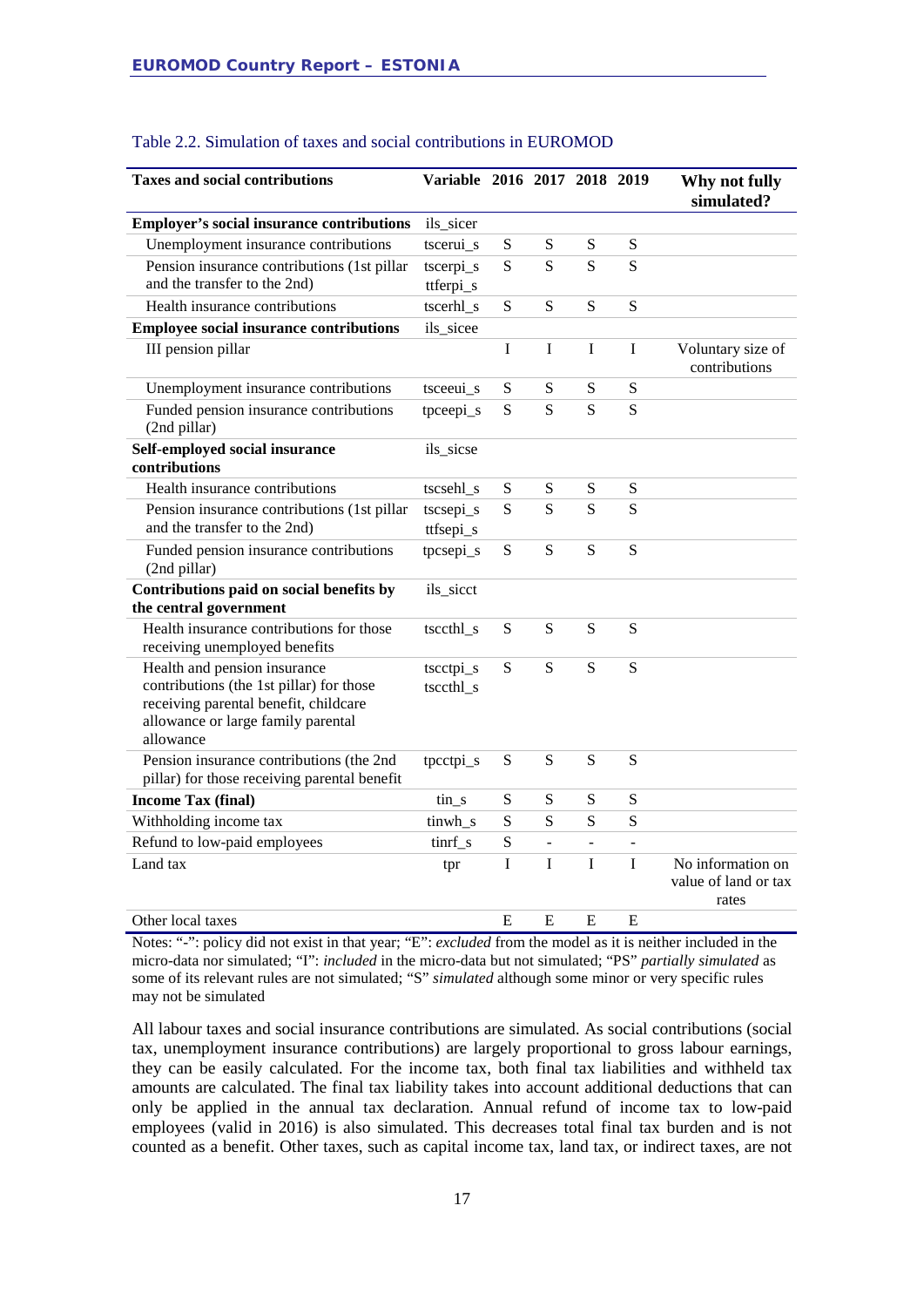simulated in the current version of the model as there are little or no data for that purpose or these instruments remain outside the scope of EUROMOD altogether.

The main structural changes in the period of 2016-2019 were as follows.

- A temporary increase in employee funded pension contribution rates in 2014-2017 to compensate for a temporary reduction in 2009-11 due to the economic crisis.
- Introduction of annual refund to low-paid employees in 2016. Pay-outs related to 2016 incomes are made in 2017 and hence considered as part of 2016 incomes in the model. The refund was valid for one year only.
- The detachment of the child tax allowance from the basic tax allowance (fixing its level independently) and the introduction of an additional category of deductible expenses (20% of rental income) in 2016, affecting the final liability of income tax.
- Introduction of pensioner's living alone allowance in 2017.
- Extending parent's allowance for families with 7+ children to families with 3-6 children (since 1 July 2017).
- Needs-based family benefit was abolished in 2018.
- Introduction of an income disregard for the subsistence benefit and the increase of implicit scale for children in 2018.
- Replacing optional joint income tax declarations with limited sharing of existing income tax allowances between spouses and a new spouse tax allowance in 2017.
- Introduction of a new upper limit on deductible mortgage interest payments (300) euro/year) in 2017.
- Replacing a flat rate basic tax allowance with an income-dependent tax allowance (max 500 euros per month) in 2018.

#### <span id="page-17-0"></span>**2.2 Order of simulation and interdependencies**

Table 2.3 shows the order in which the main elements of the Estonian system in 2015-2017 are simulated. Policies, which are included into the model, but not used in the EUROMOD baseline simulations are marked as "*off*". Policies, which are not applicable in a specific year are marked as "n/a". The spine structure is largely the same for all six years.

The Estonian policy simulations start with the minimum wage (switched off in the baseline). Family benefits and unemployment benefits are simulated next, as credited social contributions depend on these and some benefits are taxable. After the benefits, we simulate employee and employer social insurance contributions. The contributions are deducted from the income tax base and therefore need to be simulated before the personal income tax.

More specifically, there are the following dependencies between the instruments:

- Minimum wage (if switched on) affects employment earnings which is the basis for employer and employee SIC, income tax, subsistence benefit, needs-based family benefit, and annual refund to low-paid employees.
- Contributory benefits (maternity benefit, parental benefit, unemployment insurance benefit) are subject to income tax.
- The duration of parental benefit is dependent on the duration of maternity benefit.
- The duration of unemployment allowance is dependent on the duration of unemployment insurance benefit.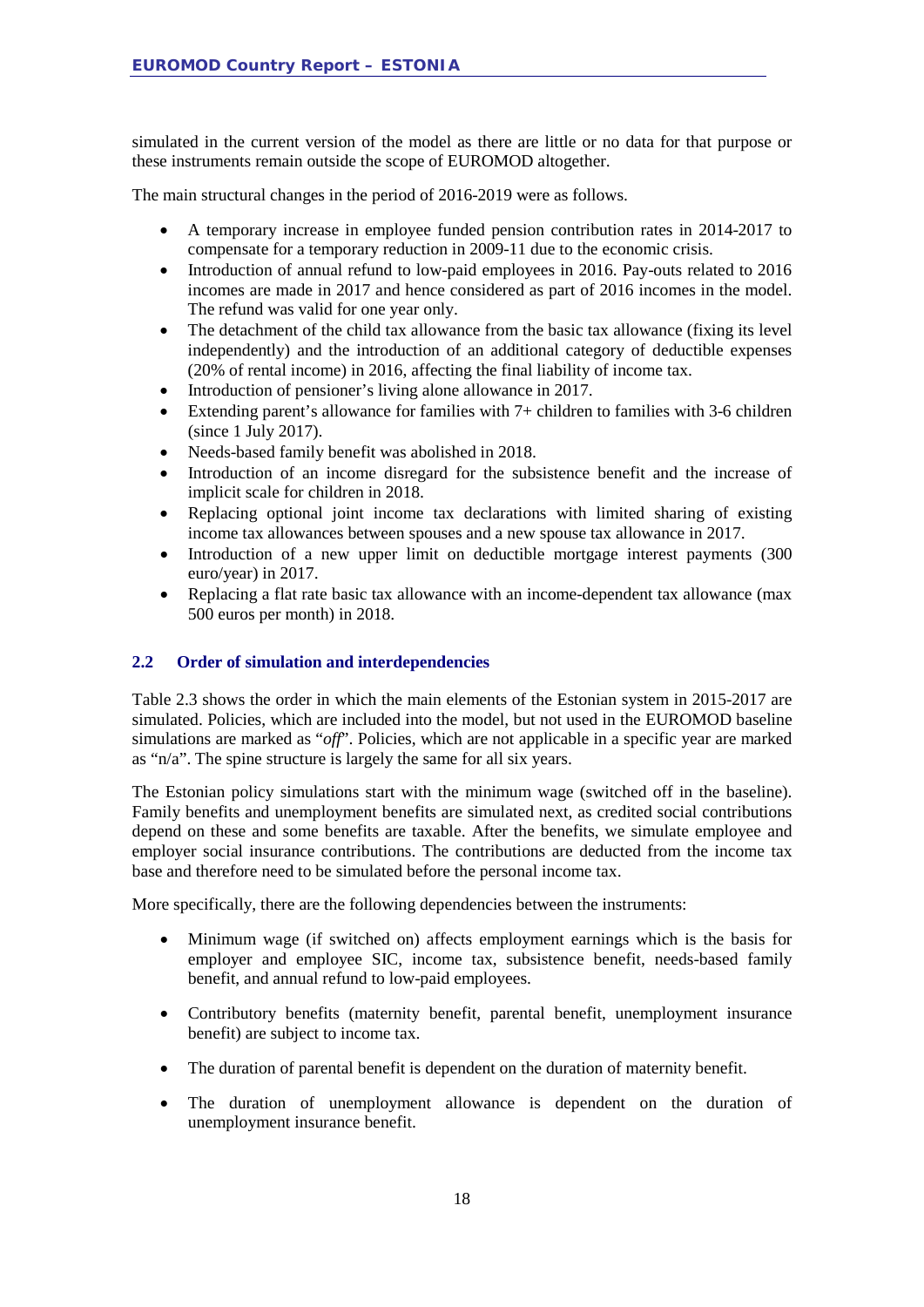- On behalf of the recipients of unemployment benefits and family benefits (childcare benefits, parental benefits) social insurance contributions are paid by the government (either for health care or pensions or both).
- An income tax allowance for self-employment income from agriculture also applies to the tax base for self-employed social insurance contributions.
- Employee and self-employed social insurance contributions are deductible from the income tax base. Employee SIC both from the tax base for withholding and final income tax, self-employed SIC only from the latter.
- The subsistence benefit and the needs-based family benefit depend on income net of employee SIC and withholding income tax. Most of benefits are also included in the means-test.
- The upper limit of annual refund to low-paid employees is a final liability of income tax and although the benefit itself is not taxable, it is considered included in the means-test for the subsistence benefit and needs-based family benefit.

| <b>Policy</b> | 2016   | 2017   | 2018          | 2019          | <b>Description</b>                                                                                                |
|---------------|--------|--------|---------------|---------------|-------------------------------------------------------------------------------------------------------------------|
| SetDefault ee | on     | on     | <sub>on</sub> | on            | DEF: default values for variables                                                                                 |
| Uprate_ee     | on     | on     | on            | on            | DEF: uprating factors                                                                                             |
| ConstDef ee   | on     | on     | on            | on            | DEF: constants                                                                                                    |
| ILSDef ee     | on     | on     | on            | on            | DEF: standard income concepts                                                                                     |
| ILSudbdef ee  | on     | on     | on            | <sub>on</sub> | DEF: standard income concepts (UDB related)                                                                       |
| ILDef ee      | on     | on     | on            | <sub>on</sub> | DEF: specific income concepts                                                                                     |
| TUDef ee      | on     | on     | on            | on            | DEF: assessment units                                                                                             |
| allocate_ee   | on     | on     | on            | on            | DEF: reallocate benefits within households                                                                        |
| BTA_ee        | switch | switch | switch        | switch        | Benefit Take-up Adjustments: ON=non take-<br>up (default); OFF=full take up                                       |
| yem_ee        | switch | switch | switch        | switch        | DEF: minimum wage                                                                                                 |
| neg_ee        | on     | on     | on            | on            | DEF: recode negative incomes (e.g. self-<br>employment income) to zero                                            |
| tscer ee      | on     | on     | <sub>on</sub> | <sub>on</sub> | SIC: employer social insurance contributions                                                                      |
| tscee ee      | on     | on     | on            | <sub>on</sub> | SIC: employee social insurance contributions                                                                      |
| tintaag ee    | on     | on     | on            | on            | TAX: allowance for self-employment income<br>from agriculture (applicable to income tax and<br>self-employed SIC) |
| tscse ee      | on     | on     | on            | on            | SIC:<br>self-employed<br>social<br>insurance<br>contributions                                                     |
| bmapr_ee      | switch | switch | switch        | switch        | BEN: maternity benefit (sünnitushüvitis)                                                                          |
| bmact_ee      | switch | switch | switch        | switch        | BEN: parental benefit (vanemahüvitis)                                                                             |
| bchba ee      | on     | on     | on            | on            | BEN: childbirth allowance (sünnitoetus)                                                                           |
| bch00 ee      | on     | on     | on            | on            | BEN: child allowance (lapsetoetus)                                                                                |
| bchlg ee*     | n/a    | n/a    | n/a           | n/a           | BEN: allowance for families with $3+$ children                                                                    |
|               |        |        |               |               | (kolme- ja enamalapselise pere toetus)                                                                            |
| bched ee**    | n/a    | n/a    | n/a           | n/a           | BEN: school allowance (koolitoetus)                                                                               |
| bcc00 ee      | on     | on     | on            | on            | BEN: childcare allowance (lapsehooldustasu)                                                                       |
| bcclg_ee      | on     | on     | on            | on            | BEN: parental allowance for families with 7+<br>children (seitsme- ja enamalapselise pere                         |

#### Table 2.3. EUROMOD spine: order of simulation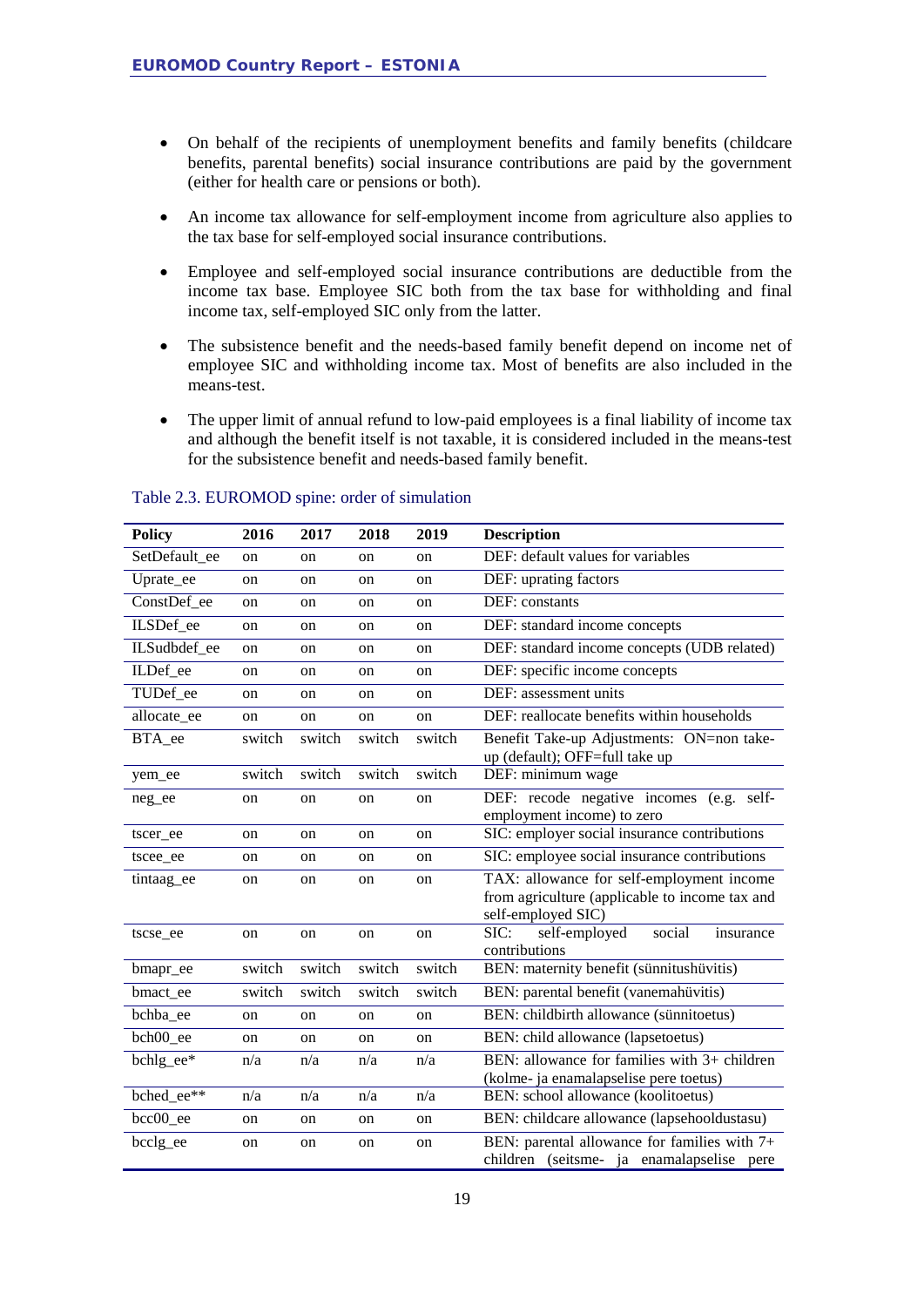| <b>Policy</b> | 2016          | 2017          | 2018          | 2019          | <b>Description</b>                                                                   |  |  |  |  |  |  |
|---------------|---------------|---------------|---------------|---------------|--------------------------------------------------------------------------------------|--|--|--|--|--|--|
|               |               |               |               |               | vanema toetus)                                                                       |  |  |  |  |  |  |
| bunct ee      | on            | on            | <sub>on</sub> | <sub>on</sub> | unemployment<br>benefit<br>BEN:<br>insurance<br>(töötuskindlustushüvitis)            |  |  |  |  |  |  |
| bunnc ee      | on            | on            | <sub>on</sub> | on            | BEN: unemployment assistance benefit (töötu<br>abiraha)                              |  |  |  |  |  |  |
| tscct ee      | on            | on            | <sub>on</sub> | on            | SIC: credited social insurance contributions                                         |  |  |  |  |  |  |
| tinwh ee      | on            | on            | <sub>on</sub> | <sub>on</sub> | TAX: withholding income tax (jooksvalt<br>kinnipeetud tulumaks, current liability)   |  |  |  |  |  |  |
| tin ee        | on            | on            | on            | on            | TAX: income tax (deklaratsioonijärgne ehk<br>lõplik maksukohustus, final liability)  |  |  |  |  |  |  |
| tinrf_ee      | on            | n/a           | n/a           | n/a           | refund to low-paid<br>TAX:<br>employees<br>(madalapalgalistele suunatud tagasimakse) |  |  |  |  |  |  |
| bsa00 ee      | <sub>on</sub> | <sub>on</sub> | <sub>on</sub> | on            | subsistence benefit (incl. housing<br>BEN:<br>component) (timetule kuto etus)        |  |  |  |  |  |  |
| bsach ee      | on            | on            | n/a           | n/a           | needs-based<br>benefit<br>BEN:<br>family<br>(vajaduspõhine peretoetus)               |  |  |  |  |  |  |
| bsape_ee      | n/a           | on            | on            | on            | BEN: pensioner's living alone allowance (üksi<br>elava pensionäri toetus)            |  |  |  |  |  |  |

\* Simulated for 2005-2007 in the model (was abolished from 1st July 2007).

<span id="page-19-0"></span>\*\* Simulated for 2005-2008 in the model (was abolished from 2009).

#### **2.3 Policy constants**

Main policy parameters are defined as constants in a separate module. These include benefit amounts, tax and contribution rates, tax allowances, various upper and lower thresholds, and pension age. Their values usually vary over time. Some of them are specified on a monthly and some on a yearly basis, corresponding to how they are defined in legislation. In addition, there are changes in the currency of monetary values as Estonia changed from kroon to euro on 1st January 2011.

#### Table 2.4. Policy parameters defined as constants in EUROMOD

| <b>Parameter</b>                                                                          | <b>Period</b>  | Reference name   | <b>Policies where used</b>                           |
|-------------------------------------------------------------------------------------------|----------------|------------------|------------------------------------------------------|
| Standard weekly working<br>hours                                                          |                | \$lhw            | Minimum wage, maternity benefit,<br>parental benefit |
| Qualifying period for UA: min<br>number of months in work                                 |                | \$UAB_QperMin    | unemployment assistance benefit                      |
| Qualifying period for UA: over<br>last  months                                            | $\overline{a}$ | \$UAB_QperTot    | unemployment assistance benefit                      |
| Qualifying period for UI: min<br>number of months in work                                 |                | \$UI_QperMin     | unemployment insurance benefit                       |
| Qualifying period for UI: over<br>last  months                                            |                | \$UI_QperTot     | unemployment insurance benefit                       |
| Maximum benefit duration for<br>singletons (days)                                         |                | \$MB_MaxDur1     | maternity benefit                                    |
| Maximum benefit duration for<br>multiple birth (days)                                     |                | \$MB MaxDur2     | maternity benefit                                    |
| Minimum benefit duration<br>before the birth (days)                                       |                | \$MB MinDurPre   | maternity benefit                                    |
| Maximum benefit duration<br>(days since the start of<br>maternity leave)                  |                | \$PB MaxDur      | parental benefit                                     |
| Maximum benefit duration if<br>not eligible for maternity<br>benefit (months since birth) |                | \$PB_MaxDur_noMB | parental benefit                                     |
| Average wage                                                                              | m              | \$AvWage         | average wage                                         |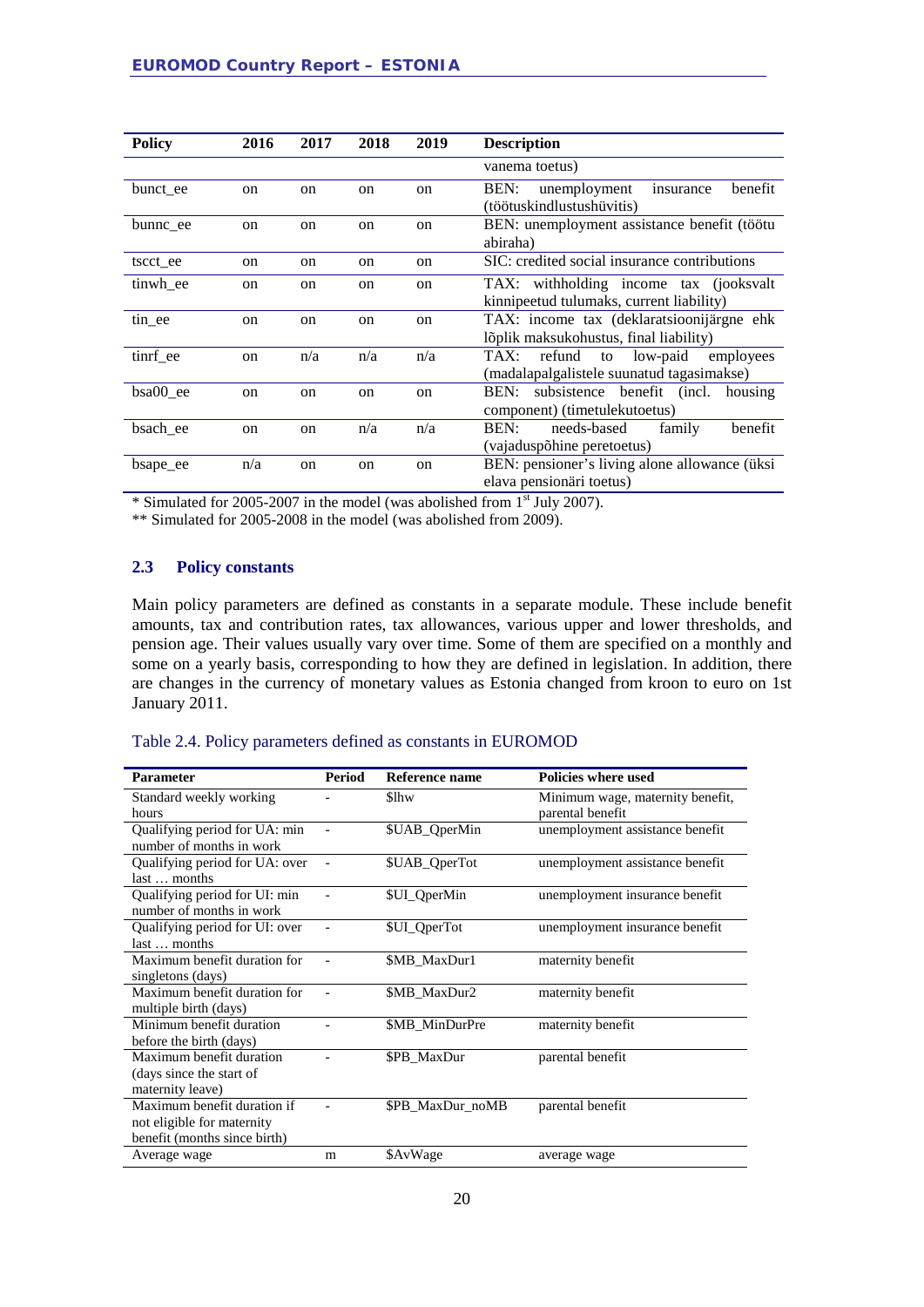| Parameter                                     | <b>Period</b>     | Reference name     | Policies where used                                           |
|-----------------------------------------------|-------------------|--------------------|---------------------------------------------------------------|
| Minimum wage                                  | m                 | \$Minwage          | minimum wage, social insurance                                |
|                                               |                   |                    | contributions by self-employed,                               |
| Lagged minimum wage                           | m                 | \$MinWage_lag1     | unemployment allowance<br>unemployment insurance benefit      |
| Average taxable earnings (in                  | m                 | \$PB_AvEarn        | parental benefit, contributory SIC                            |
| $T-2$                                         |                   |                    |                                                               |
| Amount of unemployment<br>allowance (UA)      | m/d               | \$UAB_amount       | unemployment insurance benefits<br>and unemployment allowance |
| Official pension age (males)                  |                   | \$PensionAgeMale   | unemployment benefits and                                     |
|                                               |                   |                    | employee unemployment insurance<br>contributions              |
| Official pension age (females)                | $\qquad \qquad -$ | \$PensionAgeFemale | unemployment benefits and                                     |
|                                               |                   |                    | employee unemployment insurance<br>contributions              |
| Child Allowance Rate (CAR) -                  | m                 | \$CB_Base          | child allowances                                              |
| base amount for child benefits                |                   |                    |                                                               |
| Childcare Allowance Rate                      | m                 | \$CC_Base          | childcare benefits                                            |
| (CCR) - base amount for<br>childcare benefits |                   |                    |                                                               |
| Amount for first child                        | m                 | \$CB_Ch1           | child allowance                                               |
| Amount for second child                       | m                 | \$CB_Ch2           | child allowance                                               |
| Amount third+ child                           | m                 | \$CB_Ch3plus       | child allowance                                               |
| Amount per child with 3                       | (q)               | \$CB_Fam3          | child allowance for large family                              |
| children                                      |                   |                    |                                                               |
| Amount per child with 4-5                     | (q)               | \$CB_Fam4_5        | child allowance for large family                              |
| children<br>Amount per child with $6+$        | (q)               | \$CB_Fam6plus      | child allowance for large family                              |
| children                                      |                   |                    |                                                               |
| Amount for child aged under 1                 | m                 | \$CC_Age0_1        | childcare allowance                                           |
| Amount for child aged under 3                 | m                 | \$CC_Age0_3        | childcare allowance                                           |
| Amount for child aged 3-8                     | m                 | \$CC_Age3_8        | childcare allowance                                           |
| Amount with 3-6 children                      | m                 | \$CC_Fam3_6        | parental allowance for large<br>families                      |
| Amount with 7+ children                       | m                 | \$CC_Fam7plus      | parental allowance for large                                  |
|                                               |                   |                    | families                                                      |
| Amount per child                              | (y)               | \$BE_Amount        | school allowance                                              |
| Main rate                                     | y                 | \$BA_Ch1           | birth allowance                                               |
| Secondary rate                                | y                 | \$BA_Ch2plus       | birth allowance                                               |
| Income limit                                  | m                 | \$SACH_IncLim      | needs-based family benefit                                    |
| Amount for families with 1                    | m                 | \$SACH_Fam1        | needs-based family benefit                                    |
| child                                         |                   |                    |                                                               |
|                                               |                   |                    |                                                               |
| Amount for families with $2+$<br>children     | m                 | \$SACH_Fam2plus    | needs-based family benefit                                    |
| Part of child allowance (for                  | m                 | \$SACH_Ch3plus     | needs-based family benefit                                    |
| 3rd+ child) disregarded for                   |                   |                    |                                                               |
| means-test                                    |                   |                    |                                                               |
| Income limit                                  | m                 | \$SAPE_IncLim      | pensioner's living alone allowance                            |
| Benefit amount                                | y                 | \$SAPE_Amount      | pensioner's living alone allowance<br>subsistence benefit     |
| Maximum amount / income<br>limit              | m                 | \$SA_AmountMain    |                                                               |
| Subsistence addition                          | m                 | \$SA_AmountExtra   | subsistence benefit                                           |
| Average housing costs                         | m                 | \$SA_AvHhCost      | subsistence benefit                                           |
| Take-up threshold                             | m                 | \$SA_TakeUpLim     | subsistence benefit                                           |
| Average taxable wage in the                   | d                 | \$UI_AvEarn        | unemployment insurance benefit                                |
| previous calendar year                        |                   |                    |                                                               |
| Minimum level of UI benefit                   | (m)               | \$UI_LowLim        | unemployment insurance benefit                                |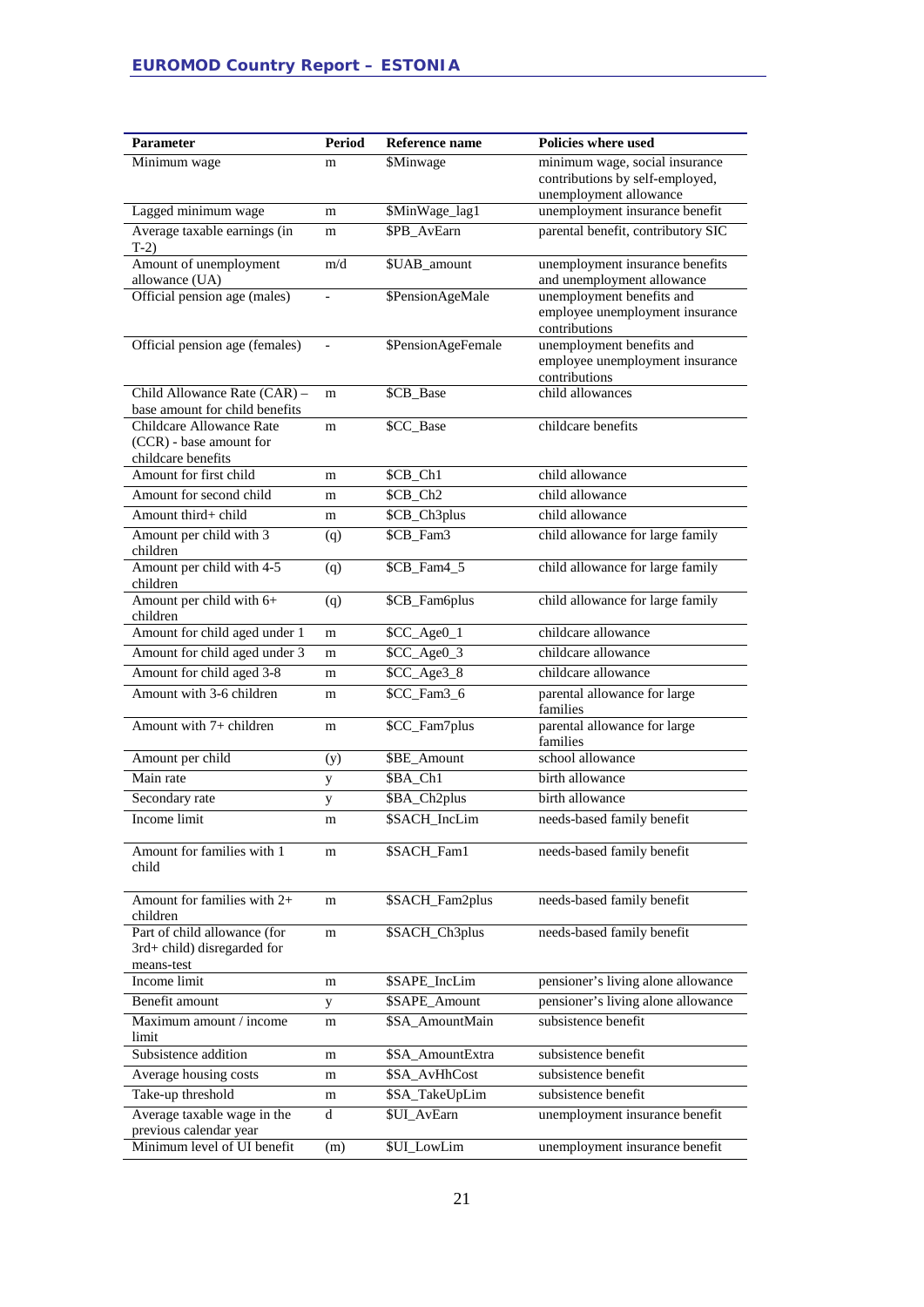| Parameter                                                       | <b>Period</b>            | <b>Reference name</b>    | <b>Policies where used</b>                                             |
|-----------------------------------------------------------------|--------------------------|--------------------------|------------------------------------------------------------------------|
| Benefit amount                                                  | (m)                      | \$TINRF_Amount           | Refund to low-paid employees                                           |
| Withdrawal rate                                                 | $\overline{\phantom{0}}$ | \$TINRF_WdrRate          | Refund to low-paid employees                                           |
| SIC minimum base                                                | m                        | \$SIC_MinBase            | social insurance contributions by                                      |
|                                                                 |                          |                          | employer, self-employed and state                                      |
| SIC rate for the pension                                        | $\overline{\phantom{0}}$ | \$SIC_RatePens1          | social insurance contributions by                                      |
| contributions (the 1st pillar)                                  |                          |                          | employer, self-employed and state                                      |
| SIC rate for the health                                         | $\qquad \qquad -$        | \$SIC_RateHealth         | social insurance contributions by                                      |
| contributions                                                   |                          |                          | employer, self-employed and state                                      |
| SIC rate for the pension                                        |                          | \$SIC_RatePens1to2       | social insurance contributions by                                      |
| contributions (transferable                                     |                          |                          | employer, self-employed and state                                      |
| from the 1st to the $2nd$ pillar)<br>Temporary SIC rate for the |                          |                          |                                                                        |
| pension contributions                                           |                          | \$SIC_RatePens1to2Te     | social insurance contributions by<br>employer, self-employed and state |
| (transferable from the 1st to the                               |                          | mp                       |                                                                        |
| $2nd$ pillar)                                                   |                          |                          |                                                                        |
| SIC rate for the pension                                        | $\qquad \qquad -$        | \$SIC_RatePens2          | social insurance contributions by                                      |
| contributions (the 2nd pillar)                                  |                          |                          | employer, self-employed and state                                      |
| Temporary SIC rate for the                                      | $\overline{a}$           | \$SIC_RatePens2Temp      | social insurance contributions by                                      |
| pension contributions (the 2nd                                  |                          |                          | employer, self-employed and state                                      |
| pillar)                                                         |                          |                          |                                                                        |
| SIC rate for the pension                                        |                          | \$SICCT_RateMatLeave     | social insurance contributions by                                      |
| contributions (the 2nd pillar)                                  |                          |                          | state (credited contributions)                                         |
| for those on maternity leave                                    |                          |                          |                                                                        |
| Employer SIC rate for the                                       | $\overline{\phantom{0}}$ | \$SICER_RateUI           | social insurance contributions by                                      |
| unemployment insurance                                          |                          |                          | employer                                                               |
| contributions                                                   |                          |                          |                                                                        |
| Employee SIC rate for the                                       |                          | \$SICEE_RateUI           | social insurance contributions by                                      |
| unemployment insurance<br>contributions                         |                          |                          | employee                                                               |
| Income tax rate                                                 | $\blacksquare$           | \$IT_StdRate             | withholding income tax and final                                       |
|                                                                 |                          |                          | income tax                                                             |
| Reduced income tax rate for                                     |                          | \$IT_LowRate             | withholding income tax and final                                       |
| private pensions                                                |                          |                          | income tax                                                             |
| Amount of basic allowance                                       | y                        | \$IT_BasicAlw            | withholding income tax and final                                       |
|                                                                 |                          |                          | income tax                                                             |
| Child allowance for income                                      | $\blacksquare$           | \$IT_ChildAlwMult        | final income tax                                                       |
| tax, for each child from Nth                                    |                          |                          |                                                                        |
| Amount of child allowance                                       | y                        | \$IT_ChildAlw            | final income tax                                                       |
| Amount of pension allowance                                     | y                        | \$IT_PensionAlw          | withholding income tax and final                                       |
|                                                                 |                          |                          | income tax                                                             |
| Upper limit on voluntary<br>pension contributions, amount       | y                        | \$IT_PensUpLimAmoun<br>t | final income tax                                                       |
| Upper limit for voluntary                                       | $\qquad \qquad -$        | \$IT_PensUpLimRate       | final income tax                                                       |
| pension contributions, rate                                     |                          |                          |                                                                        |
| Upper limit on deductible                                       | y                        | \$IT_ExpUpLimMI          | final income tax                                                       |
| mortgage interest payments                                      |                          |                          |                                                                        |
| Upper limit on deductible                                       | y                        | \$IT_ExpUpLimAmount      | final income tax                                                       |
| expenditure, amount                                             |                          |                          |                                                                        |
| Upper limit on deductible                                       | $\overline{\phantom{0}}$ | \$IT_ExpUpLimRate        | final income tax                                                       |
| expenditure, rate                                               |                          |                          |                                                                        |
| Agriculture allowance for                                       | y                        | \$IT_AgriAlw             | self-employed tax allowance, final                                     |
| income tax                                                      |                          |                          | income tax                                                             |
| Minimum benefit amount                                          | m                        | \$PB_MinAmount           | parental benefit                                                       |
| Maximum benefit amount                                          | (m)                      | \$PB_MaxAmount           | parental benefit                                                       |

Notes: "d": daily; "m": monthly; "y": yearly; "-": non applicable.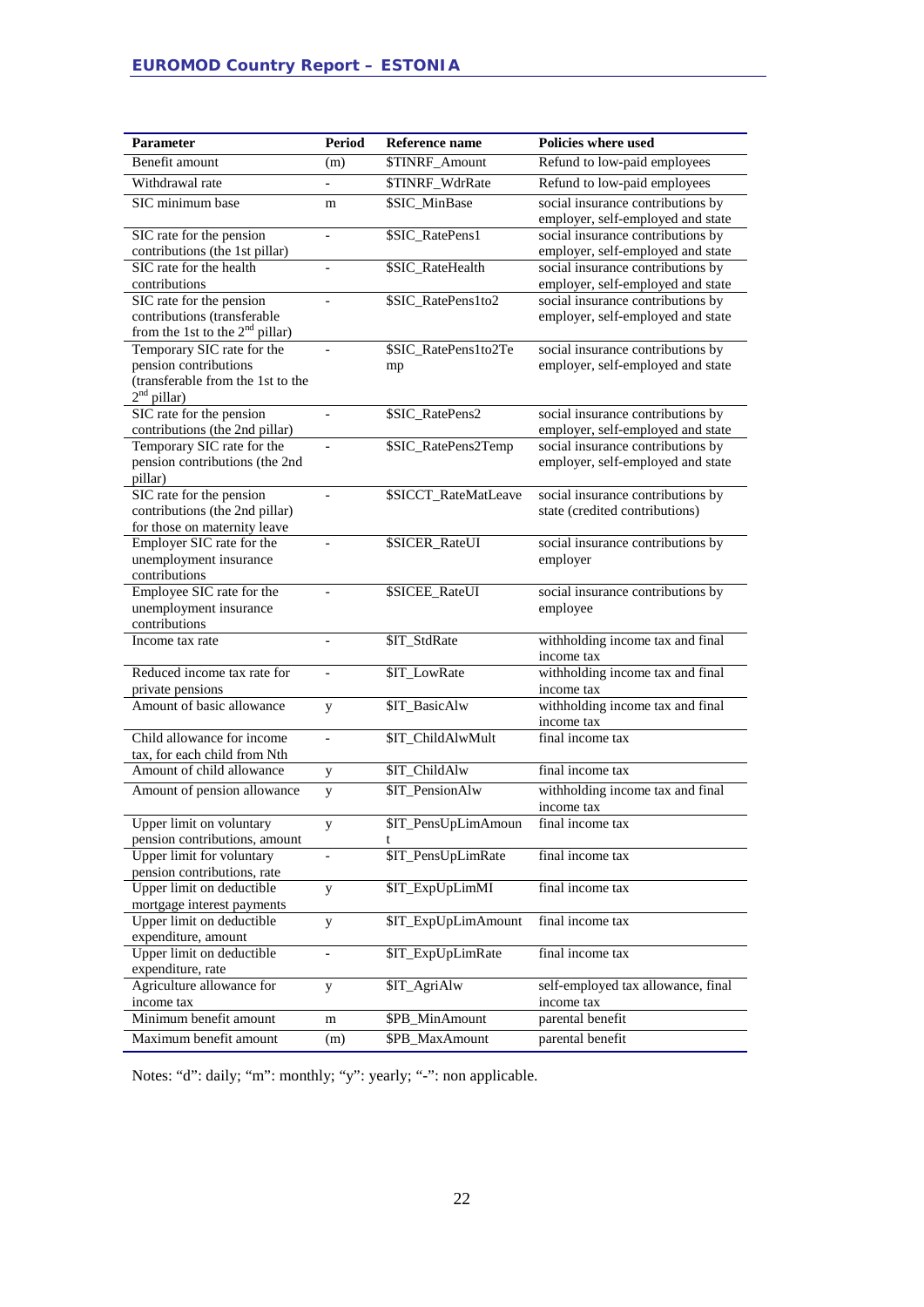#### <span id="page-22-0"></span>**2.4 Policy extensions**

There are four extensions defined in the Estonian model:<sup>[2](#page-22-3)</sup>

- Uprating by Average Adjustment (UAA) to choose between uprating (non-simulated) public pension variables according to changes in average amounts (extension *on*) or statutory indexation (extension *off*, the default).
- Benefit Take-up Adjustments (BTA) controls benefit take-up modelling. If the extension is switched *on* then partial take-up is applied (the default), otherwise full takeup is assumed.
- Full Year Adjustments (FYA) to choose between modelling policies as of 30th June (extension *off*, the default) and modelling annual policies (extension *on*), which takes into account within-year policy changes.
- Parental Benefits Extension (PBE) to choose between observed (extension *off*) and simulated (extension *on*) values of maternity benefit and parental benefit.

#### <span id="page-22-1"></span>**2.5 Social benefits**

#### <span id="page-22-2"></span>**2.5.1 Unemployment insurance benefit (**bunct\_ee)

#### • *Brief description*

Unemployment insurance (UI) benefit (*töötuskindlustushüvitis*) is a benefit for the unemployed and it depends on previous earnings and contributions to the insurance scheme.

#### • *Definitions and eligibility conditions*

The unit of analysis is an individual person. To be considered eligible, a person must be involuntarily unemployed, aged from 16 to the retirement age and not receiving old age pension (which is possible in the case of early retirement), have worked (including being member of a management board again since 2018) and made contributions for at least 12 months during the previous 36 months (prior to registering as unemployed), registered as unemployed and looking actively for a job. UI benefit is not paid to those who leave their job or service voluntarily or who lose their job because they do not perform as agreed, lost confidence of their employer or behaved in an indecent manner. These persons may still receive unemployment allowances. The UI benefit may be stopped if the person refuses an offer of suitable work or does not show up at the Public Employment Service (PES) at a fixed date. As persons registered as self-employed, aged under 16 or receiving old-age pension or those older than the legal pension age are not allowed to be registered as unemployed in PES, they are also not eligible for unemployment insurance benefits or unemployment allowances.

#### • *Benefit amount*

During the first 100 calendar days of unemployment the replacement rate is 50% of the previous gross earnings and 40% afterwards. The gross earnings refer to the average daily gross earnings of the person in the previous calendar year, subject to an upper limit of three times average taxable wages in the previous calendar year. The daily amount received is calculated on the bases of the wages the person has received during the last twelve months of the insurance period. Of those twelve months, only the first nine are taken into account, while the last three months are disregarded. Since  $1<sup>st</sup>$  July 2009, there is a lower limit on the benefit amount, equal

<span id="page-22-3"></span><sup>&</sup>lt;sup>2</sup> Policy switches are denoted with 'switch' in the policy spine (for a given policy year), while their default values (*on* or *off*) are set in a separate dialogue box in the model.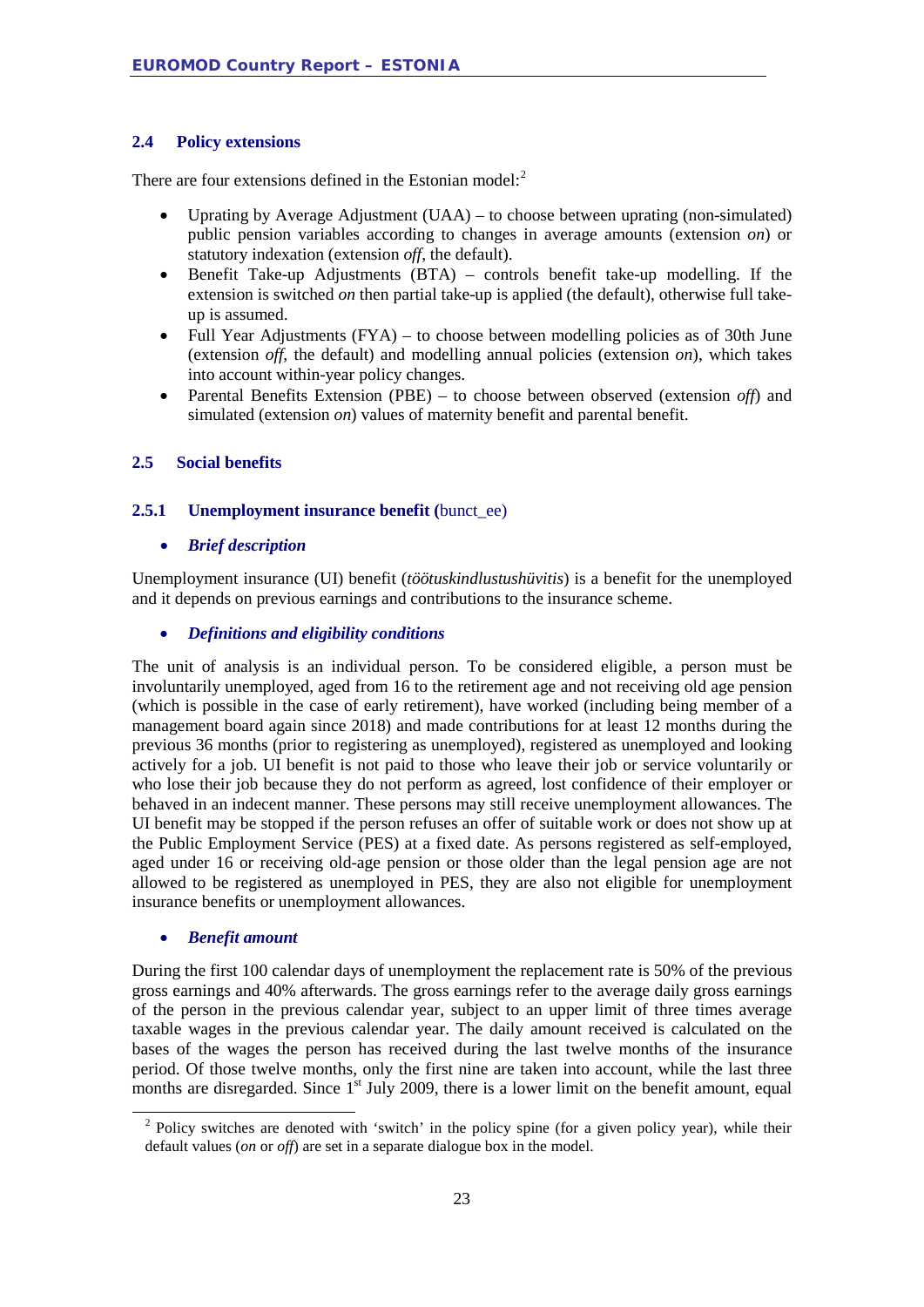to 50% of the minimum wage of the previous year. UI benefits are subject to income tax and this is withheld when the benefits are paid out by the UI fund.

To discourage entry into unemployment, UI system involves a waiting period of 7 days before the benefit payment starts. The duration of the unemployment insurance benefit ranges from 180 days up to 360 days depending on the length of contribution payments.

After expiry of the insurance benefit, the unemployed can apply for unemployment allowances for the remaining days and for social assistance thereafter.

#### • *EUROMOD notes*

Effectively, this benefit is only partly simulated using the information about actual receipt. But rather than simply using the observed receipt as part of the eligibility criteria, all eligibility rules in full detail are covered. However, as not all required information (e.g. work history) is available several assumptions are made and some rules are considered automatically fulfilled for those in receipt. This approach is chosen so that the benefit can be also modelled for those currently *employed* if needed (e.g. to simulate their entitlement if they become unemployed, e.g for replacement rates calculations).<sup>[3](#page-23-0)</sup>

Simulated unemployment duration (lunmy\_s) is set equal to the maximum of observed unemployment duration (lunmy) and observed benefit receipt (bunctmy). It is effectively assumed that unemployment spells start in the reference year. Simulated unemployment duration is also used for unemployment allowance calculations. With regards to the minimum qualifying contribution period, those currently unemployed and in receipt are assumed to satisfy it, while those currently unemployed and not in receipt are assumed to have not passed it.

At this point, working age people who are unemployed (lunmy\_s  $> 0$ ), have sufficient contribution history, do not receive old age pension and are not self-employed (i.e. have employment earnings or no self-employment status) are considered eligible. It is assumed that all of them are involuntary unemployed and capable and available for work (there is a variable in the SILC data identifying the latter but only filled in for those currently unemployed).

Benefit duration (bunctmy\_s) is determined according to the rules above, using modelled contribution history, while also controlling for the unemployment duration (lunmy\_s).

Benefit entitlement is calculated based on previous earnings (or alternatively on imputed wage) and benefit duration, subject to the lower and upper thresholds. For those currently unemployed and in receipt, previous earnings are used which have been imputed by reversing unemployment insurance benefit rules. For those currently unemployed and not in receipt, the entitlement is set to zero. Finally, benefit amount is adjusted with the number of months in receipt (bunctmy\_s).

<span id="page-23-0"></span><sup>&</sup>lt;sup>3</sup> Employment changes are modelled in combination with a specific add-on tool and are not part of the baseline simulations.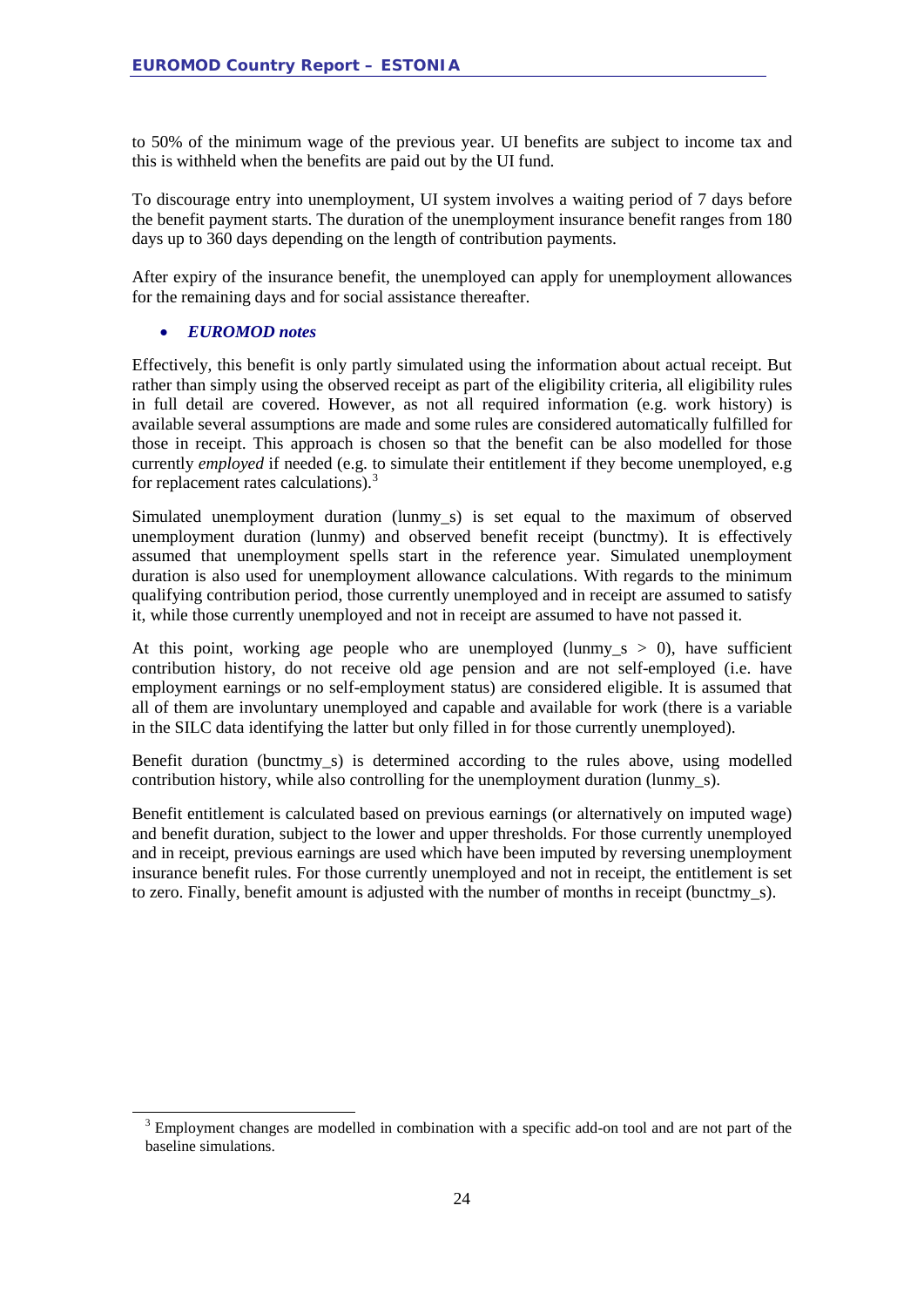|                 |                                 | 2005                                                  | 2006                                                                                                                                | 2007              | 2008                                                                         | 2009                | 2010              | 2011                | 2012                                                                                     | 2013                | 2014                | 2015                    | 2016                | 2017                | 2018                | 2019                |  |
|-----------------|---------------------------------|-------------------------------------------------------|-------------------------------------------------------------------------------------------------------------------------------------|-------------------|------------------------------------------------------------------------------|---------------------|-------------------|---------------------|------------------------------------------------------------------------------------------|---------------------|---------------------|-------------------------|---------------------|---------------------|---------------------|---------------------|--|
| Eligibility     | Contribution<br>period (min)    | 12 months during last<br>24 months                    |                                                                                                                                     |                   |                                                                              |                     |                   |                     | 12 months during last 36 months                                                          |                     |                     |                         |                     |                     |                     |                     |  |
|                 | Other<br>conditions             |                                                       | Involuntarily unemployed, registered as unemployed (excludes self-employed, aged under 16 or in the retirement age, those receiving |                   |                                                                              |                     |                   |                     | old-age pension), looking actively for a job, willing to accept job suitable work offers |                     |                     |                         |                     |                     |                     |                     |  |
|                 | Eligibility of<br>self-employed | N <sub>0</sub>                                        | N <sub>0</sub>                                                                                                                      | N <sub>0</sub>    | N <sub>o</sub>                                                               | N <sub>o</sub>      | N <sub>0</sub>    | N <sub>0</sub>      | N <sub>0</sub>                                                                           | N <sub>0</sub>      | N <sub>0</sub>      | N <sub>0</sub>          | N <sub>0</sub>      | No                  | N <sub>0</sub>      | N <sub>o</sub>      |  |
| <b>Payment</b>  | Contribution<br>base            | Person's average<br>earnings in the last 12<br>months |                                                                                                                                     |                   | Person's average earnings in the first 9 months over the preceding 12 months |                     |                   |                     |                                                                                          |                     |                     |                         |                     |                     |                     |                     |  |
|                 | Basic amount                    |                                                       |                                                                                                                                     |                   |                                                                              |                     |                   |                     | 50% of the base amount during first 100 days, 40% during the remaining period            |                     |                     |                         |                     |                     |                     |                     |  |
|                 | Additional amount               |                                                       |                                                                                                                                     |                   |                                                                              |                     |                   |                     |                                                                                          |                     |                     |                         |                     |                     |                     |                     |  |
|                 | Floor                           |                                                       |                                                                                                                                     |                   | UA benefit                                                                   |                     |                   |                     |                                                                                          |                     |                     | 50% MW of previous year |                     |                     |                     |                     |  |
|                 | Ceiling <sup>(a)</sup>          | 562 EEK                                               | <b>630 EEK</b>                                                                                                                      | 748<br><b>EEK</b> | 885<br><b>EEK</b>                                                            | 1,015<br><b>EEK</b> | 894<br><b>EEK</b> | 60.46<br><b>EUR</b> | 63.99<br><b>EUR</b>                                                                      | 68.07<br><b>EUR</b> | 75.87<br><b>EUR</b> | 77.34<br><b>EUR</b>     | 84.12<br><b>EUR</b> | 86.94<br><b>EUR</b> | 93.30<br><b>EUR</b> | 99.75<br><b>EUR</b> |  |
| <b>Duration</b> |                                 |                                                       | Required contribution period:                                                                                                       |                   |                                                                              |                     |                   |                     |                                                                                          |                     |                     |                         |                     |                     |                     |                     |  |
|                 | 180 days                        | Less than 5 years                                     |                                                                                                                                     |                   |                                                                              |                     |                   | Less than 55 months |                                                                                          |                     |                     |                         |                     | Less than 60 months |                     |                     |  |
|                 | 270 days                        | 5-10 years                                            |                                                                                                                                     |                   |                                                                              |                     |                   | 56-110 month        |                                                                                          |                     |                     |                         |                     | $60-120$ months     |                     |                     |  |
|                 | 360 days                        | 10 or more years                                      |                                                                                                                                     |                   |                                                                              |                     |                   | 110 or more months  |                                                                                          |                     |                     |                         |                     | 120 or more months  |                     |                     |  |
|                 | Max (days)                      | 180                                                   | 180                                                                                                                                 | 270               | 270                                                                          | 270                 | 360               | 360                 | 360                                                                                      | 360                 | 360                 | 360                     | 360                 | 360                 | 360                 | 360                 |  |
| <b>Subject</b>  | Taxes                           | Yes                                                   | Yes                                                                                                                                 | Yes               | Yes                                                                          | Yes                 | Yes               | Yes                 | Yes                                                                                      | Yes                 | Yes                 | Yes                     | Yes                 | Yes                 | Yes                 | Yes                 |  |
| to              | $SIC$ <sup>(b)</sup>            | No                                                    | N <sub>0</sub>                                                                                                                      | N <sub>0</sub>    | N <sub>0</sub>                                                               | N <sub>o</sub>      | No                | N <sub>0</sub>      | N <sub>o</sub>                                                                           | N <sub>0</sub>      | N <sub>o</sub>      | N <sub>o</sub>          | N <sub>0</sub>      | No                  | N <sub>o</sub>      | N <sub>0</sub>      |  |

Table 2.5. Characteristics of the unemployment insurance benefit, 2005-2019

Notes: (a) daily rate, 3 times the average of the taxable earnings in previous year; (b) only credited (health) contributions applied. Source: Unemployment Insurance Fund, various legal acts.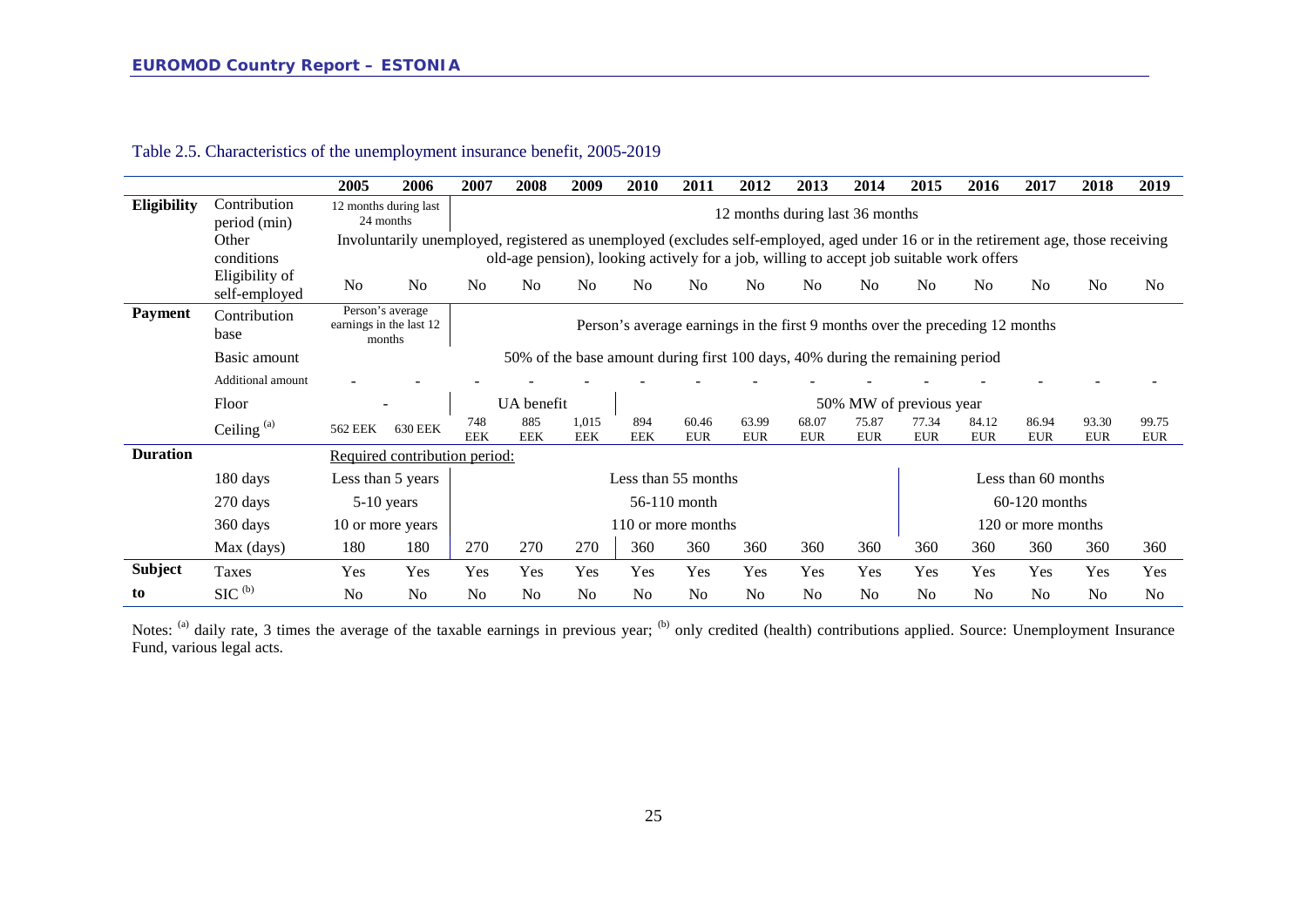#### <span id="page-25-0"></span>**2.5.2 Unemployment allowance (bunnc\_ee)**

#### • *Brief description*

Unemployment allowance (*töötutoetus*) is paid to those people who do not qualify for unemployment insurance benefit or the period of UI benefit has ended. Since 2010, UI benefit could be received for 360 days. UA benefits can be received until the end of the remaining period of 270 days.

#### • *Definitions and eligibility conditions*

The unit of analysis is an individual person. To be considered eligible, a person must be unemployed, aged from 16 to the retirement age and not receiving old age pension, must have been employed or engaged in activity equivalent to working for at least 180 days during the 12 months prior to filing an application with an employment office. Benefit is suspended for 10 days if the person refuses an offer of suitable work or does not show up at the Public Employment Service (PES) at a fixed date for the first time. Benefit is stopped if the person refuses an offer of suitable work or does not show up at the PES at a fixed date for the second time. Unemployment allowance is formally income tested: only the unemployed whose income is below the unemployment allowance are entitled to the benefit.

#### • *Benefit amount*

Flat rate of 4.41 EUR per day in 2016, 4.81 EUR per day in 2017, 5.31 EUR per day in 2018, and 5.65 EUR per day in 2019. It is non-taxable.

#### • *EUROMOD notes*

Similar to unemployment insurance benefit, unemployment allowance is effectively only partly simulated using the information about actual receipt but this is done indirectly by assuming those in receipt fulfil certain eligibility criteria.

Work history for simulating the eligibility of unemployment allowance is modelled in complete analogy to the unemployment insurance benefit. The eligibility rule differs as self-employed are not excluded from the UA benefit. Additionally, there is also an income condition – income from other sources (market income, maternity benefit, parental allowance for families with 7+ children) must be below the UA benefit amount. As it is not known if and how this income test is followed in practice, it is not applied to those observed in receipt in the baseline simulations.

Benefit amount is simply based on a daily flat rate. However, the number of months in receipt is calculated as the difference between maximum duration (i.e. nine months) less simulated unemployment insurance benefit duration, taking overall unemployment duration also into account. Finally, benefit amount is adjusted with the number of months in receipt (bunncmy\_s).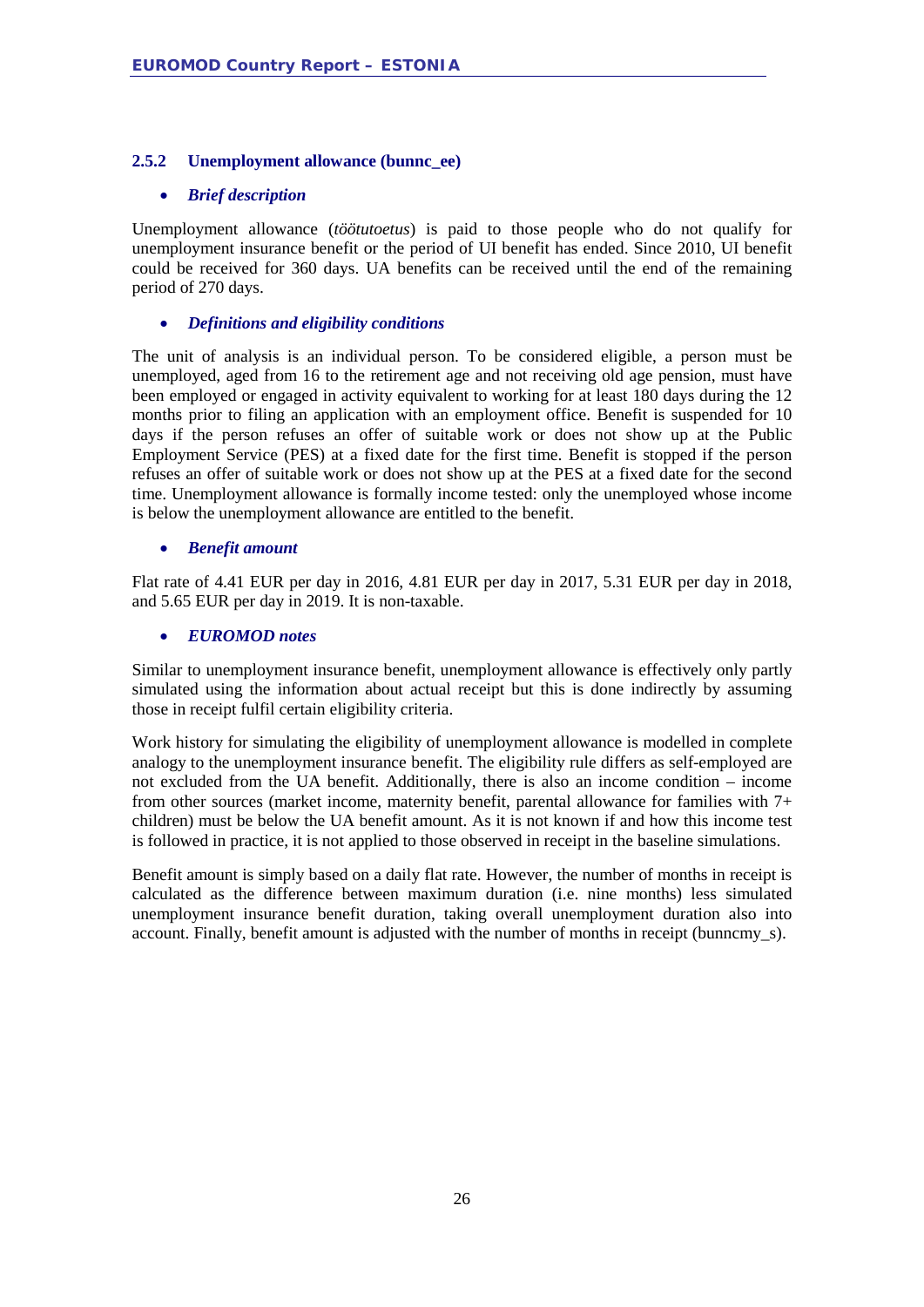|                 |                                 | 2005               | 2006                           | 2007               | 2008               | 2009               | 2010               | 2011               | 2012               | 2013               | 2014               | 2015               | 2016                                                                                                                                                                                                                                  | 2017               | 2018               | 2019               |
|-----------------|---------------------------------|--------------------|--------------------------------|--------------------|--------------------|--------------------|--------------------|--------------------|--------------------|--------------------|--------------------|--------------------|---------------------------------------------------------------------------------------------------------------------------------------------------------------------------------------------------------------------------------------|--------------------|--------------------|--------------------|
| Eligibility     | Contribution<br>period (min)    |                    | 180 days during last 12 months |                    |                    |                    |                    |                    |                    |                    |                    |                    |                                                                                                                                                                                                                                       |                    |                    |                    |
|                 | Other<br>conditions             |                    |                                |                    |                    |                    |                    |                    |                    |                    |                    |                    | Registered as unemployed (excludes self-employed, aged under 16 or in the retirement age, those receiving old-age pension), looking<br>actively for a job, willing to accept job suitable work offers, satisfies an income means-test |                    |                    |                    |
|                 | Eligibility of<br>self-employed | No                 | No                             | N <sub>0</sub>     | N <sub>o</sub>     | N <sub>o</sub>     | No                 | N <sub>o</sub>     | N <sub>0</sub>     | N <sub>0</sub>     | No                 | N <sub>0</sub>     | No                                                                                                                                                                                                                                    | N <sub>0</sub>     | N <sub>0</sub>     | N <sub>0</sub>     |
| <b>Payment</b>  | Contribution<br>base            | n/a                | n/a                            | n/a                | n/a                | n/a                | n/a                | n/a                | n/a                | n/a                | n/a                | n/a                | n/a                                                                                                                                                                                                                                   | n/a                | n/a                | n/a                |
|                 | Basic amount                    | 14.3<br><b>EEK</b> | 14.3<br><b>EEK</b>             | 32.9<br><b>EEK</b> | 32.9<br><b>EEK</b> | 32.9<br><b>EEK</b> | 32.9<br><b>EEK</b> | 2.11<br><b>EUR</b> | 2.11<br><b>EUR</b> | 3.27<br><b>EUR</b> | 3.62<br><b>EUR</b> | 4.01<br><b>EUR</b> | 4.41<br><b>EUR</b>                                                                                                                                                                                                                    | 4.86<br><b>EUR</b> | 5.31<br><b>EUR</b> | 5.65<br><b>EUR</b> |
|                 | Additional amount               | ٠                  |                                |                    |                    |                    |                    |                    |                    |                    |                    |                    |                                                                                                                                                                                                                                       |                    |                    |                    |
|                 | Floor                           | N <sub>o</sub>     | N <sub>o</sub>                 | No                 | N <sub>o</sub>     | N <sub>o</sub>     | No                 | N <sub>0</sub>     | N <sub>0</sub>     | N <sub>0</sub>     | No                 | N <sub>o</sub>     | No                                                                                                                                                                                                                                    | No                 | N <sub>0</sub>     | N <sub>0</sub>     |
|                 | Ceiling                         | No                 | N <sub>o</sub>                 | N <sub>o</sub>     | N <sub>o</sub>     | N <sub>o</sub>     | No                 | N <sub>o</sub>     | N <sub>o</sub>     | N <sub>o</sub>     | No                 | N <sub>o</sub>     | N <sub>o</sub>                                                                                                                                                                                                                        | No                 | N <sub>o</sub>     | N <sub>0</sub>     |
| <b>Duration</b> | Standard (days)                 | 270                | 270                            | 270                | 270                | 270                | 270                | 270                | 270                | 270                | 270                | 270                | 270                                                                                                                                                                                                                                   | 270                | 270                | 270                |
|                 | Special cases                   |                    |                                |                    |                    |                    |                    |                    |                    |                    |                    |                    |                                                                                                                                                                                                                                       |                    |                    |                    |
| Subject         | Taxes                           | N <sub>o</sub>     | No                             | N <sub>o</sub>     | N <sub>o</sub>     | N <sub>o</sub>     | No                 | N <sub>0</sub>     | N <sub>0</sub>     | N <sub>o</sub>     | No                 | No                 | No                                                                                                                                                                                                                                    | No                 | N <sub>0</sub>     | No                 |
| to              | $SIC^{(a)}$                     | No                 | N <sub>0</sub>                 | N <sub>0</sub>     | No                 | N <sub>o</sub>     | No                 | N <sub>o</sub>     | N <sub>0</sub>     | N <sub>o</sub>     | N <sub>o</sub>     | No                 | N <sub>0</sub>                                                                                                                                                                                                                        | N <sub>o</sub>     | N <sub>0</sub>     | No                 |

Table 2.6. Characteristics of the unemployment assistance, 2005-2019

Notes: (a) only credited (health) contributions applied. Source: Unemployment Insurance Fund, various legal acts.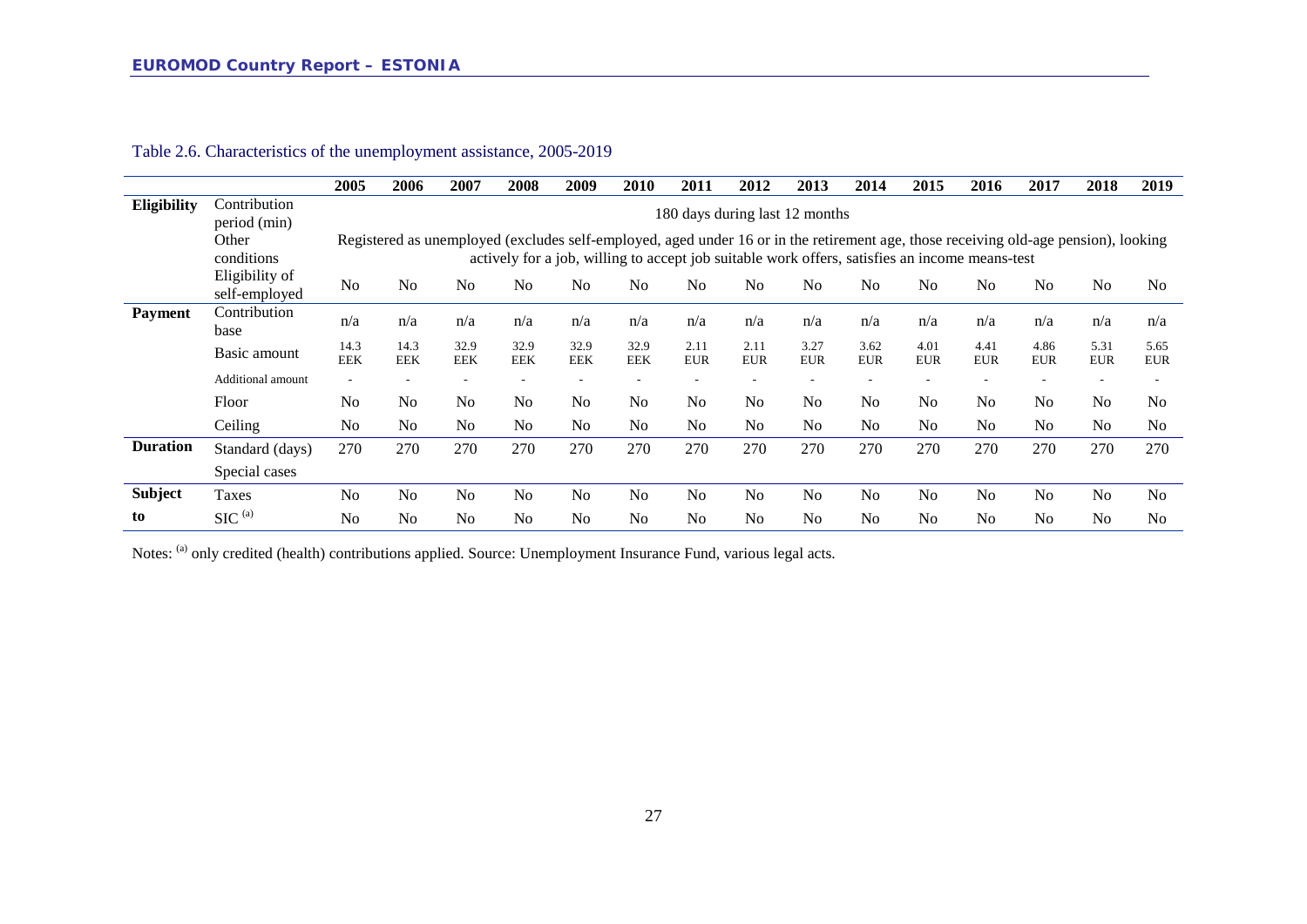#### <span id="page-27-0"></span>**2.5.3 Maternity benefit (bmapr\_ee)**

#### • *Brief description*

Maternity benefit (*sünnitushüvitis*) is one of the benefits for temporary incapacity for work, regulated by the Health Insurance Act *(Ravikindlustuse seadus)*.

#### • *Definitions and eligibility conditions*

Maternity benefit is paid for insured persons in the event of pregnancy and maternity leave *(rasedus- ja sünnituspuhkus)*. An insured person is an employee or a civil servant. In addition, members of management boards (effective since January 1, 2016), persons who have entered into contract for services, authorisation agreement or other contract under the law of obligations (effective since January 1, 2016), self-employed persons, sworn translators and notaries are eligible for the benefit without the maternity leave on the condition that at least the minimum social tax base has been paid for these persons. In addition, persons who are insured through their self-employed spouse are eligible for maternity benefit without the maternity leave on the condition that the minimal social tax base has been paid for them.

#### • *Benefit amount and duration*

A pregnant woman has the right to receive maternity benefit for 140 calendar days if the pregnancy and maternity leave of the woman commences at least 30 calendar days before the estimated date of delivery. (Before July 2009, this was extended to 154 calendar days in the case of a multiple birth or a delivery with complications.) The replacement rate is 100% of the person's average gross income taxed with social tax (i.e. earnings) in the previous calendar year.

#### • *Subject to taxes/SIC*

The benefit is subject to income tax.

#### • *EUROMOD notes*

We consider insured people to be those in employment. We assume that the maternity leave (for those eligible) commences 30 calendar days before the birth and lasts maximum length possible. The month of birth is assumed to be equal to the middle month of the quarter of birth reported in SILC. If the month of birth is unavailable, we assume that the child is born in the second month of the year (February). For children aged 1 year, the duration in the current policy year is computed as the difference between the maximum duration and the simulated benefit duration in the birth year (when the child was aged 0). The formulas for calculating benefit duration in the model are provided in [Table 2.9.](#page-31-1) The benefit amount (in the current policy year) is calculated pro rata, i.e. adjusted with the simulated duration.

Simulated maternity benefit is subject to further validation and hence not used yet in the baseline scenarios.

#### <span id="page-27-1"></span>**2.5.4 Parental benefit (bmact\_ee)**

#### • *Brief description*

Parental benefit *(vanemahüvitis)* is a replacement income for the parents of young children and it depends on the person's previous earnings.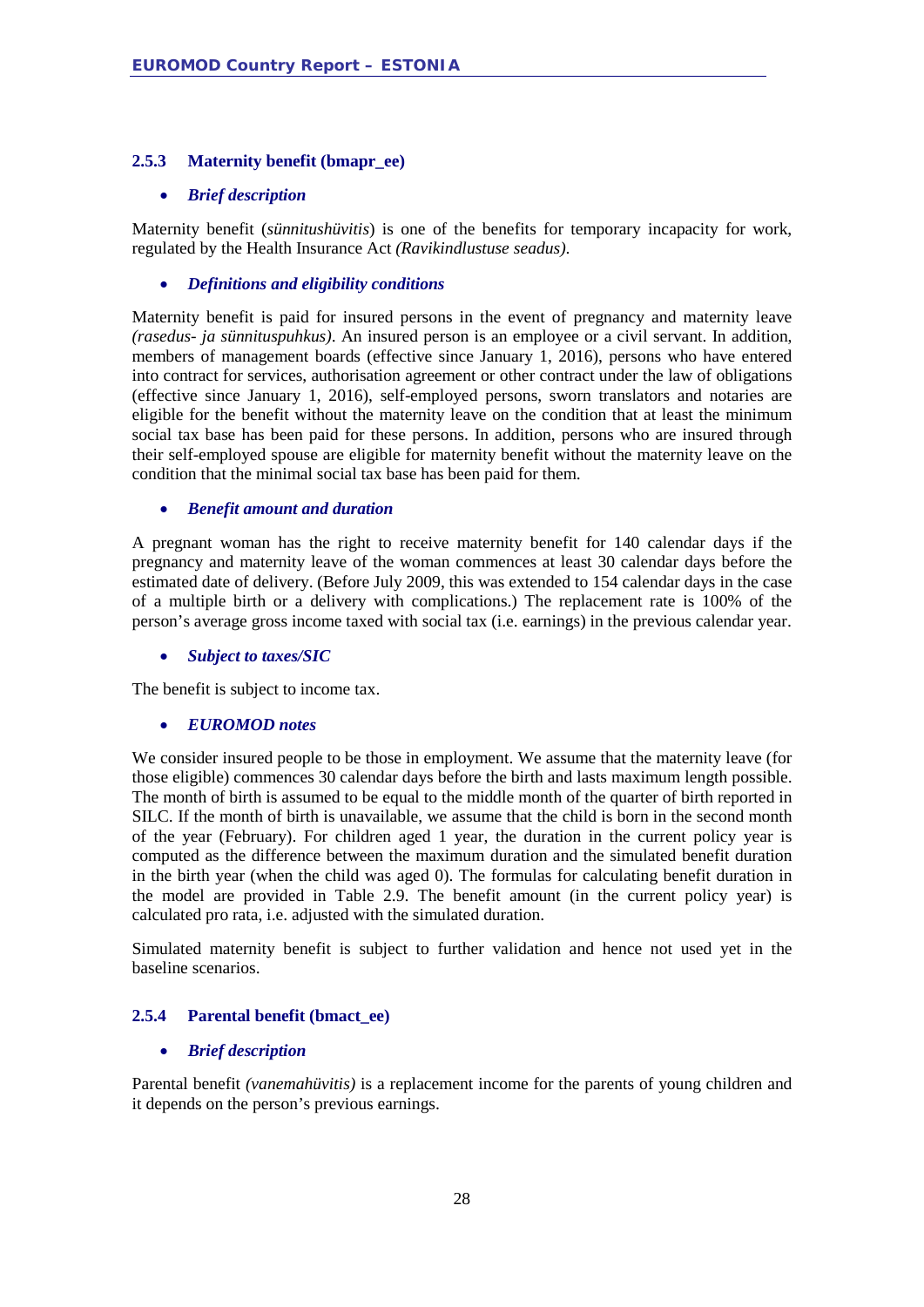#### • *Definitions and eligibility conditions*

Parent, adoptive parent, parent's legal spouse, child's legal guardian and the parent of a foster child who raises their child(ren) in Estonia are eligible for the parental benefit.

Entitlement to parental benefit starts right after the maternity benefit is exhausted when the mother had the right for maternity leave or, in case the mother was not eligible for maternity leave, with the birth of the child. In the case of adoption, the entitlement for the benefit starts after the end of the certificate for adoption leave (*lapsendamisleht)*, i.e. 70 days after the court has decided on the adoption. After the infant turns 70 days old, the parent who is on parental leave is entitled to the parental benefit. Fathers are eligible to apply for parental benefit when the infant is 70 days old.

#### • *Benefit amount and duration*

Parental benefit is paid for 435 calendar days. In instances where the mother was not eligible for maternity benefit or the person applying for the parental benefit is the child's adopter, legal guardian or foster parent, the benefit is paid until the child is 18 months old.

The size of the benefit is calculated according to the applicant's average monthly gross income taxed with social tax (i.e. earnings) in the previous calendar year, and the replacement income rate is generally 100%. Persons who did not receive any earnings (e.g. non-working students) are paid the parental benefit at the parental benefit rate, which equals the national minimum wage of the previous calendar year. Persons whose average monthly income in the previous year was less than or equal to the minimum wages are paid the parental benefit at the rate of the minimum wage of the year when applying for the benefit (described in Section [2.8\)](#page-47-0). The maximum amount of the monthly benefit is three times the average monthly income taxed with social tax in the calendar year before. See [Table 2.7](#page-30-0) and [Table 2.8](#page-30-1) for the benefit rates in 2005- 2019.

In case the person receiving parental benefit is receiving income that exceeds 50% of the maximum parental benefit, the benefit is reduced by  $\bigoplus$  per every  $\bigoplus$  received over the limit, but the parent shall still receive at least the amount of the parental benefit rate (effective from March 1, 2018. Before the latest amendments to the legislation, the cut-off point was the minimum wage of the month and parents were guaranteed at least 50% of his or her parental benefit and never less than the lower limit of parental benefit).

#### • *Subject to taxes/SIC*

The parental benefit is subject to income tax.

#### • *EUROMOD notes*

We assume that the parental leave commences immediately after the maternity leave if eligible for the latter and immediately after the birth if not eligible for the maternity leave, and lasts maximum length possible. The month of birth is assumed to be equal to the middle month of the quarter of birth reported in SILC. If the month of birth is unavailable, we assume that the child is born in the second month of the year (February). For children aged 1 year, the duration in the current policy year is computed as the difference between the maximum duration and the simulated benefit duration in the birth year (when the child was aged 0). The formulas for calculating benefit duration in the model are provided in [Table 2.9.](#page-31-1) The benefit amount (in the current policy year) is calculated pro rata, i.e. adjusted with the simulated duration.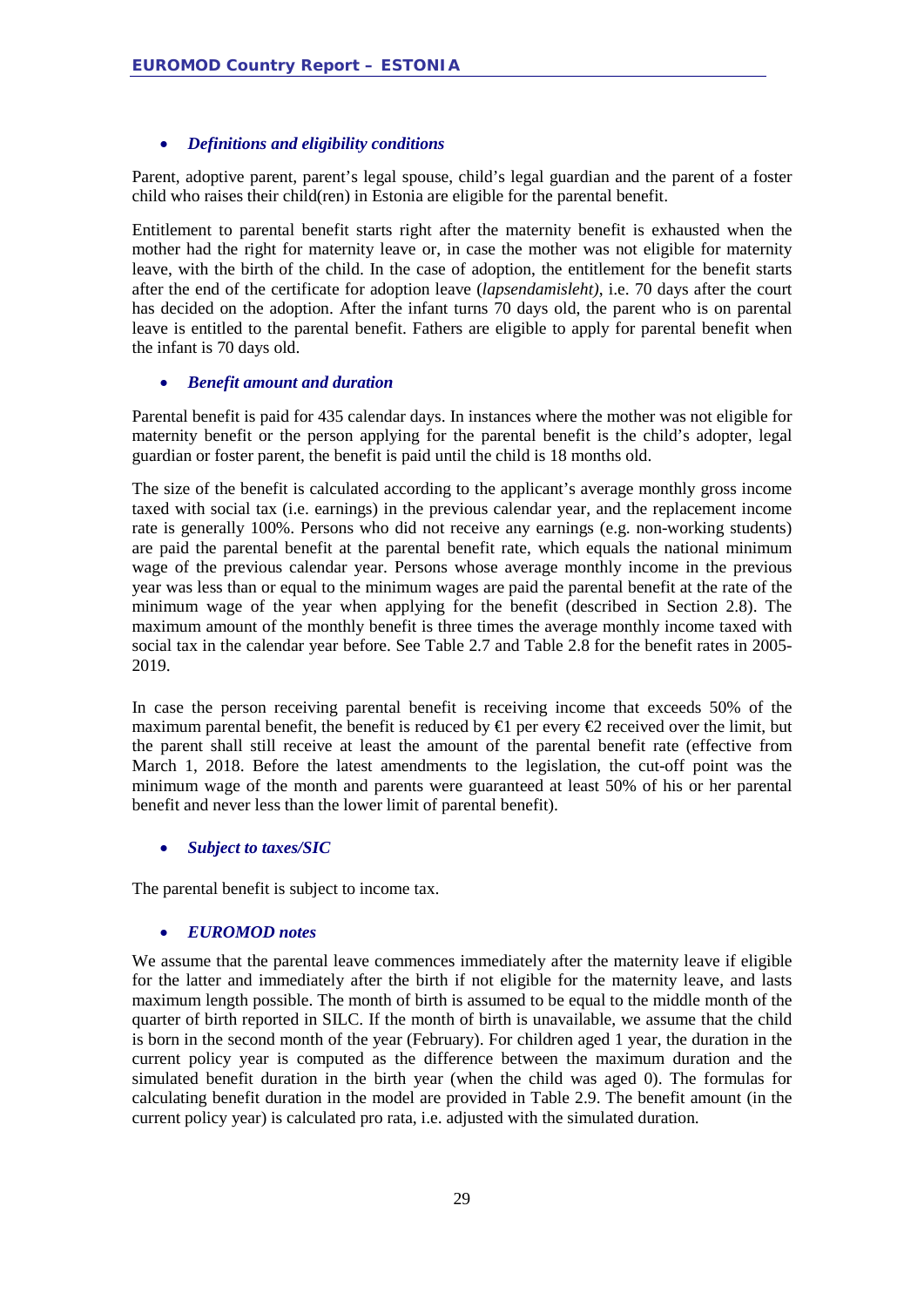Simulated parental benefit is subject to further validation and hence not used yet in the baseline scenarios.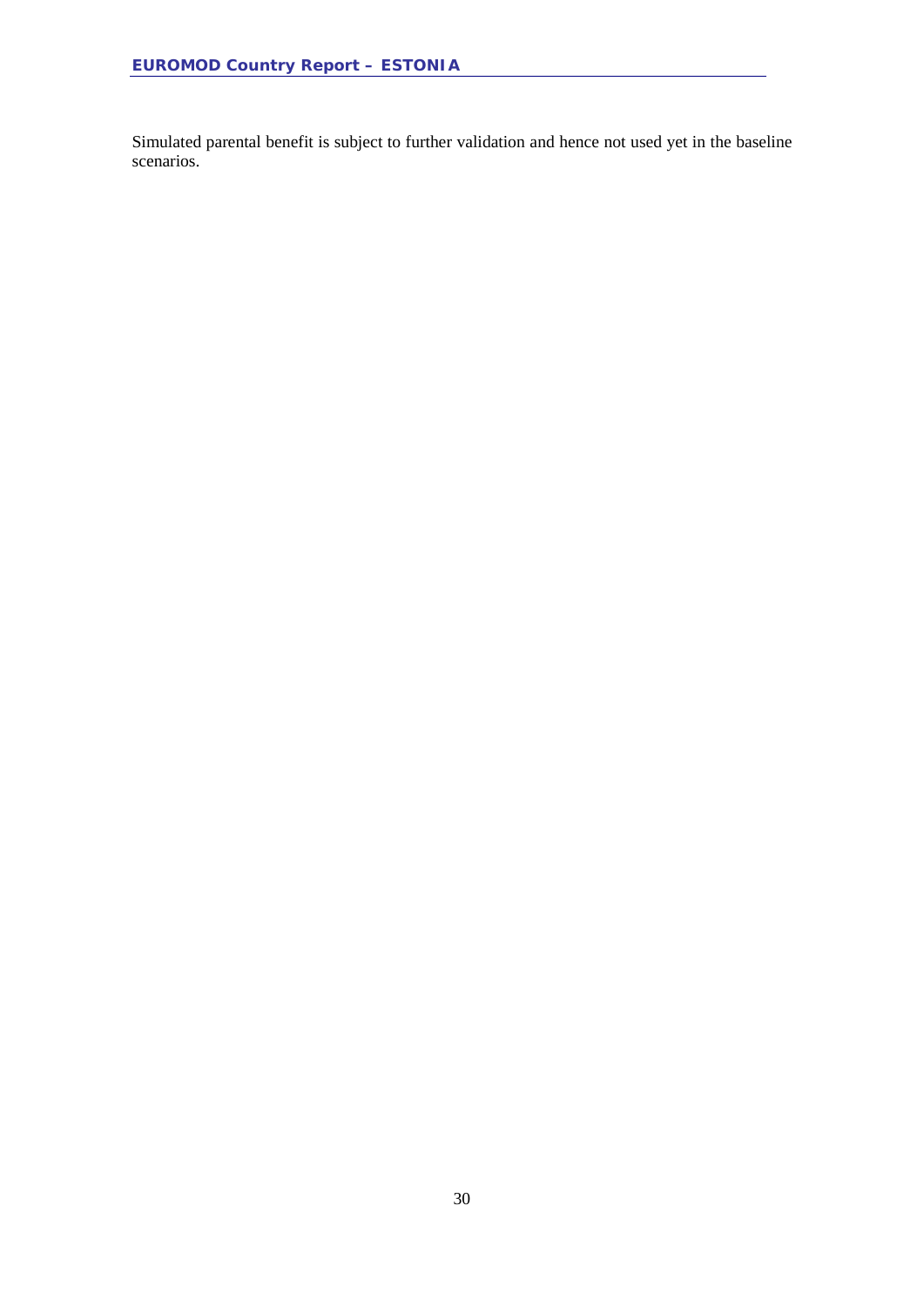|                                                                               | 2005   | 2006   | 2007   | 2008   | 2009   | 2010   |
|-------------------------------------------------------------------------------|--------|--------|--------|--------|--------|--------|
| Maximum duration for a parent                                                 |        |        |        |        |        |        |
| eligible for maternity benefit (days since the start of<br>maternity benefit) | 365    | 455    | 455    | 575    | 575    |        |
| eligible for maternity benefit (days)                                         |        |        |        |        |        | 435    |
| not eligible for maternity benefit (months)                                   | 11     | 14     | 14     | 18     | 18     | 18     |
| Minimum rate for                                                              |        |        |        |        |        |        |
| a non-working parent (parental benefit rate) (EEK)                            | 2,200  | 2,480  | 2,690  | 3,600  | 4,350  | 4,350  |
| a working parent (minimum wage) (EEK)                                         | 2.690  | 3.000  | 3,600  | 4,350  | 4,350  | 4,350  |
| Maximum parental benefit (EEK)                                                | 17,472 | 19,191 | 21,624 | 25,209 | 30,747 | 35,316 |

## <span id="page-30-0"></span>Table 2.7. Overview of parental benefit, in 2005-2010, monthly rates in EEK

Source: Ministry of Social Affairs; Estonian National Social Insurance Board.

#### <span id="page-30-1"></span>Table 2.8. Overview of parental benefit, in 2011-2019, monthly rates in EUR

|                                                                    | 2011    | 2012    | 2013   | 2014   | 2015   | 2016   | 2017   | 2018   | 2019   |
|--------------------------------------------------------------------|---------|---------|--------|--------|--------|--------|--------|--------|--------|
| Maximum duration for a parent                                      |         |         |        |        |        |        |        |        |        |
| eligible for<br>maternity benefit<br>(days)                        | 435     | 435     | 435    | 435    | 435    | 435    | 435    | 435    | 435    |
| eligible<br>for<br>not<br>benefit<br>maternity<br>(months)         | 18      | 18      | 18     | 18     | 18     | 18     | 18     | 18     | 18     |
| Minimum rate for                                                   |         |         |        |        |        |        |        |        |        |
| non-working<br>a<br><br>(parental<br>parent<br>benefit rate) (EUR) | €278.02 | €278.02 | €290   | €320   | €355   | €390   | €430   | €470   | €500   |
| a working parent<br>$\cdots$<br>(minimum<br>wage)<br>(EUR)         | €278.02 | €290    | €320   | €355   | €390   | €430   | €470   | €500   | €540   |
| Maximum<br>parental<br>benefit (EUR)                               | €2,157  | €2,143  | €2,234 | €2,378 | €2,549 | €2,724 | €2,907 | €3,090 | €3,320 |

Source: Ministry of Social Affairs; Estonian National Social Insurance Board.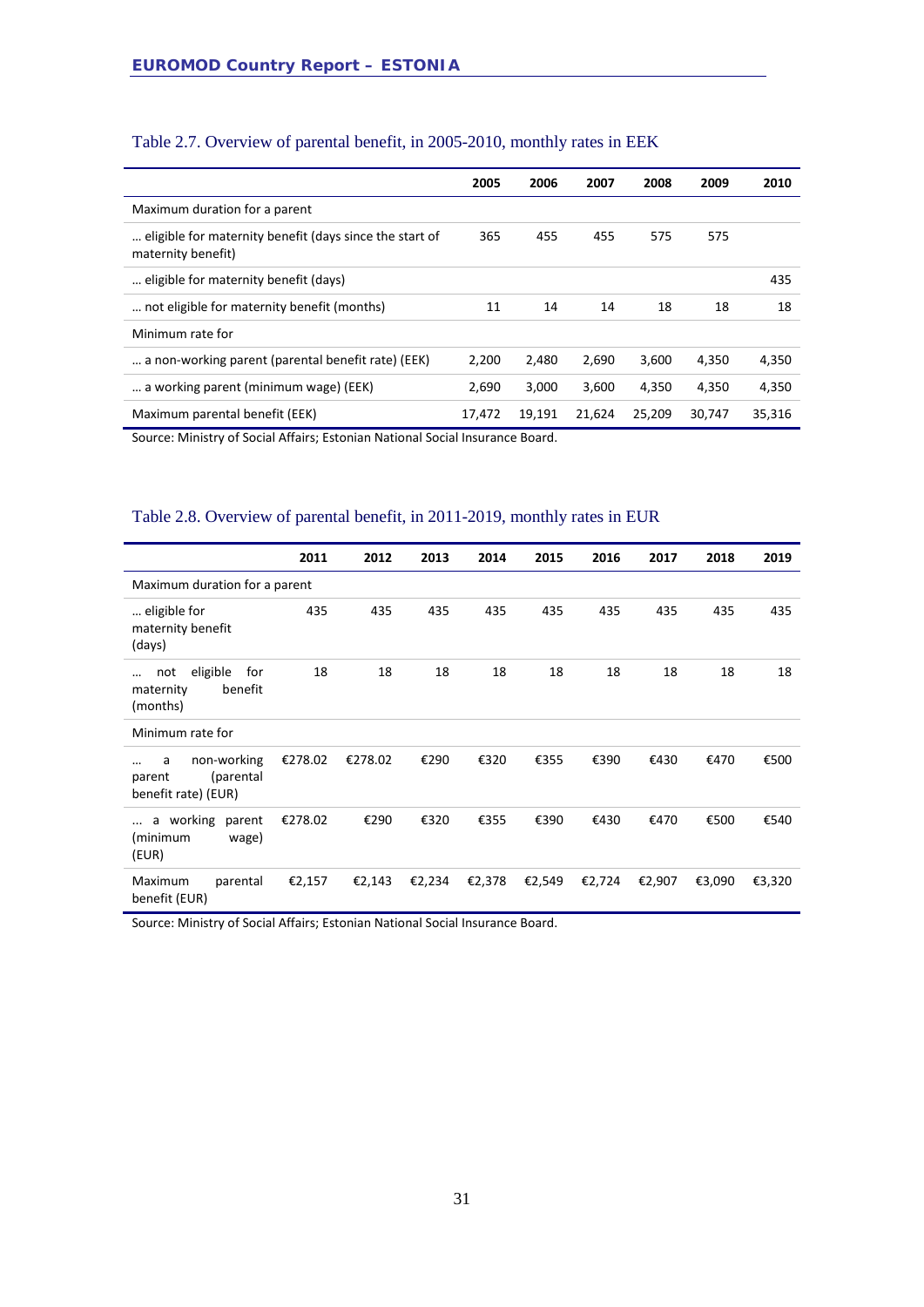| Age of the child<br>(in the policy<br>year) | Reference<br>year* | <b>Parent</b><br>eligible<br>for MB | <b>Benefit duration</b>                      |
|---------------------------------------------|--------------------|-------------------------------------|----------------------------------------------|
| $0 \text{ or } 1$                           | Birth year         | Yes                                 | $MB_0 = min(MB_{max}, age_0 + MB_{min})$     |
|                                             | Birth year $+1$    | Yes                                 | $MB_1 = MB_{max} - MB_0$                     |
| $0 \text{ or } 1$                           | Birth year         | Yes                                 | $PB0 = min(PBmax, age0 + MBmin) - MB0$       |
| $0 \text{ or } 1$                           | Birth year         | N <sub>0</sub>                      | $PB_0 = \min(PB_{max}^{noMB}, age_0)$        |
|                                             | Birth year $+1$    | Yes                                 | $PB_1 = \min(PB_{max} - MB_0 - MB_1)$        |
|                                             |                    |                                     | $-PB0, 365$                                  |
|                                             | Birth year $+1$    | N <sub>0</sub>                      | $PB_1 = \min(PB_{max}^{n oMB} - age_0, 365)$ |

<span id="page-31-1"></span>Table 2.9. Simulated duration of maternity benefit (MB) and parental benefit (PB) by the age of child and reference year

Notes: \* simulated policy year is the birth year for children aged 0 and the year after the birth for children aged 1;  $age_0$  = age of the child at the end of birth year (in days);  $MB_{max}$  = maximum duration of maternity benefit (since the start of maternity leave);  $MB_{min}$  = minimum duration of maternity benefit (before the birth);  $PB_{max}$  = maximum duration of parental benefit for a parent eligible for maternity benefit (since the start of maternity leave);  $PB_{max}^{mOMB}$ maximum duration of parental benefit for a parent not eligible for maternity benefit (since the birth).

#### <span id="page-31-0"></span>**2.5.5 Childbirth allowance (bchba\_ee)**

#### • *Brief description*

One of the parents has the right to receive childbirth allowance (*sünnitoetus*). An adoptive parent, guardian or caregiver has the right to receive childbirth allowance, if childbirth allowance has not been paid for the same child earlier.

#### • *Benefit amount*

The benefit is paid in the case of childbirth. Since 2011 the benefit rate is 320 EUR. In case of the birth of triplets or higher order multiples, the childbirth allowance is 1,000 EUR per child.

#### • *EUROMOD notes*

There is no information about the status of being an adoptive parent, guardian or caregiver in the underlying datasets. The top-up for families of triplets and higher order multiples is not simulated.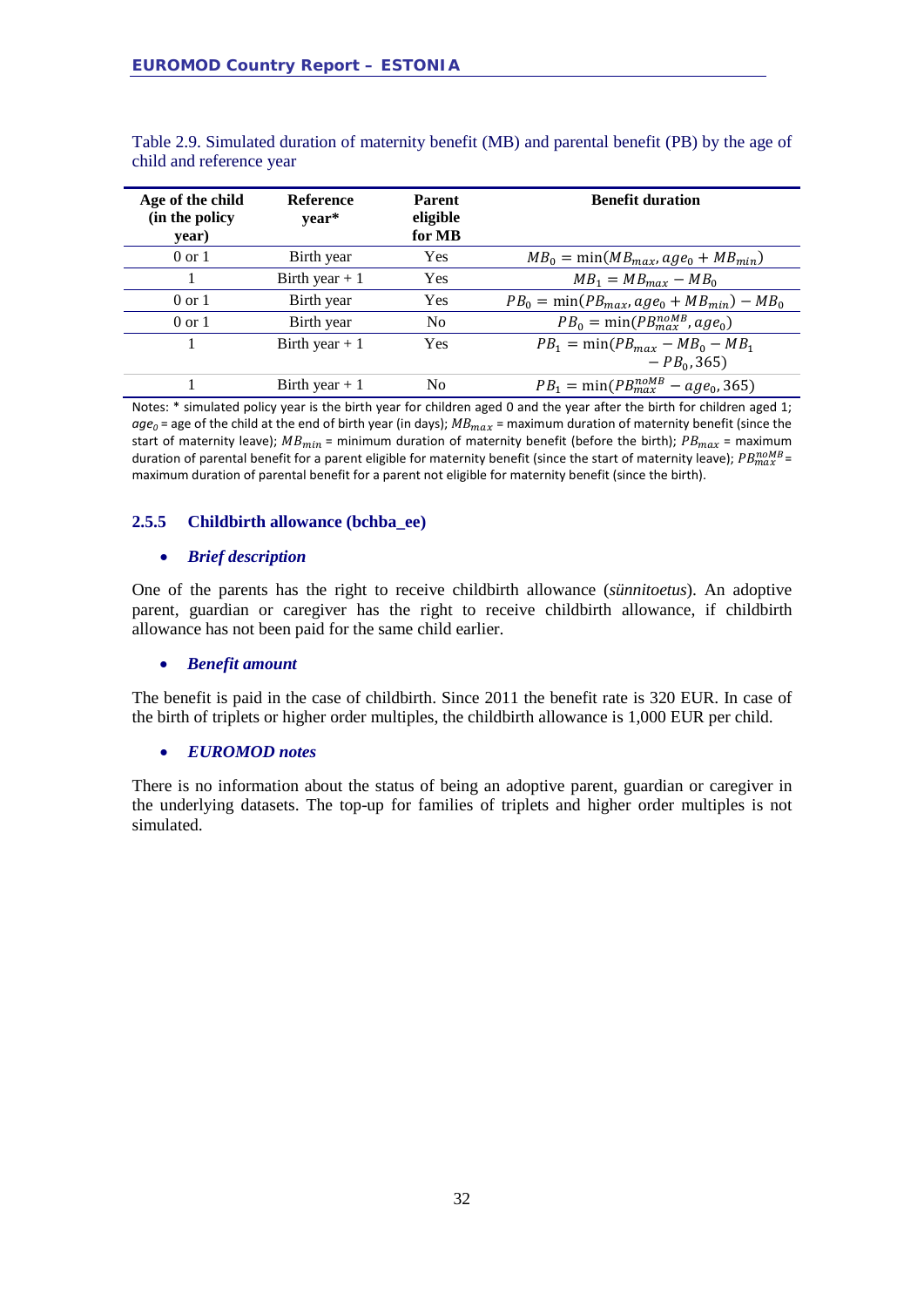| <b>Benefit</b>                                                                                                                                                  | Frequency | Unit      | Basic formula in 30 <sup>th</sup> of June 2016 (and changes in<br>2017-2019)                                                                                                                                                                                                                                                                                                                                                                     |
|-----------------------------------------------------------------------------------------------------------------------------------------------------------------|-----------|-----------|--------------------------------------------------------------------------------------------------------------------------------------------------------------------------------------------------------------------------------------------------------------------------------------------------------------------------------------------------------------------------------------------------------------------------------------------------|
| Childbirth allowance                                                                                                                                            | Lump sum  | Family    | 320 EUR. In case of the birth of triplets or higher order<br>multiples, the allowance is 1,000 EUR per child.                                                                                                                                                                                                                                                                                                                                    |
| Child allowance                                                                                                                                                 | Monthly   | Per child | A flat rate benefit. In 2016-17 the amount for the first<br>two children was 50 EUR per month and 100 EUR for<br>the third and any consequent child. In 2018 the amount<br>for the first two children was raised to 55 EUR per<br>month and remained 100 EUR per month for the third<br>and any consequent child. In 2019 the amount for the<br>first two children is 60 EUR per month; for third and any<br>consequent child 100 EUR per month. |
| Allowance for multiple birth<br>of three or more children                                                                                                       | Monthly   | Family    | 1,000 EUR paid to one parent until the children reach 18<br>months of age. Effective from March 1, 2018.                                                                                                                                                                                                                                                                                                                                         |
| Childcare allowance                                                                                                                                             | Monthly   | Per child | Under 3 years old: 1/2 x CCR; 38.36 EUR since 2017<br>3-8 years old: 1/4 x CCR; 19.18 EUR since 2017.<br>Before 2017, additional 6.40 EUR for each child under 1<br>year old, if the parent receives childcare allowance                                                                                                                                                                                                                         |
| Parent's allowance for families<br>with seven or more children<br>(until 30 June 2017) /<br>Allowance for families with<br>many children (since 1 July<br>2017) | Monthly   | Family    | Until June 2017: 2.2 x CCR<br>From July 2017: a flat rate benefit of 300 EUR monthly<br>for families with 3-6 children and 400 EUR for families<br>with 7 or more children for whom one parent receives<br>child allowance.                                                                                                                                                                                                                      |
| Single parent's child<br>allowance                                                                                                                              | Monthly   | Per child | 2 x CAR                                                                                                                                                                                                                                                                                                                                                                                                                                          |
| Foster care allowance                                                                                                                                           | Monthly   | Per child | 240 EUR. Since January 1, 2018 the allowance is only<br>paid for child in legal guardianship, children in foster<br>families do not receive the benefit since.                                                                                                                                                                                                                                                                                   |
| Conscript's child allowance                                                                                                                                     | Monthly   | Per child | 5 x CAR; 50 EUR since January 7, 2017 and 300 EUR<br>per month as of 1 January 2019                                                                                                                                                                                                                                                                                                                                                              |
| Adoption allowance                                                                                                                                              | Lump sum  | Family    | <b>320 EUR</b>                                                                                                                                                                                                                                                                                                                                                                                                                                   |
| Start in independent life<br>allowance                                                                                                                          | Lump sum  | Per child | 40 x CAR; abolished as of 1 January 2018                                                                                                                                                                                                                                                                                                                                                                                                         |

#### Table 2.10. Overview of state family benefits, 2016-2019

Note: CAR – Child allowance rate (9.59 EUR in 2016); CCR – Childcare allowance rate (76.7 EUR in 2016).

#### <span id="page-32-0"></span>**2.5.6 Child allowance (bch00\_ee)**

#### • *Brief description*

Child allowance is a monthly universal non-means-tested non-taxable benefit paid to families with children below an age limit.

#### • *Definitions, eligibility conditions and income test*

The unit of analysis for all child and childcare benefits is the family consisting of the head, spouse or cohabitant partner and children under 16 years or under 19 years if studying at basic, upper secondary or vocational school. There is no income test. Eligible children living in the household, but without parents (i.e. so-called "loose children"), are also counted as dependent children.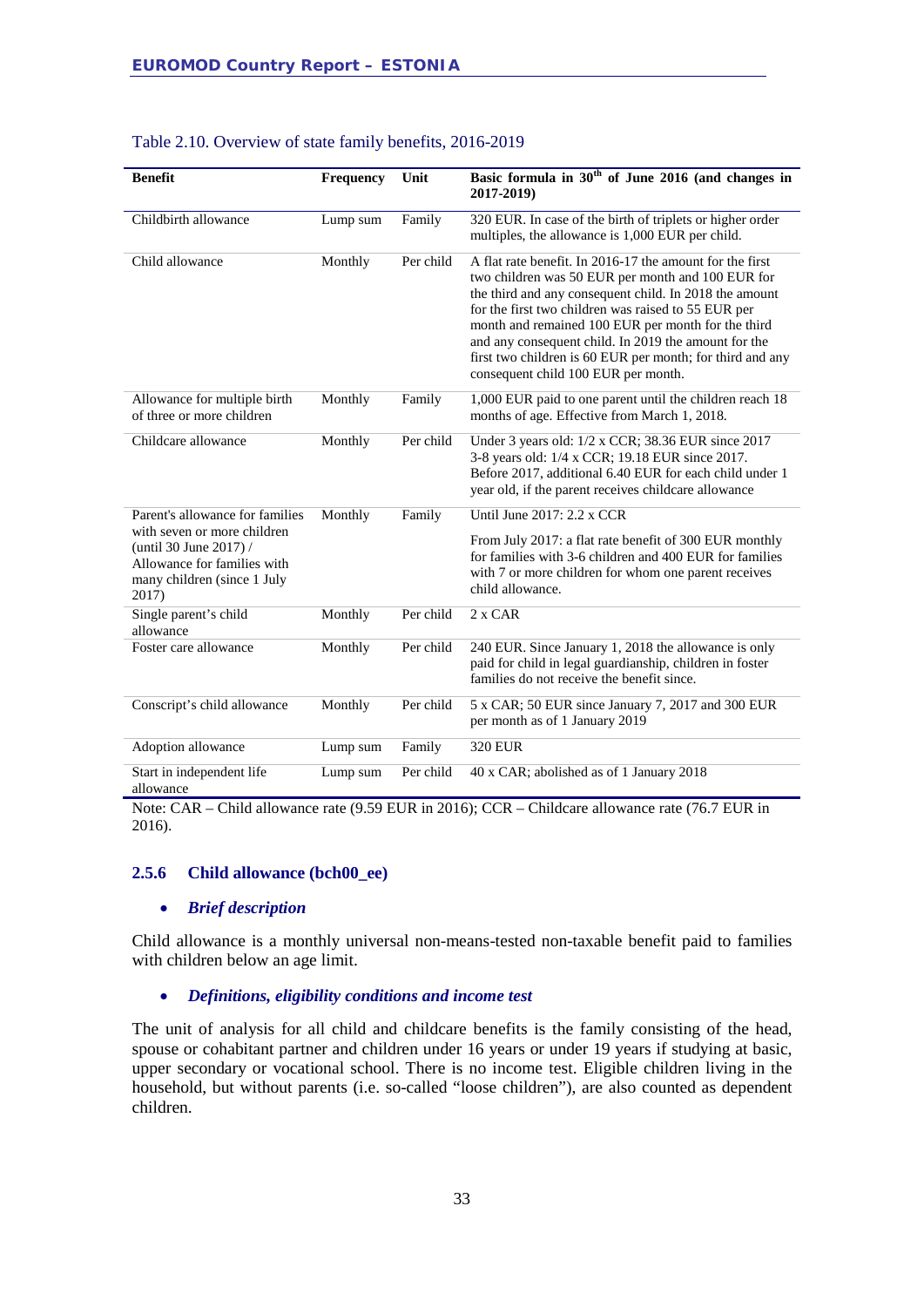#### • *Benefit amount*

The benefit is paid monthly to one of the parents, based on the number of eligible children. In 2016 the amount for the first two children was 50 EUR per month, the amount for third and any subsequent child was 100 EUR, and it remained the same for 2017. From the beginning of 2018, the child allowance for the first and second child was raised to 55 EUR per month, the amount for third and any subsequent child remained unchanged, i.e. 100 EUR. As of 1 January 2019, the child allowance for the first and second child is 60 EUR per month; the allowance for the third and any subsequent child is 100 EUR per month.

#### • *EUROMOD notes*

Note that we have monthly family benefits, while the age variable is recorded as of at the end of income year, therefore, we do not know how many months exactly children are eligible for. We have chosen to oversimulate the benefit by assuming eligibility for the whole year when reaching the age limit, i.e. also including the age limits like 16 and 19 in the case of child allowance, instead of undersimulating (assuming no eligibility for the year when reaching the age limit) as this results in a better match with corresponding age profiles and the aggregate results from the register data.

Due to rare occurrence in the survey data and very low statistical reliability, specific provisions for triplets and multiple births of higher orders – allowance for multiple birth of three or more children and the top-up of childbirth allowance – are not simulated.

#### <span id="page-33-0"></span>**2.5.7 Allowance for families with 3 or more children (bchlg\_ee)**

#### • *Brief description*

Allowance for families with 3 or more children (*kolme- ja enamalapselise pere toetus*) was a quarterly universal non-means-tested non-taxable benefit paid to families where there were three or more children below an age limit. This was abolished as a separate instrument on  $1<sup>st</sup>$ July 2007, when it was effectively incorporated in the main child allowance. Further details can be found in earlier country reports.

#### <span id="page-33-1"></span>**2.5.8 School allowance (bched\_ee)**

#### • *Brief description*

School allowance (*koolitoetus*) was an annual universal non-means-tested non-taxable benefit paid to families with children in the compulsory schooling age to help them with the start of the school year. It was paid out in August, in general. It was abolished from  $1<sup>st</sup>$  January 2009. Further details can be found in earlier country reports.

#### <span id="page-33-2"></span>**2.5.9 Childcare allowance (bcc00\_ee)**

#### • *Brief description*

Childcare allowance (*lapsehooldustasu*) is a monthly universal non-means-tested non-taxable benefit paid to families with young children. The benefit will be abolished from September 2019.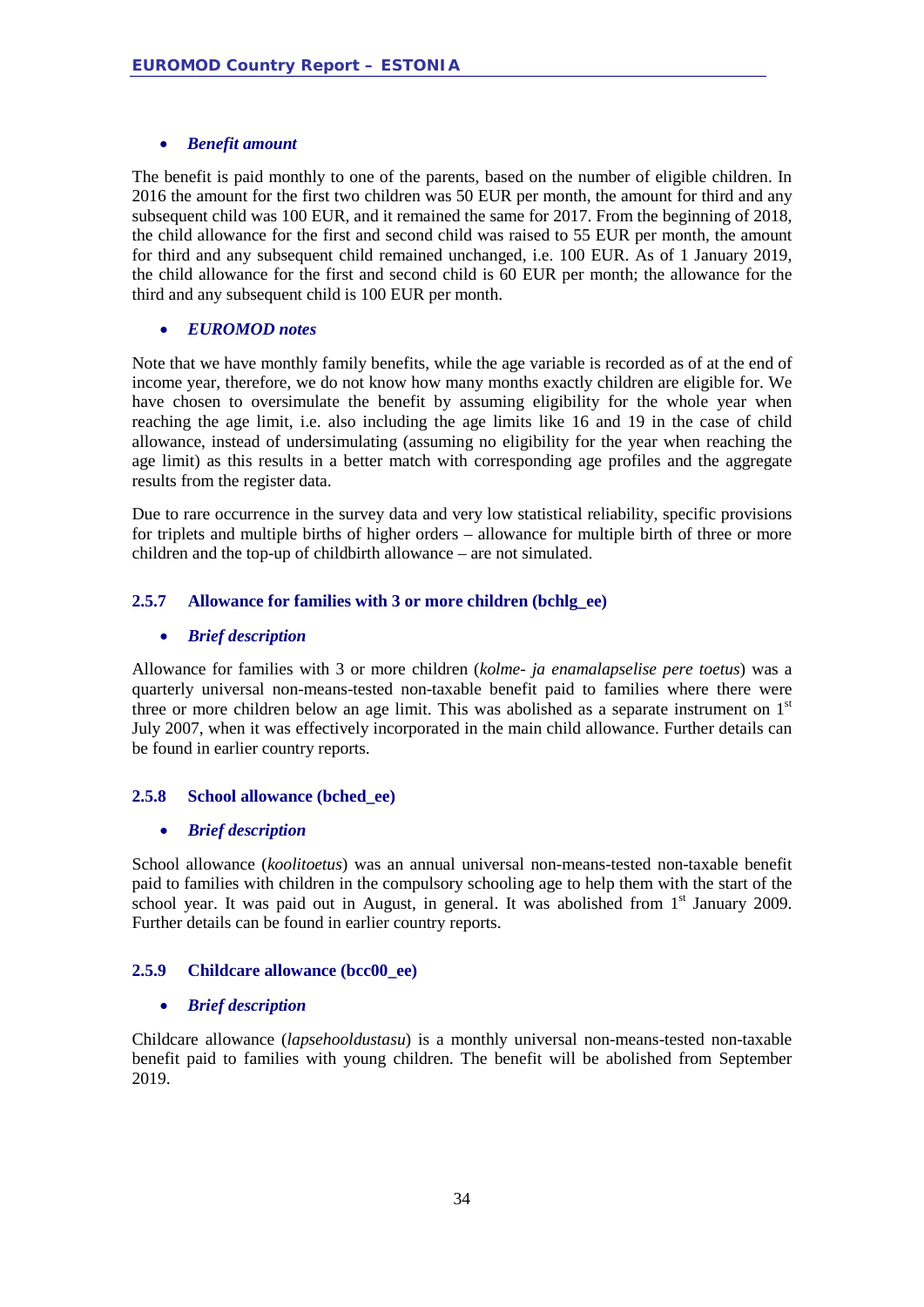#### • *Definitions and eligibility conditions*

The unit of analysis is the same as for child allowance (see Section [2.5.6\)](#page-32-0). The benefit is paid to one of the parents based on the number of children up to 3 years old and aged 3-8 years. A parent is not eligible if she (or he) is receiving the parental benefit for any of the eligible children. There was an additional element for every child up to one year of age before 2017.

#### • *Benefit amount*

The benefit is paid monthly to one of the parents. Before 2017, the amount was 1/2 of the Childcare Allowance Rate (CCR, equal to 76.7 EUR in 2011-2016) for every child up to 3 years old, 1/4 of the CCR for each eligible child from 3 to 8 years of age. Since 2017, the benefit rate was unlinked from the CCR and explicitly set at 38.36 EUR and 19.18 EUR per child in the two cases, respectively. Additionally, 6.43 EUR for every child up to one year of age if the parent is not eligible for parental benefits. Since 2006 the additional benefit became effectively nonexistent as parental benefit was extended to 14 months and, therefore, is not simulated from 2006 onwards in EUROMOD. The supplement was officially abolished in 2017.

#### • *EUROMOD notes*

The benefit is allocated to the same person in the household who is receiving the maternity benefit to avoid that social tax paid by the state on behalf of the person in the maternity leave is counted twice. If there is no one receiving maternity benefit it is assigned to the head of unit.

#### <span id="page-34-0"></span>**2.5.10 Parent's allowance for families with 7 or more children (bcclg\_ee)**

#### • *Brief description*

The allowance (*seitsme- ja enamalapselise pere vanema toetus*) is targeted to families with a very large number of children. It is a monthly universal non-means-tested and non-taxable benefit. From July 2017 this became allowance for families with many children (*lasterikka pere toetus*) with two tiers: 300 EUR per month for families with three to six children and 400 EUR per month for families with at least seven children.

#### • *Definitions and eligibility conditions*

The unit of analysis is the same as for child allowance (see above [2.5.3\)](#page-27-0). There must be at least seven eligible children in the family and at least 3 children since July 2017.

#### • *Benefit amount*

In 2007-2017, the benefit is 2.2 times CCR. Since July 2017, it is 300 EUR per month for families with 3-6 children and 400 EUR per month for families with at least seven children.

#### <span id="page-34-1"></span>**2.5.11 Subsistence benefit (bsa00\_ee)**

#### • *Brief description*

Subsistence benefit (*toimetulekutoetus*) is a means-tested social assistance benefit that should guarantee a minimum income to all residents after paying for minimum housing costs.

#### • *Definitions*

The unit of analysis is a household. Households whose income after payment for housing expenses, calculated according to certain general criteria and specific rules set by municipalities, is below the subsistence level are entitled to these benefits.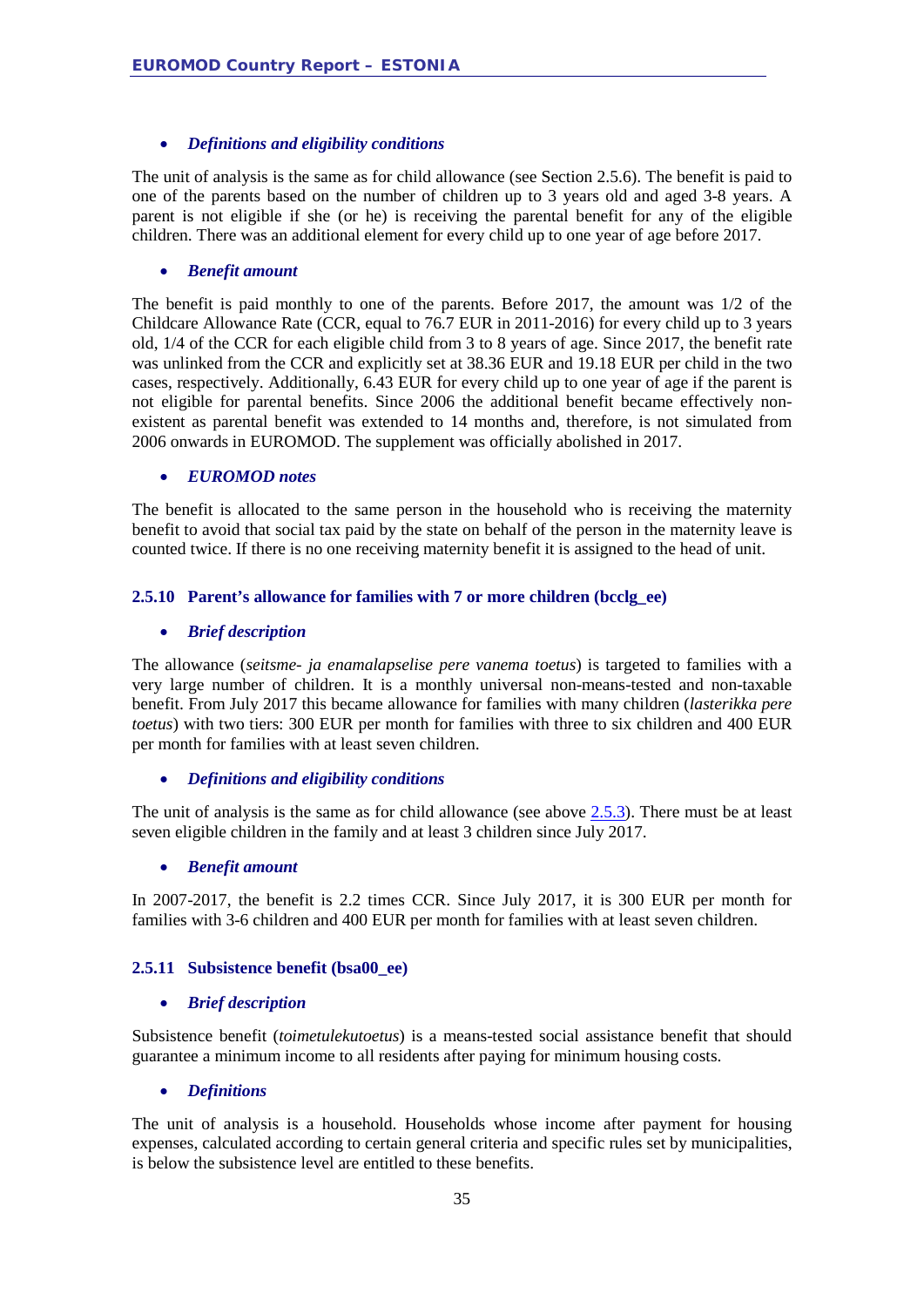Duration is unlimited, but granted and renewed on a monthly basis. Municipalities have the right to refuse the payment of benefits to people in working age and capable for work, but who do not study or work, and who have repeatedly refused to accept suitable work. Also a local authority has the right to refuse to grant a subsistence benefit if the local authority finds that the property used or owned by the subsistence benefit applicant or his or her family or the lease, rental or sale thereof ensures sufficient funds for coping for the person or his or her family.

The means-testing is based on household net income in the previous month (or average in the last 6 months if not receiving income on regular basis). Certain types of income are disregarded, for example, social benefits for disabled persons, one-off benefits (e.g. birth grant, funeral grant), training stipends.

*Household subsistence level* is calculated as follows. It is summed over the household members, assigning 100% of the subsistence rate for the head of household and 80% for any other household member. In 2016-17 the weights were as follows: first adult and children 100% and additional adults 80%. Since 2018 the weights are as follows: first adult 100%, additional adults 80% and children 120%. The subsistence rate was 130 EUR in 2016-17, 140 EUR 2018, and 150 EUR in 2019.

The "norm-space" of the household is derived as follows. First, the norm-space is  $18m<sup>2</sup>$  per person in the household plus additionally  $15m^2$  per household (i.e.  $15 + 18x$  number of persons in unit). In case the number of rooms used equals the number of persons living in this dwelling permanently, and the actual living space exceeds the norm area then the actual living space is used instead. If the area of the apartment is smaller than the norm-space, then the actual area is also taken as a basis for calculations. For a single pensioner applying for subsistence benefit, the norm-space can be up to  $51m^2$ .

#### *Income list*

Income for the subsistence benefit is calculated using all current income except lump-sum benefits (e.g. childbirth allowance), benefits for the disabled, school allowance (abolished in 2009) and large family allowance (abolished in 2009), needs-based family benefit (existed in 2013-2017) and other social assistance. Since July 2013, part of child allowance for the third and each subsequent child is also excluded from the means-test: between July 2013-Dec 2014 in the amount of 19.18 euros ( $=2xCAR$ ) for each child receiving child allowance and 45 euros since January 2015. Formula until 2017:

$$
Y_{bca} = \sum_{1}^{n} bca - \sum_{3}^{n} ch * 45
$$

where  $Y_{bca}$  is household child allowance income, *bca* is child allowance per every child and *ch* is the number of children.

Formula since 2018:

$$
Y_{bca} = \sum_{1}^{n} bca
$$

Income concept refers effectively to income net of withholding income tax. Only positive income from self-employment is included.

To motivate working, part of the family's income is excluded when calculating the benefit since 2018. This includes remuneration for work in case of children, and 100% of wage during the first two months and 50% of wage the following four months of employment of the adult who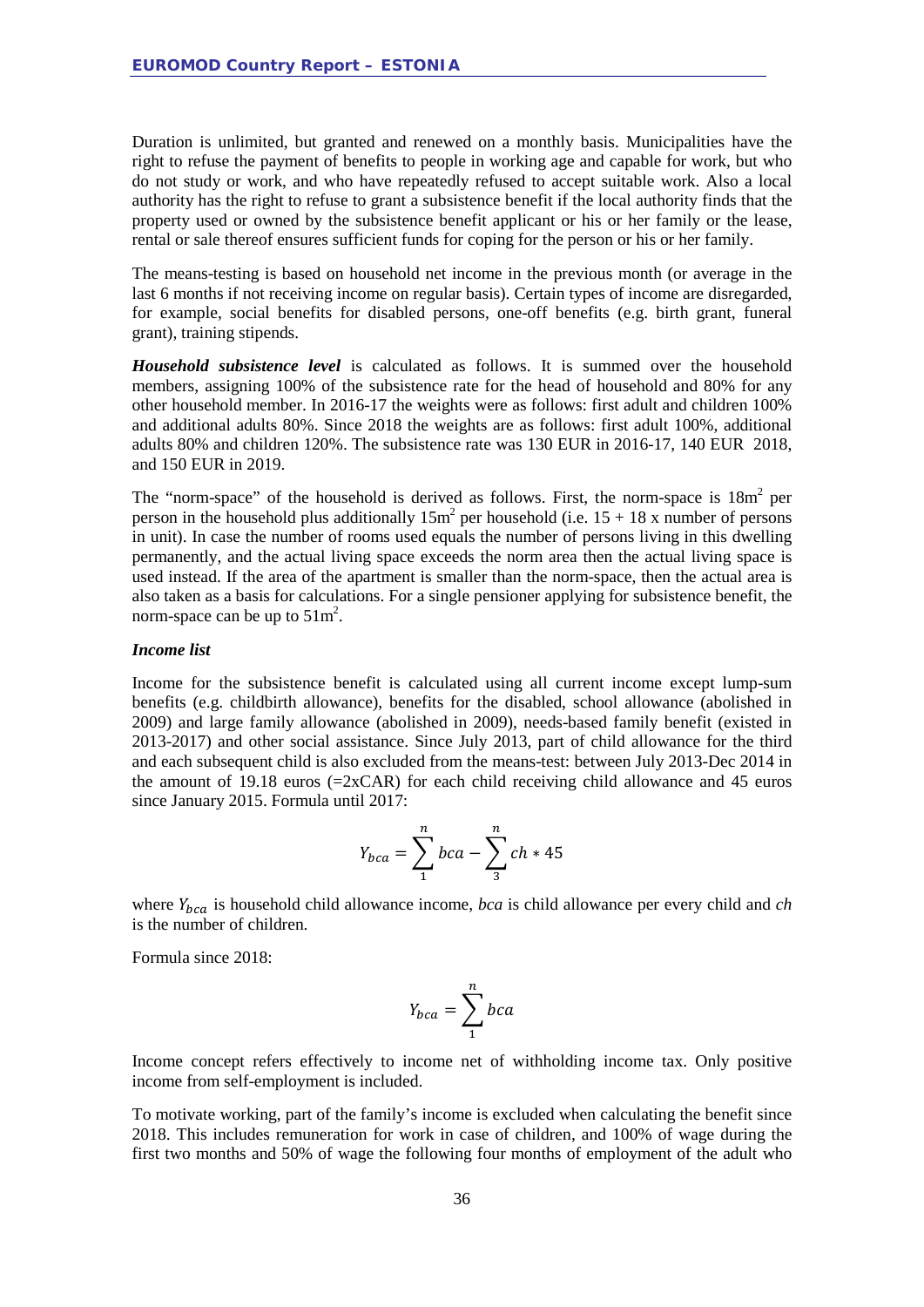has received the benefit for at least two preceding months in a row without receiving income from employment.

#### • *Benefit amount*

The general rule for subsistence benefit is the following:

 $B = max(L + C - Y; 0)$ 

 $B =$ subsistence benefit:

 $L =$  subsistence level (see above);

 $C =$  actual costs related to the dwelling (excluding mortgage interests) up to maximum limits set by the local government and which are calculated for "norm-space";

 $Y =$  household income according to the income definition for the subsistence benefit purpose.

There is an additional supplement 15 EUR (since 2011) if the household is entitled to subsistence benefit and there is only one adult in the household and all other household members are younger than 18.

Since 2018 children's weight in the formula is equal to the 120% (previously 100%), i.e. weights are: first adult=1; children=1.2 and additional adults =  $0.8$ .

#### • *EUROMOD notes*

#### *Imputation of housing costs*

In practice, housings costs for "norm-space" depend further on the detailed rules by municipalities. In our case we approximate these with actual costs related to dwelling in proportion to housing size and applying an upper limit to avoid unreasonably large housing costs. We currently use the average actual housing cost from registry data as a ceiling, which was 122 EUR in 2016, 133 EUR in 2017 and 143 EUR in 2018. For 2019, the 2018 figure is adjusted with the CPI forecast.

Total housing cost variable includes also mortgage interest payments which hence must be deducted here. Note that while housing costs in EU-SILC refer to the average monthly costs of the interview year then mortgage interest payments refer to annual figures of the income year. Either because of this or recall errors total monthly housing costs are sometimes smaller than monthly mortgage interest payments and in these cases we have scaled up the housing costs to the level of mortgage interest payments.

#### *Means-testing*

EUROMOD underlying datasets lack information on income specifically in the previous calendar month (or average in last 6 months). Instead, the model operates with average monthly incomes derived from annual figures. For this reason, it is also not possible to simulate the timedependent earnings disregard introduced in 2018 (see above).

#### *Non take-up*

Benefit non take-up is modelled by assuming that very small sums are not claimed. Based on actual receipt data, we have set the threshold at 12 EUR since 2011.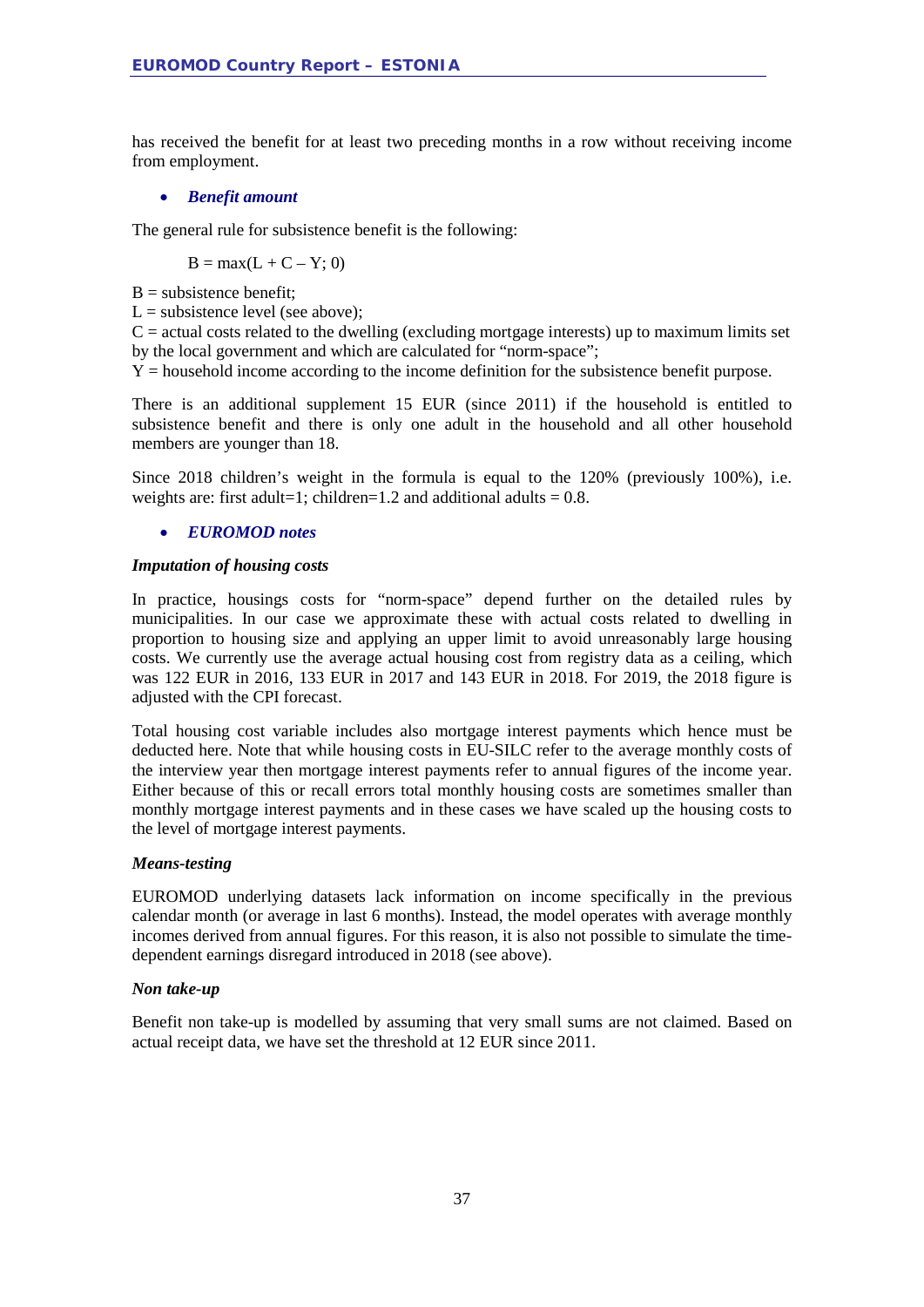#### **2.5.12 Needs-based family benefit (bsach\_ee)**

#### • *Brief description*

Needs-based family benefit (*vajaduspõhine peretoetus*) was a monthly benefit that was paid to households with children whose average income in the previous three months had been below a certain threshold between July 2013 till the end of 2017. (The payments of the means-tested family benefit, for which the recipients applied before January 1, 2018, continued until March 2018. However, new applications are not accepted from January 1, 2018 and the payments ceased for the old applications after March 2018.)

#### • *Definitions*

The unit of analysis is a household. Households whose income is below the income level of the needs-based family benefits and who have children eligible to child benefits are entitled to needs-based benefits. Means-testing is based on current disposable income (i.e. net of withholding income tax). Income is calculated using the same income components as for the subsistence benefit (see Section [2.5.11\)](#page-34-0).

The income level of the needs-based family benefit is established in the annual state budget and is linked to the relative poverty level two years earlier (e.g. in 2013 the relative poverty level of 2011 is used). Incomes are equivalised with the modified OECD scale, which is also used for relative poverty calculations. (The weights are: first adult=1; additional people aged  $14+ = 0.5$ ; additional people aged under  $14 = 0.3$ .)

In 2013 the income level of the needs-based family benefit was 280 EUR per month for the first household member and, respectively, 140 EUR for any additional adult (older than 13) and 84 EUR for every child under 14. In 2014 the threshold for the first household member was 299 EUR, 329 EUR in 2015, 358 EUR in 2016 and 394 EUR in 2017. Since 2014 all households with children that receive the subsistence benefit are eligible for needs-based family benefit.

#### • *Benefit amount and duration*

Benefit amount depends on the number of eligible children in the family. In 2013-2014, the benefit was equal to 1 x Child Allowance Rate (CAR), 9.59 EUR, if there was one child in the household, and 2 x CAR (19.18 EUR) if there were two or more children in the household. Since 2015 the needs-based family benefit for a household with one child is 45 EUR and 90 EUR for households with at least two children. Also, the if the local authority finds that the property used or owned by the subsistence benefit applicant or his or her family or the lease, rental or sale thereof ensures sufficient funds for coping for the person or his or her family, a local authority has the right to refuse to grant a subsistence benefit:

Duration is unlimited, but granted and renewed every three months.

#### • *EUROMOD notes*

#### *Means-testing*

EUROMOD underlying datasets lack information on income specifically in the previous 3 months. Instead, the model operates with average monthly incomes derived from annual figures.

#### *Non take-up*

We do not model benefit non take-up. The benefit was introduced in the second half of 2013 and there is no appropriate information about its take-up yet available.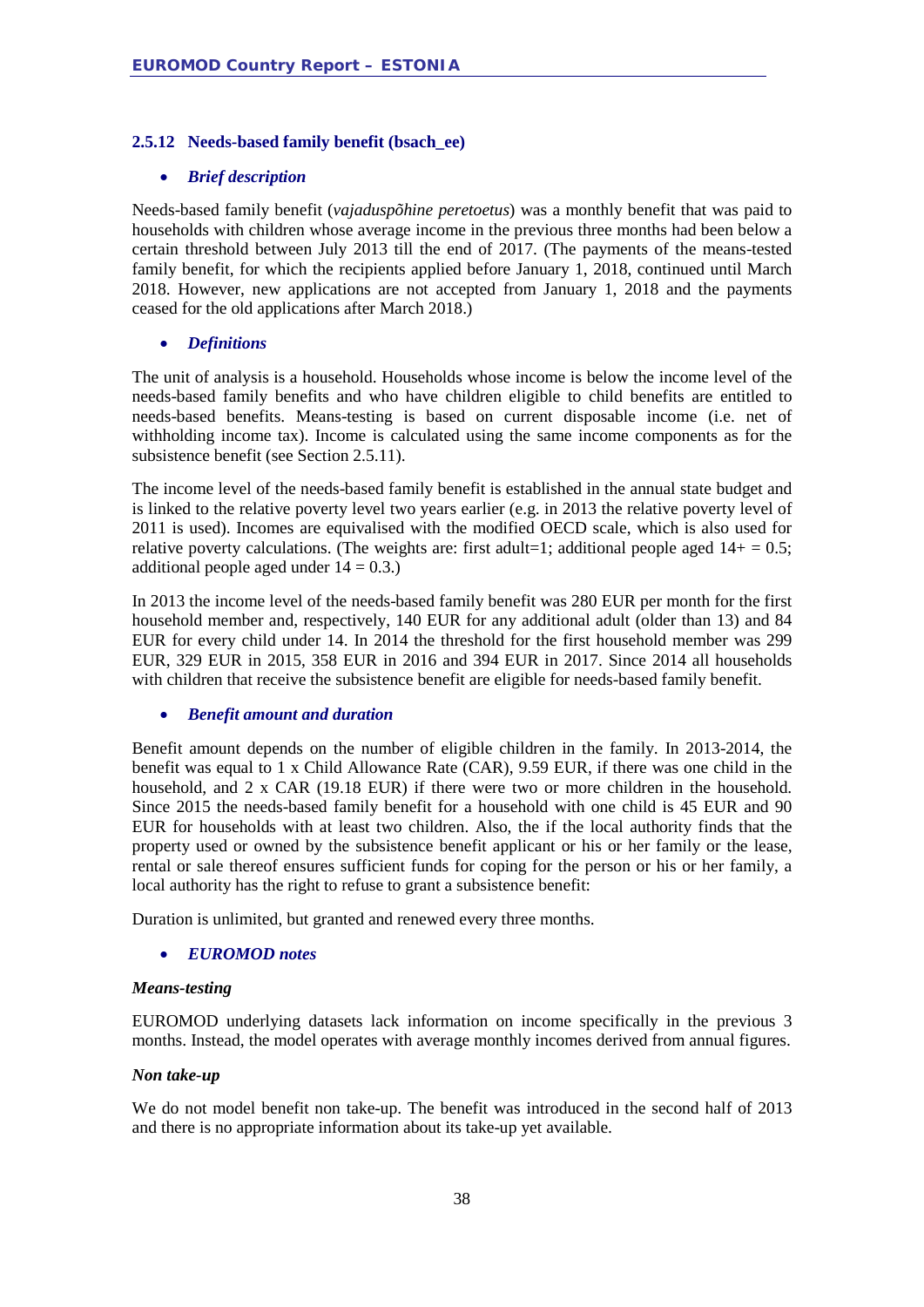#### **2.5.13 Pensioner's living alone allowance (bsape\_ee)**

#### • *Brief description*

Pensioner's living alone allowance (*üksi elava pensionäri toetus*) was introduced in 2017 and is a yearly allowance that is paid to a person who has attained pensionable age and who is living alone in Estonia and whose average monthly income is below a certain threshold.

#### • *Definitions*

The unit of analysis is a person. The person must be living alone according to the population register and should be at retirement age or older. The living alone clause does not apply to a person (i) who lives together with a minor child or a child who is acquiring education and under 21 years of age, (ii) receives 24-hour care service or shares the residence with such a person, or (iii) is a guardian or is under guardianship.

There is also a means-test: monthly net state pension must be below the rate of pensioner's allowance. Net state pension refers to old-age pension, net of withheld income tax where basic tax allowance and pensioners tax allowance are applied. The amount and the rate of pensioner's allowance are established in the annual state budget.

All criteria must be fulfilled throughout a period from April to September in a given calendar year.

#### • *Allowance and rate amount and duration*

The amount of allowance is 115 EUR per year since 2017. Duration is unlimited, but granted and renewed every year. The rate of pensioner's allowance (i.e. income limit) was 470 EUR per month in 2017, 492 EUR per month in 2018 and 540 EUR per month in 2019.

#### • *EUROMOD notes*

*Not applying living alone clause:* EUROMOD underlying datasets lack information on guardianship and 24-hour care service but has information about dependent children.

*Non take-up:* We do not model benefit non take-up. As the payments will start in the second half of 2017, no information about its actual take-up is yet available.

#### **2.6 Social contributions**

Social contributions are paid by employees, employers and self-employed. Social insurance is highly centralised, and the main contributions are formally named as a tax (*social tax*).

#### **2.6.1 Employee social contributions (tscee\_ee)**

Employees and employers pay social contributions as a fixed percentage of gross wages (see [Figure 2](#page-39-0) for a schematic definition of the gross wage and other direct taxes on wages). The calculation of social contributions for self-employed is discussed in detail in Section 2.6.3.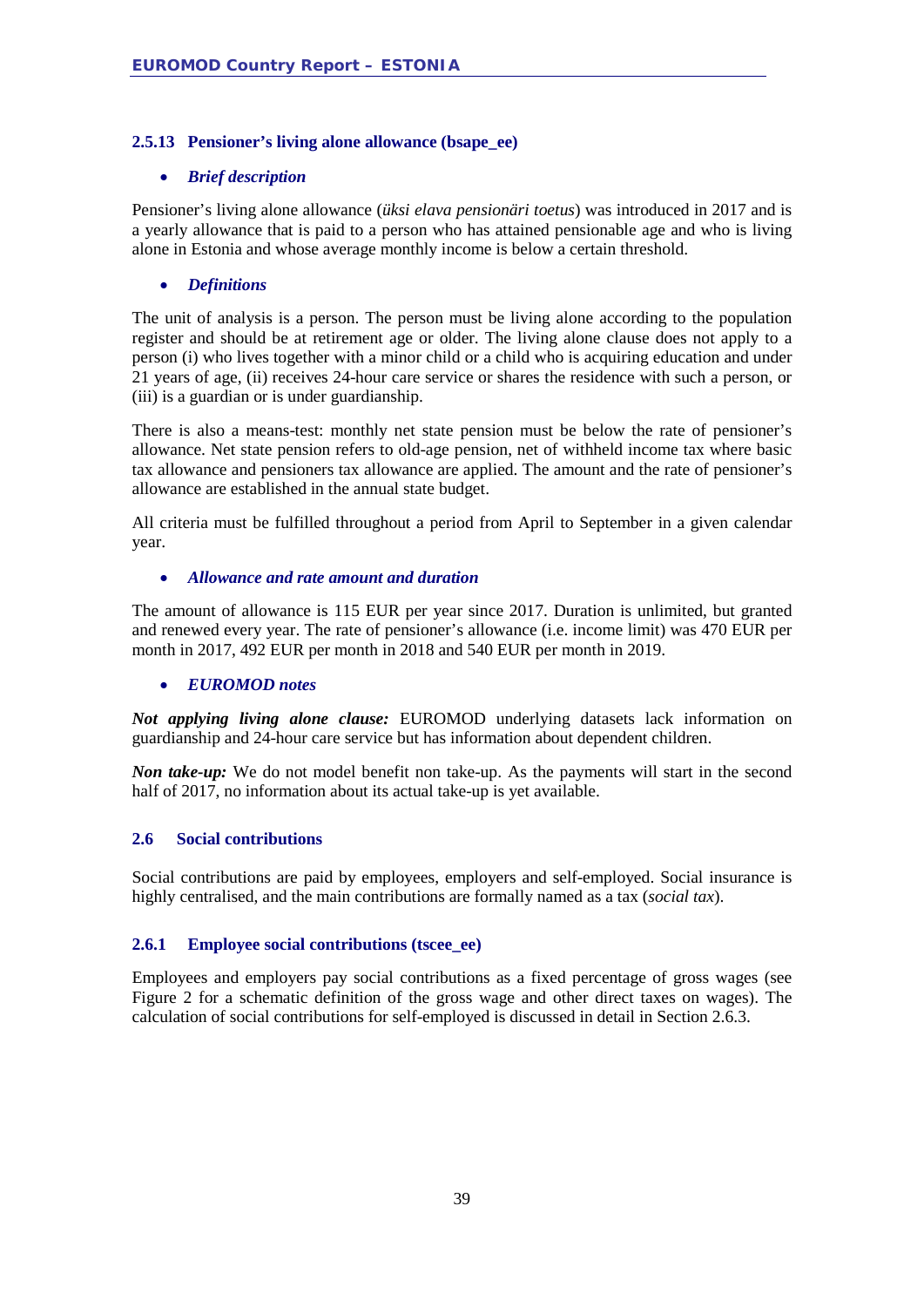

#### <span id="page-39-0"></span>Figure 2. Schematic composition of tax base of social contributions

Employees pay from their gross wage their part of the unemployment insurance contributions (unless they are of the pensionable age or receiving old-age pension) and a contribution to the funded pension scheme, which is optional for certain (older) age groups.

#### *Unemployment insurance contributions* (tsceeui\_s)

Only employees who have not reached the legal pension age (different for males and females) and not receiving old age pension are obliged to pay unemployment insurance contributions. (There is no such exception for employer unemployment insurance contributions.) UI contributions are calculated as a fixed percentage of the gross employment income. The contribution rates have changed over the years (see the following table).

|           | 2005          | 2006-<br>2009<br>(Mav) | 2009<br>(June-<br>July) | 2009<br>$(Aug)$ -<br>2012 | 2013-<br>2014 | 2015-<br>2019 |
|-----------|---------------|------------------------|-------------------------|---------------------------|---------------|---------------|
| Employers | $0.5\%$       | 0.3%                   | 1%                      | 1.4%                      | 1%            | 0.8%          |
| Employees | $\frac{0}{6}$ | $0.6\%$                | 2%                      | 2.8%                      | 2%            | 1.6%          |

|  | Table 2.11. Unemployment insurance contribution rates, 2005-2019 |  |  |  |  |
|--|------------------------------------------------------------------|--|--|--|--|
|--|------------------------------------------------------------------|--|--|--|--|

#### *Pension contributions to the funded scheme* (tpceepi s)

Contributions are calculated as 2% of the gross employment income for those who participate in the scheme. Note that between  $1<sup>st</sup>$  July 2009 – 31<sup>st</sup> December 2010 the contributions to the funded scheme were suspended. Persons with ten years from retirement (born 1954 or later) could, upon submitting a relevant application, resume individual contributions  $(2%)$  from  $1<sup>st</sup>$ January 2010, in which case also state contributions from the social tax (4%) were transferred. Other age groups could also continue to pay individual contributions  $(2\%)$  from 1<sup>st</sup> January 2010, but no contributions from social tax were transferred (i.e. the scheme applied is  $2+0\%$ ). For any other participant of the funded scheme (i.e. persons not opting for voluntary continuation of individual contributions), contributions to the funded scheme were gradually resumed from 2011, when a  $1+2\%$  scheme was applied, and from 2012 in full amount of  $2+4\%$ .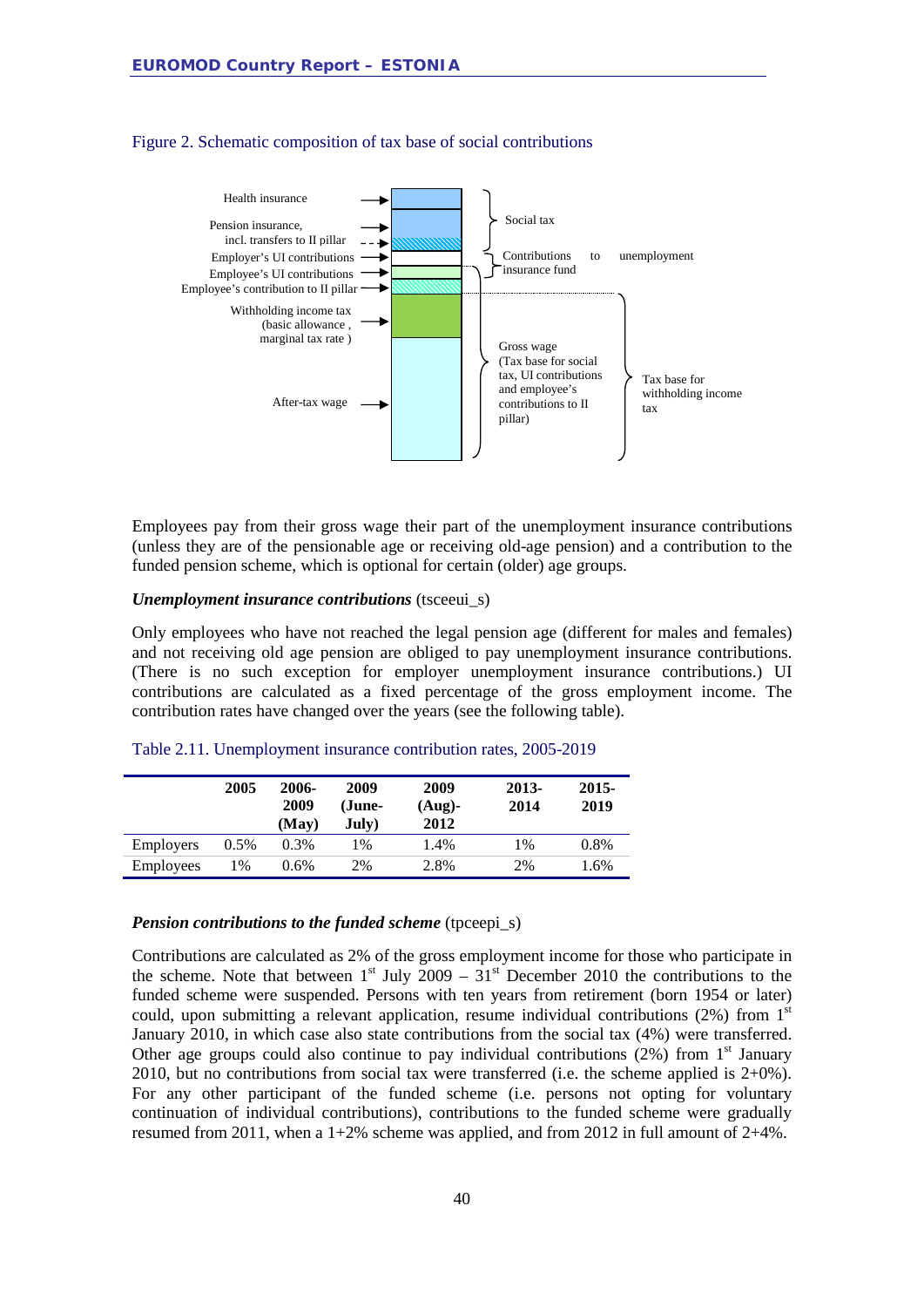For 2014–2017, there is a compensation mechanism that will transfer additional social tax revenues to the funded scheme. By 15 September 2013, people who had joined the second pillar had an option to increase their contributions. About 106,000 people (approx. 16%) increased their contributions to 3% of gross wage (from usual 2%) and the share of social tax transferred to the funded scheme will increase from 4% to 6% of gross wage. The transfers to the funded scheme increased to 6% also for those 180,000 people who continued their contributions in 2010-2011 but did not choose to raise their contributions in 2014-2017.

#### • *EUROMOD notes*

In the national SILC 2017 dataset the information on making contributions to the funded pension scheme in 2014 is available for those only who are employed (variable lpm). We have merged this information directly to the EU-SILC dataset. For those who were not employed and whose participation information was missing we randomly simulated age-gender averages in the input data. In addition, the continuation of contributions in 2010-2011 and an increase of contributions in 2014-2017 was randomly assigned based on the register data of the Estonian National Social Insurance Board when preparing input data.

The following table shows the simulation of contributions based on the actual indicator of participation (*lpm*), the continuation of payments in 2010 (*lpm01*), an increase of contributions in 2014 (*lpm02*), birth year (*dag*) and relevant contribution rates.

|                                                                             | Born 1942-1954 |          | Born 1955 or later |          |
|-----------------------------------------------------------------------------|----------------|----------|--------------------|----------|
| Person's decision on individual<br>contributions (variable <i>lpm01</i> )   | Continues      | Suspends | Continues          | Suspends |
| Year                                                                        |                |          |                    |          |
| 2009 $1st$ January - 31 <sup>st</sup> May                                   | $2+4$          |          |                    |          |
| $2009$ 1 <sup>st</sup> June - 31 <sup>st</sup> December                     | $0 + 0$        |          |                    |          |
| 2010                                                                        | $2 + 4$        | $0 + 0$  | $2+0$              | $0 + 0$  |
| 2011                                                                        | $2+4$          | $1+2$    | $2 + 2$            | $1+2$    |
| 2012-2013                                                                   | $2+4$          |          |                    |          |
| 2014-2017                                                                   | $2 + 4$        | $2 + 4$  | $2+6$              | $2+4$    |
| $2014-2017*$ (option to increase<br>contributions – <i>variable lpm02</i> ) |                | $3+6$    |                    |          |

Table 2.12. Contributions to the funded pension scheme in 2009-2017, % of employment income

Note: the first number shows employee's contribution rate and the second number shows employer's contribution rate.

We do not simulate voluntary contributions to the private pension funds (i.e. payments into the  $3<sup>rd</sup>$  pillar), using observed values from the data instead.

#### **2.6.2 Employer social contributions (tscer\_ee)**

Employers pay the social tax, which is divided into a health insurance part and a pension insurance part. The social tax is applied to gross employment income, subject to the minimum level (see rates in [Table 2.13\)](#page-42-0) which is independent of work intensity (i.e. whether working parttime or full-time). The pension insurance component is further allocated between the state pension scheme and compulsory funded pension scheme for those employees who have joined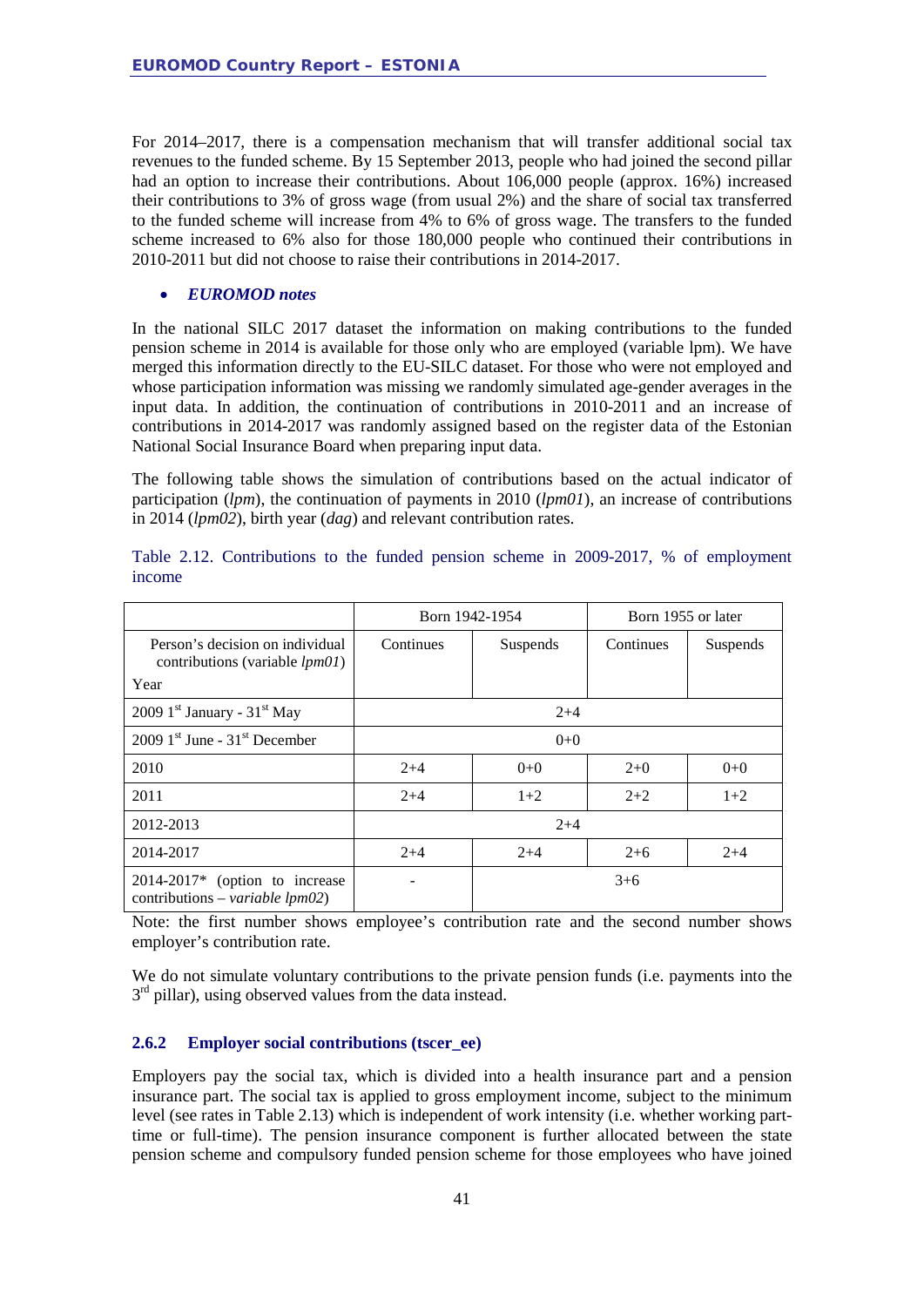the funded pension scheme. Employers also pay their part of the unemployment insurance contributions. Central government pays the social tax, either total or health insurance part, on certain social benefits (see section 2.6.4 for more details).

The minimum liability does not apply to minors, recipients of public pensions and, since 2007, students in certain age groups (studying at primary or lower secondary level and aged under 21, studying at upper secondary level and aged under 24 or studying at post-secondary or tertiary level) as well as parents raising young children (a child under 3 years old or at least three children under 19 years old).

#### *Pension contributions*

Pension contributions to the first pillar (the PAYG scheme) are 20% of the employment income (subject to the minimum level), minus transfers to the funded pension scheme (variable ttferpi\_s in the EURMOD). The latter is 4-6 percentage points (out of 20%) for those participating in the funded scheme. (See section 2.6.1 above.)

#### *Health insurance contributions*

The total health insurance contributions are calculated as 13% of gross employment earnings (subject to the minimum level).

#### *Unemployment insurance contributions*

Unemployment insurance contributions amount to a fixed percentage (0.3-1.4% in 2009 and 1% in 2013-2014 and 0.8% in 2015-2019, see the table in section 2.6.1 above) of employment income.

#### *Total contributions*

Total employer contributions equal contributions to the pension insurance/1<sup>st</sup> pillar (tscerpi  $s$ ) + transfers to the funded scheme/ $2^{nd}$  pillar (ttferpi\_s) + contributions to the health insurance (tscerhl  $s$ ) + contributions to the unemployment insurance (tscerui  $s$ ).

Note that the first three are included in 'social tax' in the national statistics.

#### **2.6.3 Self-employed social contributions (tscse\_ee)**

Self-employed pay the social tax (pension and health insurance contributions) and contributions to the funded pension scheme. They do not pay unemployment insurance contributions.

Until 2006, advance payments of self-employed contributions were deductible from the contribution base. Since 2007, instead the contribution base is calculated as gross income from self-employment divided by 1.33 (contributions to the pension insurance and health insurance). Effectively, the liability remains the same, but the system is somewhat simpler without having to pay all contributions in advance. Gross income from self-employment is income after deducting related expenses less the tax allowance on income from agriculture.

Self-employed are subject to a minimum contribution base (similar to employers), unless they are receiving state pensions or the central government is already paying minimum contributions due to certain benefits. Also, this can be offset against social insurance contributions paid by employers for self-employed also undertaking paid employment. Those who work on the basis of more than one contracts under the law of obligations, the prerequisite for obtaining insurance is that the minimum amount of the social tax (165 EUR in 2019) taken together from all the contracts per month has been met. Previously, there was no possibility of aggregation and the employed persons working under a number of contracts that in aggregation guarantee the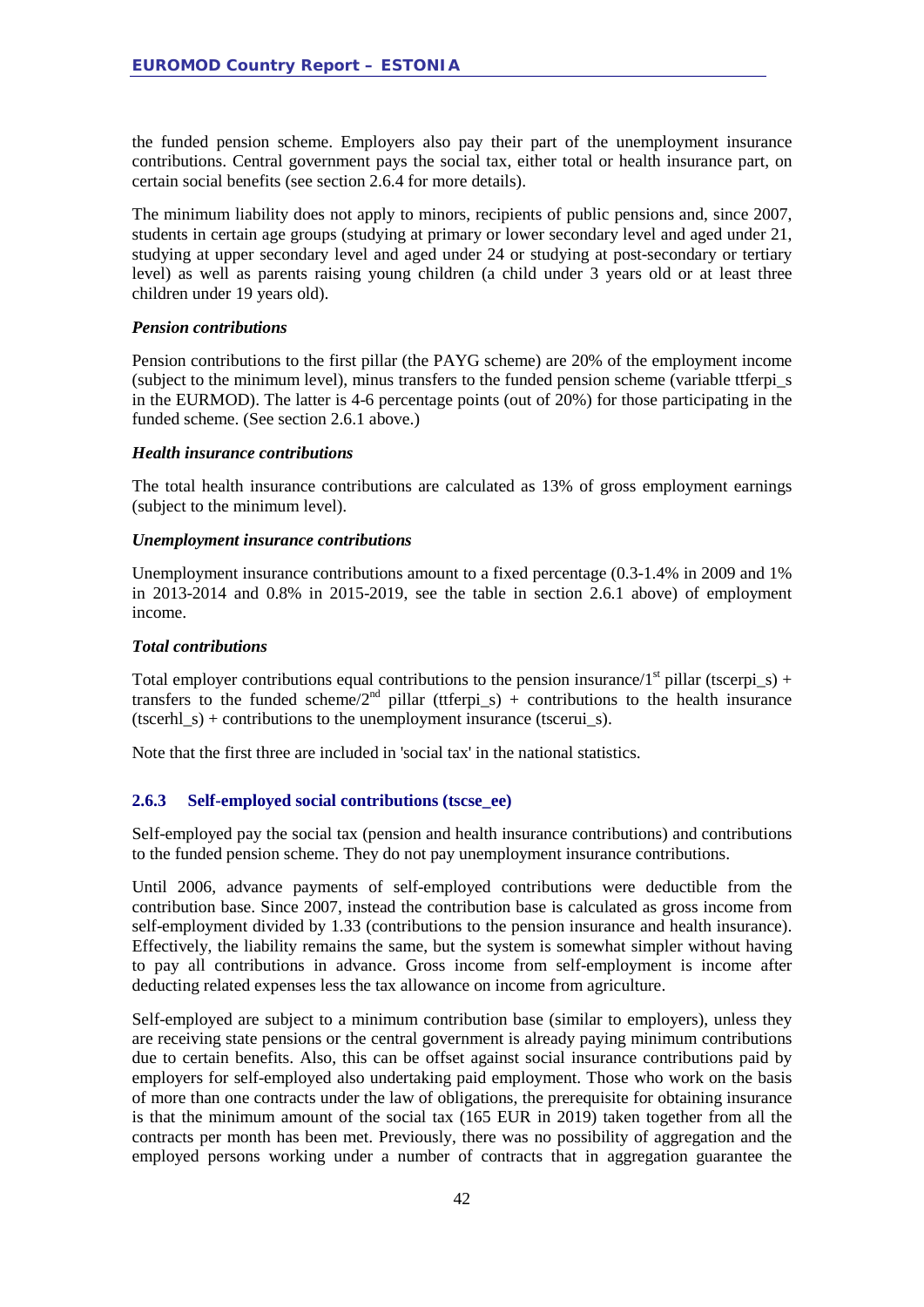minimum obligation, did not get insurance. Finally, there is an upper annual limit to the social contributions base, which is 10 times the annual legal minimum wage since 2018 (i.e. 64,800 EUR in 2019) and 15 times in previous years (see the following table). The maximum tax liability was hence  $\epsilon$ 21,384 in 2019.

|                                                                                                                   | 2016   | 2017   | 2018   | 2019   |
|-------------------------------------------------------------------------------------------------------------------|--------|--------|--------|--------|
| Minimum monthly social tax base                                                                                   | 390    | 430    | 470    | 500    |
| Minimum monthly wage                                                                                              | 430    | 470    | 500    | 540    |
| Upper annual limit of social tax base (15)<br>times minimum wage up to 2017; 10 times<br>minimum wage since 2018) | 77.400 | 84.600 | 60,000 | 64.800 |

<span id="page-42-0"></span>Table 2.13. Upper and lower limit of social tax base for self-employed (EUR), 2016-2019

#### *Pension insurance contributions*

Participation in the funded pension scheme and calculation of the contributions to the state pension scheme and funded pension scheme are the same as for employees. Contributions to the funded pension scheme have two parts: one is 4% of the contribution base transferred from the social tax and additional 2% funded pension insurance contributions if the person participates in the funded pension scheme. Altogether, a self-employed person therefore directly contributes 6% for himself. The contribution to the state pension scheme amounts to 20% of the contribution base less a transfer to the funded pension scheme:

*Health insurance contributions* amount to 13% of the contribution base

#### *Total contributions*

Total self-employed contributions equal to contributions to the pension insurance/ $1<sup>st</sup>$  pillar (tscsepi\_s) + contributions to the health insurance (tscsehl\_s) + "transfers" to the funded scheme/2<sup>nd</sup> pillar (ttfsepi s) + contributions to the funded scheme/2<sup>nd</sup> pillar (tpcsepi s).

Note again that the first three are included in 'social tax' in the national statistics, and two latter are included in funded pension contributions in the national statistics.

#### • *EUROMOD notes*

Depending on the dataset the definition of self-employed is slightly different. In the EU-SILC data the self-employed are those either with employees, without employees or family worker. In HBS data the self-employed are those who had stated in the survey data that their status in employment belongs to the category "Self-employed, farmer without hired workers, freelancer".

Also, only HBS database has enough information to simulate tax allowance on income from agriculture. As with general income tax base, income from non-registered self-employment activity (available in EU-SILC and EE-SILC) is assumed to be not reported and, hence, not included in the contribution base.

#### **2.6.4 Credited contributions (tscct\_ee)**

Government pays social contributions on a certain minimum base (see [Table 2.13](#page-42-0) in previous section), determined each year with the government budget, for those receiving either childcare allowance (*lapsehooldustasu*), large family parent allowance (*seitsme- ja enamalapselise pere vanema toetus*), parental benefit (*vanemahüvitis*) or unemployment allowance. There are some other minor categories which are not included in the model.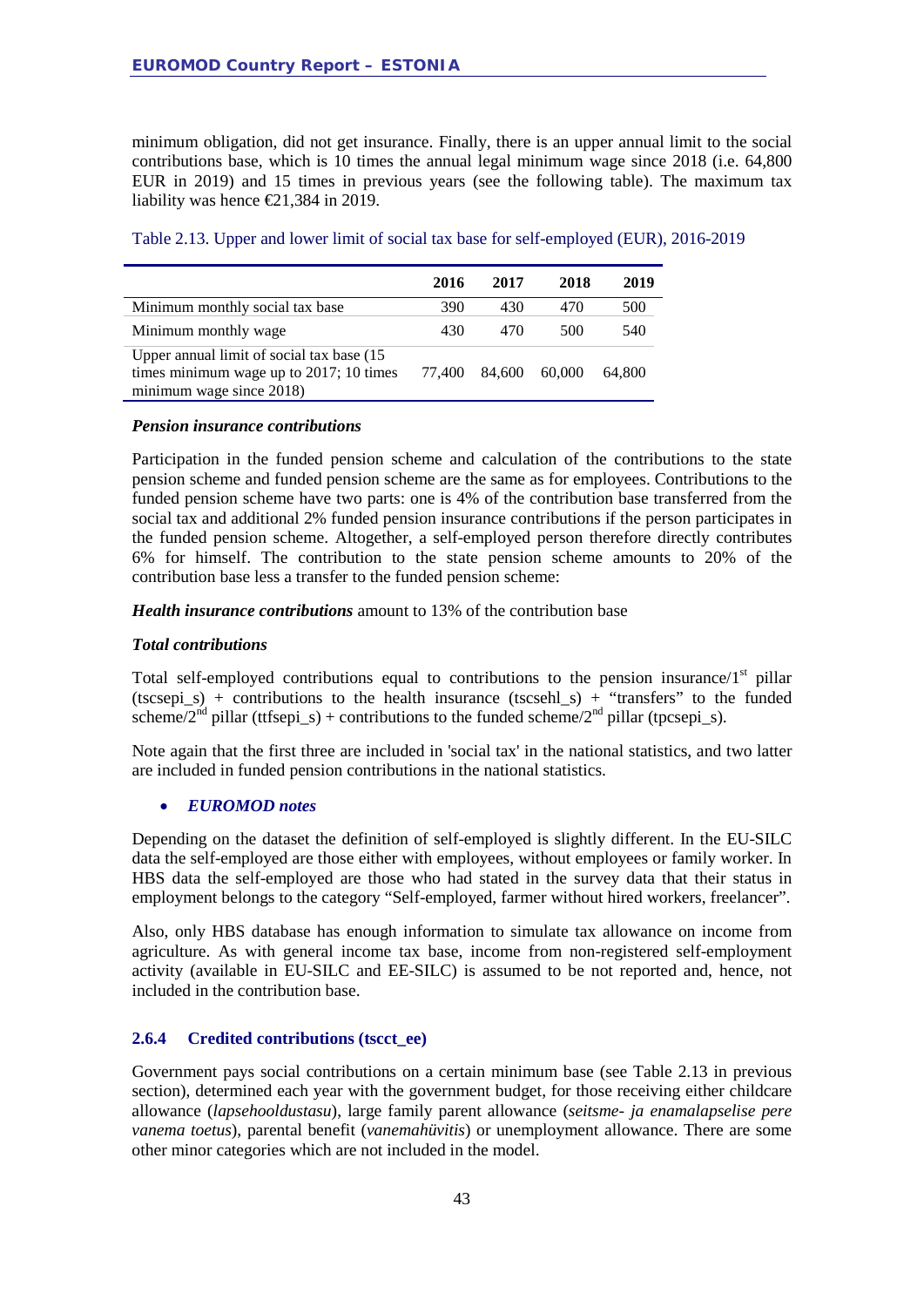Government pays both the health care insurance (tsccthl\_s) and the pension insurance part (tscctpi\_s) on the minimum base for those receiving childcare allowance, large family parent allowance, or parental benefit and only the health care insurance part for those receiving unemployment allowances. Unemployment insurance fund pays health care insurance contributions for those receiving unemployment insurance benefits and the base is equal to the benefits (hence can be smaller or larger than the minimum base).

There are extra pension insurance contributions (tpcctpi\_s), paid by the central government, to the  $2<sup>nd</sup>$  pillar for those raising young children. These are calculated as 1% of the maternity benefit for each related child until 2012. Since 1<sup>st</sup> January 2013, the government pays 4% of the average monthly taxable wage two years ago (i.e. 4% of  $\Theta$ 08.12 in 2016,  $\Theta$ 69.05 in 2017, €1,029.85 in 2018 and €1,106.6 in 2019) for each child under three years old and born after 1<sup>st</sup> January 2013.

#### **2.7 Personal income tax**

Here we distinguish between (monthly) withholding income tax and (annual) income tax liability based on the final tax report. Withholding income tax is required for simulating subsistence benefit and needs-based family benefits which are based on current net income. Tax base for withholding tax is narrower than for the final tax liability, e.g. it does not include income from self-employment, rent, royalties, and only the main tax allowances are taken into account.

#### **2.7.1 Tax unit**

Withholding income tax is applied at the individual level, however, for the final tax liability married couples were allowed to submit a joint declaration before 2017. Since 2017, joint declarations were abolished though a few tax allowances could still be shared between spouses and a new tax allowance for spouse was introduced. A dependent child for the tax allowance purposes is defined as aged up to 17.

#### **2.7.2 Exemptions**

The following income sources are non-taxable: all family benefits (except parental benefit), unemployment allowance, unemployment retraining benefit, subsistence benefit, annual refund for low-paid employees (in 2016), scholarships and grants, voluntary maintenance payments and dividends, on which firms pay only corporate income tax in Estonia. Before 2011, compulsory maintenance payments (alimony) were considered part of taxable income of the recipient and tax deductible for the payer, since 2011 they are exempted of taxable income of the recipient and no longer tax deductible for the payer. Interest income was non-taxed if received from an EU financial institution before 2018 and taxable since 2018.

#### **2.7.3 Tax allowances**

Firstly, basic tax allowance, which equalled  $\in$  70 in 2016 and  $\in$  80 EUR in 2017. In 2018, basic income tax allowance per month was raised to  $\text{\textsterling}000$  per month ( $\text{\textsterling}000$  euros per year), while additional tax allowance on pensions and compensation for accident at work were abolished. Basic tax allowance also became income dependent in 2018:

annual basic allowance is 6,000 euros for annual incomes up to 14,400 euros;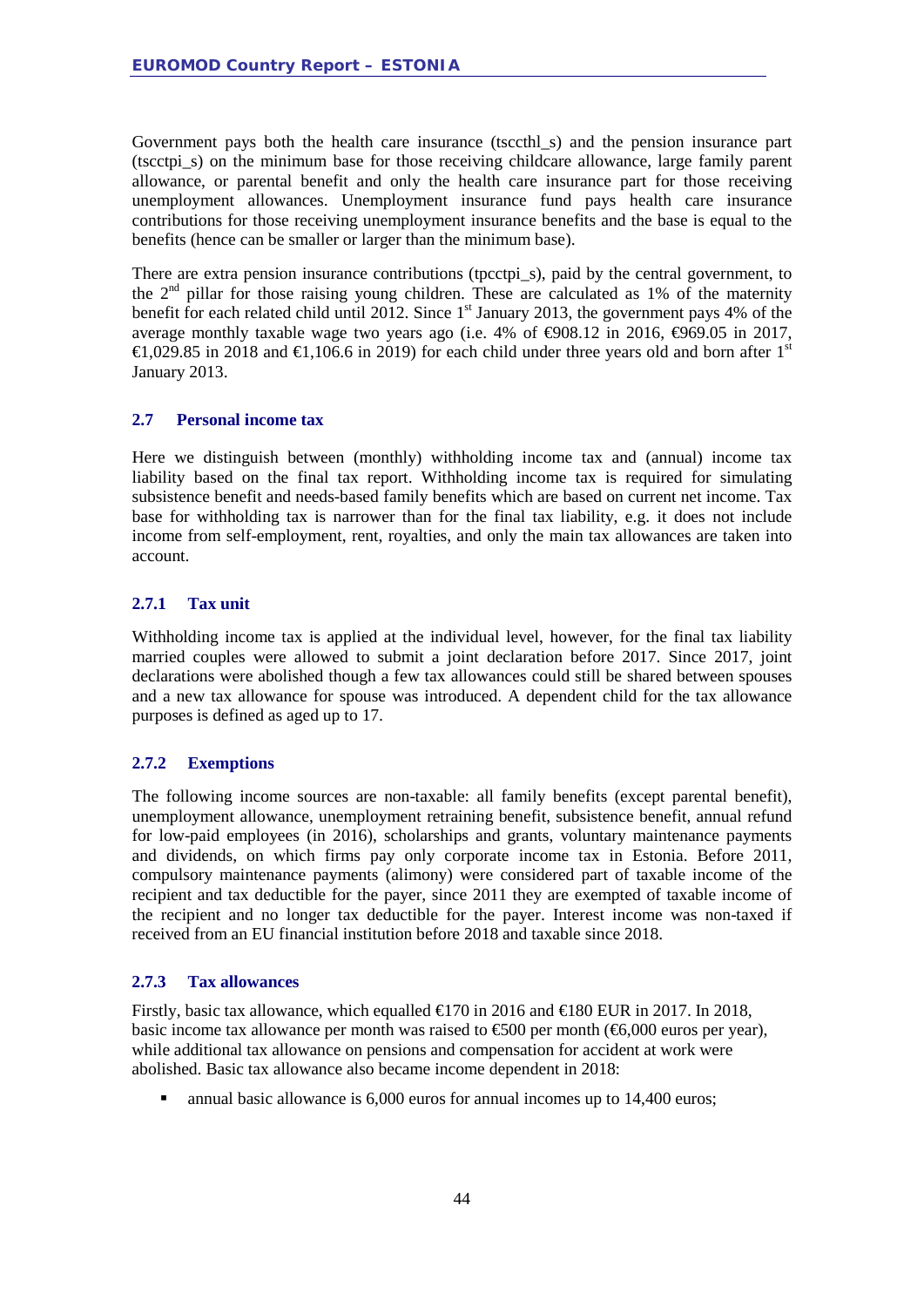- $\blacksquare$  in case of annual incomes in the range of 14,400 to 25,200 euros, basic allowance is calculated according to the following formula:  $6,000 - 6,000 \div 10,800 \times$  (income amount – 14,400);
- basic tax allowance is 0 for annual incomes above 25,200 euros.

Secondly, tax allowance for pensions, which equalled  $\epsilon$ 225 in 2016 and  $\epsilon$ 236 in 2017 (per month). Pension allowance was applicable only to state pensions (i.e. old-age, disability and survivors' pensions) and could be claimed jointly if both spouses received state pensions. The pension allowance was abolished in 2018.

Till 2018, there was also a tax allowance for compensation for an accident at work or an occupational disease and an allowance for tax-free childbirth benefit paid by employer, but these are of little importance and not simulated in EUROMOD. Basic tax allowance and tax allowances for pensions and compensation for an accident at work or an occupational disease could be claimed on a monthly basis, while other tax allowance can be claimed when filing a tax report in the following year.

Thirdly, a tax allowance for families, which amount per child (from the  $2<sup>nd</sup>$  onwards – since 2009) before 2016 was equal to the basic allowance less the taxable income of the children. From 2016 onwards, the amount of the additional child allowance was detached from the basic allowance and fixed at the level of basic allowance in 2015, i.e. the child allowance per each child from the  $2<sup>nd</sup>$  onwards is 1,848 EUR per year in 2016-2019.

Fourthly, a tax allowance for spouse was introduced in 2017, equal to 2,160 EUR per year less taxable income of the spouse. To be eligible, combined taxable income of the married couple must not exceed 50,400 EUR per year and the allowance cannot exceed the difference between 50,400 EUR and combined annual taxable income of the married couple.

Finally, there is a tax allowance for self-employment income from agriculture (which reduces liability both for income tax and self-employed SIC).

All allowances are non-refundable, i.e. their value cannot be larger than the income tax base. See also the following table.

|                                                              | 2016     | 2017     | 2018     | 2019            |
|--------------------------------------------------------------|----------|----------|----------|-----------------|
| Income tax rate                                              | 20%      | 20%      | 20%      | 20%             |
| Basic tax allowance, EUR per month                           | 170      | 180      | 500      | 500             |
| Tax allowance for pensions, EUR per month                    | 225      | 236      |          |                 |
| Additional tax allowance for each child starting from  child | $2^{nd}$ | $2^{nd}$ | $2^{nd}$ | 2 <sup>nd</sup> |
| Tax allowance for children, EUR per year                     | 1.848    | 1.848    | 1,848    | 1,848           |
| Tax allowance for spouse, EUR per year                       | -        | 2.160    | 2,160    | 2.160           |

#### Table 2.14. Income tax parameters, 2016-2019

#### **2.7.4 Tax deductions**

First, contributions to the unemployment insurance fund and to the funded pension scheme are fully deductible from taxable income. Before 2011, compulsory maintenance payments (alimony) were also fully deductible.

Second, the following expenses can be deducted from taxable income, but no more than 50% of taxable income in total or 1,200 EUR per year in 2016-2019: housing loan interest payments, education expenses and donations. Since 2017, housing loan interest payments are further capped at 300 EUR per year.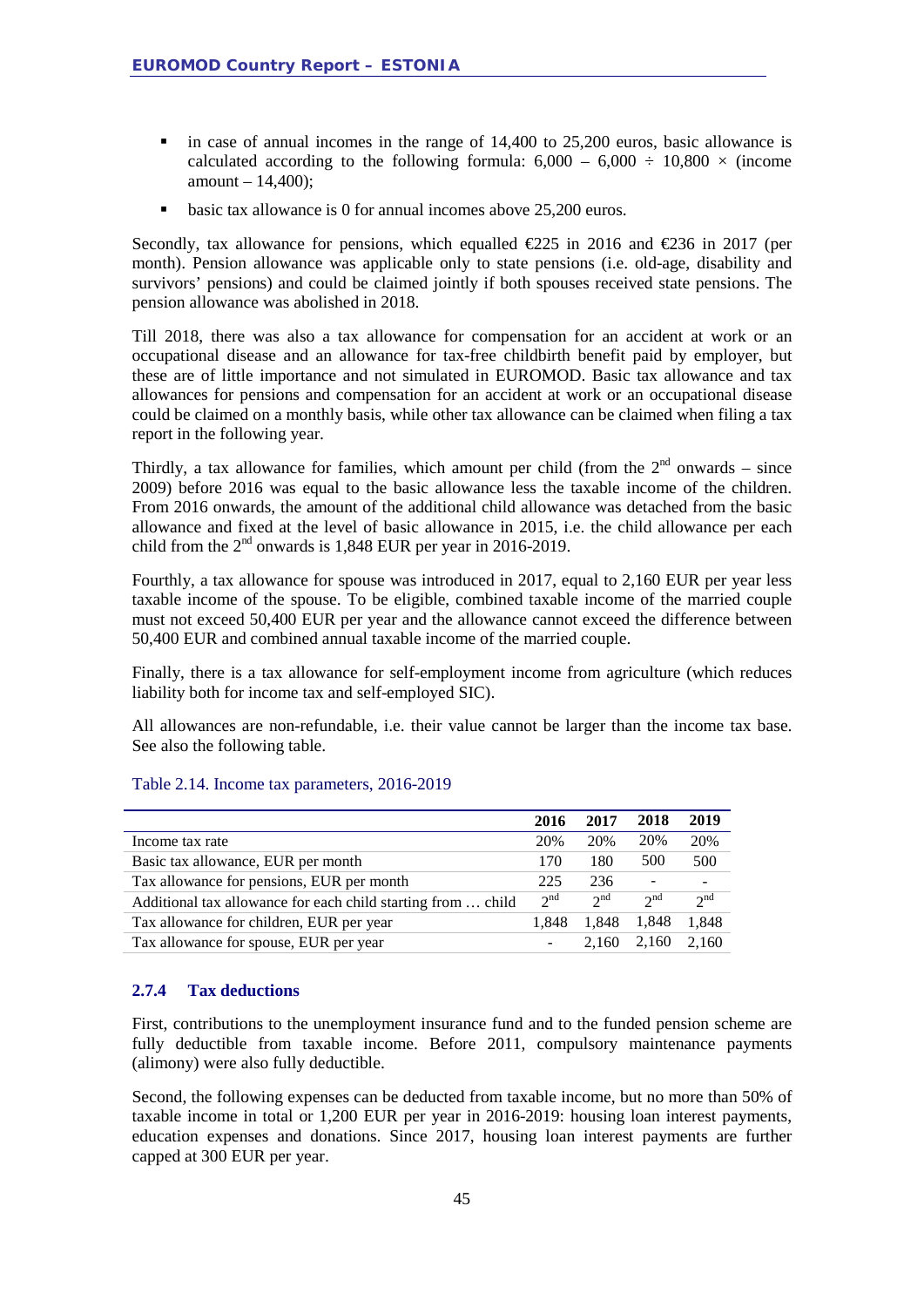Third, pension contributions to the  $3<sup>rd</sup>$  pillar (i.e. voluntary funded scheme) can be deducted from taxable income, up to 15% of taxable income or 6,000 EUR (per year).

Fourth, 20% of rental income of one residential property can be deducted from taxable income since 2016 as it is considered to reflect owner's costs related to renting.

#### • *EUROMOD notes*

We do not have data on donations and these are excluded.

#### **2.7.5 Tax base**

Income tax base is calculated as taxable incomes (see Section 2.7.2 for exemptions) less allowances and deductions.

#### *Withholding income tax*

Incomes subject to withholding income tax can be grouped into two:

- 1) incomes for which the basic allowance is not taken into account: sickness benefit and maternity benefit paid (by the Estonian Health Insurance Fund), and royalties.
- 2) incomes for which the basic allowance is usually taken into account: disability pension, old-age pension, survivors' pension, parental benefit, unemployment insurance benefit, employment income, severance payments, taxable maintenance payments received (i.e. alimony), less alimony payments made (before 2011) and social security contributions by employees.

In the case of pensions, the pension allowance is also taken into account.

There is a single income tax rate (20% in 2016-2019), with the exception of 10% tax rate on private pensions.

Withholding income tax is a sum of three components:

- a) income tax on items that take into account the basic allowance and the pension allowance,
- b) income tax on items that do not take into account tax allowances,
- c) income tax on private pensions.

#### *Final income tax*

Compared to the withhold income tax, final income tax takes into account several additional aspects:

- 1) tax base includes income from self-employment,
- 2) married couples may submit a joint declaration (before 2017) or transfer some tax allowances if unused (since 2017),
- 3) there is an additional allowance for families with children,
- 4) there are deductible expenditures (education expenses, mortgage interest payments, contributions to the voluntary pension funds, part of rental income).

#### Income from self-employment

Taxable income from self-employment is equal to income from self-employment less related expenses (directly available in EU-SILC and EE-SILC), and minus social insurance contributions, except contributions to the funded pension scheme. The latter can be deducted from total income. Taxable business income is derived on individual basis.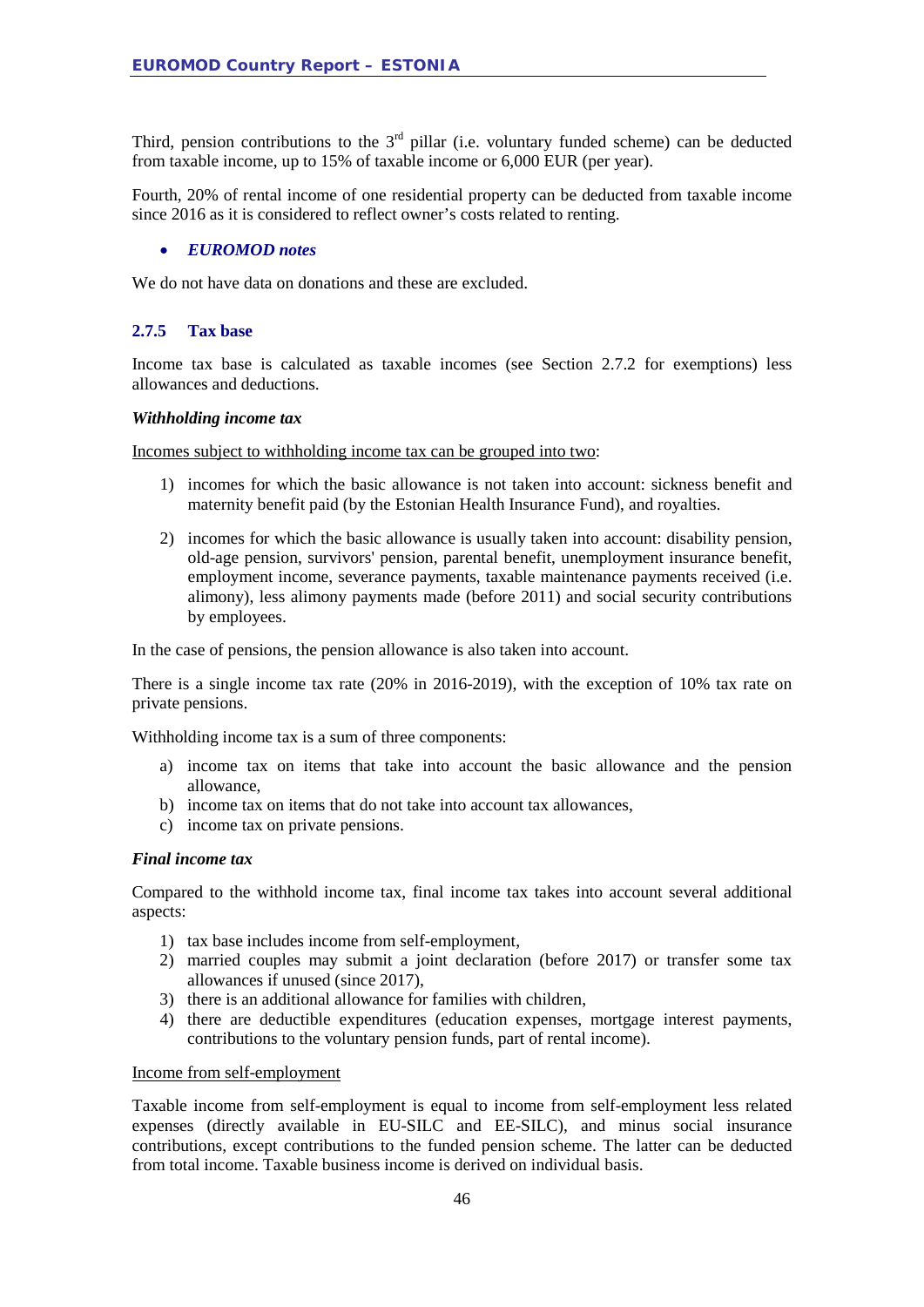#### • *EUROMOD notes*

Due to data limitations we cannot simulate sickness allowance, child-birth allowance and deductions related to donations and trade union membership fees. In EU-SILC and EE-SILC data we cannot separate agricultural income and hence cannot simulate the tax allowance for self-employment income from agriculture.

Simulation of large family tax allowance is partly optimised by assigning it to the spouse with highest taxable income (before applying the allowance itself), in the case of a cohabiting couple.

#### **2.7.6 Annual refund to low-paid employees (tinrf\_ee)**

#### • *Brief description*

Annual refund to low-paid employees (*madala sissetulekuga töötava isiku iga-aastane tagasimakse*) was a non-taxable benefit paid once a year to people with low pay. It was valid only in 2016 and people could apply for it when submitting a tax report in 2017 for the previous calendar year.

#### • *Definitions and eligibility conditions*

The unit of analysis is an individual person and to be considered eligible for the refund he/she must be at least 18 years old resident of Estonia. The person must have been a full-time employee for at least six months in the previous calendar year with an annual taxable income smaller than the ratio of annual refund rate divided by the benefit withdrawal rate (0.35 in 2016).

People who have been occupied with several non-full-time jobs are also considered to be eligible if their workload in aggregate term meets the full-time condition (with exceptions for people with reduced work ability, who can work part-time and still be eligible for the refund).

#### • *Amount of the refund*

The sum of the refund depends on the annual taxable income, final income tax liability (limits the maximum amount of benefit), months in work, a refund rate and a withdrawal rate. The benefit rate was established in the State Budget Act and for 2016 stipulated at 228 EUR per month. The refund rate must not be lower than the latest absolute poverty line calculated by the Statistics Estonia. The withdrawal rate is set at 0.35. The formula used for calculating the sum of tax refund for a single full-time worker can be written as follows:

*Tax refund = max{min[*(*refund rate \* 12 – annual taxable income* \* *withdrawal rate) / 12 \* number of months in work; annual paid income tax]; 0}*

The upper limit of the refund is person's final income tax liability. As income increases then the refund increases too. After certain point, a further increase in income results in the decreasing sum of refund until to the income level equals the refund rate divided by the withdrawal rate (0.35). The sum of refund is adjusted to the number of months the person was in full-time employment in the previous year.

In the case of joint declarations, individual upper limits applicable to each spouse are determined on the basis of final joint tax liability which is allocated in proportion to person's taxable income to the total joint taxable income (taking into account certain allowances).

#### • *EUROMOD notes*

The formula above is re-arranged as follows for implementation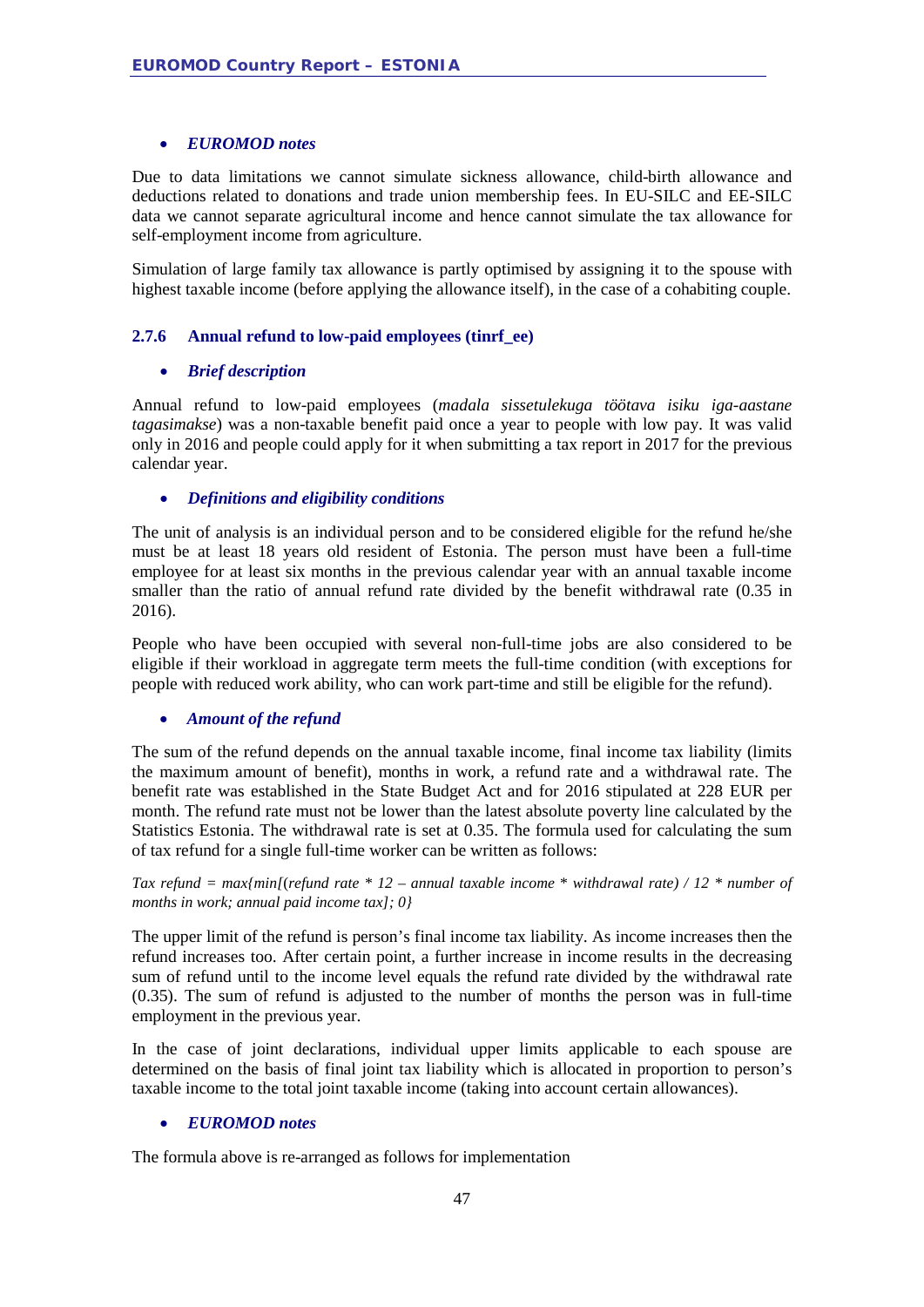*Tax refund per month = max{min[*(*refund rate – taxable income per month* \* *withdrawal rate) / 12 \* number of months in work; paid income tax per month]; 0}*

Due to the accrual accounting method in the national accounting, the refund is already included in the 2016 policy year in EUROMOD (the first pay-outs were in spring 2017).

Eligibility conditions applied in EUROMOD do not cover specific conditions for people with reduced ability to work (in terms of full-time employment requirement), and it is also not possible to check whether people have been employed/worked at least under one employment contract per month (and at least for six months in the previous year).

In the case of joint declarations, the individual upper limit of the refund is calculated as a proportion of final tax liability where the proportion is defined as his/her positive taxable income to the total positive taxable income (without applying any allowances).

Although the refund is not taxable, it is included in the means tests for the subsistence benefit and needs-based family benefit.

#### **2.8 Minimum wage**

#### • *Brief description*

Monthly and hourly minimum wage is set by annual bipartite agreements between the Estonian Trade Union Confederation and the Estonian Employers' Confederation, and then brought into effect by a government decree. Minimum wage applies nationwide to all employees. Some sectors may have additional negotiations between representatives of employees and employers to agree on a more favourable wage policy affecting particular occupations, but these are not simulated.

#### • *Definitions and eligibility conditions*

The unit of analysis is individual. If the actual wage is less than minimum wage then wage is replaced with minimum hourly wage times actual working hours.

#### • *Amount*

Amount is a flat-rate sum per month.

Table 2.15. Minimum wage, EUR

|           |      | 2016 2017 2018 2019 |     |      |
|-----------|------|---------------------|-----|------|
| Per month | 430  | 470                 | 500 | 540  |
| Per hour  | 2.54 | 2.78 2.97           |     | 3.21 |

#### • *EUROMOD notes*

Monthly income from employment (taking into account the number of months in work) is set equal to minimum wage (proportional to hours worked) if the income from employment is less than minimum wage, but positive, and if working hours are less than or equal to 40 hours per week. We do not apply the minimum wage correction when a person earns more than a monthly minimum wage, but its hourly wage is still less than a minimum wage.

Minimum wage adjustments are not applied in the baseline simulations.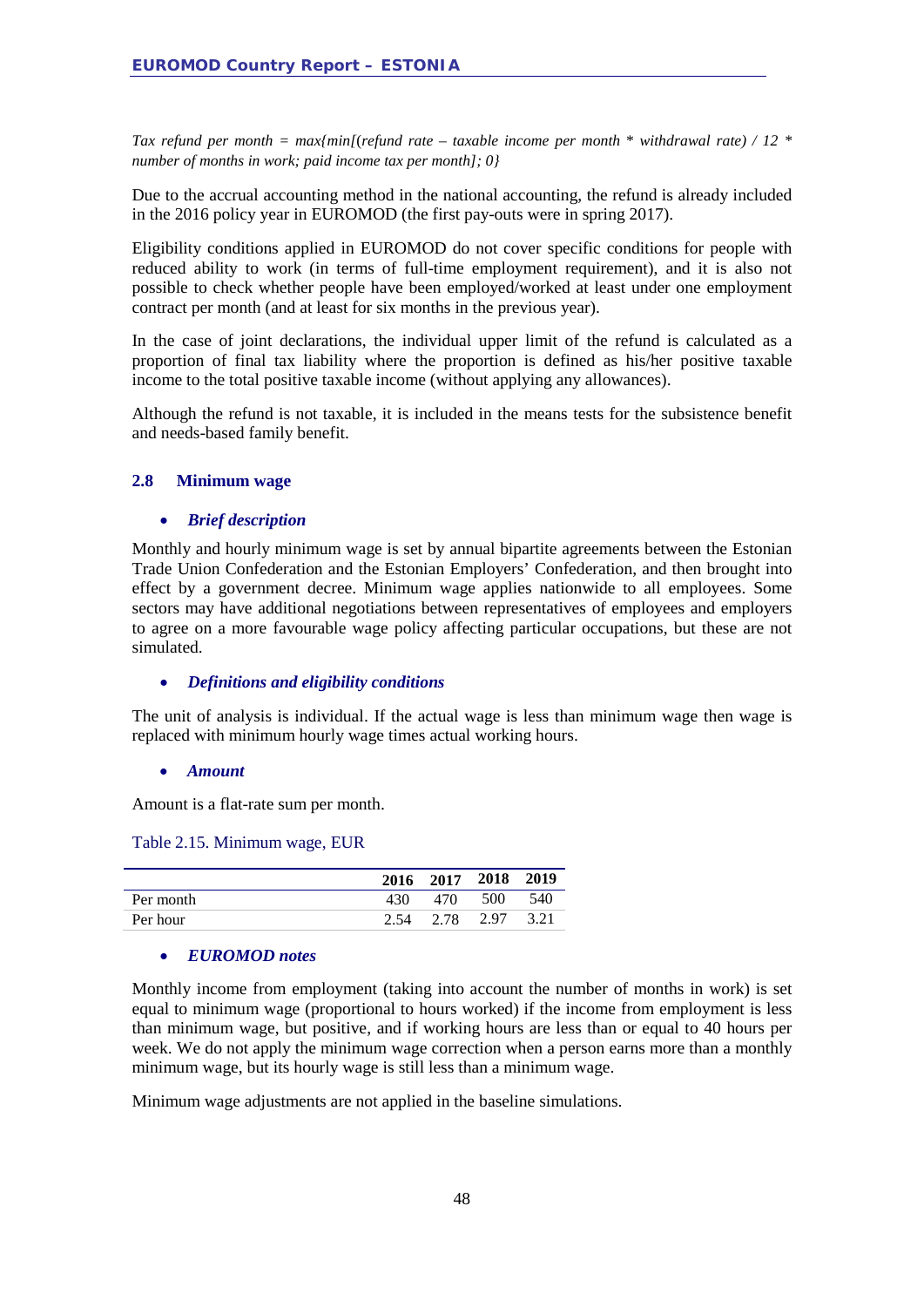### **3. DATA**

#### **3.1 General description**

There are currently four types of Estonian datasets available as input data for EUROMOD:

- 1) European Union Survey of Living Conditions (EU-SILC) 2006, 2007, and 2008 data for Estonia;
- 2) Estonia Social Survey 2006, 2007 and 2008 (*Eesti Sotsiaaluuring 2006, 2007, 2008 –* EE-SILC), which is a national version of EU-SILC data and which was used by the Statistics Estonia to construct the EU-SILC database;
- 3) EU-SILC 2010, 2012, 2015, 2016 and 2017 datasets that have been supplemented with a few detailed income variables and labour market information from the EE-SILC 2010, 2012, 2015, 2016 and 2017 database (with the permission of Eurostat and Statistics Estonia).
- 4) Household Budget Survey 2005 (*Eesti leibkonna eelarve uuring -* HBS).

The Household Budget Survey 2005 was discussed in detail in previous country reports, see Lüpsik et al. (2008) and Võrk et al. (2010), and we do not cover it in this report. Võrk et al. (2010) included an overview of the EE-SILC 2006 and EU-SILC 2006 datasets; Võrk and Paulus (2011, 2012, 2014) included an overview of the EE-SILC and EU-SILC datasets for 2007, 2008 and 2010 waves, respectively. Võrk et al. (2015, 2016) covered a combined EU-SILC and EE-SILC 2012 dataset. Masso et al. (2017, 2018) covered a combined EU-SILC and EE-SILC 2015 and 2016 database, respectively.

This section describes a combined EU-SILC and EE-SILC 2017 dataset. Note that since the 2013 wave, Estonian SILC draws information on main pensions and benefits from the official registers of Estonian Social Insurance Board, Health Insurance Fund and Unemployment Insurance Fund. Since the 2014 wave, most market income components are register-based too (provided by the Estonian Tax and Customs Board). Only a few income components remain question-based (e.g. private transfers, subsistence benefit).

| EUROMOD database        | EE 2017 c4                        |
|-------------------------|-----------------------------------|
| Original name           | EU-SILC (UDB 2017-1)              |
| Provider                | Eurostat (and Statistics Estonia) |
| Year of collection      | 2017                              |
| Period of collection    | February-May                      |
| Income reference period | 2016                              |
| Original sample size    | 15,320 individuals                |
|                         | 6,155 households                  |

Table 3.1. EUROMOD database description

For an overview of sampling methods, response rate and other quality indicators of the data and imputations carried out by Statistics Estonia see the quality report by Statistics Estonia (2017).

#### **3.2 Data adjustment**

The EU-SILC database has the same number of individuals and households as the national version, but includes less detailed information on income components. Therefore, some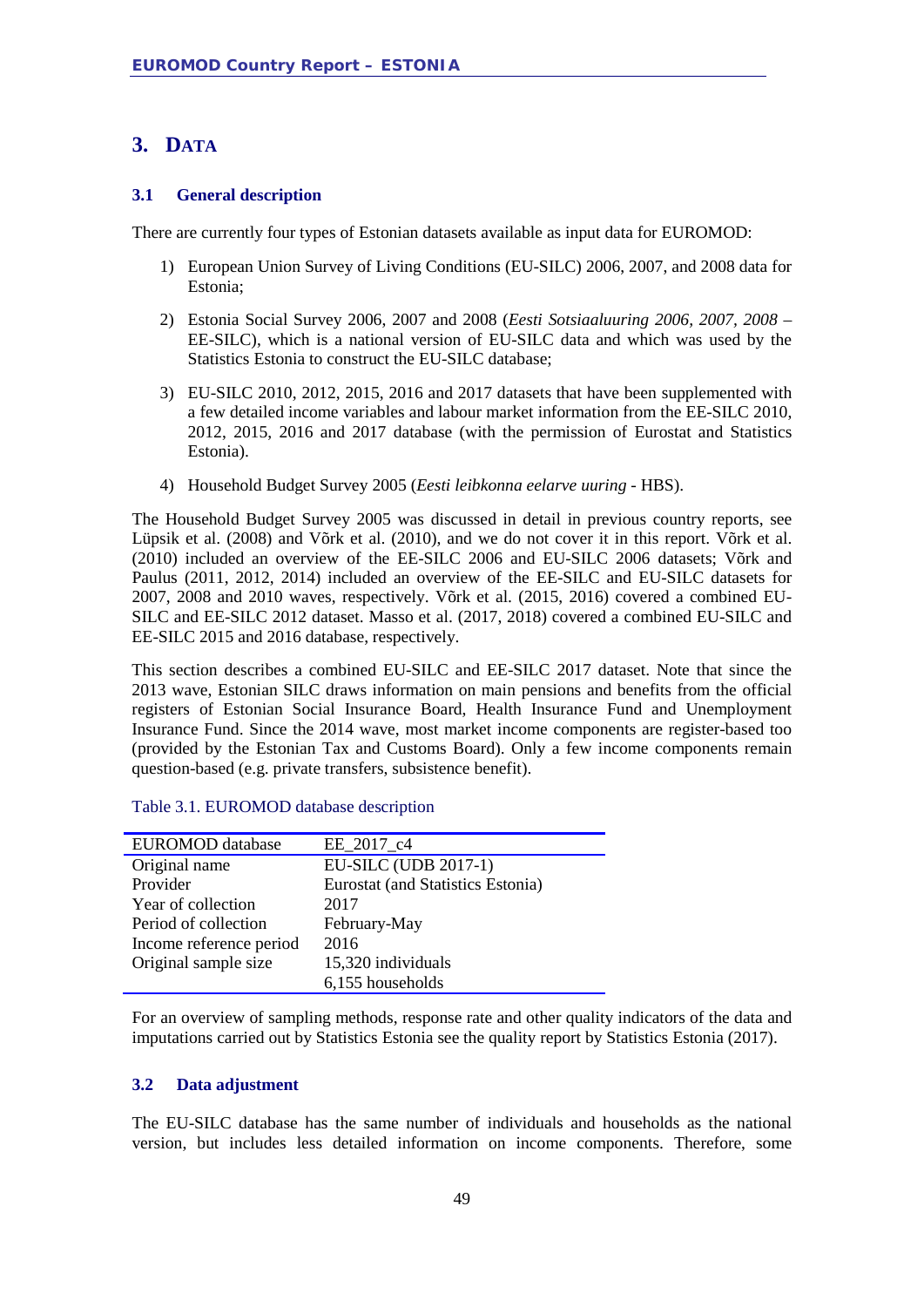additional variables were merged from the national version (exact match of individuals was achieved by using an ID map).

The variables merged from the national dataset are the following:

- a) the extent of work ability;
- b) current education in detail;
- c) whether a person has joined the mandatory funded pension scheme (II pillar);
- d) whether a person is a civil servant or not;
- e) each family benefit separately: maternity benefit, pregnancy benefit, child allowance, child care allowance, single parent child allowance, childbirth allowance, maintenance allowance and other family benefits (contains foster care allowance, start in independent life allowance, benefits paid by municipalities and foreign allowances related to children/family);
- f) separately unemployment insurance benefit, unemployment allowance, severance payments (consists of redundancy benefit, benefits paid in case of insolvency of employers and redundancy related income (by Estonian Tax and Customs Board)), other unemployment benefits (start-up subsidy), as well as the duration of registered unemployment (in days);
- g) income received from pensions from individual private plans, from the mandatory funded scheme (II pillar) and from the voluntary funded scheme (III pillar);
- h) whether a person is registered as a self-employed;
- i) self-employment income from non-registered and registered activities;
- j) financial capital/assets (imputed);
- k) the number of rooms and the size of the residence area in square meters;
- l) contributions to individual private pension plans.

Adjustments to variables are kept to a minimum. In a few cases implausibly high (observed) values of unemployment allowance benefits were assigned to unemployment insurance benefits.

To guarantee consistency between demographic variables and income variables which refer to the previous year (and on which EUROMOD simulation are based), all children born between the end of the income reference period and the date of interview have been dropped from the sample. In EU-SILC 2017 there were 25 such children. No adjustments to the weights have been done.

#### **3.3 Imputations and assumptions**

#### **3.3.1 Time period**

Income and expenditure information in SILC refer to the previous calendar year, with the exception of housing costs which refer to the current monthly average as estimated by the household. As EUROMOD uses (average) monthly data as an input, **all annual incomes and expenditure are divided by twelve**. Simulations of short term benefits (e.g. unemployment benefits) also take into account how many months particular income source was received (if available). Note that some socio-economic variables (e.g. education, marital status) refer to the survey week.

#### **3.3.2 Gross incomes**

In the SILC data missing values have been imputed, if necessary. Most of the imputations have been done by Statistics Estonia. See the EU-SILC 2016 quality report Section 6.3.3 for the imputation procedure. A few remaining imputations were done jointly by the authors and they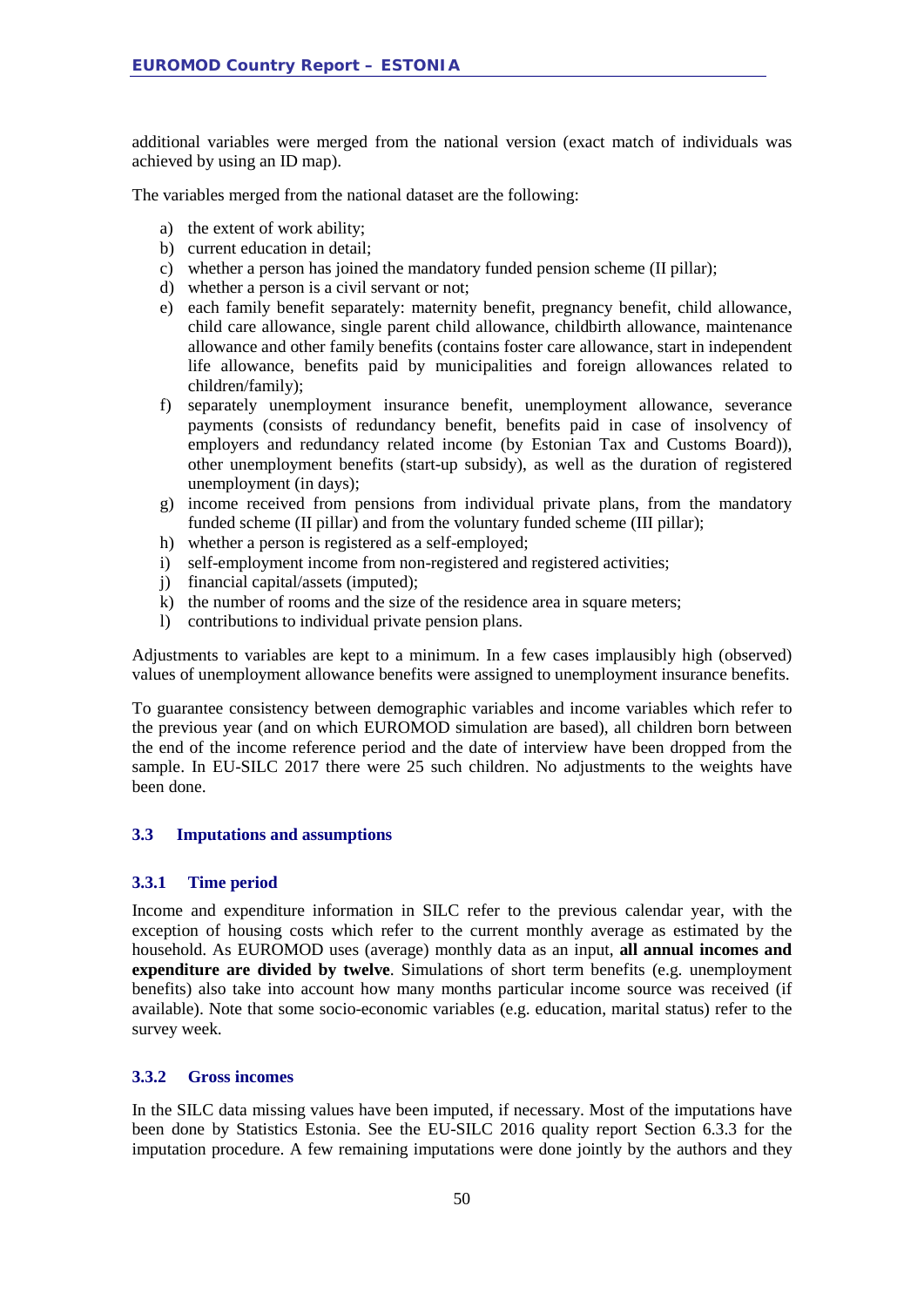are described in detail in the Data Requirement Document (DRD), following the templates prepared by the EURMOD core team as closely as possible.

In the national SILC questionnaire, most income components are collected in net terms by default. Regarding wages and salaries, income from rental, income earned by children and income from self-employment, the respondent may choose if he/she wants to report net or gross amounts. All reported incomes are converted into both net and gross incomes by using algorithms deduced from tax laws by Statistics Estonia.

By default the Eurostat version of the SILC (EU-SILC) has all values in gross terms (though at more aggregated level), while the national version has (additional) detailed benefit information but mostly with net values. The income variables that were merged from the EE-SILC database were converted to gross values by inverting the tax rules (backward calculations).

#### **3.3.3 Disaggregation of harmonized variables**

We have merged disaggregated benefits from the national SILC data; hence, no further disaggregation was needed.

The housing benefit variable in the EU-SILC includes the subsistence benefit (as it has a component related to housing costs) and other social assistance benefits. In EUROMOD these are reclassified as social assistance benefits. They are all non-taxable, therefore no net-to-gross imputations is needed. Subsistence benefits may include additional subsistence benefits (*täiendav toimetulekutoetus*) that are not related to formal rules but based on ad hoc decisions by local municipalities.

#### **3.3.4 Additional imputations and net-to-gross conversions by country team**

The derivation of other variables needed for EUROMOD is described in the DRDs. Generally the standard approach provided by the EUROMOD core team was applied. Imputations specific to the Estonian SILC were as follows.

Financial capital asset variable was imputed based on national SILC (detailed information regarding received deposit interest, dividends and interest on bonds) and external data on interest rates (in 2016 the deposit interest rate was 0.54% and the nominal yield of bonds 6.9%). The nominal yield of stocks paying out dividends was assumed to be 3.7% based on Tallinn Stock market dividends and stock values in 2016.

Parental allowance for large families (*bcclg*) was imputed and separate from a partially aggregated variable in the national SILC. Imputation was based on number of eligible children in the household and fixed amount of benefit per month  $(\text{€}173.3 \text{ in } 2016)$ .

National SILC 2016 provides the duration of registered unemployment, which was used to proxy the combined receipt of unemployment benefits (*bunmy*), while the number of months in receipt of unemployment insurance benefit and unemployment allowance had to be imputed. In the case of unemployment allowance, the length of receipt (*bunncmy*) was assigned according to the daily rate and annual amount of allowance and the number of months in receipt of unemployment insurance benefit (*bunctmy*) was derived as the difference between the period of registered unemployment and the length of receipt of unemployment allowance.

The size of flat/house in square meters, which are needed for simulation of the subsistence benefit, were merged from the national SILC. Note that the distribution of number of rooms in EU-SILC differs considerably from the national variable and therefore, both variables are kept in dataset.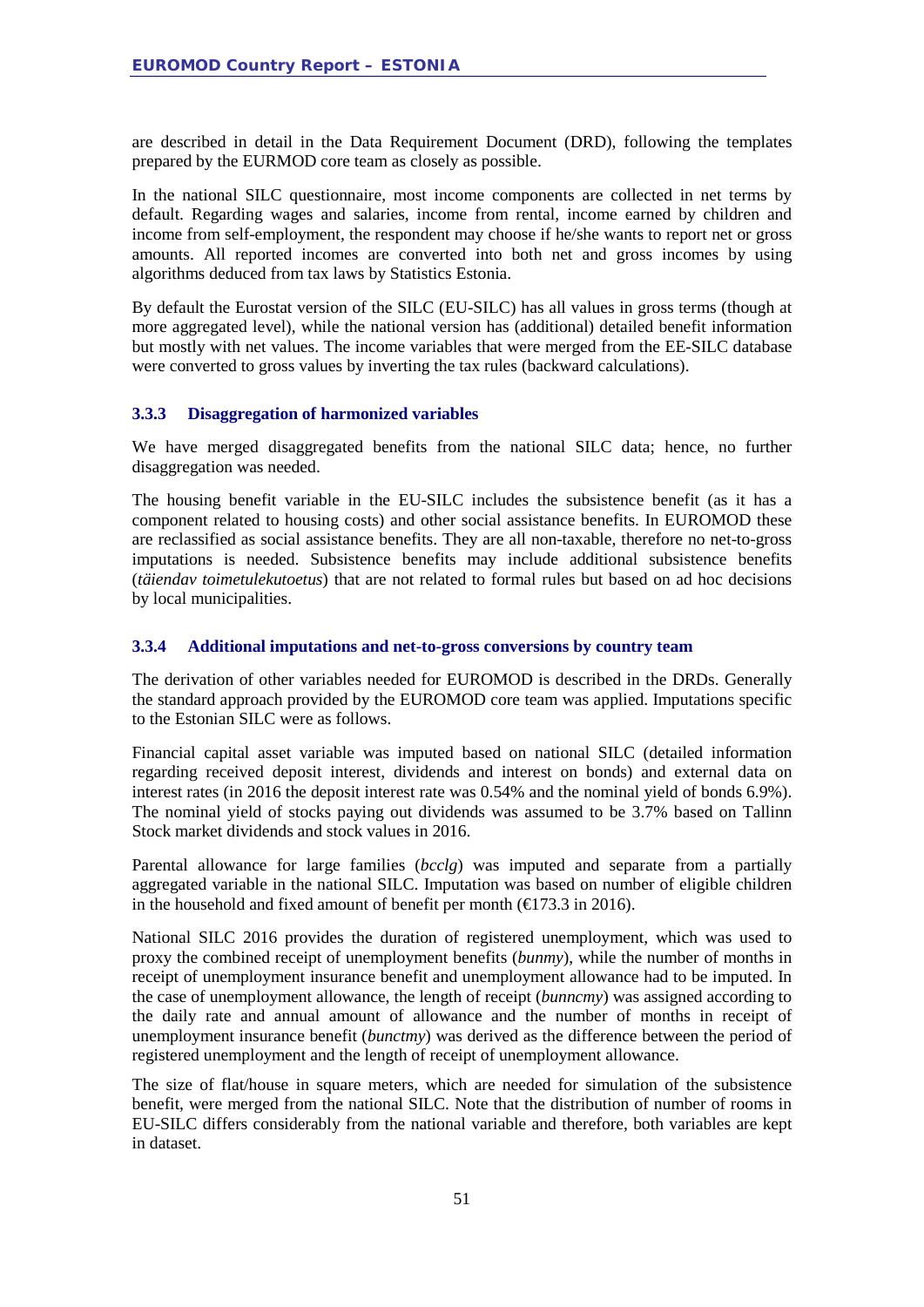#### *Participation in the funded pension scheme*

Participation in the mandatory funded pension scheme (the second pillar) is compulsory for new entrants to the labour market (born 1983 or later), but voluntary for employees who were in the labour market in 2002 when the scheme was introduced. Cohorts born in 1941 or before (i.e. those beyond the pension age at the time of the reform) were not allowed to join the scheme. Participation in the funded pension scheme is compulsory from the age of 18.

We do not have information on the participation in the funded pension scheme in the EU version of the SILC, but we have the information on participation of those employed in the national version of the SILC, which was merged with the EU-SILC data set (*lpm*). The participation decision was simulated for unemployed and inactive people, applying the same proportions by age and gender groups. More specifically, a uniformly distributed random number from the 0-1 interval was drawn (in Stata with a fixed seed number): if the resulting number was lower than the corresponding share of contributors the person was assigned a value 1, otherwise value 0.

The continuation of contributions to the funded pension scheme in 2010-11 (variable *lpm01*), and an increase in contributions in 2014-17 (variable *lpm02*) were simulated by randomly assigning people into these groups. The proportions by age, gender and labour earnings decile were derived from the microdata of the Estonian National Social Insurance Board.

| Did the person increase   Yes<br>contributions in 2014-2017?<br>(lpm02)<br>Did the person continue paying own<br>contributions in 2010-2011? $(lpm01)$ |                   | N <sub>0</sub>     | Total   |
|--------------------------------------------------------------------------------------------------------------------------------------------------------|-------------------|--------------------|---------|
| Yes                                                                                                                                                    | 40,410<br>$(3+6)$ | 179,943<br>$(2+6)$ | 220,353 |
| N <sub>0</sub>                                                                                                                                         | 65,730<br>$(3+6)$ | 359,929<br>$(2+4)$ | 425,659 |
| Total                                                                                                                                                  | 106,140           | 539,872            | 646,012 |

Table 3.2. Distribution of people according to their decision to increase contributions to the second pillar and the contribution rates (in parentheses)

Source: Ministry of Finance.

Based on the Estonian Pension Register anonymous individual level data that cover all people in Estonia that have any social tax record since 1999, we calculated the proportion of people who continued their contributions in each group of age, gender and labour earnings decile in 2011.

The resulting proportions are described in [Figure 3.](#page-52-0) The proportion of those who continued contributions in 2010 and increased in 2014-2015 is underestimated with SILC data. It means that for employed people net disposable income is slightly oversimulated.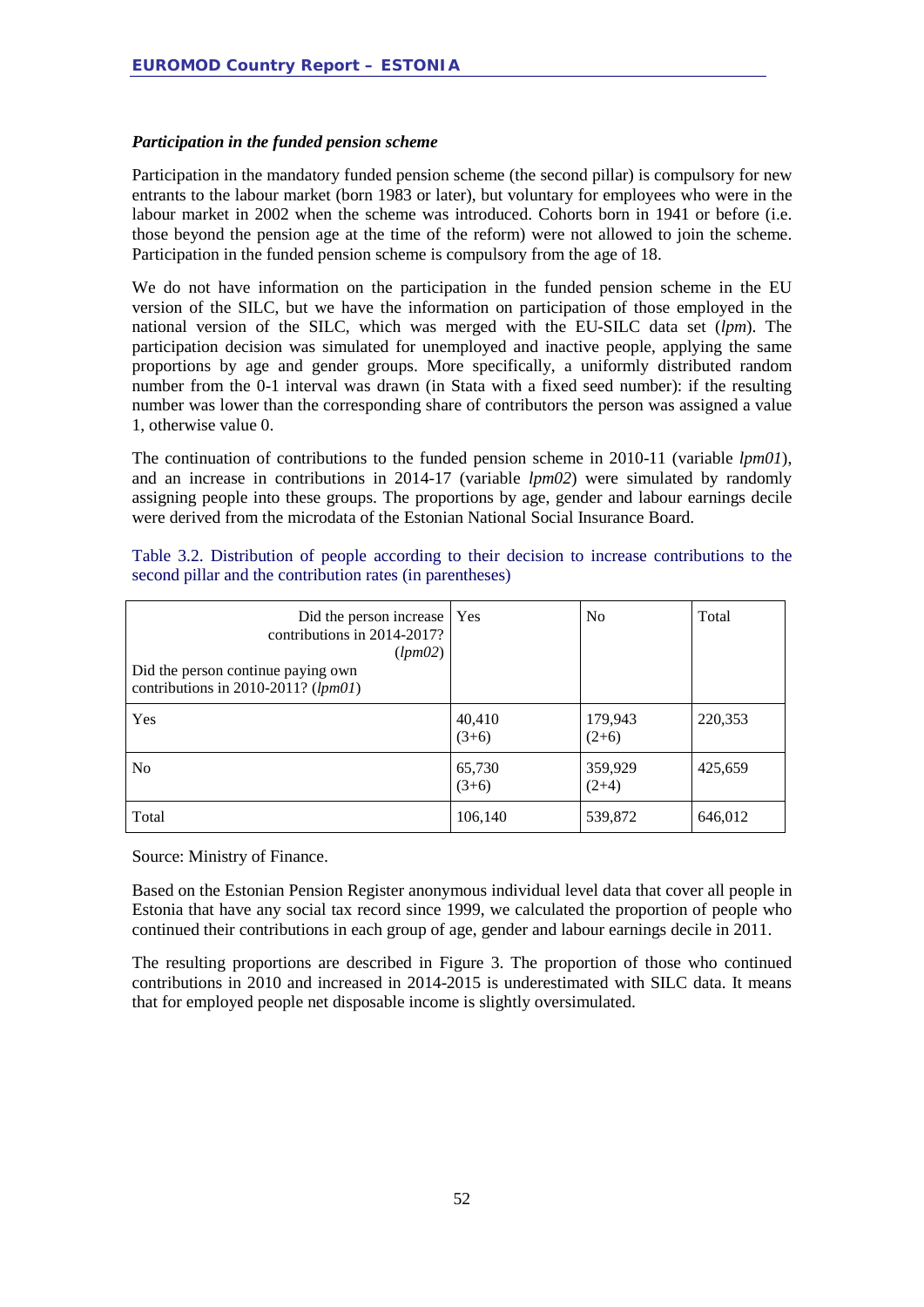

<span id="page-52-0"></span>Figure 3. Simulated and actual proportions of population in EU-SILC data and registry data

Source: Estonian National Social Insurance Board microdata, own simulations.

#### **3.4 Updating**

To account for any mismatch between the income reference period and the policy year, updating factors are used. Each monetary variable (i.e. each income component) is updated so as to account for changes in the non-simulated variables that have taken place between the income reference year of the data and the year of the simulated tax-benefit system. Updating factors for market incomes are generally based on changes in the average value of an income component between the income reference year of the data and the policy year. In case no data were available, official forecasts of prices or average wages is used. Benefit and tax variables (public pensions, in particular) are uprated on the basis of statutory indexation to capture policy effects and changes in average values (or movements in prices) are used as alternatives when such information is not available. For detailed information about the construction of each updating factor as well as the sources that have been used, see Annex 1.

As a rule, updating factors are provided for all income components present in the input dataset. Note however that in the case of income components also simulated in the model, the simulated amounts are used in the baseline rather than uprated original variables in the dataset. This facilitates the use of the model in cases when the user wishes to disregard a particular simulated variable.

#### **4. VALIDATION**

#### **4.1 Aggregate Validation**

EUROMOD results are validated against external benchmarks. Detailed comparisons of the number of people receiving a given income component and total annual amounts are shown in Annex 3. Both market incomes and non-simulated taxes and benefits in the input dataset as well as simulated taxes and benefits are validated against external official data. The main discrepancies between EUROMOD results and external benchmarks are discussed in the following subsections. Factors that may explain the observed differences are also discussed. In addition, Annex 2 presents and discusses the estimates of policy effects in 2018-2019.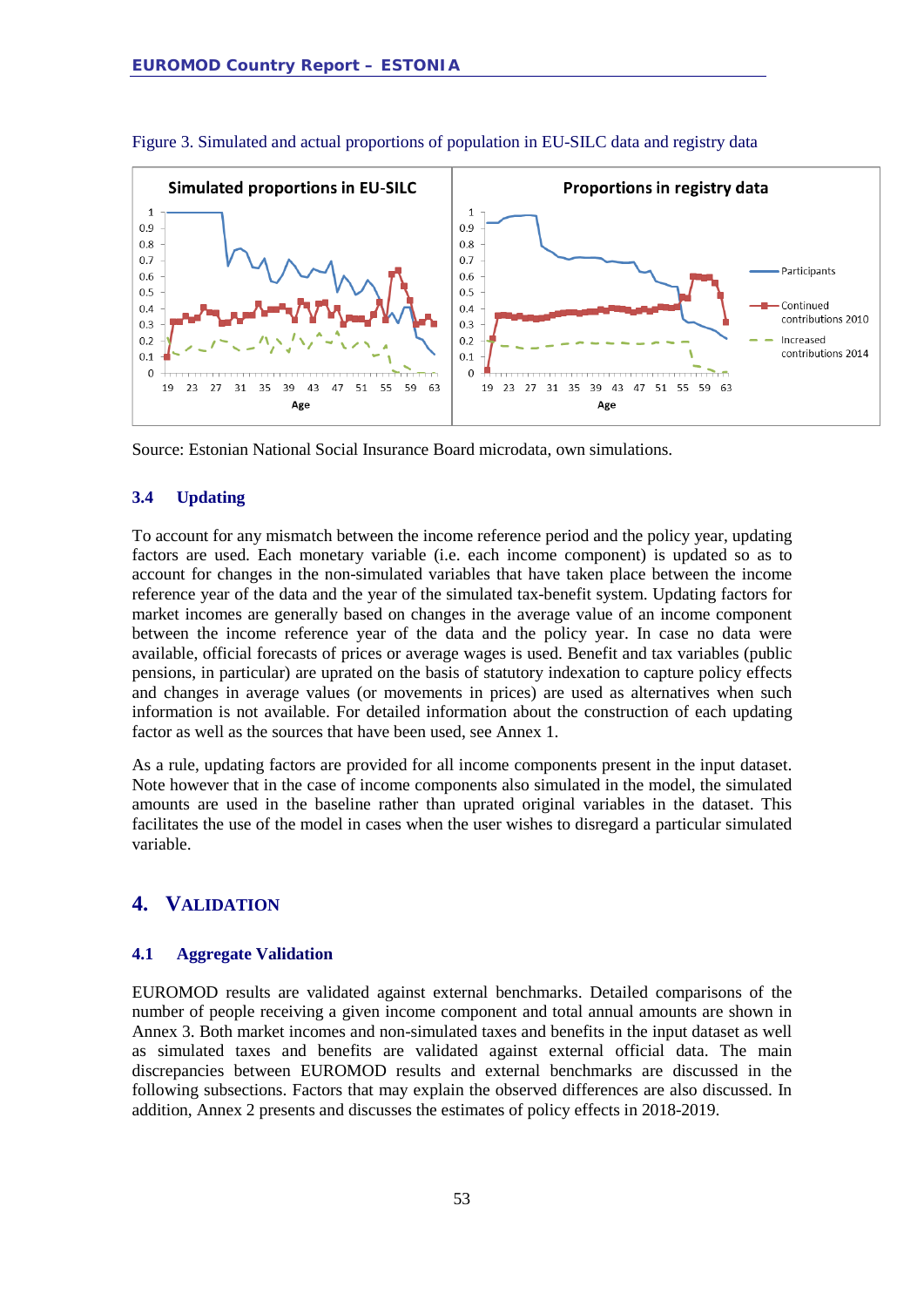#### **4.1.1 Components of disposable income**

The definition of disposable income in EUROMOD follows closely EU-SILC definition. The minor differences are outlined in the following table. Note that disposable income in EUROMOD is constructed using simulated components whenever possible and, hence, the values of two disposable income concepts are not identical.

| Table 4.1. Components of disposable income |  |  |
|--------------------------------------------|--|--|
|                                            |  |  |

|                                                   | <b>EUROMOD</b> | <b>EU-SILC</b> |
|---------------------------------------------------|----------------|----------------|
|                                                   | 2016           | 2017           |
|                                                   | ils_dispy      | HY020          |
| Employee cash or near cash income                 | $^{+}$         | $^{+}$         |
| Employer's social insurance contribution          | $\theta$       | $\theta$       |
| Company car                                       | $\Omega$       | $^{+}$         |
| Contributions to individual private pension plans | $\Omega$       | $\theta$       |
| Cash benefits or losses from self-employment      | $+$            | $^{+}$         |
| Pension from individual private plans             | $^{+}$         | $^{+}$         |
| Unemployment benefits                             | $+$            | $^{+}$         |
| Old-age benefits                                  | $+$            | $^{+}$         |
| Survivor' benefits                                | $+$            | $+$            |
| Sickness benefits                                 | $+$            | $+$            |
| Disability benefits                               | $+$            | $+$            |
| Education-related allowances                      | $+$            | $+$            |
| Income from rental of a property or land          | $^{+}$         | $^{+}$         |
| Family/children related allowances                | $^{+}$         | $^{+}$         |
| Social exclusion not elsewhere classified         | $^{+}$         | $^{+}$         |
| Housing allowances                                | $^{+}$         | $^{+}$         |
| Regular inter-household cash transfer received    | $+$            | $^{+}$         |
| Interests, dividends, etc.                        | $+$            | $^{+}$         |
| Income received by people aged under 16           | $^{+}$         | $^{+}$         |
| Regular taxes on wealth                           |                |                |
| Regular inter-household cash transfer paid        |                |                |
| Tax on income and social contributions            |                |                |
| Repayments/receipts for tax adjustment            | $^{+}$         | $^{+}$         |

Note: repayments/receipts for tax adjustment in EU-SILC can also relate to income received before the income reference period, while the simulated variable in EUROMOD refers strictly to the income reference period.

#### **4.1.2 Validation of incomes inputted into the simulation**

Macrovalidation tables are included in Annex 3. Simulations are done using policy rules valid as of  $30<sup>th</sup>$  June – to simulate instead (major) policy changes throughout the year of interest, FYA policy extension would need to be activated.

In the base year, 2016, the number of employed in the SILC data matches closely the number of employed from the Labour Force Survey (102%) (see Table 4.2 in the Annex), for the number of unemployed the ratio is relatively close (105%). As the labour market situation has continuously improved since 2016 and EUROMOD baseline scenarios do not make adjustments for employment changes, the ratio for the number of employed decreases for later years and the number of employed is underestimated for 2018. The actual number of unemployed fluctuates and is overestimated in 2016 but underestimated in 2018. The funded pension scheme is statutory and every year new people join. As EUROMOD baseline scenarios do not adjust for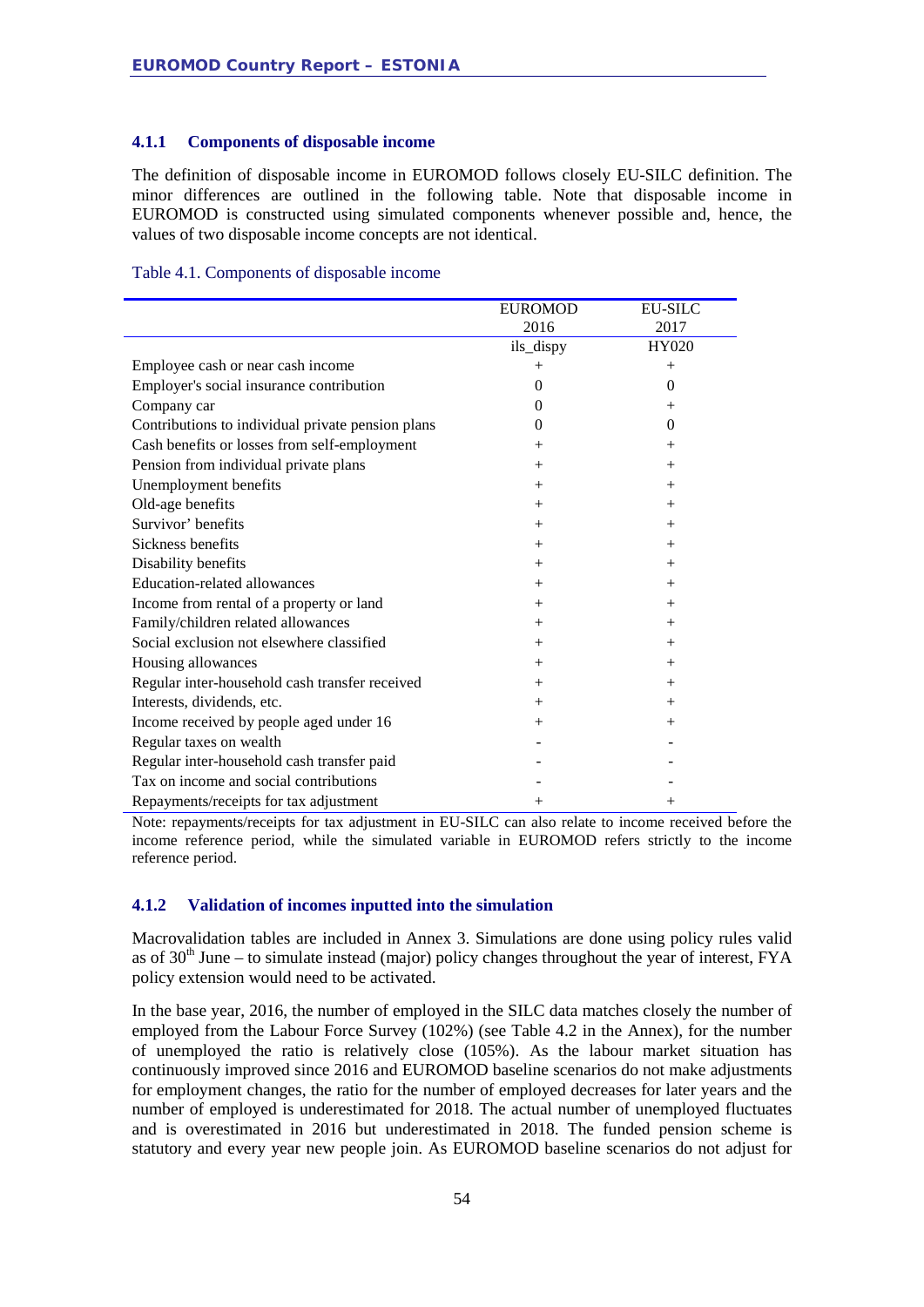that either, the ratio for the number of members decreases over time and the number of members is underestimated for 2017-2018.

The number of individuals with employment income is well estimated (ratio 1.02 in 2016) in the data compared to those who pay income tax on labour earnings (see Table 4.3 in the Annex 3). This is expected given that employment income information in SILC is also register-based. However, the number of people with income from registered self-employment (questionnairebased) is severely overestimated (about 131% coverage in 2016), compared to data from income tax returns.

Survey data also slightly overestimate the number of individuals receiving private pension (about 108% in 2016), which might be due to sampling variation. EUROMOD baseline scenarios do not adjust the number of recipients of private pensions, which has been increasing in practice, and is hence underestimated for 2017. The number of households with rent income in SILC is about three times higher than the number of people declaring rent income in 2016, which can be an indication of underreporting of rent income. Indeed, the official number of people declaring rent income has increased from 2,500 in 2009 to 21,720 in 2017.

There are six times more people receiving investment income in the dataset than in previous datasets, but the majority receives only interest on bank deposits. Unfortunately, there is no good external information available. There are also no external statistics available for income received by people aged under 16 and regular inter-household cash transfers (both received and paid).

Average employment income corresponds to 97% of the average wage of a full-time worker in 2016 as published by Statistics Estonia and the ratio is similar in the following years (see Table 4.4). At the aggregate level, the SILC data appear to slightly overestimate employment income (106% in 2016) and substantially overestimate registered self-employment income compared to tax declarations (142% in 2016), possibly due to sampling variation. Total private pensions are also overestimated compared to external statistics (about 147% coverage in 2016), but the latter have partial coverage. Rental incomes are 4.5 times higher than in tax reports in 2016 but two times higher in 2017 (due to improved incentives to report rent income), in line with a much larger number of income recipients in SILC.

Among non-simulated benefits, public pensions (old-age pensions, disability pensions, survivors pensions) are well covered in the dataset (see Table 4.5 and 4.6 in Annex 3). The coverage is lowest for the number of survivor pensioners, but improving for later years as the actual number of survivor pensioners decreased in 2016-2019. The number of old-age pension recipients in the SILC data is 95% of the register data. Disability pension (together with work ability allowance) and survivor pensions cover 101% and 70% of total recipients in 2016. Work ability allowance gradually substitutes disability pension and therefore, disability pensions are overestimated and working ability allowances underestimated in future years.

The number of recipients of maternity benefits is underestimated by 13%, but maybe affected by a relatively small number of observations. The total amount of maternity benefits is underestimated by 5%. The number of recipients of parental benefit is in line with the external data (99%). Yet, the total amount of parental benefits is higher in the base year by 24%.

The number of recipients of sickness benefits are strongly underrepresented (44%) in the SILC data in 2016. These are usually small amounts and people may leave them unreported or mix them up with employment income. Note also that external data measure the total number of sickness cases, which is larger than the number of people on sick leave, as captured in the SILC data.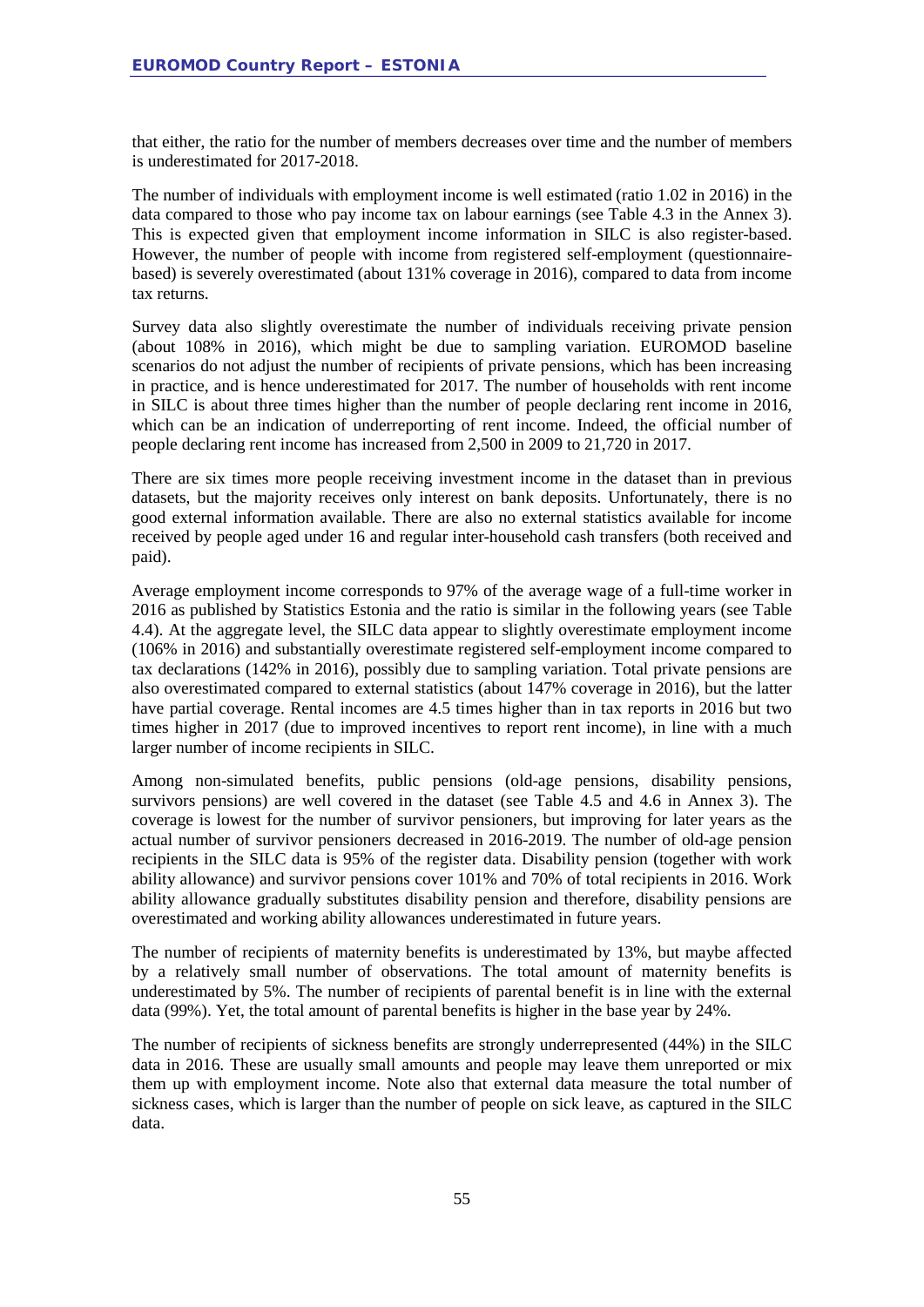The number of recipients of severance pay is underestimated (82%) in 2016 but in line with the 2017 level (103%). The number of recipients of maintenance allowance is greatly underrepresented in SILC (about 32% of recipients) and even more so after the introduction of maintenance allowance during the execution proceedings in 2017 (4%). Single parent child allowance is also somewhat underrepresented in SILC (95% of recipients and 83% of expenditure in 2017). For other benefits (local child benefits, scholarships and grants etc), there is no external information available.

The aggregate amount of the land tax is underrepresented, adding up to only 24% of the revenues, but there is a comparability issue, as registry data include also land tax revenues from enterprise sector.

#### **4.1.3 Validation of outputted (simulated) incomes**

The total amount of child allowances is simulated very well (see Table 4.7 and 4.8), which is expected as these depend only on the age and number of children. The precision is lower for childcare allowance and childbirth allowances, which are much more smaller schemes. Large family parent allowance was a very marginal scheme until July 2017 when it was expanded to families with 3-6 children. Following the EUROMOD modelling convention, these are included from the 2018 baseline onwards, explaining the very low ratio of simulated expenditures with external statistics in 2017.

The total expenditure on unemployment insurance benefit and unemployment allowance are somewhat oversimulated in 2016, 123% and 107% of the register data, even though the number of (part) simulated recipients of unemployment insurance benefit is 6% higher and unemployment allowance 23% lower. Total amount of the subsistence benefit is oversimulated by almost twice in 2016. In later years it is oversimulated even more, because of improving labour market conditions.<sup>[4](#page-55-0)</sup>

In the baseline scenarios, the non take-up of subsistence benefits is modelled by assuming that very small entitlements are not claimed. It does not affect much the total expenditure on subsistence benefits (reducing it by 0.1-0.5%), neither the inequality measures, but it does reduce the simulated number of households receiving subsistence benefits by 3-10% across years.

Aggregate amounts of withheld personal income tax and both components of social tax are oversimulated about 10-13% in 2016, resulting from higher aggregate employment income (tax base) than external estimates. UI contributions are oversimulated by 19% in 2016.

#### **4.2 Income distribution**

All income distribution results presented here are computed for individuals according to their household disposable income (HDI) equivalised by the modified OECD equivalence scale. HDI is calculated as the sum of all income sources of all household members net of income tax and social insurance contributions. The OECD equivalence scales are: first adult=1; additional people aged  $14+ = 0.5$ ; additional people aged under  $14 = 0.3$ .

<span id="page-55-0"></span><sup>&</sup>lt;sup>4</sup> Simulated expenditure on maternity benefit and parental benefit amount to 91% and 67% of official figures in 2016, and the coverage in terms of recipients is 76% and 84%. These simulations are subject to further validation and hence not used yet in the baseline scenarios.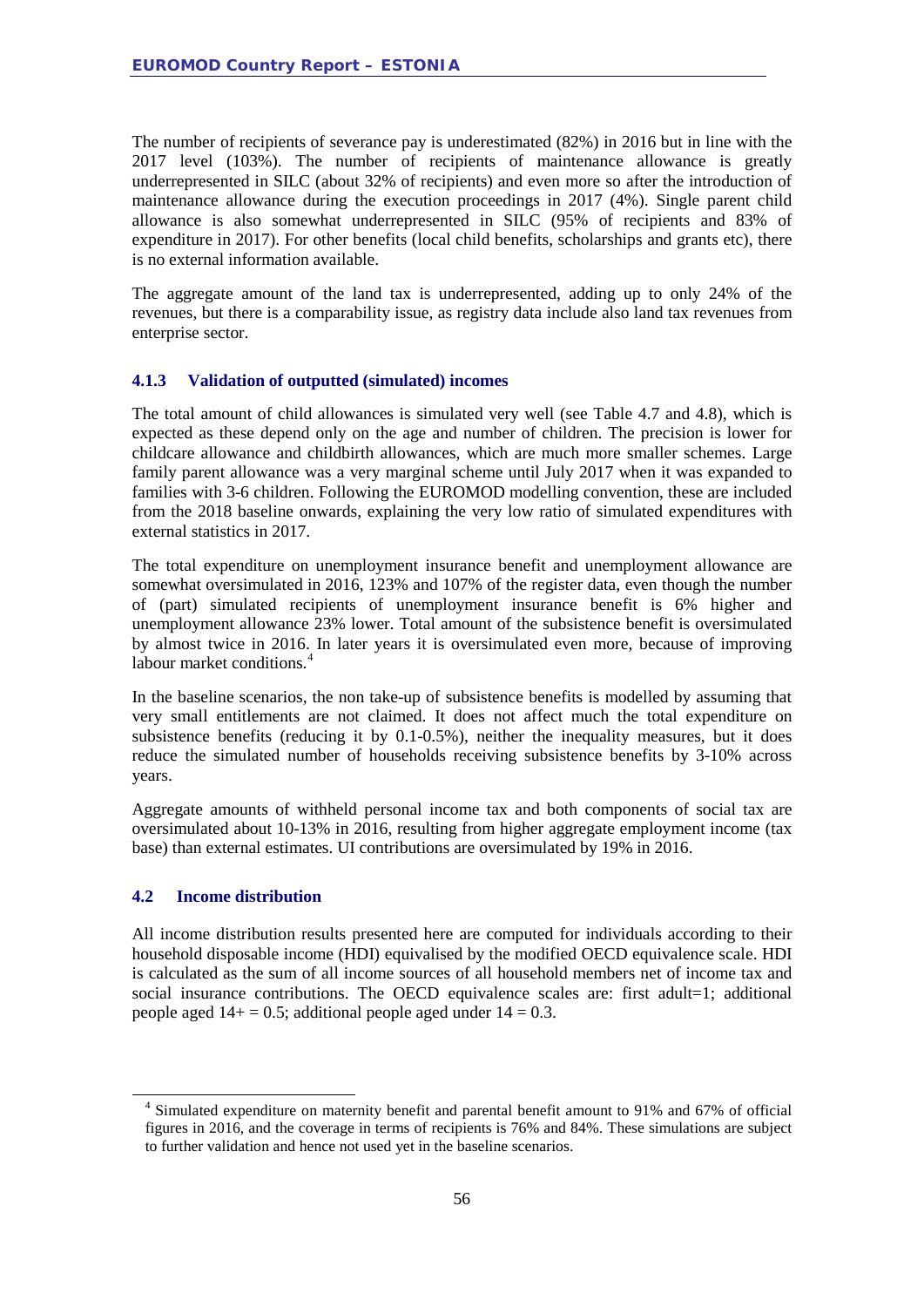#### **4.2.1 Income inequality**

The main discrepancy between the income distribution indicators in EUROMOD and external statistics (i.e. Eurostat calculations using original EUSILC data) lies in the oversimulation of the share of income of the first decile (see Table 4.9 in Annex 3). In 2016, the simulated share of income is 35% higher than in the original dataset in the first decile. The other deciles are less affected (within 1-2% difference). The resulting Gini index and ratio of quintiles (S80/S20) are 4% and 12% lower than in the original dataset.

The median and mean income are about 1% lower in the simulated data than in the original dataset in 2016.

As subsistence benefits, which influence the income of the first decile, are underrepresented in the original EU-SILC dataset, but oversimulated in EUROMOD then the "true" income inequality can be expected to lie between the two estimates.

#### **4.2.2 Poverty rates**

The simulated relative poverty rates in 2016 are close to those calculated with the original dataset (see Table 4.10 in Annex 3). The largest discrepancy (ratio of poverty rates =  $0.76$ ) arises when the total poverty rate is evaluated at the 40% of median household disposable income. In all other cases the discrepancies are smaller.

The poverty rates by age group are underestimated (the most for the age group before retirement, 50-64 years with a ratio of 0.94).

#### **4.3 Validation of minimum wage**

Minimum wage adjustments (which are not part of the baseline simulations) would influence the results generally very little (less than 1%). The effects are only notable for subsistence benefits, which would be reduced by 12-13% due to higher employment incomes (see Table 4.11 in Annex 3).

#### **4.4 Summary of "health warnings"**

This final section summarises the main findings in terms of particular aspects of the Estonian part of EUROMOD that should be borne in mind when planning appropriate uses of the model and in interpreting results.

- The sample is relatively small. Care should be taken in interpreting results for small subgroups.
- Estonian model assumes full tax compliance.
- Direct taxes, pension and health contributions, and unemployment insurance contributions are oversimulated by 10-19%.
- Universal family benefits are simulated relatively well and pensions are recorded in the datasets reasonably well.
- The oversimulation of the subsistence benefit is partly due to annual incomes which do not allow capturing the seasonal nature of subsistence benefits. Assuming full take-up of the subsistence benefit in simulations would result in even higher income at the bottom of the income distribution compared to the original dataset. Hence, we suggest that the subsistence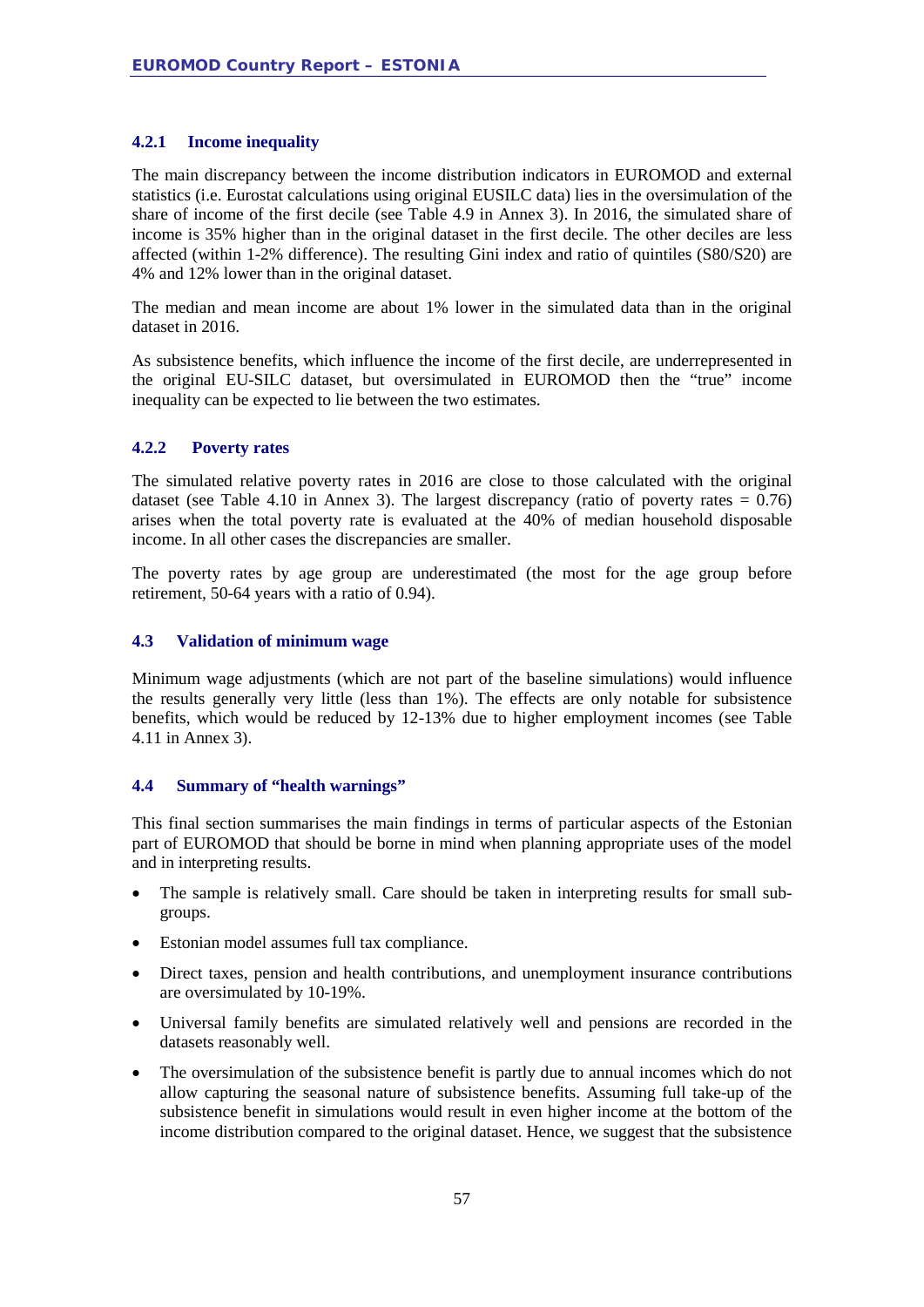benefit is simulated in combination with partial take-up modelling to reduce the extent of oversimulation.

• Imputed value of financial assets is very crude.

### **5. REFERENCES**

#### • *Publications*

Ainsaar, M., Soo, K. (2012). Kohalikud omavalitsused ja lastega pered 2011, TÜ Sotsioloogia ja sotsiaalpoliitika osakond.

Lüpsik, S., Paulus, A., Võrk, A. (2006). I-CUE Feasibility Study. Estonia (2005 tax-benefit system). EUROMOD Feasibility Study.

Lüpsik, S., Paulus, A., Võrk, A. (2008). Estonia 2005 Tax-Benefit System. EUROMOD Country Report, University of Essex.

Masso, M., Leppik, C., Paulus, A., Piirits, M. (2017). Estonia 2014-2017. EUROMOD Country Report.

Masso, M., Paulus, A., Piirits, M., Biin, H., Melesk, K. (2018). Estonia 2015-2018. EUROMOD Country Report.

Statistics Estonia (2016) SILC\_ESQRS\_A\_EE\_2016\_0000. National Reference Metadata in ESS Standard for Quality Reports Structure (ESQRSSI), retrieved on 16 Nov 2018 at [https://ec.europa.eu/eurostat/web/income-and-living-conditions/quality/eu-and-national-quality](https://ec.europa.eu/eurostat/web/income-and-living-conditions/quality/eu-and-national-quality-reports)[reports](https://ec.europa.eu/eurostat/web/income-and-living-conditions/quality/eu-and-national-quality-reports)

Võrk, A., Paulus, A. (2011). Estonia 2006-2009. EUROMOD Country Report.

Võrk, A., Paulus, A. (2012). Estonia 2007-2011. EUROMOD Country Report.

Võrk, A., Paulus, A. (2013). Estonia 2007-2012. EUROMOD Country Report.

Võrk, A., Paulus, A. (2014). Estonia 2009-2013. EUROMOD Country Report.

Võrk, A., Paulus, A., Leppik, C. (2015). Estonia 2009-2015. EUROMOD Country Report.

Võrk, A., Paulus, A., Leppik, C. (2016). Estonia 2011-2016. EUROMOD Country Report.

Võrk, A., Paulus, A., Lüpsik, S. (2010). Estonia 2005-2008. EUROMOD Country Report.

#### • *Sources for tax-benefit descriptions/rules*

Estonian 'State Gazette' (published on-line only): www.riigiteataja.ee

Estonian National Social Insurance Board (Eesti Sotsiaalkindlustusamet), [http://www.sotsiaalkindlustusamet.ee](http://www.sotsiaalkindlustusamet.ee/)

Estonian Tax and Customs Board (Eesti Maksu ja Tolliamet), [http://www.emta.ee](http://www.emta.ee/)

Estonian Health Insurance Fund (Eesti Haigekassa), [http://www.haigekassa.ee](http://www.haigekassa.ee/)

Estonian Unemployment Insurance Fund (Eesti Töötukassa), [http://www.tootukassa.ee](http://www.tootukassa.ee/)

#### • *Statistics*

Estonian Tax and Customs Board (Eesti Maksu ja Tolliamet) http://www.emta.ee/, Sections "Statistika" and "Pressile. Pressimaterjalid".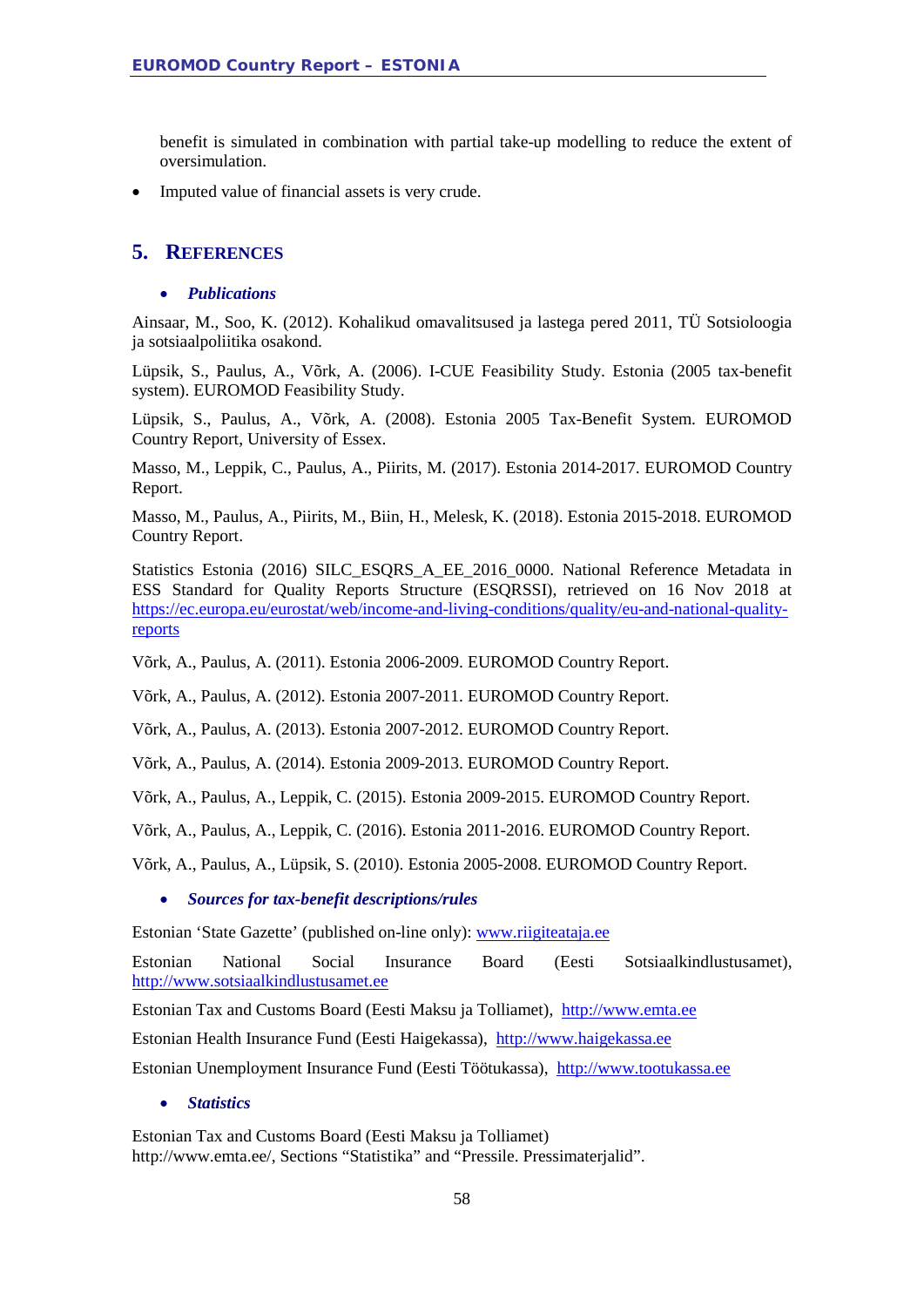Estonian Health Insurance Fund (Eesti Haigekassa), section "Statistika" <http://www.haigekassa.ee/haigekassa/statistika/>

Estonian National Social Insurance Board (Eesti Sotsiaalkindlustusamet), section "Eelarve ja statistika", [http://www.sotsiaalkindlustusamet.ee](http://www.sotsiaalkindlustusamet.ee/)

Estonian Unemployment Insurance Fund (Eesti Töötukassa),<http://www.tootukassa.ee/>

Ministry of Social Affairs (Sotsiaalministeerium),<http://www.sm.ee/et/toetuste-statistika>

Statistics Estonia (Eesti Statistikaamet), on-line database. <http://pub.stat.ee/px-web.2001/Dialog/statfile2.asp>

Pensionikeskus,<http://www.pensionikeskus.ee/>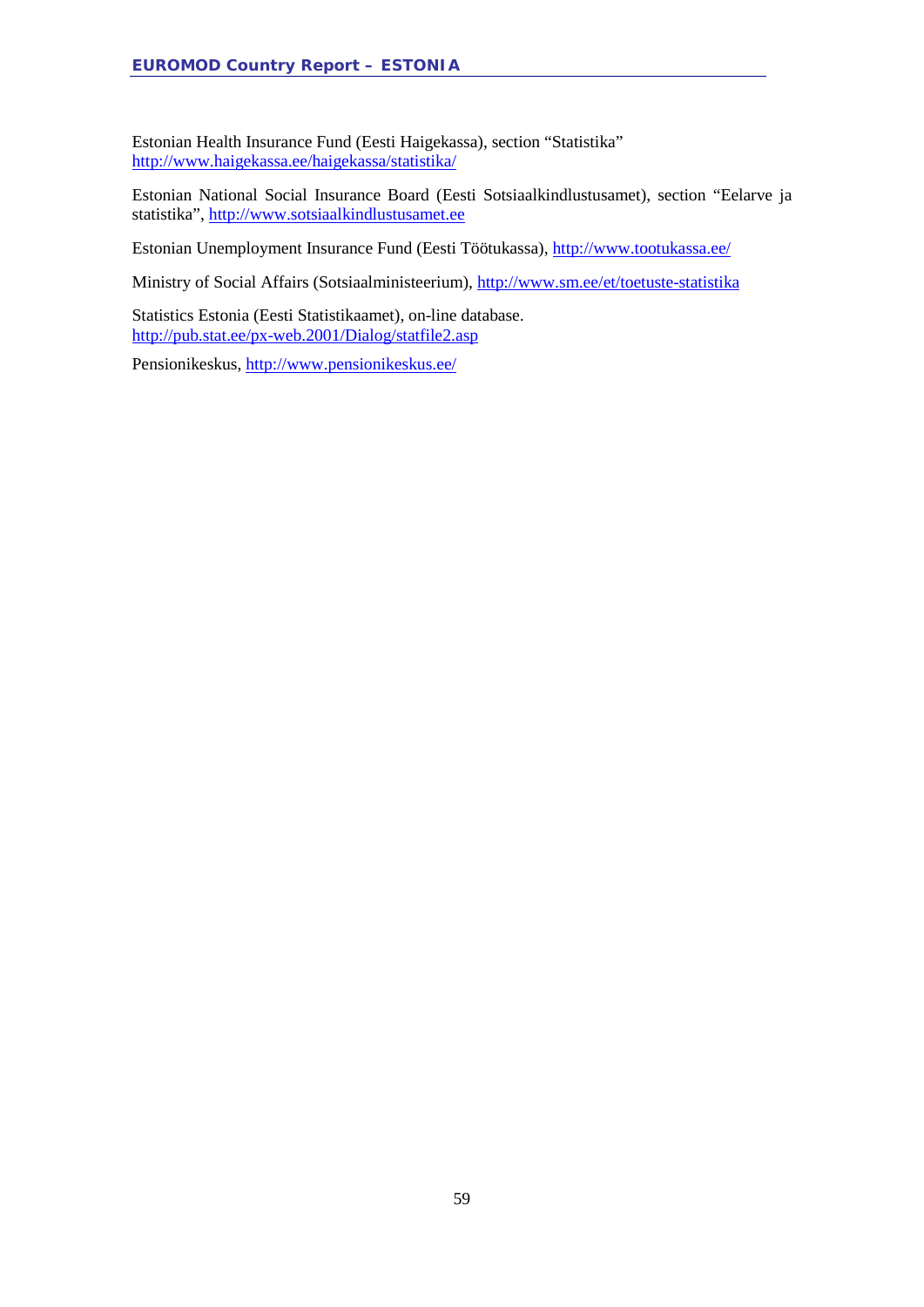### **ANNEX 1: UPRATING FACTORS**

| <b>Variable</b> | Variable label                                          | <b>Update factor</b>                                                      | Factor reference name    |
|-----------------|---------------------------------------------------------|---------------------------------------------------------------------------|--------------------------|
| afc             | Assets: financial capital                               | <b>CPI</b>                                                                | \$f_cpi                  |
| bedet           | Benefit/pension : education : tertiary                  | <b>CPI</b>                                                                | \$f_cpi                  |
|                 | education                                               |                                                                           |                          |
| bedot           | Benefit/pension : education : other                     | <b>CPI</b>                                                                | \$f_cpi                  |
| bsa00           | Benefit/pension : social assistance:<br>basic           | <b>CPI</b>                                                                | \$f_cpi                  |
| bsach           | Benefit/pension : social assistance :<br>child          | Statutory indexation (2013-<br>2017), zero otherwise                      | \$f_bsach and 0          |
| bsals           | Benefit/pension : social assistance :<br>lump-sum       | <b>CPI</b>                                                                | \$f_cpi                  |
| bsape           | Benefit/pension : social assistance :<br>pensioner      | Statutory indexation (2017-<br>2019), zero otherwise                      | \$f_bsape and 0          |
| kivho           | In kind: imputed value: housing                         | <b>CPI</b>                                                                | \$f_cpi                  |
| yds             | Income: disposable                                      | No uprating                                                               | 1                        |
| ydses_o         | Income: disposable: equivalised:<br>original SILC       | No uprating                                                               | $\mathbf{1}$             |
| yprro           | Income : property: royalties                            | <b>CPI</b>                                                                | \$f_cpi                  |
| yprho           | Income : property: housing                              | <b>CPI</b>                                                                | \$f_cpi                  |
| xed             | Expenditure: education                                  | <b>CPI</b>                                                                | \$f_cpi                  |
| xcd             | Expenditure: charitable donations                       | <b>CPI</b>                                                                | \$f_cpi                  |
| ypp02           | Income : private pension : 02                           | <b>CPI</b>                                                                | \$f_cpi                  |
| ypp03           | Income : private pension : 03                           | <b>CPI</b>                                                                | \$f_cpi                  |
| bchba           | Benefit/pension: child: birth/adoption                  | Statutory indexation                                                      | \$f_bchba                |
| bch00           | Benefit/pension: child: basic                           | Statutory indexation                                                      | \$f bch00                |
| bcc00           | Benefit/pension: child care: basic                      | Statutory indexation                                                      | \$f_bcc00                |
| bcclg           | Benefit/pension: child care: large<br>family            | Statutory indexation                                                      | \$f_bcclg                |
| bchlp           | Benefit/pension: child: lone parent                     | Statutory indexation                                                      | \$f_bchlp                |
| bunnc           | Benefit: unemployment : non-<br>contributory            | Statutory indexation                                                      | \$f bunnc                |
| buntr           | Benefit: unemployment : training                        | Statutory indexation                                                      | \$f_buntr                |
| poa00           | Benefit/pension : old age: main                         | Statutory indexation                                                      | \$f_ipens (or \$f_poa00) |
|                 |                                                         | (alternatively growth of<br>average pension)                              |                          |
| pdi             | Benefit/pension : disability                            | Statutory indexation                                                      | \$f_ipens (or \$f_pdi)   |
|                 |                                                         | (alternatively growth of                                                  |                          |
|                 |                                                         | average pension)                                                          |                          |
| psu             | Benefit/pension : survivors                             | Statutory indexation<br>(alternatively growth of                          | \$f_ipens (or \$f_psu)   |
|                 |                                                         | average pension)                                                          |                          |
| bdiit           | Benefit/pension : disability :<br>integration allowance | No uprating                                                               | $\mathbf{1}$             |
| bdirw           | Benefit/pension : disability : return to<br>work        | Statutory indexation (2016-<br>2019), zero otherwise                      | \$f_bdirw                |
| tpr             | Tax: property tax                                       | Total land tax revenues                                                   | \$f_tpr                  |
| xhcmomi         | Expenditure : housing cost :                            | <b>Estonian Tax and Customs</b>                                           | \$f_xhcmomi              |
|                 | mortgage payment : mortgage                             | Board: Average declared                                                   |                          |
|                 | interest                                                | mortgage interests amount                                                 |                          |
| xhcrt           | Expenditure : housing cost : rent                       | Average rent in Tallinn                                                   | \$f_xhcrt                |
| xhcot           | Expenditure : housing cost : other                      | CPI housing expenditure<br>index                                          | \$f_xhcot                |
| yiydv           | Income: investment: dividends                           | Average declared income<br>from selling assets; wage<br>growth in 2018-19 | \$f_yiydv                |
| yiyit           | Income : investment: interests                          | Average declared income<br>from other sources; wage<br>growth in 2018-19  | \$f_yiyit                |
| yiyot           | Income: investment: other                               | Average declared income                                                   | \$f_yiyot                |

### Table 1. Uprating factors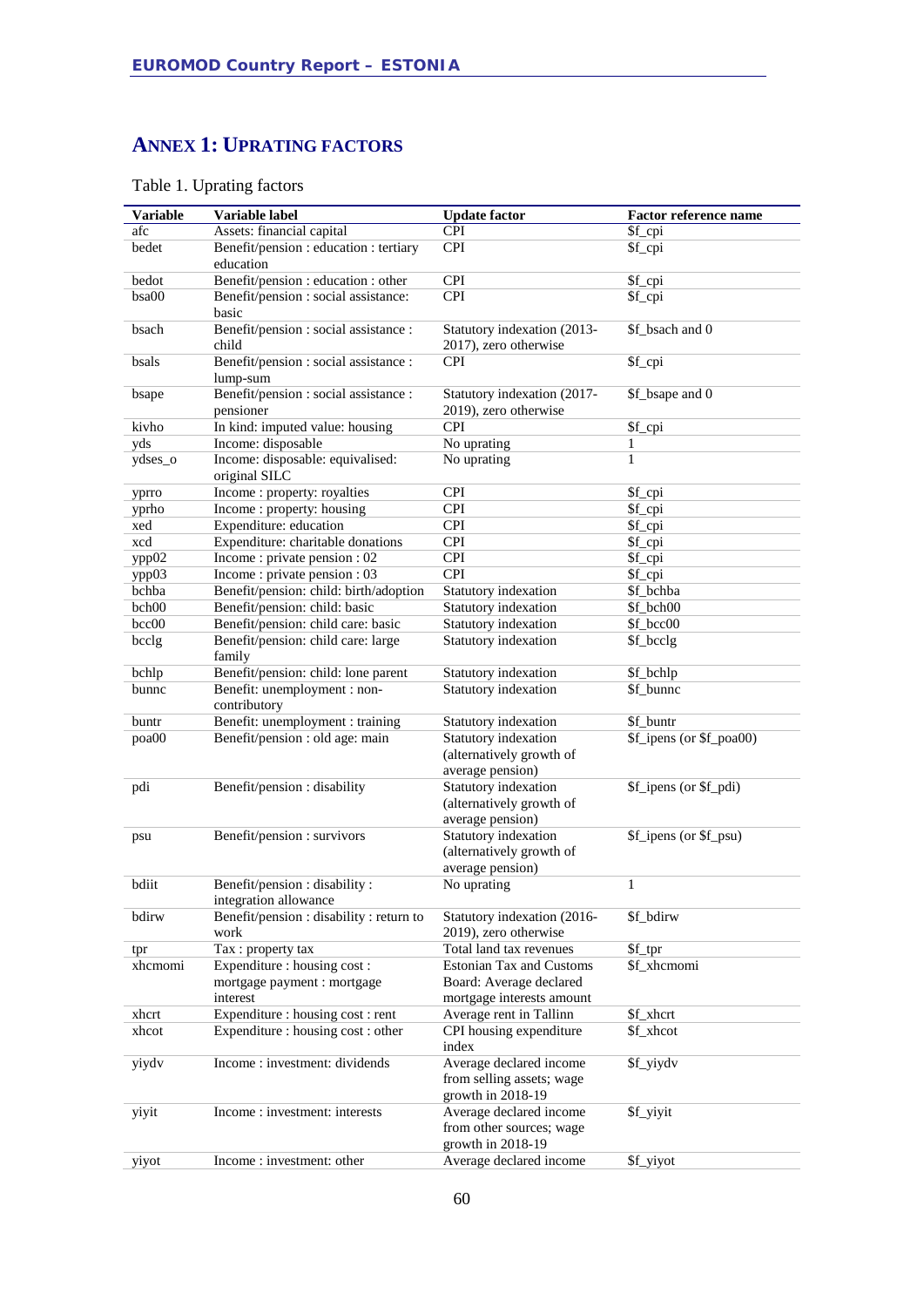| <b>Variable</b>      | Variable label                                       | <b>Update factor</b>       | <b>Factor reference name</b> |
|----------------------|------------------------------------------------------|----------------------------|------------------------------|
|                      |                                                      | from selling other assets; |                              |
|                      |                                                      | wage growth in 2018-19     |                              |
|                      | Income: property: rent                               | Average rent in Tallinn    | \$f_xhcrt                    |
| yprrt<br>$y$ em $00$ | Income : employment: main                            | Average wage               | \$f_yem                      |
|                      | Income : employment: abroad : not                    | Average wage               | \$f_yem                      |
| yemabnt              | taxable                                              |                            |                              |
| yemabtx              | Income: employment: abroad:<br>taxable               | Average wage               | \$f_yem                      |
| yseab                | Income: self employment: abroad                      | Average wage               | \$f_yem                      |
| yseag                | Income: self employment:<br>agriculture              | Average wage               | \$f_yem                      |
| ysebs                | Income: self employment: business                    | Average wage               | \$f_yem                      |
| ysera                | Income: self employment: registered                  | Average wage               | \$f_yem                      |
|                      | activity                                             |                            |                              |
| ysena                | Income: self employment: non-<br>registered activity | Average wage               | \$f_yem                      |
| yseil                | Income: self employment:                             | Average wage               | \$f_yem                      |
|                      | intellectual activities                              |                            |                              |
| yot                  | Income: other                                        | Average wage               | \$f_yem                      |
| xmp                  | Expenditure : maintenance payment                    | Average wage               | \$f_yem                      |
| ypt                  | Income : private transfers                           | Average wage               | \$f_yem                      |
| yptmptx              | Income : private transfers :                         | Average wage               | \$f_yem                      |
|                      | maintenance payment : taxable                        |                            |                              |
| yptmpnt              | Income : private transfers :                         | Average wage               | \$f_yem                      |
|                      | maintenance payment : non-taxable                    |                            |                              |
| yunsv01              | Income: unemployment: severance<br>pay:01            | Average wage               | \$f_yem                      |
| yunsv02              | Income: unemployment: severance                      | Average wage               | \$f_yem                      |
|                      | pay: 02                                              |                            |                              |
| ynsv03               | Income: unemployment: severance<br>pay: 03           | Average wage               | \$f_yem                      |
| yivwg                | Income : imputed value: wage                         | Average wage               | \$f_yem                      |
| ymwdt                | Income: monthly wage: date of                        | Average wage               | \$f_yem                      |
|                      | interview                                            |                            |                              |
| kfb                  | In kind: fringe benefits                             | Average wage               | \$f_yem                      |
| kfbcc                | In kind: fringe benefits: company car                | Average wage               | \$f_yem                      |
| tpceepi              | Tax: comp prvt ctrb: employee:                       | Average wage               | \$f_yem                      |
|                      | pension insurance                                    |                            |                              |
| tad                  | Tax: repayments                                      | No uprating                | 1                            |
| tis                  | Tax: income tax and social insurance                 | No uprating                | $\mathbf{1}$                 |
|                      | contributions                                        |                            |                              |
| tinrf                | Tax: income tax : refund                             | No uprating (2016), zero   | 1 and 0                      |
|                      |                                                      | otherwise                  |                              |
| tscse                | Tax: sic: self-employed                              | No uprating                | $\mathbf{1}$                 |
| tin                  | Tax: income tax                                      | No uprating                | $\mathbf{1}$                 |
| tinwh00              | Tax: income tax : withholding : main                 | No uprating                | $\mathbf{1}$                 |
| tinwhab              | Tax: income tax : withholding :                      | No uprating                | $\mathbf{1}$                 |
|                      | abroad                                               |                            |                              |
| tscee                | Tax: sic: employee                                   | No uprating                | 1                            |
| tscer                | Tax : sic : employer                                 | No uprating                | 1                            |
| tsceeui              | Tax : sic : employee : unemployment                  | No uprating                | $\mathbf{1}$                 |
|                      | insurance                                            |                            |                              |
| tscerui              | Tax : sic : employer : unemployment<br>insurance     | No uprating                | $\mathbf{1}$                 |
| xpp                  | Expenditure: private pensions                        | Average wage               | \$f_yem                      |
| bhl                  | Benefit/pension : health                             | Average wage last year     | \$f_yemlag1                  |
| bmact                | Benefit/pension : maternity:<br>contributory         | Average wage last year     | \$f_yemlag1                  |
| bmapr                | Benefit/pension : maternity:<br>pregnancy            | Average wage last year     | \$f_yemlag1                  |
| bunct                | Benefit/pension : unemployment:<br>contributory      | Average wage last year     | \$f_yemlag1                  |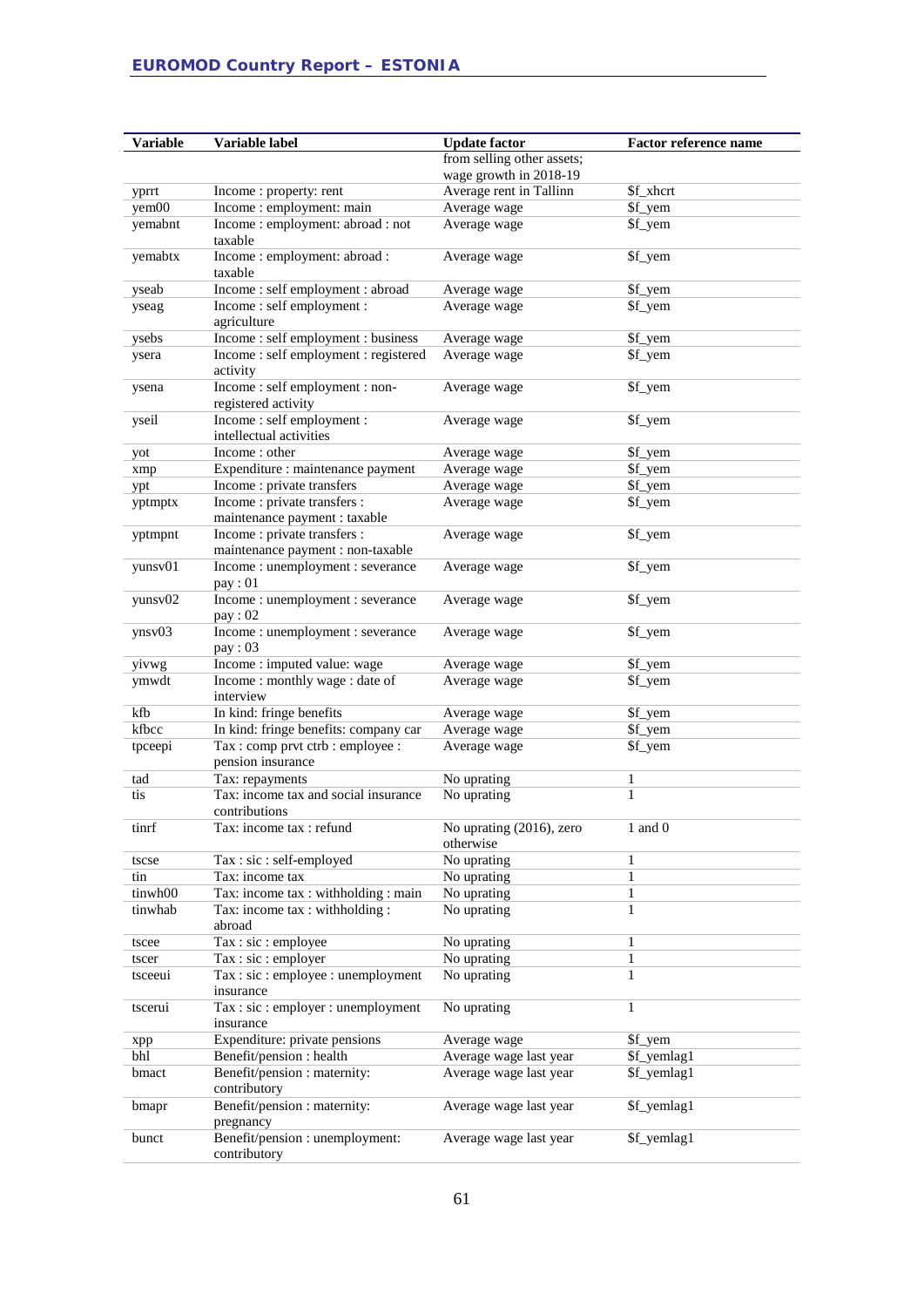| <b>Variable</b> | Variable label                      | <b>Update factor</b>   | <b>Factor reference name</b> |
|-----------------|-------------------------------------|------------------------|------------------------------|
| yempy           | Income : employment: previous       | Average wage last year | \$f_yemlag1                  |
| <b>bunot</b>    | Benefit: unemployment : other       | No uprating            | 1                            |
| poaab           | Pension : old age: abroad           | No uprating            | 1                            |
| bchab           | Benefit/pension: child: abroad      | No uprating            | 1                            |
| bmaab           | Benefit/pension: maternity: abroad  | No uprating            | 1                            |
| bfafp           | Benefit/pension : family: foster    | No uprating            | $\mathbf{1}$                 |
|                 | parent                              |                        |                              |
| <b>b</b> chot   | Benefit/pension: child: other       | No uprating            | 1                            |
| bcham           | Benefit/pension: child: unpaid      | No uprating            | $\mathbf{1}$                 |
|                 | alimony                             |                        |                              |
| yse             | Income: self employment             | Aggregate              |                              |
| ypr             | Income: property                    | Aggregate              |                              |
| yptmp           | Income : private transfers :        | Aggregate              |                              |
|                 | maintenance payment :               |                        |                              |
| bun             | Benefit/pension: unemployment       | Aggregate              |                              |
| bch             | Benefit/pension: child:             | Aggregate              |                              |
| bfa             | Benefit/pension: family             | Aggregate              |                              |
| bsa             | Benefit/pension : social assistance | Aggregate              |                              |
| xhc             | Expenditure : housing cost          | Aggregate              |                              |
| yiy             | Income: investment                  | Aggregate              |                              |
| yunsv           | Income: unemployment: severance     | Aggregate              |                              |
|                 | pay                                 |                        |                              |
| yem             | Income : employment                 | Aggregate              |                              |
| ypp             | Income : private pension            | Aggregate              |                              |
| bed             | Benefit/pension : education         | Aggregate              |                              |

Note: non-simulated variables only used for validation are (generally) not uprated.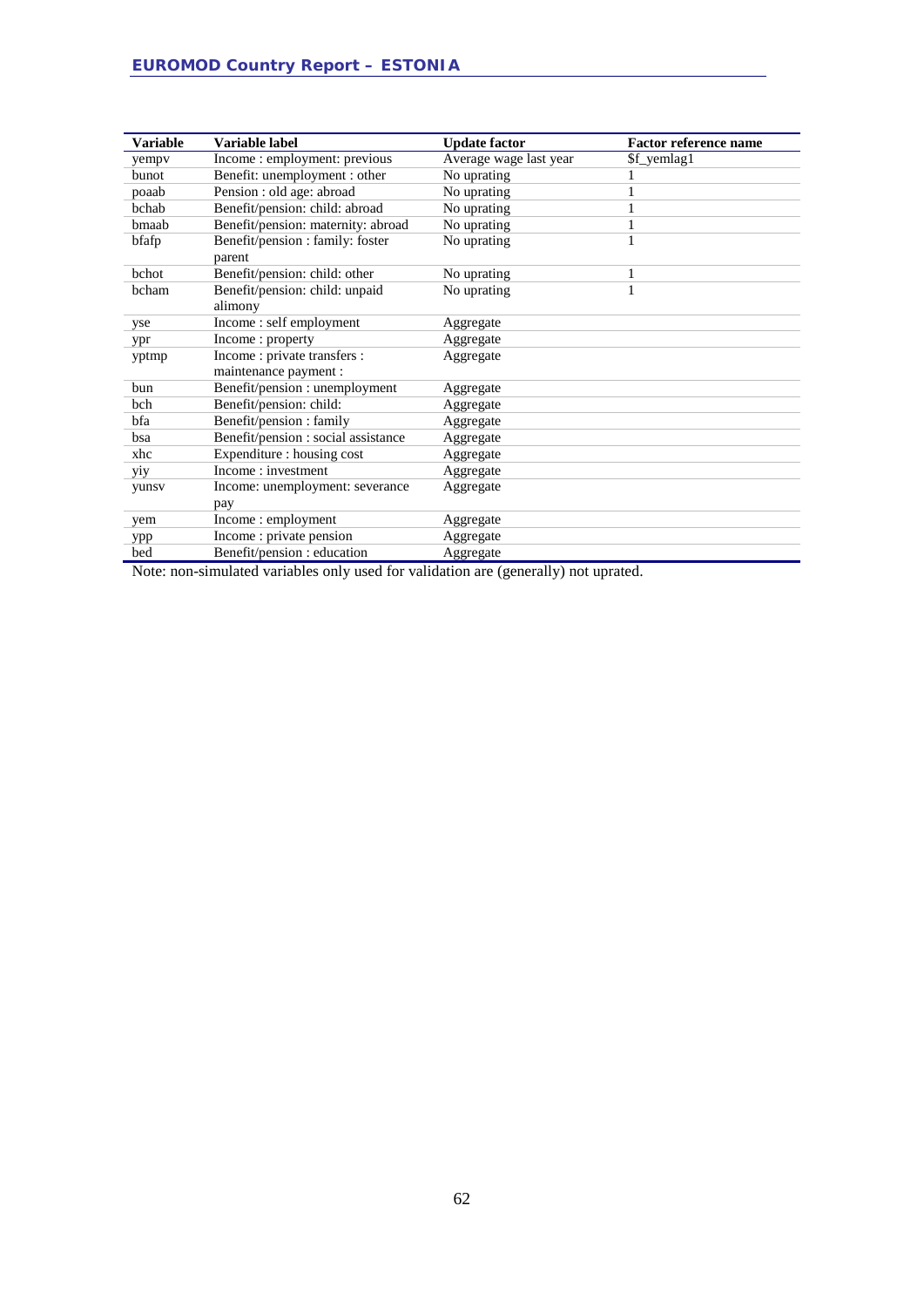| ref.<br>Factor                                                                                                                                        | Name                                                       | Source                                                                                                                                                                                                                                 |
|-------------------------------------------------------------------------------------------------------------------------------------------------------|------------------------------------------------------------|----------------------------------------------------------------------------------------------------------------------------------------------------------------------------------------------------------------------------------------|
| name                                                                                                                                                  |                                                            |                                                                                                                                                                                                                                        |
| \$f_cpi                                                                                                                                               | Consumer price index                                       | Statistics Estonia, online database, table<br>IA001; 2019 forecast by Ministry of Finance,<br>Spring 2019                                                                                                                              |
| \$f_xhcot                                                                                                                                             | CPI housing expenditure index                              | Statistics Estonia, online database, table<br>IA001; 2019 CPI forecast by Ministry of<br>Finance, Spring 2019                                                                                                                          |
| \$f_gdp                                                                                                                                               | Nominal GDP, mln EUR                                       | Statistics Estonia, online database,<br>table<br>RAA0012; 2019 forecast by Ministry of<br>Finance, Spring 2019                                                                                                                         |
| \$f_yem                                                                                                                                               | Average monthly salary, EUR                                | Statistics Estonia, online database, table<br>PA5331, 2019 forecast by Ministry of<br>Finance, Spring 2019                                                                                                                             |
| \$f_yemlag1                                                                                                                                           | Average monthly salary last year                           | see \$f_yem                                                                                                                                                                                                                            |
| \$f_yiydv                                                                                                                                             | Average annual declared income<br>from selling assets      | Estonian Tax and Customs Board, 2006-2017<br>average declared income from selling assets<br>("Kasu väärtpaberite võõrandamisest (Rida<br>6.1)"-"Kahju väärtpaberite võõrandamisest<br>(Rida 6.1)"); 2018-2019 predicted wage<br>growth |
| \$f_yiyit                                                                                                                                             | declared income<br>from<br>Average<br>other sources        | Estonian Tax and Customs Board, 2006-2017<br>average declared income from other sources<br>("Muu<br>maksustatav<br>tulu<br>assets<br>(palk, litsents, intress, elatis jm.) (Rida 7.1)");<br>2018-2019 wage growth                      |
| \$f_yiyot                                                                                                                                             | Average declared<br>income<br>from<br>selling other assets | Estonian Tax and Customs Board, 2006-2017<br>average declared income from selling other<br>assets ("Kasu muu vara võõrandamisest (Rida<br>6.3)"); 2018-2019 wage growth                                                                |
| \$f xhcrt                                                                                                                                             | Average monthly rent payment in<br>Tallinn, EUR per m2     | 2006-2009:<br><b>Statistics</b><br>Estonia.<br>online<br>database, table KV131, average rent in<br>Tallinn in a two-living-room apartment; 2010<br>onwards average rent per m2 in Tallinn<br>according to kv.ee as of June             |
| \$f_xhcmomi                                                                                                                                           | Average annual mortgage interest<br>payment, EUR           | Estonian Tax and Customs Board, average<br>declared mortgage interests per declaration.<br>2018-2019 kept constant at the 2017 level                                                                                                   |
| \$f_tpr                                                                                                                                               | Total annual land tax revenues,<br>thous. EUR              | Statistics Estonia, online database, table<br>RR02, land tax revenues; 2019 kept constant                                                                                                                                              |
| \$f_poa00,                                                                                                                                            | Average<br>monthly<br>pension<br>(end                      | Statistics Estonia, online database,<br>table                                                                                                                                                                                          |
| \$f_pdi,                                                                                                                                              | year), EUR                                                 | SK110: Riiklik pensionikindlustus;<br>2019                                                                                                                                                                                             |
| \$f_psu<br>\$f_ipens                                                                                                                                  | public<br>Statutory<br>indexation<br>of<br>pensions        | statutory indexation<br>Government decrees                                                                                                                                                                                             |
| \$f_bchba,<br>\$f_bch00,<br>\$f_bcc00,<br>\$f_bcclg,<br>\$f_bchlp,<br>\$f_bunnc,<br>\$f_buntr,<br>\$f_bsach,<br>\$f_bdirw,<br>\$f_bsape,<br>\$f_bdiit | Statutory indexation                                       | Government degrees                                                                                                                                                                                                                     |

### Table 2. Sources of update factors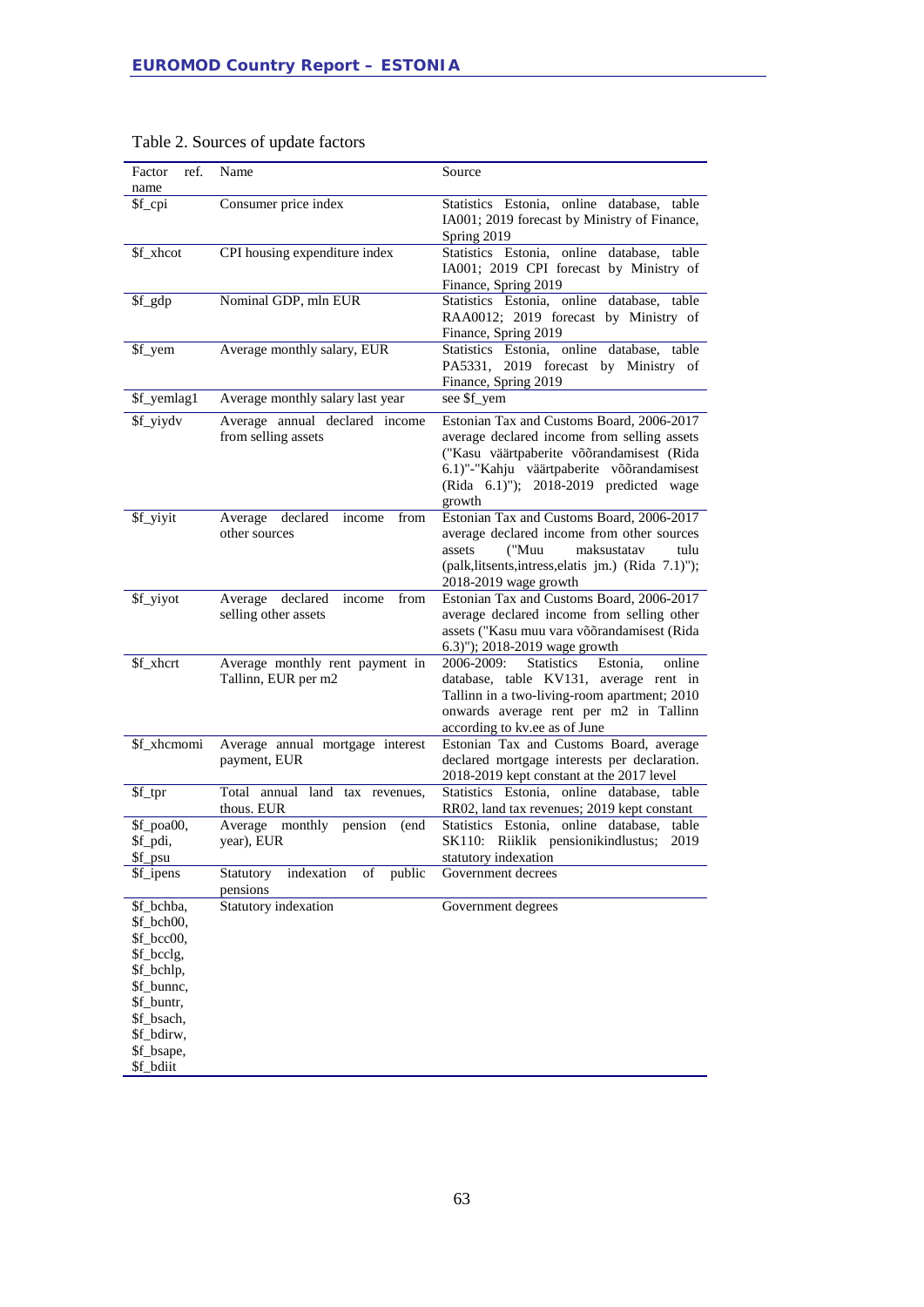### **ANNEX 2: POLICY EFFECTS IN 2018-19**

#### *Preliminary: Indexation based on projected HICP for 2019[5](#page-63-0)*

Table 1 and Figure 1 show the effect of 2019 policies on mean equivalised household disposable income by income component and income decile group. The effect is estimated as a difference between simulated household net income under the 2019 tax-benefit policies (deflating monetary parameters by projected Harmonized Index of Consumer Prices, HICP) and net incomes simulated under 2018 policies, as a percentage of mean equivalised household disposable income in 2018.

In comparison to 2018 policies, (deflated) 2019 policies increased mean household income by 0.87%. All income decile groups gained on average and relative gains were larger for first three income groups (3-4%). Income gains are mainly related to the indexation of pensions. The real value of public pensions increased as these were indexed by  $8.4\%$  in  $2019^6$  $2019^6$  compared to the inflation of 2.4%. Owing to the location of the pensioners in the income distribution, it was the first, second and third decile which gained the most in relative terms.

Income gains also resulted from changes in non means-tested benefits (0.31%). Among non means-tested benefits, income gains were mainly due to higher parental benefits (0.16%) and child allowances (0.11%). Increases in parental benefits are due to higher (reference) wages and an increase in minimum wage, which also provides the floor for parental benefit. However, the first three decile groups do not benefit as much as other deciles (about 0.1% vs 0.2%) due to the composition of households. An increase in the child allowance (from  $\mathfrak{S}5$  to  $\mathfrak{S}60$  per month) benefitted all decile groups but poorer decile groups more in relative terms (from 0.25% to 0.06%). The bottom decile group further benefitted (0.53%) from an increase of subsistence benefit income limit (from  $\text{E}140$  to  $\text{E}150$ ).

On the other hand, the basic tax allowance which was kept nominally constant ( $\epsilon$ 500) had a negative effect for every decile group (averagely -0.36%) and especially for middle-income groups (around -0.5%).

<span id="page-63-0"></span><sup>&</sup>lt;sup>5</sup> Results based on the final HICP will appear in the annual EUROMOD report Effects of tax-benefit policy changes across the income distributions of the EU-28 countries: 2018-19 (updated).<br><sup>6</sup> The indexation of public pensions is largely based on the change in total pension social insurance

<span id="page-63-1"></span>contributions paid in the previous calendar year.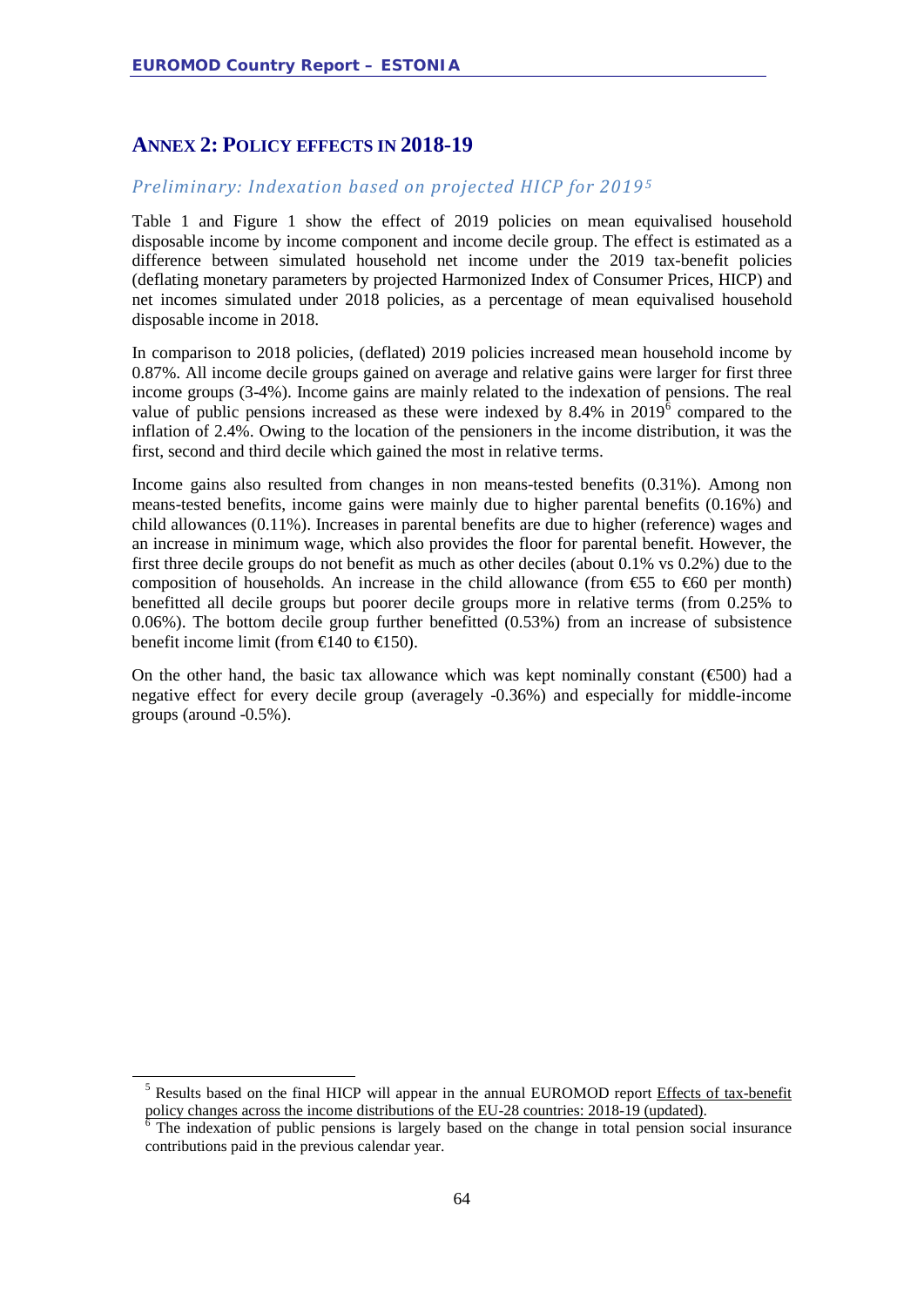| <b>Decile</b>  | Original<br>income | <b>Public</b><br>pensions | Means-<br>tested<br>benefits | <b>Non</b><br>means-<br>tested<br>benefits | <b>Employee</b><br><b>SIC</b> | Self-<br>employed<br><b>SIC</b> | taxes   | Direct Disposable<br>income |
|----------------|--------------------|---------------------------|------------------------------|--------------------------------------------|-------------------------------|---------------------------------|---------|-----------------------------|
| 1              | 0.00               | 2.98                      | 0.53                         | 0.39                                       | 0.00                          | 0.01                            | $-0.05$ | 3.85                        |
| $\overline{2}$ | 0.00               | 3.73                      | 0.07                         | 0.22                                       | 0.00                          | $-0.01$                         | $-0.32$ | 3.69                        |
| 3              | 0.00               | 2.86                      | 0.00                         | 0.27                                       | 0.00                          | 0.01                            | $-0.40$ | 2.75                        |
| $\overline{4}$ | 0.00               | 1.39                      | 0.00                         | 0.34                                       | 0.00                          | 0.00                            | $-0.49$ | 1.25                        |
| 5              | 0.00               | 0.76                      | 0.00                         | 0.36                                       | 0.00                          | $-0.01$                         | $-0.42$ | 0.70                        |
| 6              | 0.00               | 0.74                      | 0.00                         | 0.26                                       | 0.00                          | $-0.01$                         | $-0.46$ | 0.54                        |
| 7              | 0.00               | 0.55                      | 0.00                         | 0.31                                       | 0.00                          | 0.00                            | $-0.47$ | 0.39                        |
| 8              | 0.00               | 0.45                      | 0.00                         | 0.36                                       | 0.00                          | 0.00                            | $-0.45$ | 0.35                        |
| 9              | 0.00               | 0.37                      | 0.00                         | 0.29                                       | 0.00                          | 0.00                            | $-0.35$ | 0.31                        |
| 10             | 0.00               | 0.21                      | 0.00                         | 0.32                                       | 0.00                          | 0.00                            | $-0.20$ | 0.34                        |
| Total          | 0.00               | 0.89                      | 0.02                         | 0.31                                       | 0.00                          | 0.00                            | $-0.36$ | 0.87                        |

| Table 1: Policy effects in 2018-2019, using the CPI-indexation, % |  |  |
|-------------------------------------------------------------------|--|--|
|-------------------------------------------------------------------|--|--|

Notes: shown as a percentage change in mean equivalised household disposable income by income component and income decile group. Income decile groups are based on equivalised household disposable income in 2018, using the modified OECD equivalence scale. Each policy system has been applied to the same input data, deflating monetary parameters of 2019 policies by projected Harmonized Index of Consumer Prices (HICP), i.e. 1.0235.



Figure 1: Policy effects in 2018-2019, using the CPI-indexation, %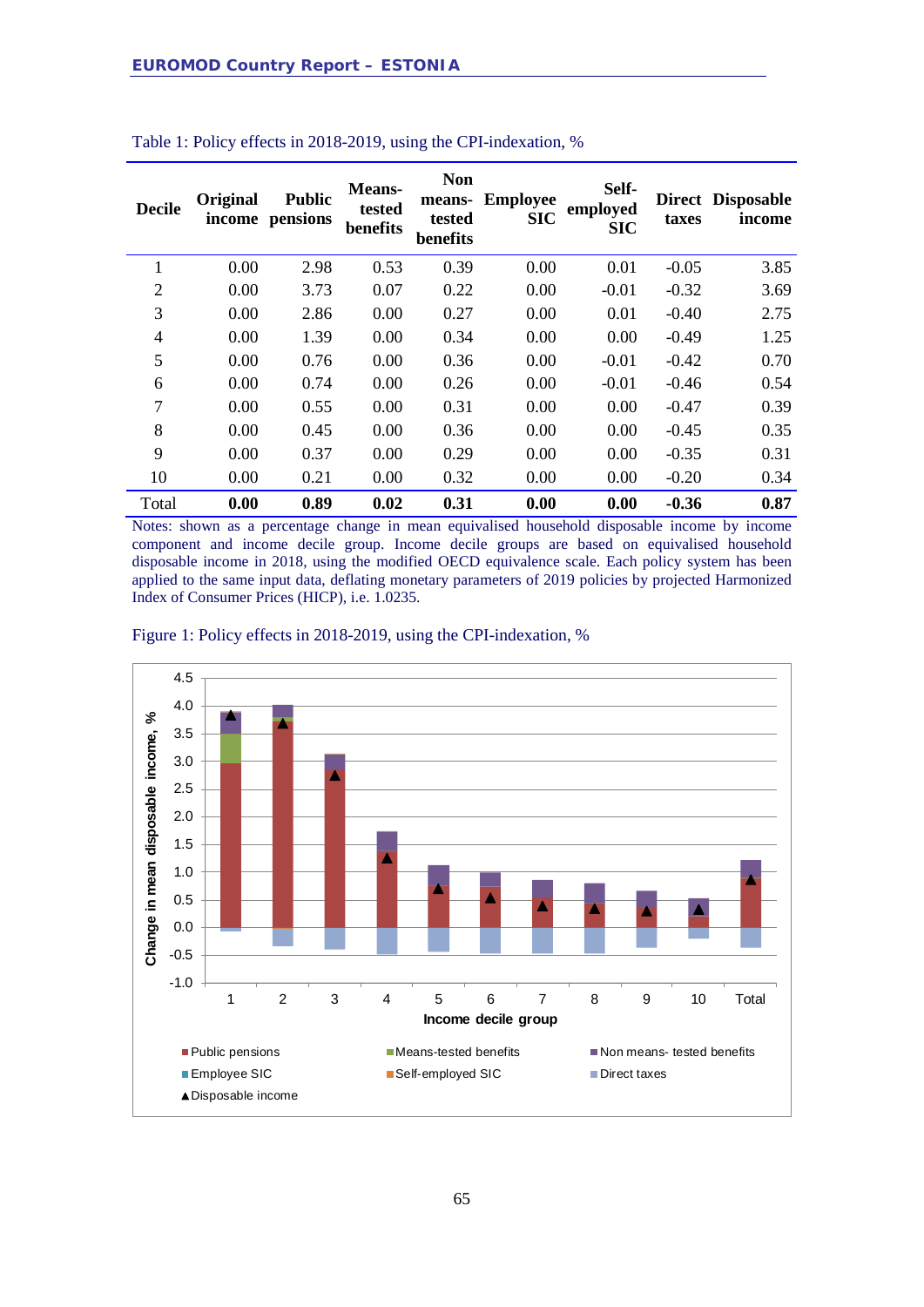**ANNEX 3: VALIDATION STATISTICS**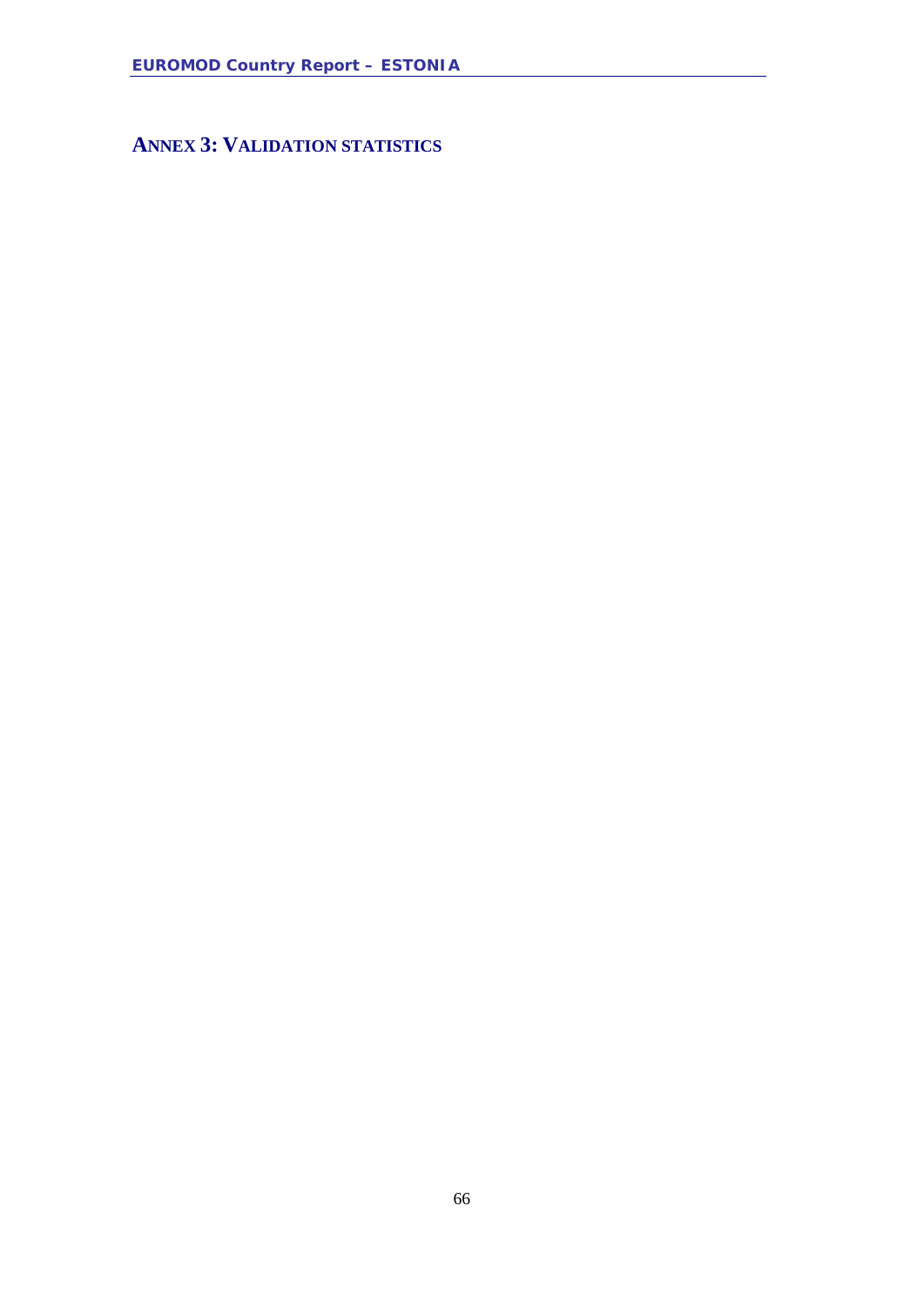## **ANNEX 3 VALIDATION STATISTICS**

## Table 4.2-Number of employed and unemployed

|                                                     | <b>EUROMOD External</b> |         |         |         |           | <b>Ratio</b> |      |           | <b>Source of external statistics</b>                                                             |
|-----------------------------------------------------|-------------------------|---------|---------|---------|-----------|--------------|------|-----------|--------------------------------------------------------------------------------------------------|
|                                                     | 2016                    | 2016    | 2017    |         | 2018 2019 | 2016         | 2017 | 2018 2019 |                                                                                                  |
| Number of employed                                  | 655,178                 | 644,600 | 658,600 | 666,800 | N/A       | 1.02         | 0.99 | 0.98      | N/A Statistics Estonia (ML330, pop. Aged 15-74),<br>Ministry of Finance (2018 summer projection) |
| Number of registered unemployed                     | 30,373                  | 28,802  | 30,382  | 30,938  | N/A       | 1.05         | 1.00 | 0.98      | N/A Estonian Unemployment Insurance Fund<br>(registered unemployed, yearly average)              |
| Funded pension membership (2nd<br>pillar)           | 650,270                 | 617,832 | 661,595 | 681,505 | N/A       | 1.05         | 0.98 | 0.95      | N/A Pensionikeskus (active contributors)                                                         |
| Funded pension continued<br>contributions (2010-11) | 220,797                 | 220,353 | 220,353 | 220,353 | N/A       | 1.00         | 1.00 | 1.00      | N/A Pensionikeskus (Ministry of Finance overview 2010)                                           |
| Funded pension increased<br>contributions (2014-17) | 103,877                 | 106,100 | 106,100 | 106,100 | N/A       | 0.98         | 0.98 | 0.98      | N/A Pensionikeskus (Increasing contributions )                                                   |

#### Notes:

number of employed - all persons who have been employed at least 1 month (no age limit) for EUROMOD number of unemployed - the total number of months of unemployment is divided by 12 for EUROMOD 2nd pillar - contributions (EUROMOD) vs applications (External)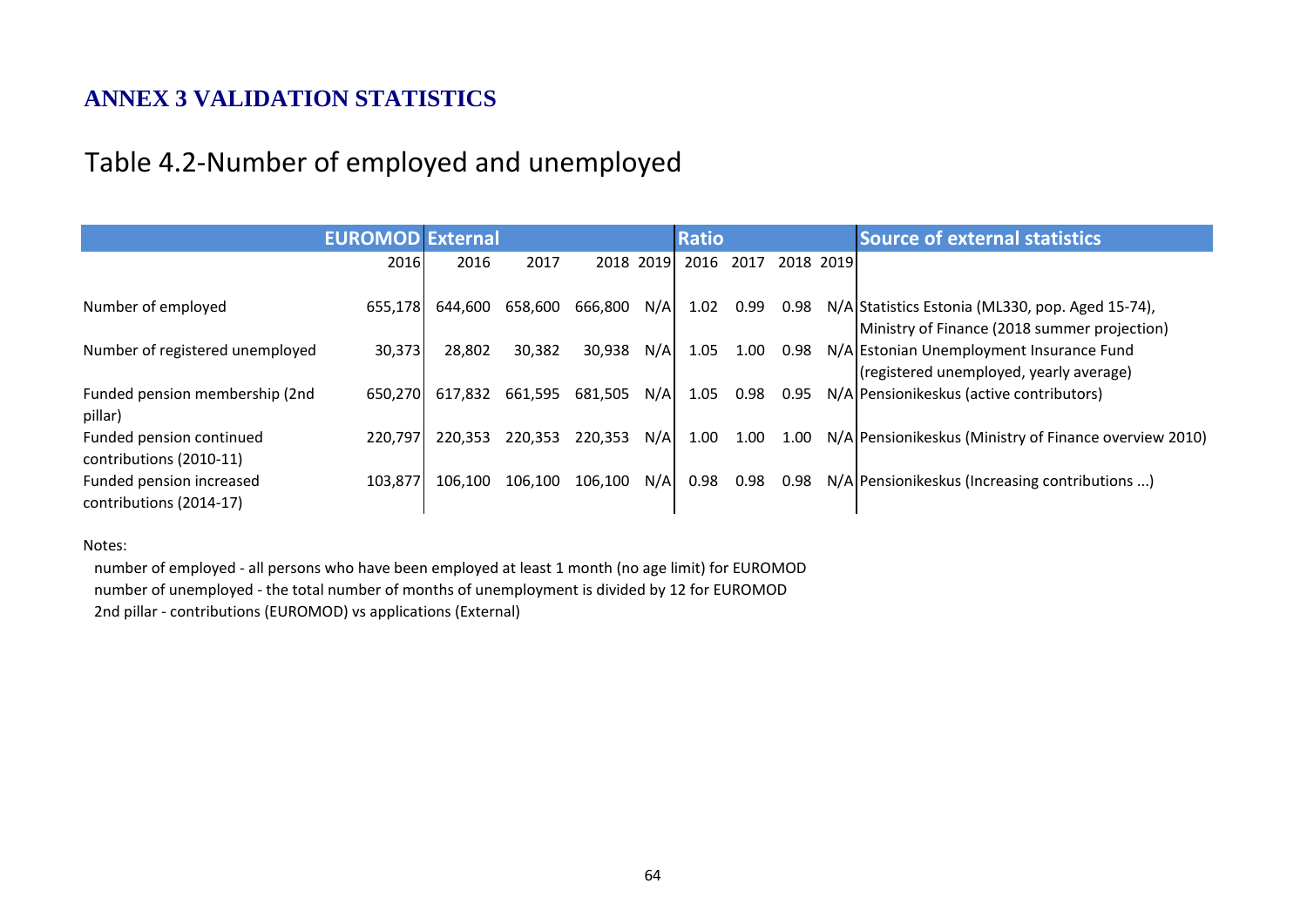# Table 4.3-Market income in EUROMOD -Number of recipients

|                                                                                   | <b>EUROMOD External</b> |         |         |      |      | <b>Ratio</b> |      |      |      | <b>Source of external statistics</b>                                      |
|-----------------------------------------------------------------------------------|-------------------------|---------|---------|------|------|--------------|------|------|------|---------------------------------------------------------------------------|
|                                                                                   | 2016                    | 2016    | 2017    | 2018 | 2019 | 2016         | 2017 | 2018 | 2019 |                                                                           |
| Employment income (those paying income tax, combined<br><b>EMTA monthly data)</b> | 684,213                 | 673,868 | 683,433 | N/A  | N/A  | 1.02         | 1.00 | N/A  |      | N/A N: Ministry of Finance (TSD form); S:<br>Statistics Estonia (RAA0024) |
| Profit/loss, income from self-employment                                          | 48,863                  | N/A     | N/A     | N/A  | N/A  | N/A          | N/A  | N/A  |      | $N/A$ $N/A$                                                               |
| Income from registered self-employment activities                                 | 22,803                  | 17,407  | 16,828  | N/A  | N/A  | 1.31         | 1.36 | N/A  |      | N/A Tax and Customs Board (FIDEK E-form,<br>row 5, pos. revenue)          |
| Income from unregistered self-employment activities                               | 28,010                  | N/A     | N/A     | N/A  | N/A  | N/A          | N/A  | N/A  |      | $N/A$ $N/A$                                                               |
| Private pensions                                                                  | 26,933                  | 24,963  | 29,037  | N/A  | N/A  | 1.08         | 0.93 | N/A  |      | N/A Ministry of Finance, Tax and Customs<br>Board (FIDEK 5.2)             |
| Payments from II pillar                                                           | 25,431                  | 21,340  | 24,404  | N/A  | N/A  | 1.19         | 1.04 | N/A  |      | N/A Ministry of Finance                                                   |
| Payments from III pillar                                                          | 2,902                   | 3,623   | 4,633   | N/A  | N/A  | 0.80         | 0.63 | N/A  |      | N/A Tax and Customs Board (FIDEK 5.2)                                     |
| Property income                                                                   | 67,177                  | 20,941  | 21,720  | N/A  | N/A  | 3.21         | 3.09 | N/A  |      | N/A Tax and Customs Board (FIDEK 5.1, 5.4,<br>7.3, 7.4, 8.1               |
| Investment income                                                                 | 132,336                 | N/A     | N/A     | N/A  | N/A  | N/A          | N/A  | N/A  |      | $N/A$ $N/A$                                                               |
| Income received by people aged under 16                                           | 7,686                   | N/A     | N/A     | N/A  | N/A  | N/A          | N/A  | N/A  |      | $N/A$ $N/A$                                                               |
| Regular inter-household cash transfers received                                   | 25,618                  | N/A     | N/A     | N/A  | N/A  | N/A          | N/A  | N/A  |      | $N/A$ $N/A$                                                               |
| Regular inter-household cash transfers paid                                       | 33,927                  | N/A     | N/A     | N/A  | N/A  | N/A          | N/A  | N/A  |      | $N/A$ $N/A$                                                               |

Notes:

comparative statistics are mostly based on annual summaries of the personal tax declaration forms and do not include additional information

from the declaration of income, social tax, mandatory funded pension and unemployment insurance form

yem00, ysera, ysena, yiyot - negative values (i.e. refunds, losses) are excluded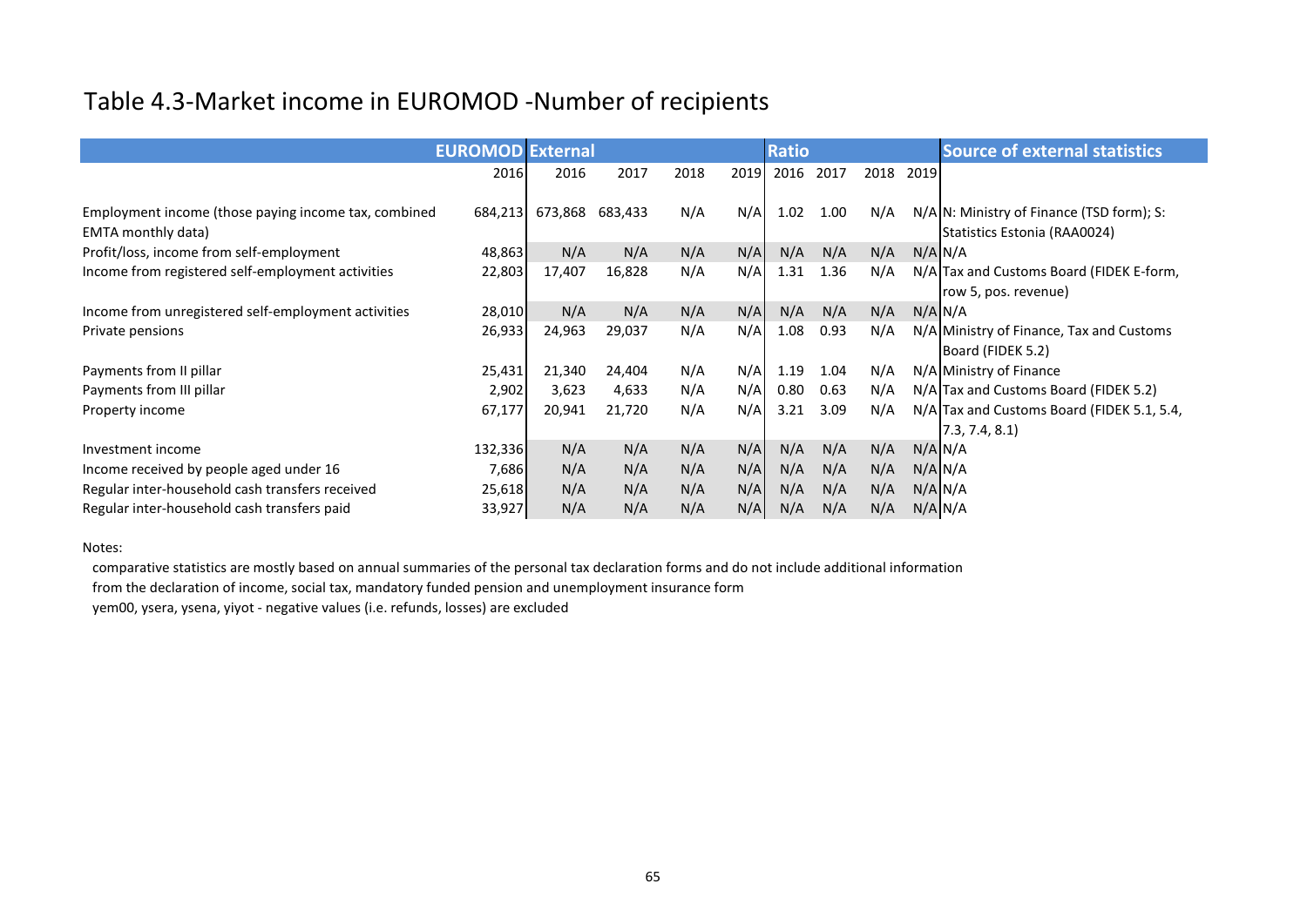# Table 4.4-Market income in EUROMOD -Annual amounts (in mil.)

|                                                                            | <b>EUROMOD</b> |        |        |        | <b>External</b> |        |        |      | <b>Ratio</b> |                |                         |             | <b>Source of external statistics</b>                              |
|----------------------------------------------------------------------------|----------------|--------|--------|--------|-----------------|--------|--------|------|--------------|----------------|-------------------------|-------------|-------------------------------------------------------------------|
|                                                                            | 2016           | 2017   | 2018   | 2019   | 2016            | 2017   | 2018   | 2019 | 2016         | 2017 2018 2019 |                         |             |                                                                   |
| Average employment income                                                  | 12,033         | 12,821 | 13,755 | 14,679 | 12,358          | 13,152 | 14,149 | N/A  | 0.97         | 0.97           | 0.97                    |             | N/A Estonian Social Insurance Board (taxable<br>income)           |
| Employment income (those paying income tax,<br>combined EMTA monthly data) | 8,233          | 8,772  | 9,411  | 10,044 | 7,762           | 8,445  | 9,246  | N/A  | 1.06         |                | 1.04 1.02               |             | N/A N: RaM (TSD vormid); S: ESA (RAA0024)                         |
| Profit/loss, income from self-employment                                   | 163            | 173    | 186    | 198    | N/A             | N/A    | N/A    | N/A  | N/A          | N/A            | N/A                     | $N/A$ $N/A$ |                                                                   |
| Income from registered self-employment activities                          | 119            | 127    | 136    | 145    | 84              | 86     | N/A    | N/A  | 1.42         | 1.46           | N/A                     |             | N/A Tax and Customs Board (FIDEK E-form, row<br>5, pos. revenue)  |
| Income from unregistered self-employment<br>activities                     | 44             | 47     | 50     | 54     | N/A             | N/A    | N/A    | N/A  | N/A          | N/A            | N/A                     | $N/A$ $N/A$ |                                                                   |
| Private pensions                                                           | 39             | 40     | 42     | 42     | 26              | 36     | N/A    | N/A  | 1.47         | 1.12           | N/A                     |             | N/A Ministry of Finance, Tax and Customs Board<br>(FIDEK 5.2)     |
| Payments from II pillar                                                    | 32             | 33     | 34     | 35     | 9               | 11     | 12     | N/A  | 3.51         |                | 3.12 2.80               |             | N/A Ministry of Finance                                           |
| Payments from III pillar                                                   |                | 7      |        |        | 17              | 25     | N/A    | N/A  | 0.38         | 0.27           | N/A                     |             | N/A Tax and Customs Board (FIDEK 5.2)                             |
| Property income                                                            | 80             | 87     | 91     | 96     | 18              | 44     | N/A    | N/A  | 4.50         | 1.99           |                         |             | $N/A$ N/A Tax and Customs Board (FIDEK 5.1, 5.4, 7.3,<br>7.4, 8.1 |
| Investment income                                                          | 77             | 72     | 78     | 83     | N/A             | N/A    | N/A    | N/A  | N/A          | N/A            | N/A                     | $N/A$ $N/A$ |                                                                   |
| Income received by people aged under 16                                    | 3              | 4      | 4      |        | N/A             | N/A    | N/A    | N/A  | N/A          |                | $N/A$ $N/A$ $N/A$       |             | $\vert N/A$                                                       |
| Regular inter-household cash transfers received                            | 48             | 51     | 55     | 59     | N/A             | N/A    | N/A    | N/A  | N/A          | N/A            | N/A N/A                 |             | N/A                                                               |
| Regular inter-household cash transfers paid                                | 65             | 70     | 75     | 80     | N/A             | N/A    | N/A    | N/A  | N/A          |                | $N/A$ $N/A$ $N/A$ $N/A$ |             |                                                                   |

#### Notes:

comparative statistics are mostly based on annual summaries of the personal tax declaration forms and do not include additional information

from the declaration of income, social tax, mandatory funded pension and unemployment insurance form

yem00, ysera, ysena, yiyot - negative values (i.e. refunds, losses) are excluded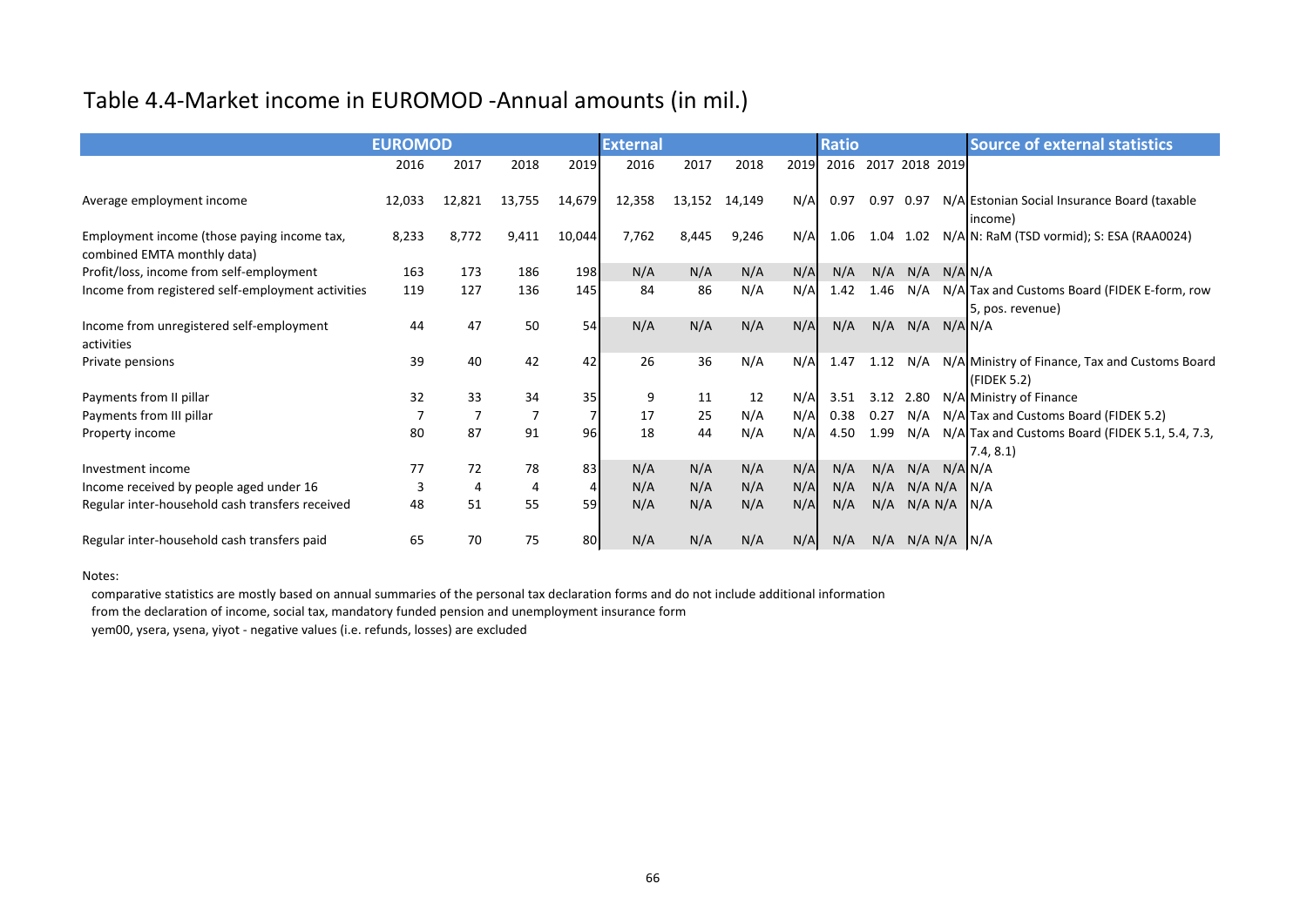# Table 4.5-Tax benefit instruments included but not simulated in EUROMOD -Number of recipients/ payers

|                                                     | <b>EUROMOD External</b> |         |         |           |     | <b>Ratio</b> |      |           |             | <b>Source of external statistics</b>                          |
|-----------------------------------------------------|-------------------------|---------|---------|-----------|-----|--------------|------|-----------|-------------|---------------------------------------------------------------|
|                                                     | 2016                    | 2016    | 2017    | 2018 2019 |     | 2016         | 2017 | 2018 2019 |             |                                                               |
| <b>Benefits</b>                                     |                         |         |         |           |     |              |      |           |             |                                                               |
| Sickness and injury benefits                        | 167,127                 | 381,147 | 398,840 | 424,865   | N/A | 0.44         | 0.42 | 0.39      |             | N/A Statistics Estonia (SK16)                                 |
| Maternity benefit                                   | 9,210                   | 10,602  | 10,530  | 10,963    | N/A | 0.87         | 0.87 | 0.84      |             | N/A Statistics Estonia (SK16)                                 |
| Parental benefit                                    | 30,806                  | 31,053  | 30,867  | 31,570    | N/A | 0.99         | 1.00 | 0.98      |             | N/A Statistics Estonia (SK22, SK17)                           |
| Old-age pensions (incl. superannuated &<br>minimum) | 300,916                 | 317,215 | 314,270 | 313,347   | N/A | 0.95         | 0.96 | 0.96      |             | N/Al Estonian Social Insurance Board<br>("Pensionärid")       |
| Disability pension                                  | 95,545                  | 94,971  | 56,349  | 28,253    | N/A | 1.01         | 1.70 | 3.38      |             | N/A Estonian Social Insurance Board<br>("Pensionärid")        |
| Work abiliy allowance                               | 0                       | 2,662   | 37,687  | 66,997    | N/A | 0.00         | 0.00 | 0.00      |             | N/A Estonian Unemployment Insurance<br>Fund                   |
| Social benefits paid for disabled people            | 0l                      | 148,791 | 156,564 | 164,681   | N/A | 0.00         | 0.00 | 0.00      |             | N/A Statistics Estonia (SK18)                                 |
| Survivor pension                                    | 4,842                   | 6,899   | 6,507   | 6,359     | N/A | 0.70         | 0.74 | 0.76      |             | N/A Estonian Social Insurance Board<br>("Pensionärid")        |
| Single parent child allowance                       | 13,134                  | 13,859  | 12,857  | 11,567    | N/A | 0.95         | 1.02 | 1.14      |             | N/A Statistics Estonia (SK17)                                 |
| Maintenance allowance                               | 128                     | 398     | 3,075   | 3,748     | N/A | 0.32         | 0.04 | 0.03      |             | N/A Estonian Social Insurance Board<br>("Sotsiaalkindlustus") |
| Local child benefits                                | 120,951                 | N/A     | N/A     | N/A       | N/A | N/A          | N/A  | N/A       | $N/A$ $N/A$ |                                                               |
| Scholarships and grants                             | 23,471                  | N/A     | N/A     | N/A       | N/A | N/A          | N/A  | N/A       | $N/A$ $N/A$ |                                                               |
| Severance pay                                       | 17,876                  | 21,901  | 17,371  | 7,525     | N/A | 0.82         | 1.03 | 2.38      |             | N/A Estonian Unemployment Insurance<br>Fund, MTA (FIDEK 5.1)  |
| Other (minor) social benefits                       | 26,508                  | N/A     | N/A     | N/A       | N/A | N/A          | N/A  | N/A       | $N/A$ $N/A$ |                                                               |
| <b>Taxes and Social Insurance contributions</b>     |                         |         |         |           |     |              |      |           |             |                                                               |
| Land tax                                            | 182,642                 | N/A     | N/A     | N/A       | N/A | N/A          | N/A  | N/A       |             | $N/A$ ESA (RR02)                                              |

#### Notes:

sickness and injury benefits - number of persons (EUROMOD) vs number of benefits (External)

parental benefit - cumulative

disability pension and work ability allowance - cumulative (EUROMOD) vs end of the year (External)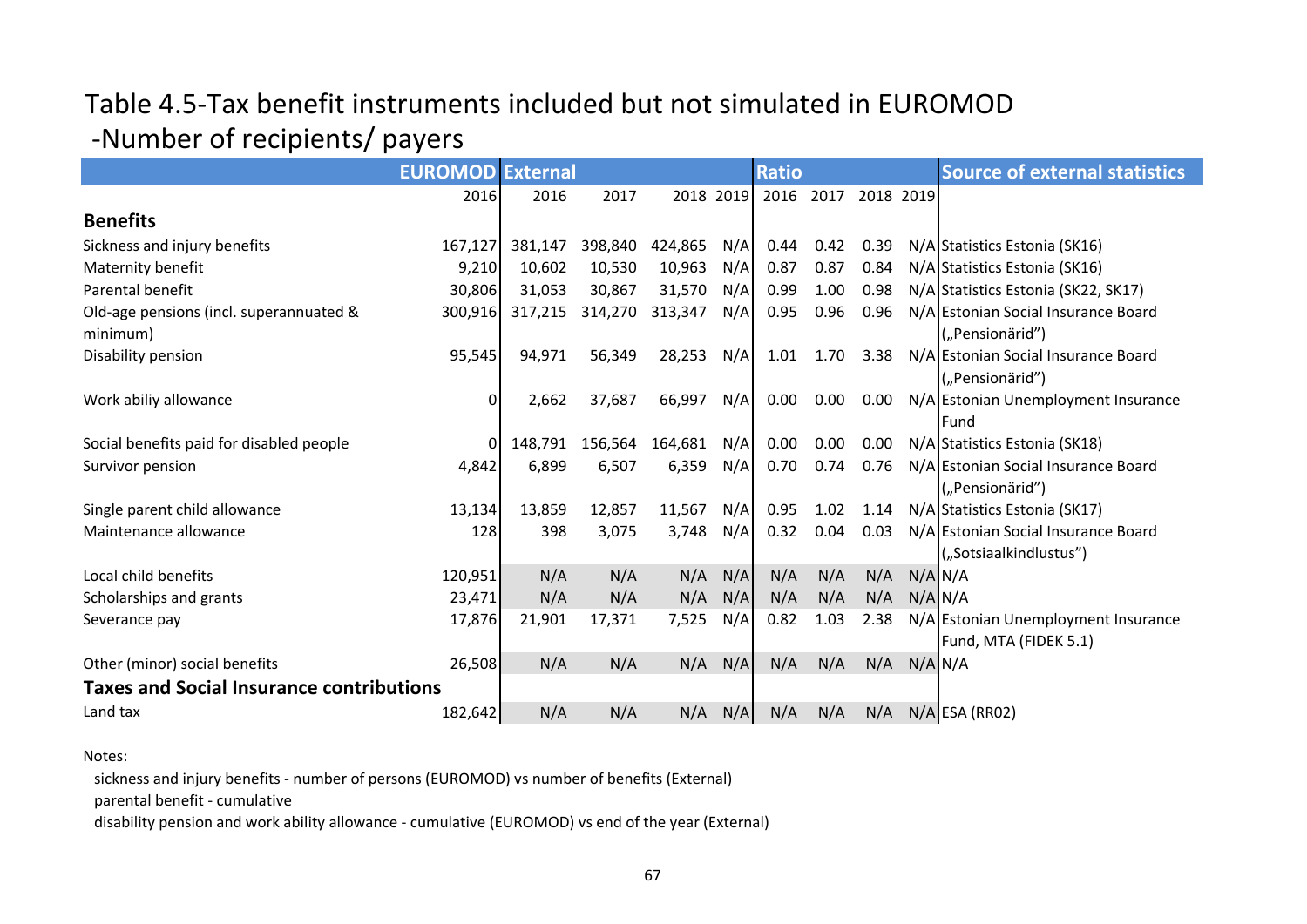# Table 4.6-Tax benefit instruments included but not simulated in EUROMOD

# -Annual amounts (in mil.)

|                                                     | <b>EUROMOD</b> |       |       | <b>External</b> | <b>Ratio</b>                                            |       |       |      | <b>Source of external statistic</b> |      |      |      |                                                               |
|-----------------------------------------------------|----------------|-------|-------|-----------------|---------------------------------------------------------|-------|-------|------|-------------------------------------|------|------|------|---------------------------------------------------------------|
|                                                     | 2016           | 2017  | 2018  | 2019            | 2016                                                    | 2017  | 2018  | 2019 | 2016                                | 2017 | 2018 | 2019 |                                                               |
| <b>Benefits</b>                                     |                |       |       |                 |                                                         |       |       |      |                                     |      |      |      |                                                               |
| Sickness and injury benefits                        | 81.9           | 88.2  | 93.9  | 100.8           | 83.6                                                    | 92.1  | 103.9 | N/A  | 0.98                                | 0.96 | 0.90 |      | N/A Statistics Estonia (SK16)                                 |
| Maternity benefit                                   | 44.5           | 47.8  | 51.0  | 54.7            | 46.7                                                    | 49.2  | 53.7  | N/A  | 0.95                                | 0.97 | 0.95 |      | N/A Statistics Estonia (SK16)                                 |
| Parental benefit                                    | 247.0          | 265.8 | 283.2 | 303.9           | 199.4                                                   | 218.0 | 234.6 | N/A  | 1.24                                | 1.22 | 1.21 |      | N/A Statistics Estonia (SK22, SK17)                           |
| Old-age pensions (incl. superannuated &<br>minimum) |                |       |       |                 | 1,423.6 1,496.2 1,609.9 1,745.2 1,441.5 1,514.4 1,651.6 |       |       | N/A  | 0.99                                | 0.99 | 0.97 |      | N/A Estonian Social Insurance Board<br>("Pensionärid")        |
| Disability pension                                  | 258.6          | 271.8 | 292.4 | 317.0           | 260.0                                                   | 217.9 | 132.6 | N/A  | 0.99                                | 1.25 | 2.21 |      | N/A Estonian Social Insurance Board<br>("Pensionärid")        |
| Work abiliy allowance                               | 0.0            | 0.0   | 0.0   | 0.0             | 1.4                                                     | 59.3  | 176.3 | N/A  | 0.00                                | 0.00 | 0.00 |      | N/A Estonian Unemployment<br>Insurance Fund                   |
| Social benefits paid for disabled people            | 0.0            | 0.0   | 0.0   | 0.0             | 64.6                                                    | 67.3  | 62.5  | N/A  | 0.00                                | 0.00 | 0.00 |      | N/A Statistics Estonia (SK18)                                 |
| Survivor pension                                    | 8.1            | 8.5   | 9.1   | 9.9             | 12.3                                                    | 12.4  | 12.9  | N/A  | 0.66                                | 0.69 | 0.71 |      | N/A Estonian Social Insurance Board<br>("Pensionärid")        |
| Single parent child allowance                       | 3.3            | 3.3   | 3.3   | 3.3             | 4.0                                                     | 3.7   | 3.3   | N/A  | 0.83                                | 0.89 | 0.98 |      | N/A Statistics Estonia (SK17)                                 |
| Maintenance allowance                               | 0.0            | 0.0   | 0.0   | 0.0             | 0.1                                                     | 2.6   | 4.1   | N/A  | 0.13                                | 0.01 | 0.00 |      | N/A Estonian Social Insurance Board<br>("Sotsiaalkindlustus") |
| Local child benefits                                | 53.9           | 53.9  | 53.9  | 53.9            | N/A                                                     | N/A   | N/A   | N/A  | N/A                                 | N/A  | N/A  |      | $N/A$ $N/A$                                                   |
| Scholarships and grants                             | 26.1           | 27.0  | 28.0  | 28.5            | N/A                                                     | N/A   | N/A   | N/A  | N/A                                 | N/A  | N/A  |      | $N/A$ $N/A$                                                   |
| Severance pay                                       | 45.8           | 48.8  | 52.3  | 55.9            | 17.0                                                    | 36.1  | 15.4  | N/A  | 2.69                                | 1.35 | 3.40 |      | N/A Estonian Unemployment<br>Insurance Fund, MTA (FIDEK 5.1)  |
| Other (minor) social benefits                       | 12.9           | 13.4  | 13.8  | 14.1            | N/A                                                     | N/A   | N/A   | N/A  | N/A                                 | N/A  | N/A  |      | $N/A$ $N/A$                                                   |
| <b>Taxes and Social Insurance contributions</b>     |                |       |       |                 |                                                         |       |       |      |                                     |      |      |      |                                                               |
| Land tax                                            | 13.9           | 13.7  | 13.7  | 13.7            | 58.5                                                    | 57.7  | 57.7  | N/A  | 0.24                                | 0.24 | 0.24 |      | $N/A$ ESA (RR02)                                              |

#### Notes:

property tax - comparative statistics also include amounts paid by companies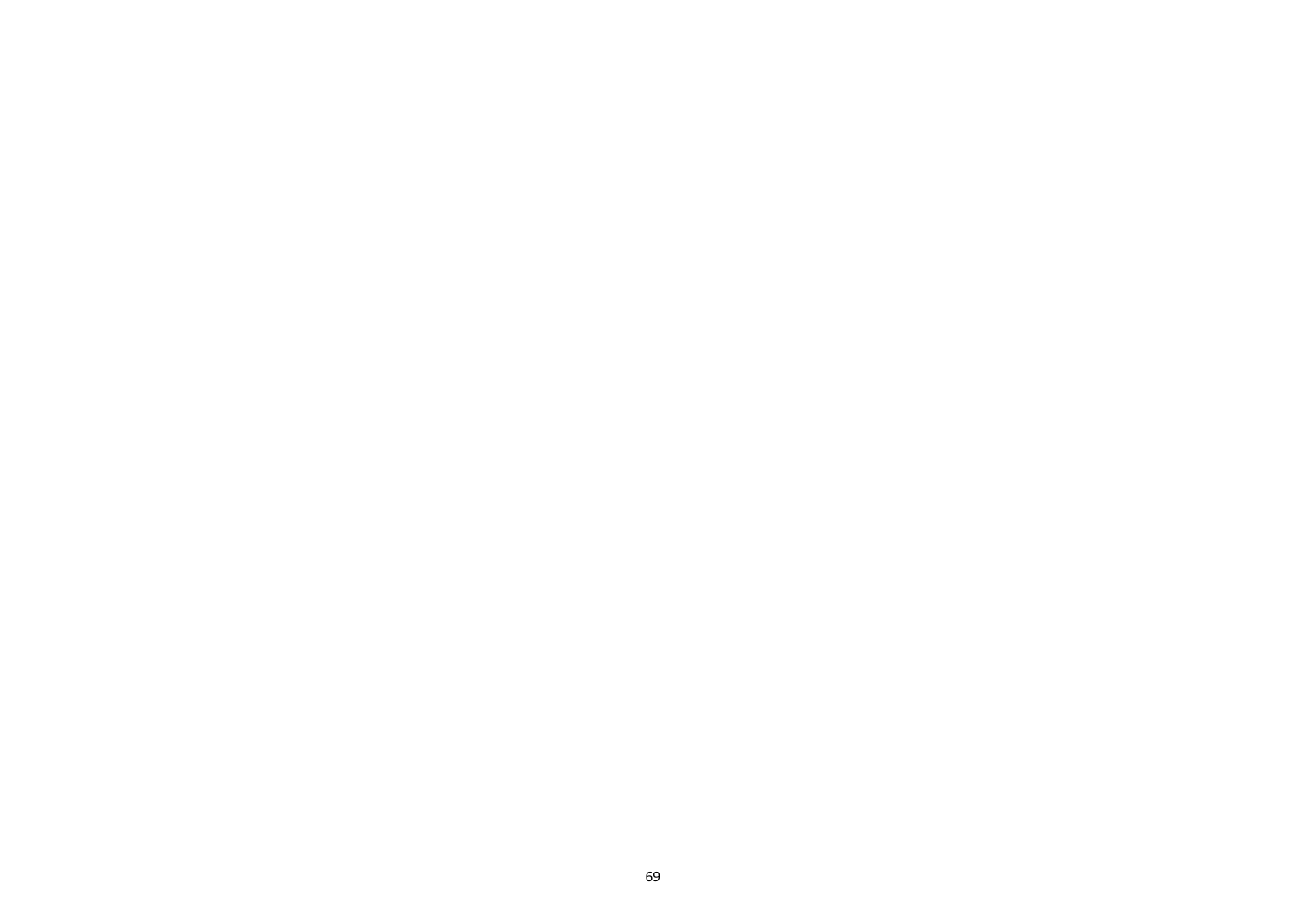# Table 4.7-Tax benefit instruments simulated in EUROMOD -Number of recipients/ payers

|                                                     |                |                 |                         |                 |                 | <b>EM/SILC</b> |                 | SILC/ext        |         |      |                          |           |                     |     |             |                                          |
|-----------------------------------------------------|----------------|-----------------|-------------------------|-----------------|-----------------|----------------|-----------------|-----------------|---------|------|--------------------------|-----------|---------------------|-----|-------------|------------------------------------------|
|                                                     | <b>EUROMOD</b> |                 |                         |                 | <b>SILC</b>     |                | ratio External  |                 |         |      | <b>EM/External ratio</b> |           |                     |     |             | ratio Source of external statistics      |
|                                                     | 2016           | 2017            | 2018                    | 2019            | 2016            | 2016           | 2016            | 2017            | 2018    | 2019 |                          |           | 2016 2017 2018 2019 |     | 2016        |                                          |
| <b>Benefits</b>                                     |                |                 |                         |                 |                 |                |                 |                 |         |      |                          |           |                     |     |             |                                          |
| Child allowance                                     | 159,921        | 159,921         | 159,921                 | 159,921         | 165,184         | 0.97           | 158,040         | 158,278 158,476 |         | N/A  | 1.01                     | 1.01 1.01 |                     | N/A |             | $1.04$ ESA (SK17)                        |
| Childbirth allowance                                | 11,841         | 11,841          | 11,841                  | 11,841          | 11,583          | 1.02           | 13,776          | 13,169          | 14,013  | N/A  | 0.86                     | 0.90      | 0.84                | N/A |             | 0.88 ESA (SK17)                          |
| Childcare allowance                                 | 26,134         | 26,134          | 26,134                  | 26,134          | 44,955          | 0.58           | 27,744          | 28,528          | 27,901  | N/A  | 0.94                     | 0.92      | 0.94                | N/A |             | 1.58 SKA ("Sotsiaalkindlustus")          |
| Allowance for families with many children           | 46             | 46              | 16,788                  | 16,788          |                 | 11.67          | 132             | 19,160          | 20,519  | N/A  | 0.35                     | 0.00      | 0.82                | N/A |             | 0.00 ESA (SK17)                          |
| Unemployment insurance benefit                      | 31,319         | 31,319          | 31,319                  | 31,319          | 32,310          | 0.97           | 29,434          | 27,424          | 27,598  | N/A  | 1.06                     | 1.14 1.13 |                     | N/A |             | 1.18 Töötukassa                          |
| Unemployment allowance                              | 19,160         | 19,160          | 19,160                  | 19,160          | 21,823          | 0.88           | 24,755          | 23,948          | 21,944  | N/A  | 0.77                     | 0.80      | 0.87                | N/A |             | 0.91 Töötukassa                          |
| Subsistence benefit                                 | 22,652         | 22,040          | 21,300                  | 20,976          | 10,802          | 2.04           | 15,300          | 14,056          | 12,226  | N/A  | 1.48                     | 1.57      | 1.74                | N/A |             | 0.77 ESA (SK410, SK211)                  |
| Needs-based family benefit                          | 13,119         | 15,261          | 0                       |                 |                 | N/A            | 6,184           | 5,624           | N/A     | N/A  | 2.12                     | 2.71      | N/A                 | N/A |             | $N/A$ SoM                                |
| Pensioner's living alone allowance                  |                | 0 101,931       | 88,186                  | 95,432          |                 | N/A            | N/A             | 85,267          | 79,946  | N/A  | N/A                      | 1.20      | 1.10                | N/A |             | N/A SKA ("Sotsiaalkindlustus")           |
| <b>Taxes and Social Insurance contributions</b>     |                |                 |                         |                 |                 |                |                 |                 |         |      |                          |           |                     |     |             |                                          |
| Personal Income tax (withheld)                      | 786,220        | 784,900         | 674,486                 | 730,069         |                 | N/A            | N/A             | N/A             | N/A     | N/A  | N/A                      | N/A       | N/A                 | N/A |             | N/A Tax and Customs Board (FIDEK)        |
| Personal Income tax (final declarations)            | 811,007        | 783,974         | 628,898                 | 693,048         |                 | N/A            | 687,819         | 665,768         | N/A     | N/A  | 1.18                     | 1.18      | N/A                 | N/A |             | N/A N: Tax and Customs Board (FIDEK), S: |
|                                                     |                |                 |                         |                 |                 |                |                 |                 |         |      |                          |           |                     |     |             | Statistics Estonia (RR01, RR02)          |
| Total pension part of the social tax                |                | 715,647 715,647 | 716,320                 | 716,320         | 684,213         | 1.05           | N/A             | N/A             | N/A     | N/A  | N/A                      | N/A       | N/A                 | N/A |             | N/A Statistics Estonia (RR01)            |
| Employer's contributions to I pillar                |                | 684,213 684,213 | 684,213                 | 684,213         | 656,006         | 1.04           | N/A             | N/A             | N/A     | N/A  | N/A                      | N/A       | N/A                 | N/A |             | $N/A$ $N/A$                              |
| Employer's transfers to II pillar                   |                | 524,735 524,735 | 524,735                 | 524,735         | 503,812         | 1.04           | N/A             | N/A             | N/A     | N/A  | N/A                      | N/A       | N/A                 | N/A |             | $N/A$ $N/A$                              |
| Credited pension contributions (1st pillar)         | 56,940         | 56,940          | 59,713                  | 59,713          |                 | N/A            | N/A             | N/A             | N/A     | N/A  | N/A                      | N/A       | N/A                 | N/A |             | $N/A$ $N/A$                              |
| Self-employed contributions to I pillar             | 20,865         | 20,865          | 20,901                  | 20,658          | 28,207          | 0.74           | N/A             | N/A             | N/A     | N/A  | N/A                      | N/A       | N/A                 | N/A |             | $N/A$ $N/A$                              |
| Self-employed transfers to the funded scheme        | 12,730         | 12,730          | 12,730                  | 12,486          | 20,923          | 0.61           | N/A             | N/A             | N/A     | N/A  | N/A                      | N/A       | N/A                 | N/A |             | $N/A$ $N/A$                              |
| Total health part of the social tax                 | 724,232        | 724,232         | 724,875                 | 724,875         | 684,213         | 1.06           | 604,781         | 618,289         | 632,428 | N/A  | 1.20                     | 1.17      | 1.15                | N/A |             | 1.11 Estonian Health Insurance Fund,     |
|                                                     |                |                 |                         |                 |                 |                |                 |                 |         |      |                          |           |                     |     |             | Statistics Estonia (RR01)                |
| Employer's health insurance contributions           |                | 684,213 684,213 | 684,213                 | 684,213         | 656,006         | 1.04           | N/A             | N/A             | N/A     | N/A  | N/A                      | N/A       | N/A                 | N/A | $N/A$ $N/A$ |                                          |
| Credited health insurance contributions             | 100,867        | 100,867         | 103,130                 | 103,130         |                 | N/A            | N/A             | N/A             | N/A     | N/A  | N/A                      | N/A       | N/A                 | N/A |             | $N/A$ $N/A$                              |
| Self-employed contributions to the health insurance | 20,865         | 20,865          | 20,865                  | 20,621          | 28,207          | 0.74           | N/A             | N/A             | N/A     | N/A  | N/A                      | N/A       | N/A                 | N/A | $N/A$ $N/A$ |                                          |
| Total unemployment insurance contributions          | 684,213        | 684,213         | 684,213                 | 684,213         |                 | N/A            | N/A             | N/A             | N/A     | N/A  | N/A                      | N/A       | N/A                 | N/A |             | N/A Estonian Unemployment Insurance      |
|                                                     |                |                 |                         |                 |                 |                |                 |                 |         |      |                          |           |                     |     |             | Fund, Statistics Estonia (RR01)          |
| Employee's unemployment insurance contributions     |                |                 | 615,670 615,810 615,846 | 615,846         |                 | N/A            | 608,088 617,297 |                 | N/A     | N/A  |                          | 1.01 1.00 | N/A                 | N/A |             | N/A Estonian Unemployment Insurance      |
|                                                     |                |                 |                         |                 |                 |                |                 |                 |         |      |                          |           |                     |     |             | <b>IFund</b>                             |
| Employer's unemployment insurance contributions     |                |                 | 684,040 684,040 684,040 | 684,040         |                 | N/A            | N/A             | N/A             | N/A     | N/A  | N/A                      | N/A       | N/A                 | N/A |             | N/A Estonian Unemployment Insurance      |
|                                                     |                |                 |                         |                 |                 |                |                 |                 |         |      |                          |           |                     |     |             | <b>Fund</b>                              |
| Total pension contributions to the 2nd pillar       |                | 550,843 550,843 | 550,843                 |                 | 550,817 503,812 | 1.09           | 414,622         | 441,069         | 457,046 | N/A  |                          | 1.33 1.25 | 1.21                | N/A |             | 1.14 Tax and Customs Board               |
| Employer's transfers to II pillar                   |                | 524,735 524,735 | 524,735                 | 524,735         | 503,812         | 1.04           | N/A             | N/A             | N/A     | N/A  | N/A                      | N/A       | N/A                 | N/A |             | $N/A$ $N/A$                              |
| Employee's contribution to II pillar                |                | 524,735 524,735 | 524,735                 | 524,735         |                 | N/A            | N/A             | N/A             | N/A     | N/A  | N/A                      | N/A       | N/A                 | N/A |             | $N/A$ $N/A$                              |
| Credited pension contributions (2nd pillar)         | 48,763         | 48,763          | 48,763                  | 48,763          |                 | N/A            | N/A             | N/A             | N/A     | N/A  | N/A                      | N/A       | N/A                 | N/A |             | $N/A$ $N/A$                              |
| Self-employed transfers to the funded scheme        | 12,730         | 12,730          | 12,730                  | 12,486          | 20,923          | 0.61           | N/A             | N/A             | N/A     | N/A  | N/A                      | N/A       | N/A                 | N/A |             | $N/A$ $N/A$                              |
| Self-employed contribution to II pillar             | 12,730         | 12,730          |                         | 12,730 12486.01 |                 | N/A            | N/A             | N/A             | N/A     | N/A  | N/A                      | N/A       | N/A                 | N/A |             | $N/A$ $N/A$                              |
| Annual refund for low-paid employees                | 102,571        | 0               | 0.00                    | 0.00            |                 | N/A            | 79,647          | N/A             | N/A     | N/A  | 1.29                     | N/A       | N/A                 | N/A |             | N/A Tax and Customs Board                |

Notes:

childcare allowance - comparative statistics do not allow accurate estimation of the number of unique families (some families may be twice)

annual refund of low-paid employees - comparative statistics is based on the estimation of the draft of the law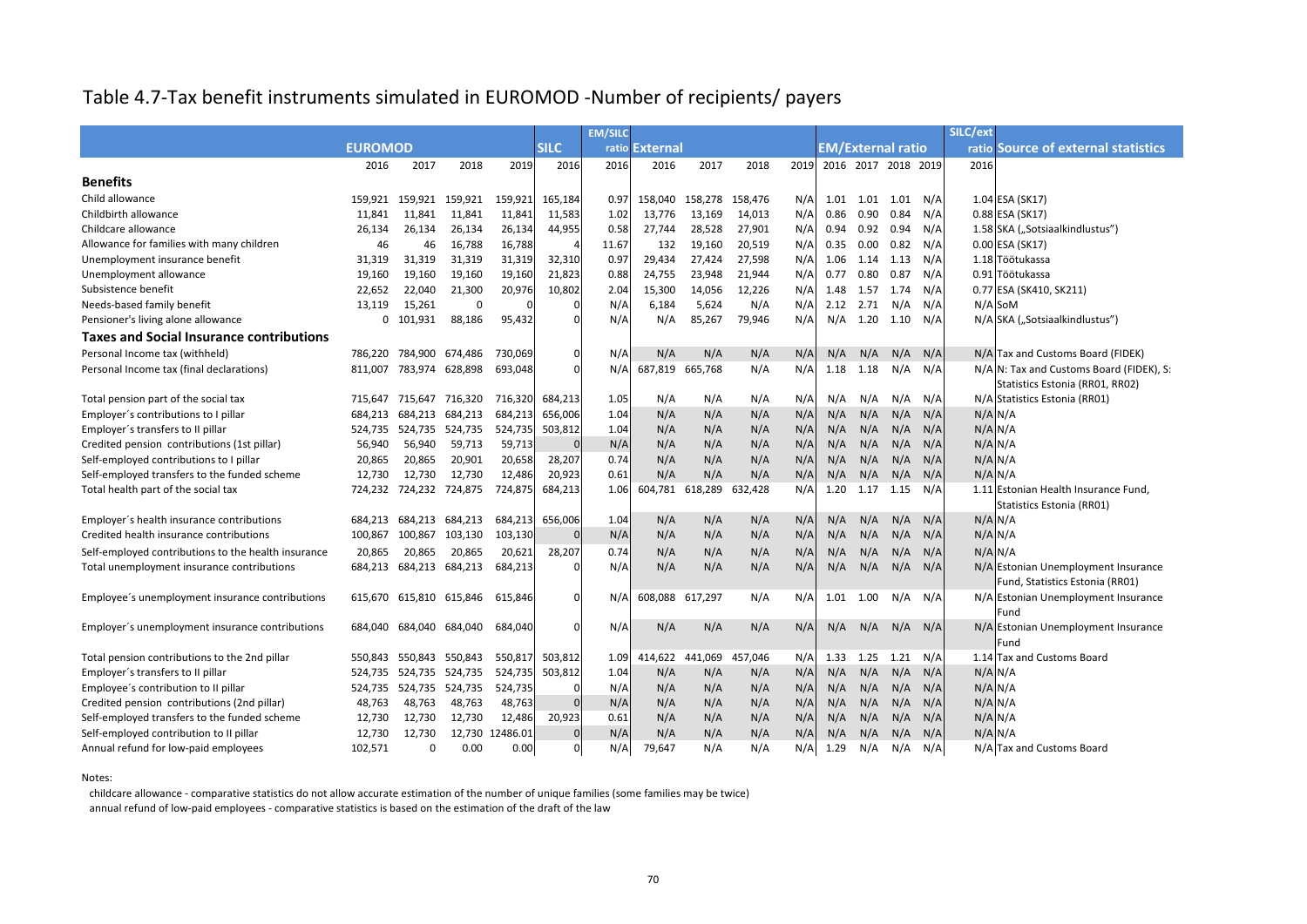# Table 4.8-Tax benefit instruments simulated in EUROMOD -Annual amounts (Mil.)

|                                                     |                |         |         |         |             |         |                 |       |       |                      |                   |      |                 |         |         |       |                          |                |                         |             | SILC/ext    |                                           |
|-----------------------------------------------------|----------------|---------|---------|---------|-------------|---------|-----------------|-------|-------|----------------------|-------------------|------|-----------------|---------|---------|-------|--------------------------|----------------|-------------------------|-------------|-------------|-------------------------------------------|
|                                                     | <b>EUROMOD</b> |         |         |         | <b>SILC</b> |         |                 |       |       | <b>EM/SILC ratio</b> |                   |      | <b>External</b> |         |         |       | <b>EM/External ratio</b> |                |                         |             |             | ratio Source of external statistics       |
|                                                     | 2016           | 2017    | 2018    | 2019    | 2016        | 2017    | 2018            | 2019  | 2016  | 2017                 | 2018 2019         |      | 2016            | 2017    | 2018    | 2019  |                          |                | 2016 2017 2018 2019     |             | 2016        |                                           |
| <b>Benefits</b>                                     |                |         |         |         |             |         |                 |       |       |                      |                   |      |                 |         |         |       |                          |                |                         |             |             |                                           |
| Child allowance                                     | 168.1          | 168.1   | 182.4   | 196.7   | 165.9       | 165.9   | 182.5           | 199.1 | 1.01  | 1.01                 | 1.00              | 0.99 | 166.6           | 168.3   | 185.0   | $N$ / | 1.01                     | 1.00           | 0.99                    | N/A         |             | 1.00 Statistics Estonia (SK17)            |
| Childbirth allowance                                | 3.9            | 3.9     | 3.9     | 3.9     | 3.8         | 3.8     | 3.8             | 3.8   | 1.02  | 1.02                 | 1.02 1.02         |      | 4.5             | 4.3     | 4.6     | N/f   | 0.87                     | 0.91           | 0.85                    | N/A         |             | 0.85 Statistics Estonia (SK17)            |
| Childcare allowance                                 | 12.7           | 12.7    | 12.7    | 12.7    | 14.1        | 14.1    | 14.1            | 14.1  | 0.90  | 0.90                 | 0.90              | 0.90 | 13.8            | 14.0    | 14.0    | N/A   | 0.92                     | 0.91           | 0.90                    | N/A         |             | 1.03 Estonian Social Insurance Board      |
|                                                     |                |         |         |         |             |         |                 |       |       |                      |                   |      |                 |         |         |       |                          |                |                         |             |             | ("Sotsiaalkindlustus")                    |
| Allowance for families with many children           | 0.1            | 0.1     | 60.5    | 60.5    | 0.0         | 0.0     | 0.0             | 0.01  | 70.00 |                      | 70.00 ###### #### |      | 0.3             | 33.8    | 71.9    | N/f   | 0.34                     | $0.00\,$       | 0.84                    | N/A         |             | 0.00 Statistics Estonia (SK17)            |
| Unemployment insurance benefit                      | 59.5           | 64.5    | 69.2    | 74.1    | 56.4        | 60.7    | 64.7            | 69.4  | 1.05  | 1.06                 | 1.07              | 1.07 | 48.5            | 45.6    | 50.9    | N/A   |                          | 1.23 1.42      | 1.36                    | N/A         |             | 1.16 Estonian Unemployment Insurance      |
|                                                     |                |         |         |         |             |         |                 |       |       |                      |                   |      |                 |         |         |       |                          |                |                         |             |             | Fund                                      |
| Unemployment allowance                              | 10.6           | 11.7    | 12.7    | 13.6    | 7.8         | 8.6     | 9.4             | 9.9   | 1.36  | 1.36                 | 1.36 1.36         |      | 9.9             | 10.1    | 10.3    | $N$ / | 1.07                     | 1.16           | 1.23                    | N/A         |             | 0.79 Estonian Unemployment Insurance      |
|                                                     |                |         |         |         |             |         |                 |       |       |                      |                   |      |                 |         |         |       |                          |                |                         |             |             | lFund                                     |
| Subsistence benefit                                 | 41.9           | 41.1    | 44.0    | 46.0    | 8.8         | 9.1     | 9.4             | 9.6   | 4.78  | 4.54                 | 4.70              | 4.81 | 21.1            | 18.3    | 16.9    | N/f   | 1.98                     | 2.25           | 2.61                    | N/A         |             | 0.41 Statistics Estonia (SK410, SK211)    |
| Needs-based family benefit                          | 11.1           | 13.0    | 0.0     | 0.0     | 0.0         | 0.0     | 0.0             | 0.0   | N/A   | N/A                  | $N/A$ $N/A$       |      | 3.7             | 3.5     | N/A     | N/A   | 2.98                     | 3.69           | N/A                     | N/A         |             | 0.00 Ministry of Social Affairs           |
| Pensioner's living alone allowance                  | 0.0            | 11.7    | 10.1    | 11.0    | 0.0         | 0.0     | 0.0             | 0.0   | N/A   | N/A                  | $N/A$ $N/A$       |      | N/A             | 9.8     | 9.2     | N/A   | N/A                      | 1.20           | 1.10                    | N/A         |             | N/A Estonian Social Insurance Board       |
|                                                     |                |         |         |         |             |         |                 |       |       |                      |                   |      |                 |         |         |       |                          |                |                         |             |             | ("Sotsiaalkindlustus")                    |
| <b>Taxes and Social Insurance contributions</b>     |                |         |         |         |             |         |                 |       |       |                      |                   |      |                 |         |         |       |                          |                |                         |             |             |                                           |
| Personal Income tax (withheld)                      | 1,459.4        | 1,556.8 | 1,469.8 | 1,639.1 | 0.0         | 0.0     | 0.0             |       | N/A   | N/A                  | $N/A$ $N/A$       |      | 1,324.8         | 1,409.5 | N/A     | N/A   | 1.10                     | 1.10           | $N/A$ $N/A$             |             |             | 0.00 Tax and Customs Board (FIDEK)        |
| Personal Income tax (final declarations)            | 1,433.3        | 1,543.2 | 1,471.0 | 1,643.9 | 0.0         | 0.0     | 0.0             |       | N/A   | N/A                  | N/A               | N/A  | 1,258.7         | 1,344.4 | 1,411.2 | N/A   |                          | 1.14 1.15 1.04 |                         | N/A         |             | 0.00 N: Tax and Customs Board (FIDEK), S: |
|                                                     |                |         |         |         |             |         |                 |       |       |                      |                   |      |                 |         |         |       |                          |                |                         |             |             | Statistics Estonia (RR01, RR02)           |
| Total pension part of the social tax                | 1,732.6        | 1,849.5 | 1,989.6 | 2,122.6 | 1,684.1     | 1,684.1 | 1,684.1 1,684.1 |       | 1.03  | 1.10                 | $1.18$ 1.26       |      | 1,534.0         | 1,661.5 | 1,829.7 | $N$ / | 1.13                     | 1.11           | 1.09                    | N/A         |             | 1.10 Statistics Estonia (RR01)            |
| Employer's contributions to I pillar                | 1,332.7        | 1,421.3 | 1,601.8 | 1,709.3 | 1,299.8     | 1,299.8 | 1,299.8 1,299.8 |       | 1.03  | 1.09                 | $1.23$ $1.32$     |      | N/A             | N/A     | N/A     | N/A   | N/A                      | N/A            | N/A                     | N/A         | $N/A$ $N/A$ |                                           |
| Employer's transfers to II pillar                   | 327.4          | 348.9   | 298.2   | 318.2   | 325.4       | 325.4   | 325.4           | 325   | 1.01  | 1.07                 | 0.92              | 0.98 | N/A             | N/A     | N/A     | N/A   | N/A                      | N/A            | N/A                     | N/A         | $N/A$ $N/A$ |                                           |
| Credited pension contributions (1st pillar)         | 53.3           | 58.8    | 67.4    | 71.7    | 0.0         | 0.0     | 0.0             |       | N/A   | N/A                  | $N/A$ $N/A$       |      | N/A             | N/A     | N/A     | N/A   |                          | $N/A$ $N/A$    | N/A                     | N/A         | $N/A$ $N/A$ |                                           |
| Self-employed contributions to I pillar             | 16.6           | 17.9    | 19.8    | 20.9    | 47.2        | 47.2    | 47.2            | 47    | 0.35  | 0.38                 | $0.42$ 0.44       |      | N/A             | N/A     | N/A     | N/A   | N/A                      | N/A            | N/A                     | N/A         | $N/A$ $N/A$ |                                           |
| Self-employed transfers to the funded scheme        | 2.5            | 2.7     | 2.5     | 2.6     | 11.6        | 11.6    | 11.6            | 12    | 0.22  | 0.24                 | 0.22              | 0.23 | N/A             | N/A     | N/A     | N/f   | N/A                      | N/A            | N/A                     | N/A         | $N/A$ $N/A$ |                                           |
| Total health part of the social tax                 | 1,137.6        | 1,214.7 | 1,306.6 | 1,394.0 | 1,094.6     | 1,094.6 | 1,094.6 1,094.6 |       | 1.04  | 1.11                 | 1.19              | 1.27 | 1,013.8         | 1,098.4 | 1,210.2 | N/A   | 1.12                     | 1.11           | 1.08                    | N/A         |             | 1.08 Estonian Health Insurance Fund.      |
|                                                     |                |         |         |         |             |         |                 |       |       |                      |                   |      |                 |         |         |       |                          |                |                         |             |             | Statistics Estonia (RR01)                 |
| Employer's health insurance contributions           | 1.079.1        | 1,150.6 | 1,235.0 | 1,317.8 | 1,056.4     | 1,056.4 | 1,056.4 1,056.4 |       | 1.02  | 1.09                 | 1.17              | 1.25 | N/A             | N/A     | N/A     | N/A   | N/A                      | N/A            | N/A                     | N/A         | $N/A$ $N/A$ |                                           |
| Credited health insurance contributions             | 46.1           | 50.7    | 57.2    | 60.9    | 0.0         | 0.0     | 0.0             |       | N/A   | N/A                  | N/A               | N/A  | N/A             | N/A     | N/A     | N/A   | N/A                      | N/A            | N/A                     | N/A         | $N/A$ $N/A$ |                                           |
| Self-employed contributions to the health insurance | 12.4           | 13.4    | 14.5    | 15.3    | 38.2        | 38.2    | 38.2            | 38    | 0.32  | 0.35                 | $0.38$ $0.40$     |      | N/A             | N/A     | N/A     | N/A   |                          | $N/A$ $N/A$    |                         | $N/A$ $N/A$ | $N/A$ $N/A$ |                                           |
|                                                     |                |         |         |         |             |         |                 |       |       |                      |                   |      |                 |         |         |       |                          |                |                         |             |             |                                           |
| Total unemployment insurance contributions          | 187.6          | 199.9   | 214.5   | 228.9   | 0.0         | 0.0     | 0.0             |       | N/A   | N/A                  | $N/A$ $N/A$       |      | 158.1           | 171.6   | 188.8   | N/A   |                          |                | 1.19  1.16  1.14  N/A   |             |             | 0.00 Estonian Unemployment Insurance      |
|                                                     |                |         |         |         |             |         |                 |       |       |                      |                   |      |                 |         |         |       |                          |                |                         |             |             | Fund, Statistics Estonia (RR01)           |
| Employee's unemployment insurance contributions     | 121.8          | 129.7   | 139.2   | 148.6   | 0.0         | 0.0     | 0.0             |       | N/A   | N/A                  | $N/A$ $N/A$       |      | 103.5           | 112.8   | 123.7   | N/A   |                          |                | 1.18  1.15  1.13  N/A   |             |             | 0.00 Estonian Unemployment Insurance      |
|                                                     |                |         |         |         |             |         |                 |       |       |                      |                   |      |                 |         |         |       |                          |                |                         |             |             | Fund                                      |
| Employer's unemployment insurance contributions     | 65.9           | 70.2    | 75.3    | 80.4    | 0.0         | 0.0     | 0.0             |       | N/A   | N/A                  | $N/A$ $N/A$       |      | 55.7            | 60.8    | 66.6    | N/A   |                          |                | 1.18  1.16  1.13  N/A   |             |             | 0.00 Estonian Unemployment Insurance      |
|                                                     |                |         |         |         |             |         |                 |       |       |                      |                   |      |                 |         |         |       |                          |                |                         |             |             | Fund                                      |
| Total pension contributions to the 2nd pillar       | 499.5          | 532.2   | 478.8   | 511.1   | 325.4       | 325.4   | 325.4           | 325.4 | 1.53  | 1.64                 | 1.47 1.57         |      | 416.4           | 454.3   | 463.3   | N/A   |                          | 1.20 1.17      | 1.03 N/A                |             |             | 0.78 Tax and Customs Board                |
| Employer's transfers to II pillar                   | 327.4          | 348.9   | 298.2   | 318.2   | 325.4       | 325.4   | 325.4           | 325.4 | 1.01  | 1.07                 | $0.92$ 0.98       |      | N/A             | N/A     | N/A     | N/A   |                          | $N/A$ $N/A$    | N/A                     | N/A         | $N/A$ $N/A$ |                                           |
| Employee's contribution to II pillar                | 143.8          | 153.2   | 149.1   | 159.1   | 0.0         | 0.0     | 0.0             |       | N/A   | N/A                  | $N/A$ $N/A$       |      | N/A             | N/A     | N/A     | N/A   | N/A                      | N/A            | N/A                     | N/A         | $N/A$ $N/A$ |                                           |
| Credited pension contributions (2nd pillar)         | 24.5           | 26.2    | 27.8    | 29.9    | 0.0         | 0.0     | 0.0             |       | N/A   | N/A                  | $N/A$ $N/A$       |      | N/A             | N/A     | N/A     | N/A   | N/A                      | N/A            | N/A                     | N/A         | $N/A$ $N/A$ |                                           |
| Self-employed transfers to the funded scheme        | 2.5            | 2.7     | 2.5     | 2.6     | 11.6        | 11.6    | 11.6            | 12    | 0.22  | 0.24                 | $0.22$ 0.23       |      | N/A             | N/A     | N/A     | N/A   | N/A                      | N/A            | N/A                     | N/A         | $N/A$ $N/A$ |                                           |
| Self-employed contribution to II pillar             | 1.1            | 1.2     | 1.3     | 1.3     | 0.0         | 0.0     | 0.0             |       | N/A   | N/A                  | $N/A$ $N/A$       |      | N/A             | N/A     | N/A     | N/A   |                          |                | $N/A$ $N/A$ $N/A$ $N/A$ |             | $N/A$ $N/A$ |                                           |
| Annual refund for low-paid employees                | 38.8           | 0.0     | 0.0     | 0.0     | 0.0         | 0.0     | 0.0             |       | N/A   | N/A                  | $N/A$ $N/A$       |      | 29.0            | N/A     | N/A     | N/A   | 1.34                     | N/A            | N/A                     | N/A         |             | 0.00 Tax and Customs Board                |

#### Notes:

annual refund of low-paid employees - comparative statistics is based on the estimation of the draft of the law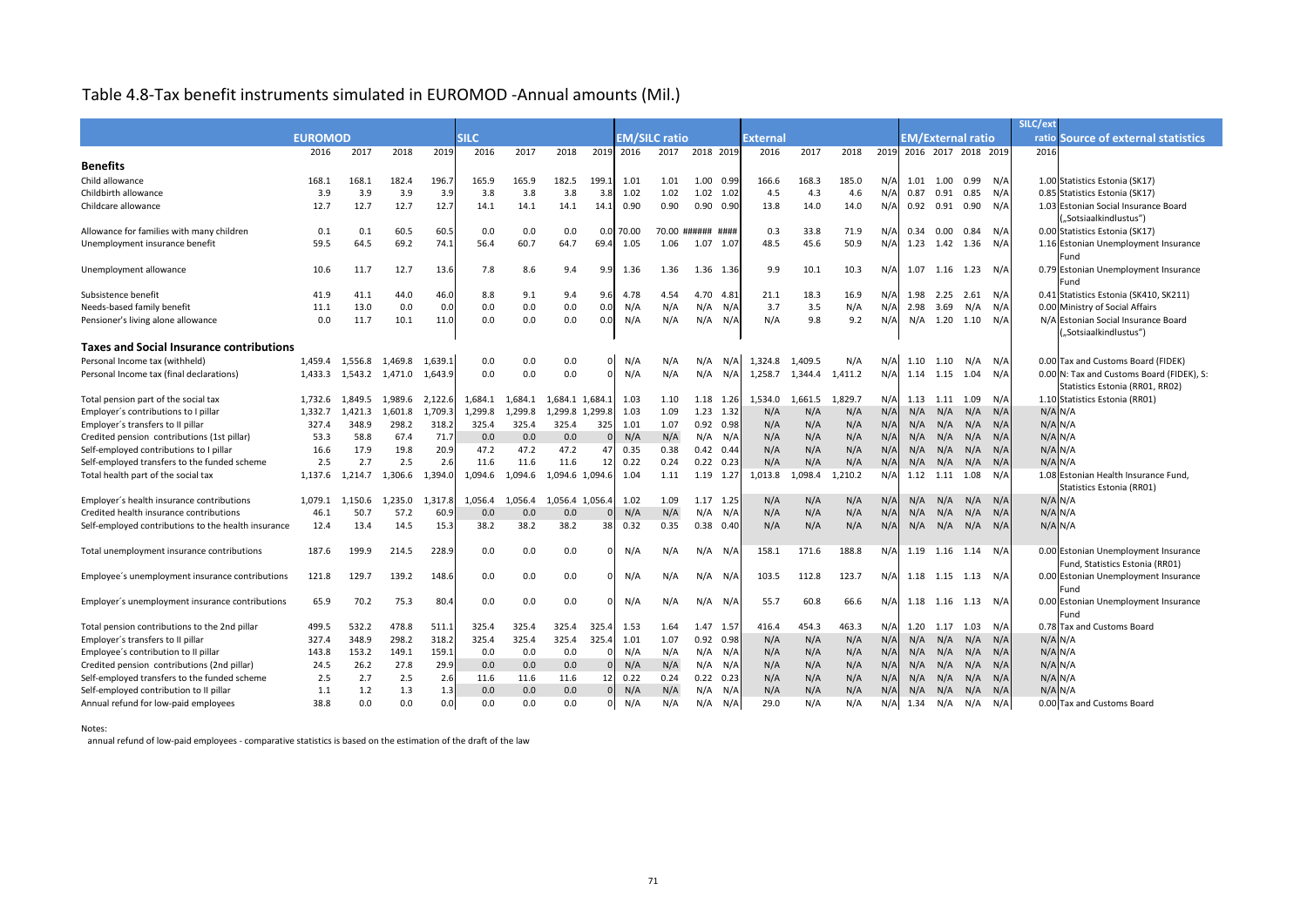### Table 4.9-Distribution of equivalised disposable income

|                                        | <b>EUROMOD</b> |        |        |        | <b>External</b> |        | <b>Ratio</b> |      | <b>Source of external statistics</b> |  |  |  |
|----------------------------------------|----------------|--------|--------|--------|-----------------|--------|--------------|------|--------------------------------------|--|--|--|
|                                        | 2016           | 2017   | 2018   | 2019   | 2016            | 2017   | 2016         | 2017 |                                      |  |  |  |
|                                        |                |        |        |        |                 |        |              |      |                                      |  |  |  |
| Share of equivalised income, decile 1  | 3.4            | 3.3    | 3.2    | 3.3    | 2.5             | N/A    | 1.35         |      | N/A Eurostat (ilc_di01)              |  |  |  |
| Share of equivalised income, decile 2  | 4.7            | 4.7    | 4.7    | 4.8    | 4.6             | N/A    | 1.01         |      | N/A Eurostat (ilc_di01)              |  |  |  |
| Share of equivalised income, decile 3  | 5.8            | 5.7    | 5.8    | 5.9    | 5.7             | N/A    | 1.01         |      | N/A Eurostat (ilc_di01)              |  |  |  |
| Share of equivalised income, decile 4  | 6.8            | 6.8    | 7.1    | 7.1    | 6.8             | N/A    | 1.01         |      | N/A Eurostat (ilc_di01)              |  |  |  |
| Share of equivalised income, decile 5  | 8.1            | 8.1    | 8.4    | 8.3    | 8.1             | N/A    | 1.00         |      | N/A Eurostat (ilc_di01)              |  |  |  |
| Share of equivalised income, decile 6  | 9.5            | 9.5    | 9.7    | 9.7    | 9.5             | N/A    | 1.00         |      | N/A Eurostat (ilc_di01)              |  |  |  |
| Share of equivalised income, decile 7  | 10.9           | 11.0   | 11.1   | 11.1   | 11.1            | N/A    | 0.99         |      | N/A Eurostat (ilc_di01)              |  |  |  |
| Share of equivalised income, decile 8  | 12.7           | 12.8   | 12.7   | 12.8   | 13.0            | N/A    | 0.98         |      | N/A Eurostat (ilc_di01)              |  |  |  |
| Share of equivalised income, decile 9  | 15.6           | 15.7   | 15.4   | 15.4   | 15.9            | N/A    | 0.98         |      | N/A Eurostat (ilc di01)              |  |  |  |
| Share of equivalised income, decile 10 | 22.5           | 22.6   | 21.8   | 21.9   | 22.7            | N/A    | 0.99         |      | N/A Eurostat (ilc_di01)              |  |  |  |
|                                        |                |        |        |        |                 |        |              |      | Statistics Estonia (LESO6)           |  |  |  |
| Median equivalised disposable income   | 9,264          | 9,759  | 11,056 | 11,705 | 9,384           | 10,462 | 0.99         | 0.93 |                                      |  |  |  |
| Mean equivalised disposable income     | 10,610         | 11,193 | 12,301 | 13,064 | 10,698          | 11,643 | 0.99         |      | 0.96 Statistics Estonia (LESO6)      |  |  |  |
| Gini coefficient                       | 30.2           | 30.5   | 29.5   | 29.4   | 31.6            | 31.1   | 0.96         |      | 0.98 Statistics Estonia (LESO6)      |  |  |  |
| Quintile ratio                         | 4.7            | 4.8    | 4.7    | 4.6    | 5.4             | 5.3    | 0.88         |      | 0.90 Statistics Estonia (LESO6)      |  |  |  |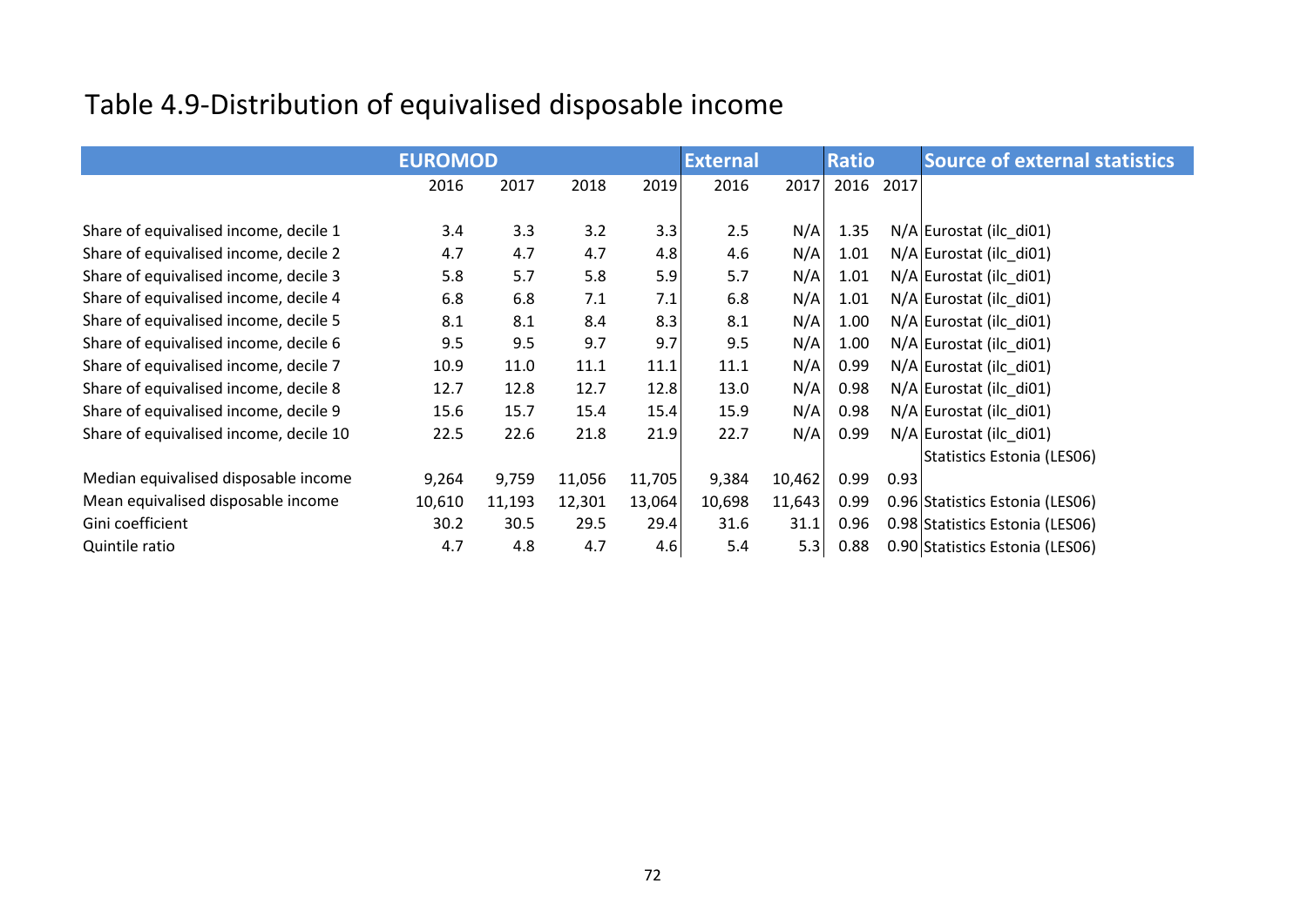### Table 4.10-Poverty rates by gender and age

|                |                |      |      |                 |      |      |              |      |      |                   |      | <b>Sources of external</b>     |
|----------------|----------------|------|------|-----------------|------|------|--------------|------|------|-------------------|------|--------------------------------|
|                | <b>EUROMOD</b> |      |      | <b>External</b> |      |      | <b>Ratio</b> |      |      | <b>statistics</b> |      |                                |
|                | 2016           | 2017 | 2018 | 2019            | 2016 | 2017 | 2018         | 2019 | 2016 | 2017              | 2018 | 2019                           |
| 40% median HDI |                |      |      |                 |      |      |              |      |      |                   |      |                                |
| Total          | 4.9            | 5.1  | 6.1  | 5.9             | 6.5  | 7.5  | N/A          | N/A  | 0.76 | 0.67              | N/A  | N/A Statistics Estonia (LES23) |
| Males          | 6.1            | 6.3  | 7.3  | 7.2             | 7.5  | 8.6  | N/A          | N/A  | 0.82 | 0.73              | N/A  | N/A N/A                        |
| Females        | 3.9            | 4.0  | 5.0  | 4.8             | 5.5  | 6.5  | N/A          | N/A  | 0.70 | 0.61              | N/A  | N/A N/A                        |
| 50% median HDI |                |      |      |                 |      |      |              |      |      |                   |      |                                |
| Total          | 11.4           | 11.3 | 12.9 | 12.0            | 13.0 | 14.9 | N/A          | N/A  | 0.88 | 0.76              | N/A  | N/A N/A                        |
| Males          | 11.4           | 11.9 | 12.0 | 11.7            | 12.4 | 13.5 | N/A          | N/A  | 0.92 | 0.88              | N/A  | N/A N/A                        |
| Females        | 11.4           | 10.9 | 13.7 | 12.3            | 13.5 | 16.2 | N/A          | N/A  | 0.84 | 0.67              | N/A  | N/A N/A                        |
| 60% median HDI |                |      |      |                 |      |      |              |      |      |                   |      |                                |
| Total          | 20.4           | 20.7 | 20.8 | 20.5            | 21.0 | 22.6 | N/A          | N/A  | 0.97 | 0.92              | N/A  | N/A N/A                        |
| Males          | 17.8           | 18.1 | 18.2 | 17.8            | 18.4 | 20.0 | N/A          | N/A  | 0.97 | 0.91              | N/A  | N/A N/A                        |
| Females        | 22.7           | 23.0 | 23.2 | 22.9            | 23.3 | 25.0 | N/A          | N/A  | 0.98 | 0.92              | N/A  | N/A N/A                        |
| 70% median HDI |                |      |      |                 |      |      |              |      |      |                   |      |                                |
| Total          | 28.3           | 28.9 | 28.9 | 28.7            | 28.9 | 30.7 | N/A          | N/A  | 0.98 | 0.94              | N/A  | N/A N/A                        |
| Males          | 25.4           | 25.9 | 25.9 | 25.6            | 26.0 | 27.8 | N/A          | N/A  | 0.98 | 0.93              | N/A  | N/A N/A                        |
| Females        | 31.0           | 31.5 | 31.6 | 31.4            | 31.6 | 33.2 | N/A          | N/A  | 0.98 | 0.95              | N/A  | N/A N/A                        |
| 60% median HDI |                |      |      |                 |      |      |              |      |      |                   |      |                                |
| 0-15 years     | 15.8           | 15.9 | 14.0 | 14.0            | 16.0 | 15.8 | N/A          | N/A  | 0.99 | 1.00              | N/A  | N/A Statistics Estonia (LES01) |
| $16-24$ years  | 21.5           | 22.0 | 21.3 | 21.2            | 22.0 | 21.7 | N/A          | N/A  | 0.98 | 1.01              | N/A  | N/A N/A                        |
| 25-49 years    | 13.8           | 14.1 | 13.5 | 13.3            | 14.1 | 14.7 | N/A          | N/A  | 0.98 | 0.96              | N/A  | N/A N/A                        |
| 50-64 years    | 16.7           | 17.4 | 17.7 | 17.4            | 17.8 | 18.9 | N/A          | N/A  | 0.94 | 0.92              | N/A  | N/A N/A                        |
| 65+ years      | 40.0           | 40.0 | 43.6 | 42.4            | 41.2 | 47.5 | N/A          | N/A  | 0.97 | 0.84              | N/A  | $N/A$ $N/A$                    |